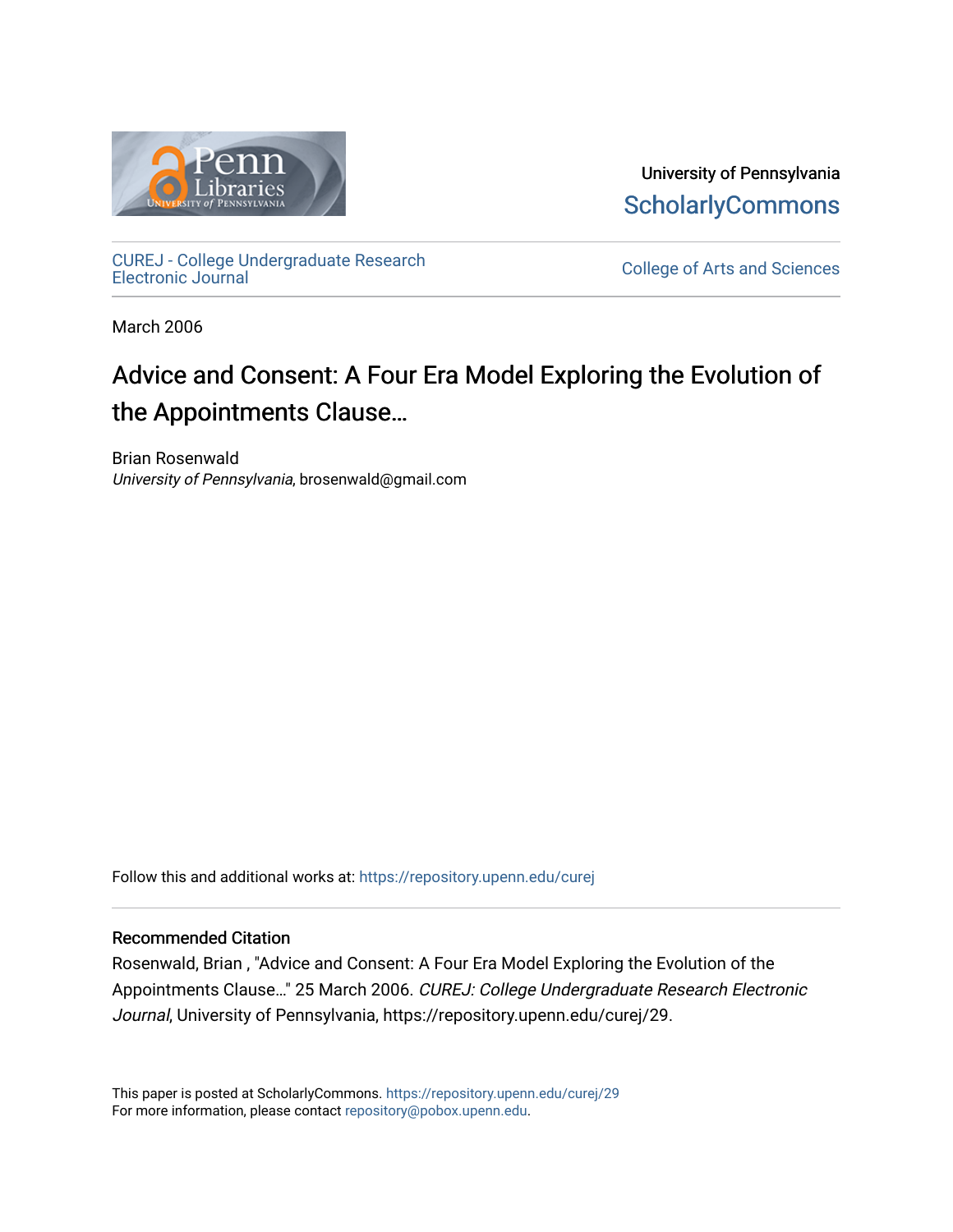## Advice and Consent: A Four Era Model Exploring the Evolution of the Appointments Clause…

### Abstract

This paper details the evolution of the Advice and Consent Clause of Article Two of the United States Constitution from the Constitutional Convention to the present. It also covers the history of failed Supreme Court nominations from John Rutledge in 1795 to present times. Finally, it analyzes the debate over whether or not it is appropriate for senators to consider a nominee's ideological bent when performing their advice and consent function. More broadly the paper tracks the ever-changing role of the Senate in the Advice and Consent process, and offers a new era-based model to organize the history of failed Supreme Court nominees.

#### Keywords

Advice and Consent Clause, Constitution, Failed Supreme Court Nominations, Supreme Court, Abe Fortas, John Rutledge, Senate, Robert Bork, Clarence Thomas, Constitutional Convention, Dilulio, John, John Dilulio, Political Science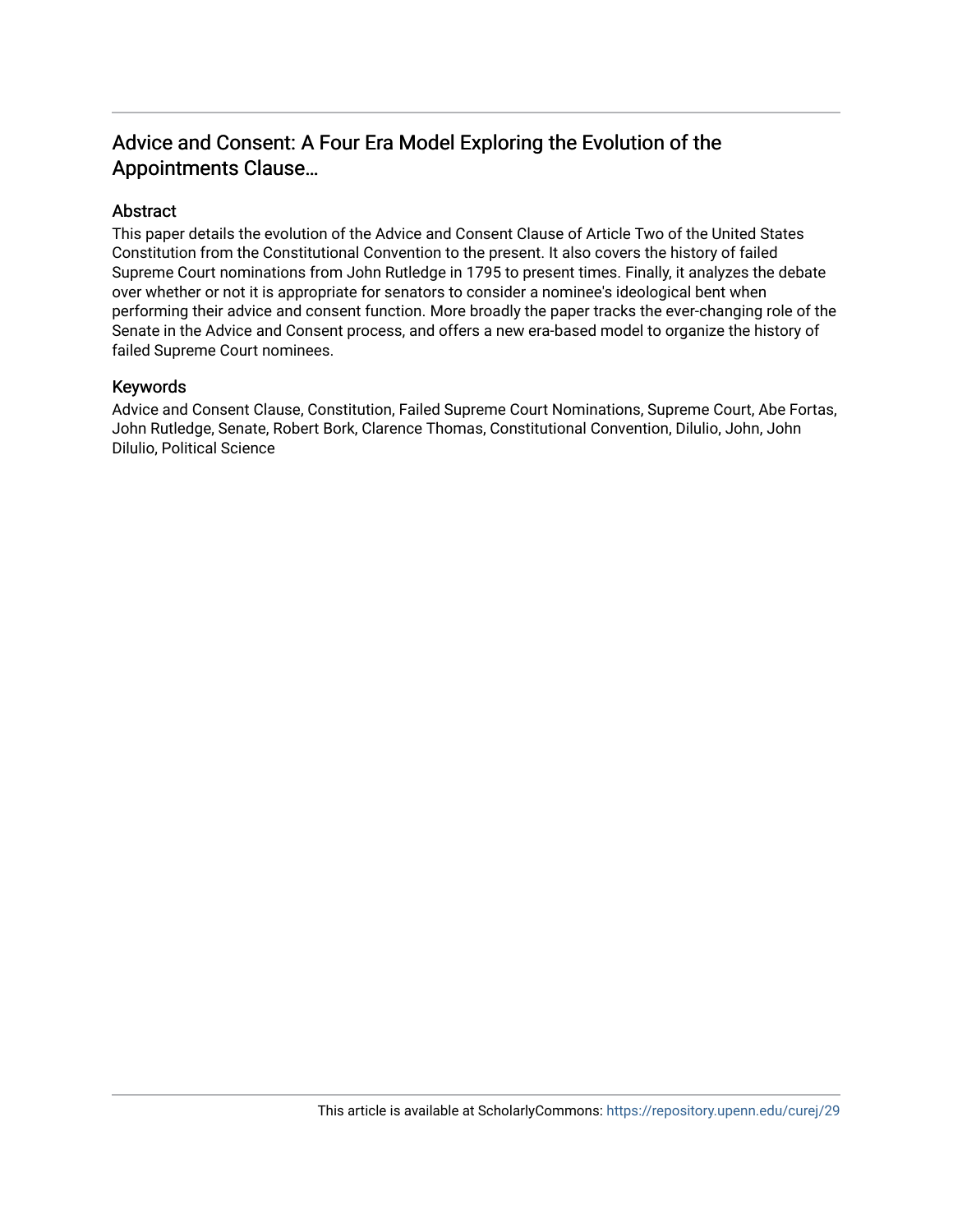# **Advice and Consent:**

**A Four Era Model Exploring the Evolution of the Appointments Clause…**

> **Brian Rosenwald March 25 th , 2006**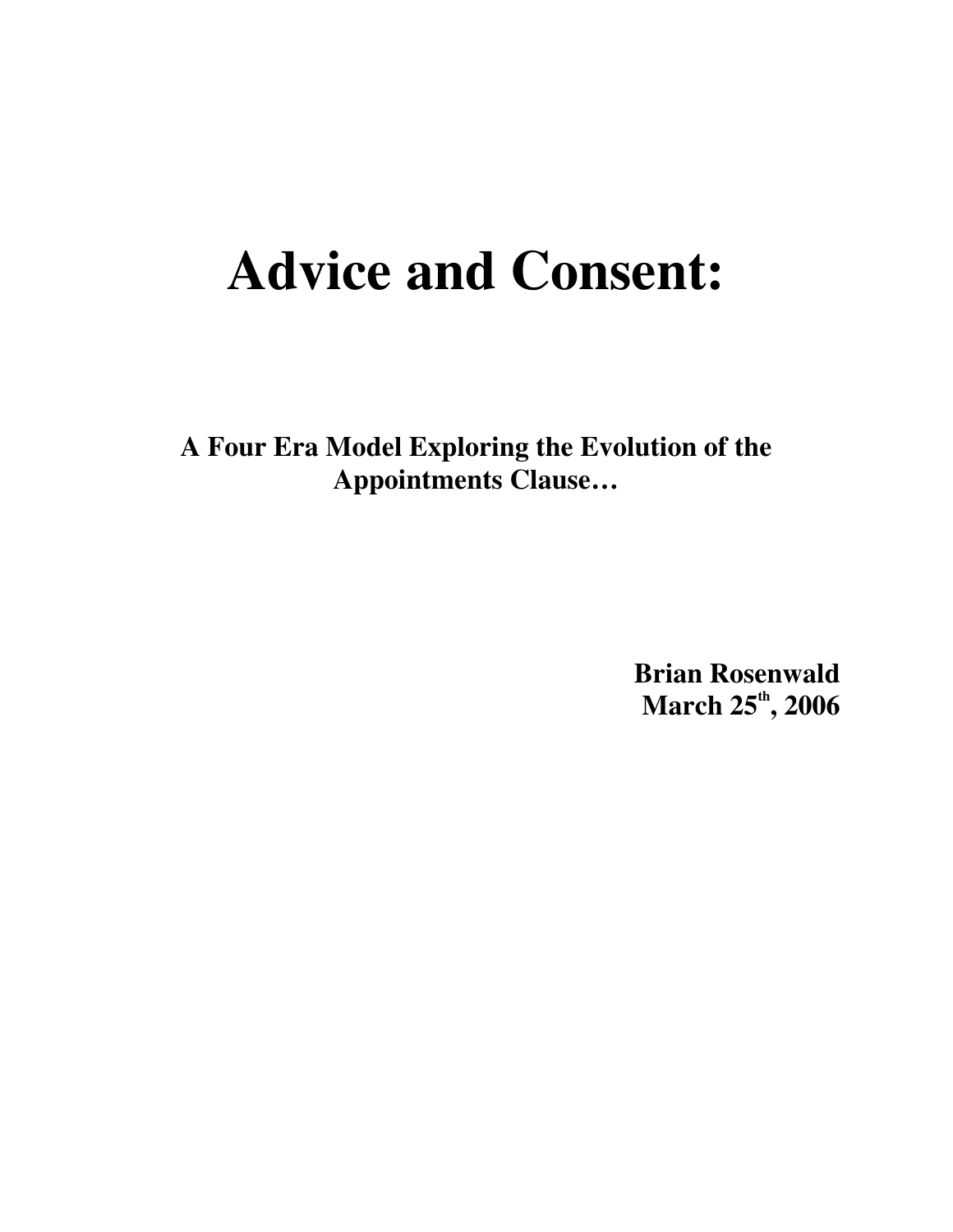## **Chapter 1- Advice and Consent: Where Did it Come From, and What Did It Mean to the Framers?**

Article Two Section Two of the United States Constitution states "… and he (the President) shall nominate, and by and with the Advice and Consent of the Senate, shall appoint Ambassadors, other public Ministers and Consuls, Judges of the Supreme Court, and all other Officers of the United States, whose Appointments are not herein otherwise provided for, and which shall be established by Law…" This clause is known as the Advice and Consent Clause or the Appointments Clause, and it represents one of the frustratingly vague phrases used by the Framers of the Constitution, which can mean many different things to many different people. Neither the debates from the Constitutional Convention, nor the implementation of the advice and consent process over the last two hundred and eighteen years do much to clarify this incredibly important, yet highly oblique phrase. About the most that can be concluded from the debates, both historical and modern interpretations of the clause, and the history of the advice and consent process is that the Framers intended for the Senate to have a major role in the appointment of Supreme Court justices, and it has definitely played such a part. Indeed, the Senate has prevented more than one-fifth of the men and women nominated to the High Court from reaching it. To get more specific than that is quite difficult because the Senate has used an ever-evolving process to apply constantly changing criteria to evaluate each Supreme Court nominee. What one can say is that if the Framers of the Constitution did in fact intend for the Senate to play a robust role in the appointment of Supreme Court justices then they have once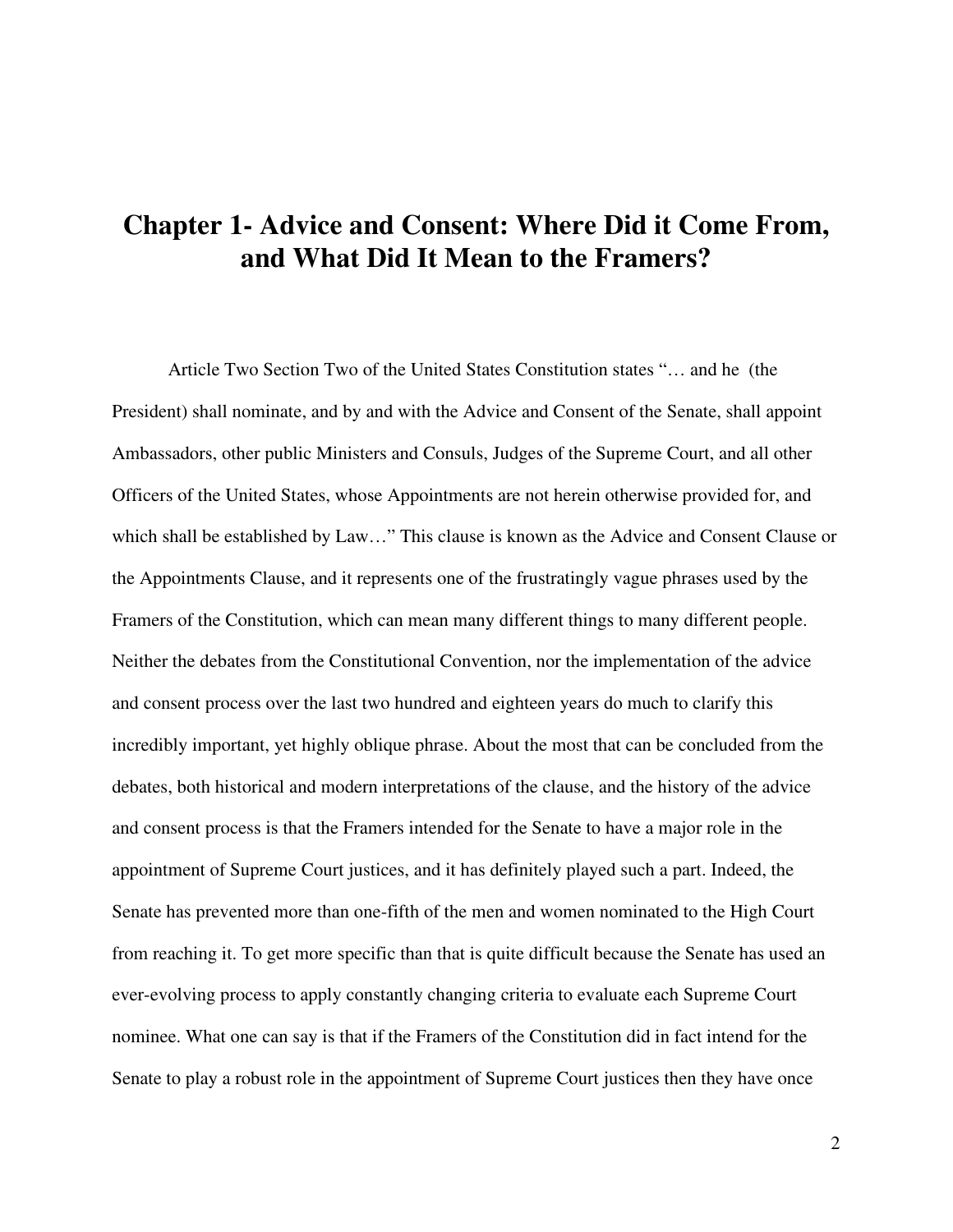again been proven quite wise. For it was only during the one era in which the Senate adopted an extremely deferential pose that the eight truly awful justices in the nation's history made it onto the Court.

#### **The Convention**

To discern the intent of the men at the Constitutional Convention with regard to the Advice and Consent Clause of Article Two is almost impossible. The Committee of Eleven, whose job it was to deal with postponed matters, slipped it into Article Two when making its report to the Committee of the Whole on September  $4^{\text{th}}$ . Debate over the wording was almost non-existent, and what little debate did occur focused mostly on the appointment of executive officers. <sup>2</sup> Gouverneur Morris did speak in favor of the new construction of the appointment power, saying, "'as the President was to nominate and the Senate was to concur there would be security. As Congress now makes appointments there is no responsibility."<sup>3</sup>

The Virginia Plan proposed by Edmund Randolph at the beginning of the Convention provided for the establishment of a National Judiciary to consist of '"one or more supreme tribunals, and of inferior tribunals to be chosen by the National Legislature…'" 4 This clause was first debated on Tuesday, June  $5^{\text{th}}$ , 1787, and was immediately opposed by James Wilson of Pennsylvania. He claimed that experience showed that intrigue, partiality, and concealment were the results of appointments by legislatures. Wilson wanted to lodge the appointment power with the Executive. John Rutledge of South Carolina responded that he opposed a grant of so great a power to any single person, lest the people think the Framers were leaning too much towards monarchy. Benjamin Franklin gave a speech requesting that other options be laid upon the table, and then talked about how lawyers nominated judges in Scotland. More seriously, James

<sup>1</sup> James Madison, *Notes of Debates in the Federal Convention of 1787* (New York: W.W. Norton and Company, 1987), <sup>569</sup> & 575. <sup>2</sup>

 $^{2}$  Ibid., 597-599.

 $<sup>3</sup>$  Madison, 598.</sup>

 $<sup>4</sup>$  Ibid., 32.</sup>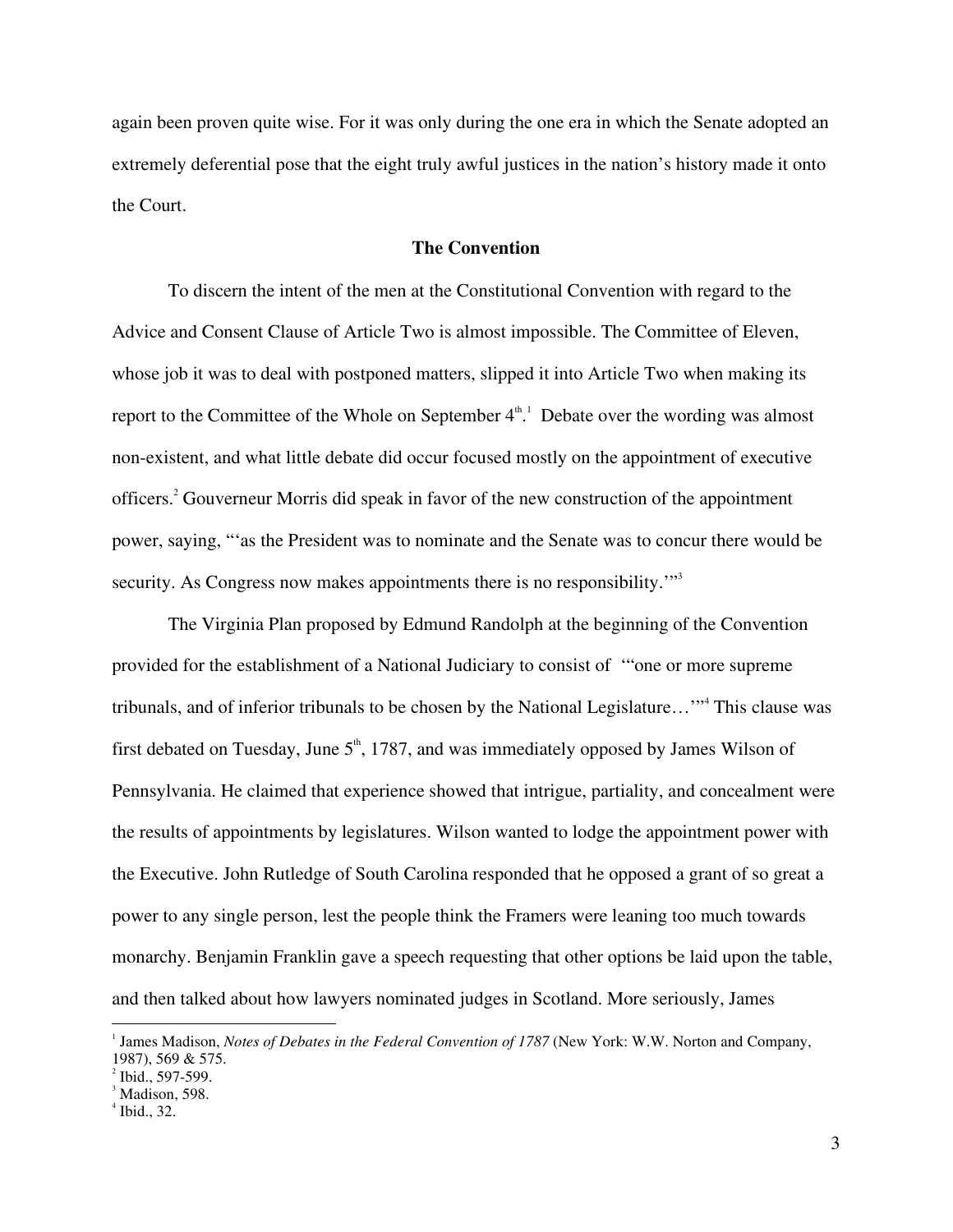Madison discussed his dislike for letting the Legislature select judges, because legislative talents were very different from those of a judge, and many of the members of the legislature would not be adequate adjudicators of the requisite qualifications; however, he was not satisfied with the Executive making appointments either. He was inclined instead to give the appointment power to the Senate, which would be numerous enough to confide in, but also sufficiently stable and independent to follow deliberate judgments. Madison moved to strike the language giving the appointment power to the legislature, and to leave the section blank to allow for reflection. This motion passed by a nine to two vote. 5

On Wednesday June 13<sup>th</sup>, Roger Sherman of Connecticut and Charles Cotesworth Pinckney of South Carolina moved to return the power to appoint judges to the National Legislature. Madison promptly objected on the grounds that many members of the legislature would be incompetent judges of the necessary qualifications, who would also be influenced too much by their partialities. He then moved that the Senate, a smaller and more select body, have the appointment power, which was agreed to nem. Con. Two days later, William Patterson of New Jersey proposed his alternative to the Virginia Plan, and it gave the Executive, not the Senate, the appointment power.<sup>7</sup> Similarly when Alexander Hamilton presented his alternative plan the following Monday, he failed to discuss the power of making judicial appointments, but he reserved the power to make cabinet appointments, and the power to nominate all other officers, including ambassadors, to the Executive, subject to the approbation or rejection of the Senate.<sup>8</sup>

This might ordinarily make it appear as if the Advice and Consent Clause is simply another of the Convention's trademark compromises, which to a certain extent it is. However, it

 $^5$  Ibid., 67-68.

 $\degree$  Ibid., 112-113.

Ibid.,  $120$ .

 $\delta$  Ibid., 138.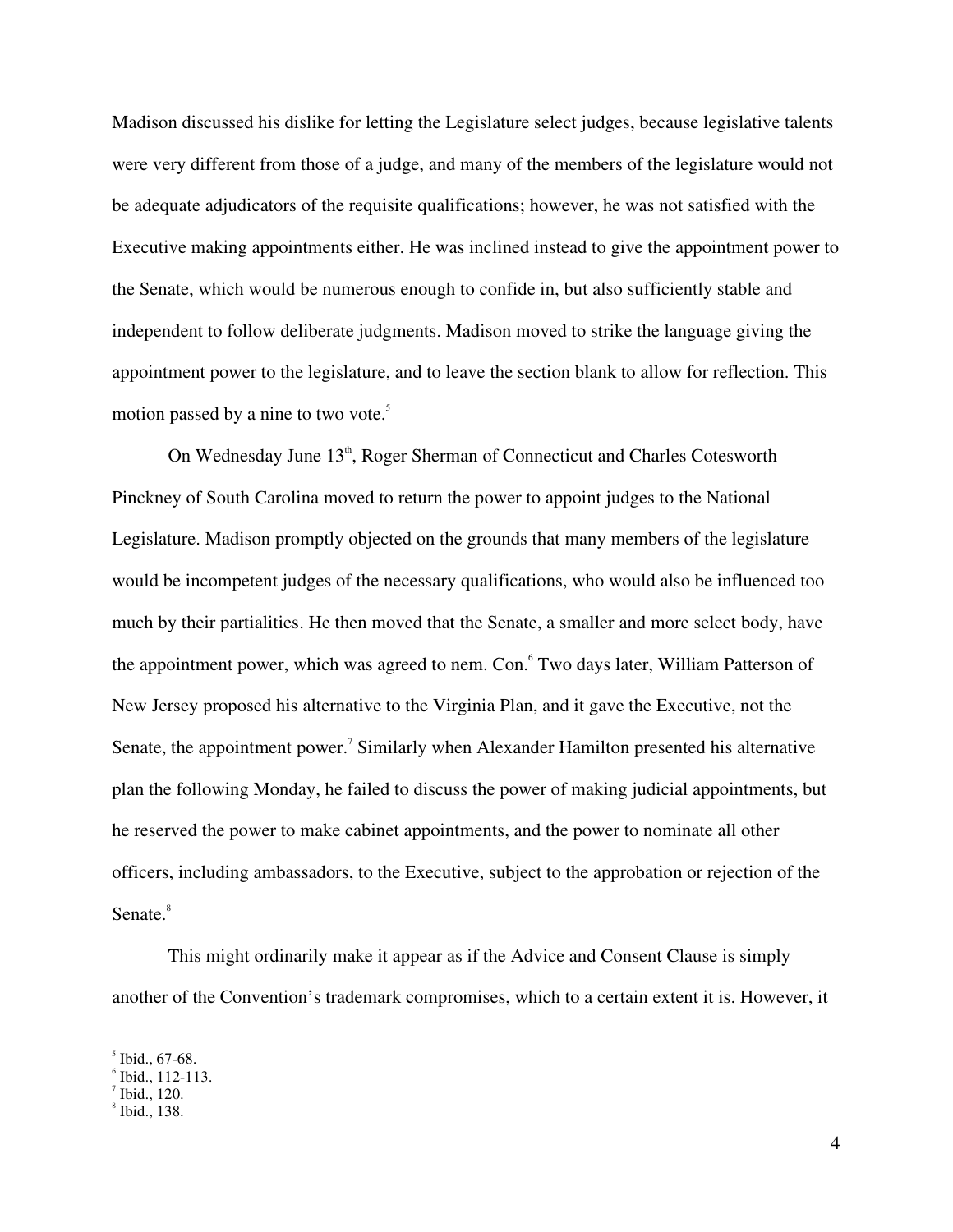failed the only time it was actually proposed and voted upon as a stand-alone measure. On July 18<sup>th</sup>, Nathaniel Ghorum of Massachusetts proposed that Judges be appointed by the Executive with the advice and consent of the  $2<sup>nd</sup>$  branch, as was done in Massachusetts. He claimed that this system had worked '"perfectly well'" for 140 years in his state. Luther Martin of Maryland, Roger Sherman of Connecticut, and Gunning Bedford of Delaware argued against the proposal. Primary among their arguments was the idea that the Senate, being composed of members from each state, would be best informed of characters and therefore, as Martin put it, most capable of making a good choice. Bedford also worried that giving the Executive the appointment power would allow him to win over the larger states by granting preference to their citizens. Ghorum countered that the Senate would have no better information than the Executive as individual senators would, like the Executive, have to trust information about potential judges from the members of the candidates' states. 9 Gouverneur Morris and James Wilson believed Ghorum's proposal to be better than allowing the Senate to appoint judges, but they also made their own motion to allow the Executive to make appointments without any consultation with the Senate. That motion failed six states to two, and Ghorum's motion also failed after a tied vote of four states to four.<sup>10</sup>

Three days later, James Madison tried to revive Gorham's proposal, but his twist on the concept, which featured the Executive nominating judges, who would be appointed unless opposed by two-thirds of the Senate, failed by a vote of six states to two. Among the arguments Madison made in favor of his proposal was that in the case of a flagrant error by the Executive, two-thirds of the Senate would surely join in utilizing its negative over the nomination. Additionally, he believed that the recent compromise providing for equal representation in the Senate meant that judges might be appointed by a minority of the people, though by a majority of

 $^{9}$  Ibid., 315-316.

 $\overline{^{10}}$  Ibid., 315-317.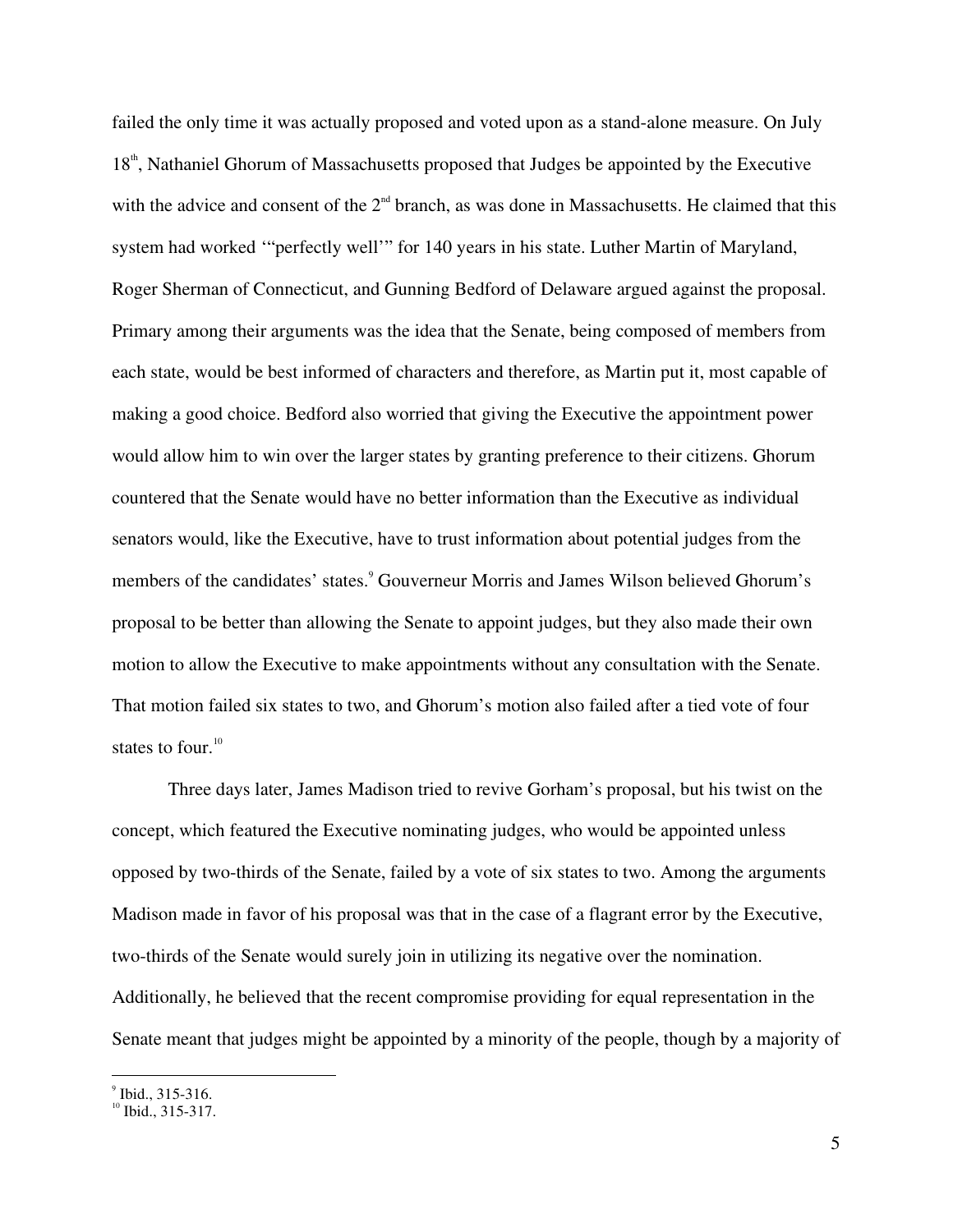the States, which could not be justified on any principle, as their proceedings would relate to the people rather than the states. Edmund Randolph stated his preference for Ghorum's version of the plan, and reminded his fellow delegates that appointments by the Legislature have generally occurred because of personal considerations, a cabal, or some other non-merit based reason. Gouverneur Morris added his belief that rather than the Executive, it would be the Senate that would be uninformed as to characters. He thought that senators would have to accept the description of the character of candidates as friends of the potential nominees portrayed it to them.<sup>11</sup>

Charles Pinkney and Oliver Ellsworth responded with the traditional argument that the Executive would have neither the requisite knowledge of potential nominees, nor the confidence of the people for such a responsibility. George Mason went a step further, arguing that lodging the appointment power with the Executive would create a dangerous prerogative, which could perhaps lead to the Executive having an influence over the Judiciary department itself. In an attempt to obviate an objection from Elbridge Gerry, Madison, who had only used the two-thirds number to clearly differentiate his proposal from that of Ghorum, changed the motion so that a simple majority of the Senate could reject a nomination. Even so, Madison's motion was rejected, and the Convention agreed by a six to three vote to leave the appointment power in the hands of the Senate as it had stood before the debate of July  $18<sup>th</sup>$  began.<sup>12</sup> This was where it would stay until the change made by the Committee of Eleven on September 4, which was strangely agreed to without much argument from the men who had opposed it in July.<sup>13</sup> Of course it is possible that they did not know that the change had been made. In his book on the topic, the

 $11$  Ibid., 343-346.

 $12$  Ibid., 343-346.

<sup>&</sup>lt;sup>13</sup> Of the men who led the opposition to the advice and consent formulation in July, Ellsworth, Bedford, Martin, and Mason said nothing during what little debate there was on September  $6<sup>th</sup>$  and September  $7<sup>th</sup>$ . Most of the comments that were made dealt either with the treaty making power, executive appointments, and the question of whether or not to add a Council with whom the President would share various powers (Madison, 597-602).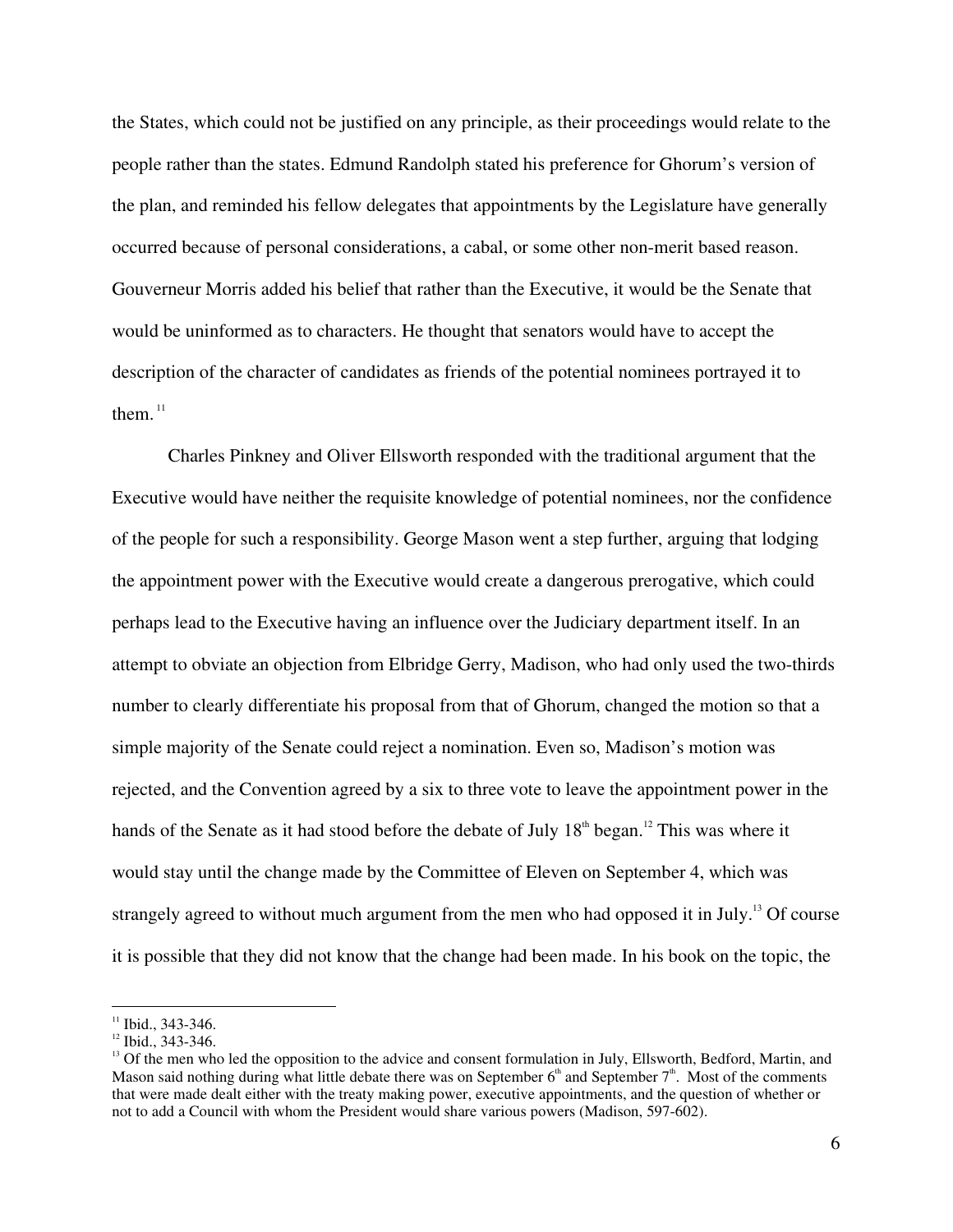late Senator Paul Simon contends that the change was so little noticed that at least two of the delegates continued to speak and write about the Senate naming federal judges.<sup>14</sup>

#### **What did Advice and Consent Mean to the Framers?**

Nowhere in the debates of the Convention does Ghorum or anyone else try to describe what advice and consent means. It is also problematic to attempt to make an originalist style assessment as to what the term means. The phrase advice and consent first appeared in America in the 1663 declaration and proposals of the Carolina Proprietors, which empowered the major part of freeholders or their deputies to make their own laws by and with the advice and consent of the Governor and council. The phrase also appeared in other concessions and governing documents between 1663 and 1784, including as contended by Ghorum in the Convention, the 1691 Charter of Massachusetts Bay. It says, '"it shall and may be lawfull for the said Governour with the advice and consent of the Councill or Assistant from time to time to nominate and appoint Judges …""

In addition, the phrase is included in the Constitutions of South Carolina, Delaware, Maryland, New York, New Hampshire, and Massachusetts. In each, the phrase discusses powers delegated to the Governor, which are to be performed with the advice and consent of the council, including the power to appoint officers, fill vacancies, etc. The Constitutions of Massachusetts and Maryland actually give the Governor, with the advice and consent of council, the power to appoint judges. The problem is that none of these documents, dating from 1663 forward, describe what is meant by advice and consent. It would almost seem guaranteed that the concept of offering advice and consent was applied differently in each state, especially since each State

<sup>14</sup> Senator Paul Simon, *Advice and Consent: Clarence Thomas, Robert Bork and the Intriguing History of the Supreme Court's Nomination Battles* (Washington: National Press Books, 1992), 157.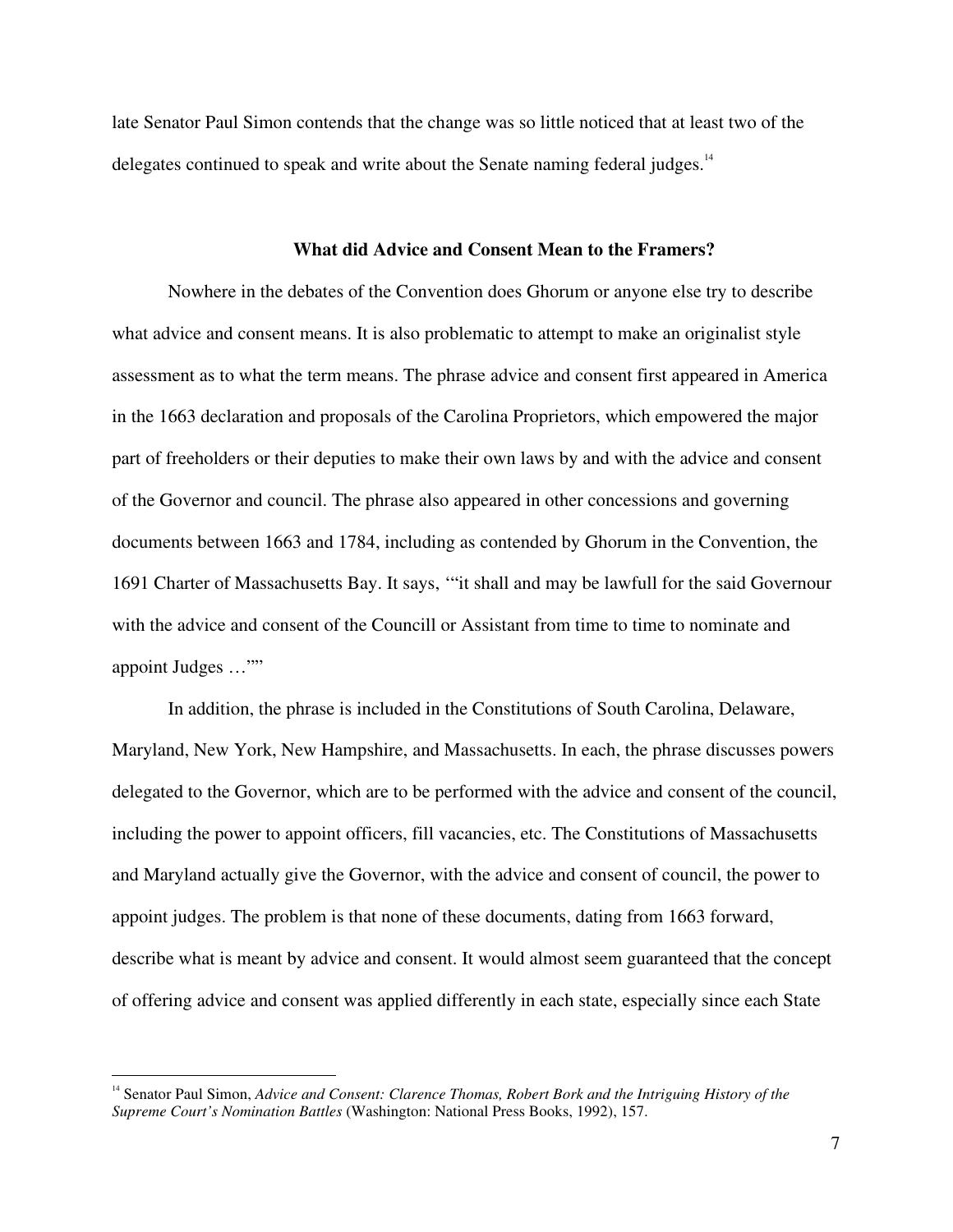Constitution differed as to the tasks which required advice and consent. Thus, these historical precedents are not much help in discerning what the Framers believed the term to mean.<sup>15</sup>

Nor do the *Federalist Papers* provide much clarity about the meaning of advice and consent as it regards judicial nominations. Hamilton discusses the appointment power in Federalist 76 and Federalist 77, but he never really delves beneath the surface of the meaning of advice and consent. He talks about the value of the Senate having a negative over the choice of the Executive, as well as about the unlikelihood of the Senate actually utilizing it for fear of a worse second nomination. Thus he feels they will only use this power when they have '"special and strong reasons for the refusal.'" Hamilton believed that the concurrence of the Senate would have a powerful, though, in general, silent operation."<sup>16</sup> He also replied to criticism of the scheme by noting that the Framers intended for the Senate to be able to restrain the President in his exercise of the nominating power.<sup>17</sup> While these descriptions may help explain the overall goal of the Framers in adding the Advice and Consent Clause, they do little to shed light on the mechanism by which it is to be applied, or the standards the Framers expected the Senate to use when giving advice and consent. Hamilton does discuss how obtaining the advice and consent of the Senate will be, "an excellent check upon a spirit of favoritism in the President, and would tend greatly to prevent the appointment of unfit characters from State prejudice, from family connection, from personal attachment, or from a view to popularity." <sup>18</sup>

As discussed later, Senator Orrin Hatch (R-UT), interprets this passage to mean that Framers intended for the Senate's only job in the advice and consent process to be ensuring that the President does not appoint incompetent judges. This reading of Hamilton's words is very

<sup>&</sup>lt;sup>15</sup> Thurston Greene, *The Language of the Constitution* (New York: Greenwood Press, 1991), 9-17.

<sup>&</sup>lt;sup>16</sup> Alexander Hamilton, "Federalist 76," in *The Federalist Papers*, edited by Clinton Rossiter (New York: Penguin Books Ltd, 1961), 425.

Alexander Hamilton, "Federalist 77," in *The Federalist Papers*, edited by Clinton Rossiter (New York: Penguin Books Ltd, 1961), 428.

Alexander Hamilton, "Federalist 76," in *The Federalist Papers*, 425.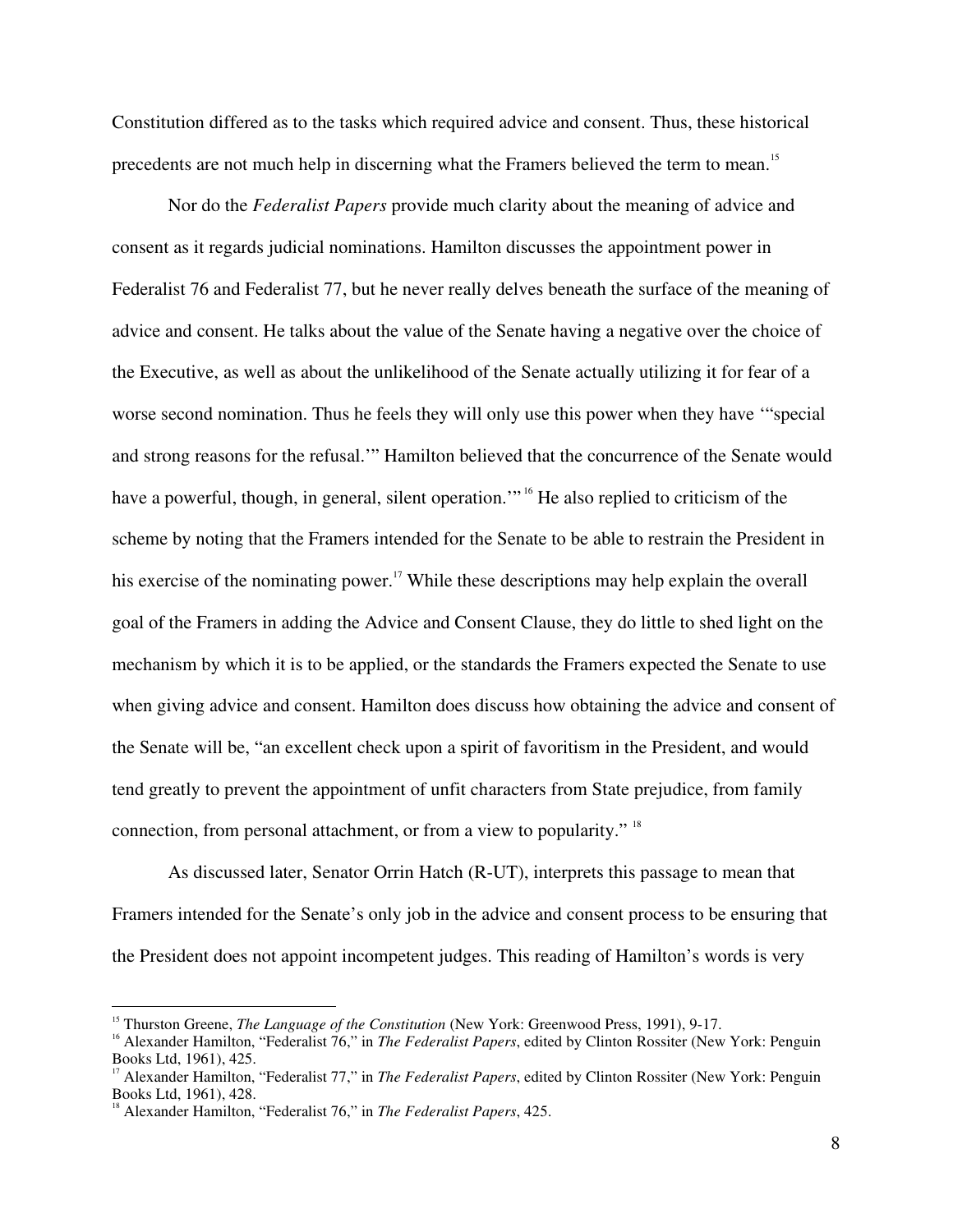debatable, especially in light of the fact that Hamilton led the fight against the confirmation of John Rutledge for mostly ideological and partisan reasons.<sup>19</sup> Even if one assumes it to be true, one cannot assume that Hamilton spoke for all of the Framers in interpreting the clause in that way.

This is especially the case because Hamilton was perhaps the convention's only monarchist, who favored as strong an executive as possible. As Professor Michael Garhardt writes, "it is also not surprising, given Hamilton's preference for a strong executive, that he took the position that the constitutional procedure for making federal appointments did not envision a dominant or significant role for the Senate."<sup>20</sup> Additionally, as Adam White notes in a recent article, Hamilton was absent from the convention during July when the Appointments Clause was discussed, and the language he used in *The Federalist* appears to be a reliable indicator more of Hamilton's perception of advice and consent than what the delegates actually endorsed. More precisely, White believes that Hamilton's writings in the *Federalist* equate the language in his proposal of June 18<sup>th</sup> "approbation or rejection" - with the mechanics of the final advice and consent proposal. Thus he concludes that the view in the *Federalist* most plausibly represents the appointments framework proposed by Hamilton on June  $18<sup>th</sup>$ , and not the one accepted by the convention on September  $4^{\text{th}}$ .<sup>21</sup> This conclusion is definitely supported by the short part of Federalist 66 in which Hamilton discusses the basic setup of the appointments process. "It will be the office of the President to *nominate*, and with the advice and consent of the Senate, to *appoint*. There will of course, be no exertion of *choice* on the part of the Senate. They may

<sup>&</sup>lt;sup>19</sup> See pages 31-35 which discuss the Rutledge nomination in detail.<br><sup>20</sup> Michael L. Cerberth, *The Eadawal* Amasinty ante Presence (Direbors)

<sup>&</sup>lt;sup>20</sup> Michael J. Garhardt, *The Federal Appointments Process* (Durham: Duke University Press, 2000), 25.

<sup>&</sup>lt;sup>21</sup> Adam J. White, "Toward the Framers' Understanding of "Advice and Consent": A Historical and Textual Inquiry," *Harvard Journal of Law and Public Policy* 29, no. 1 (2005):127-129.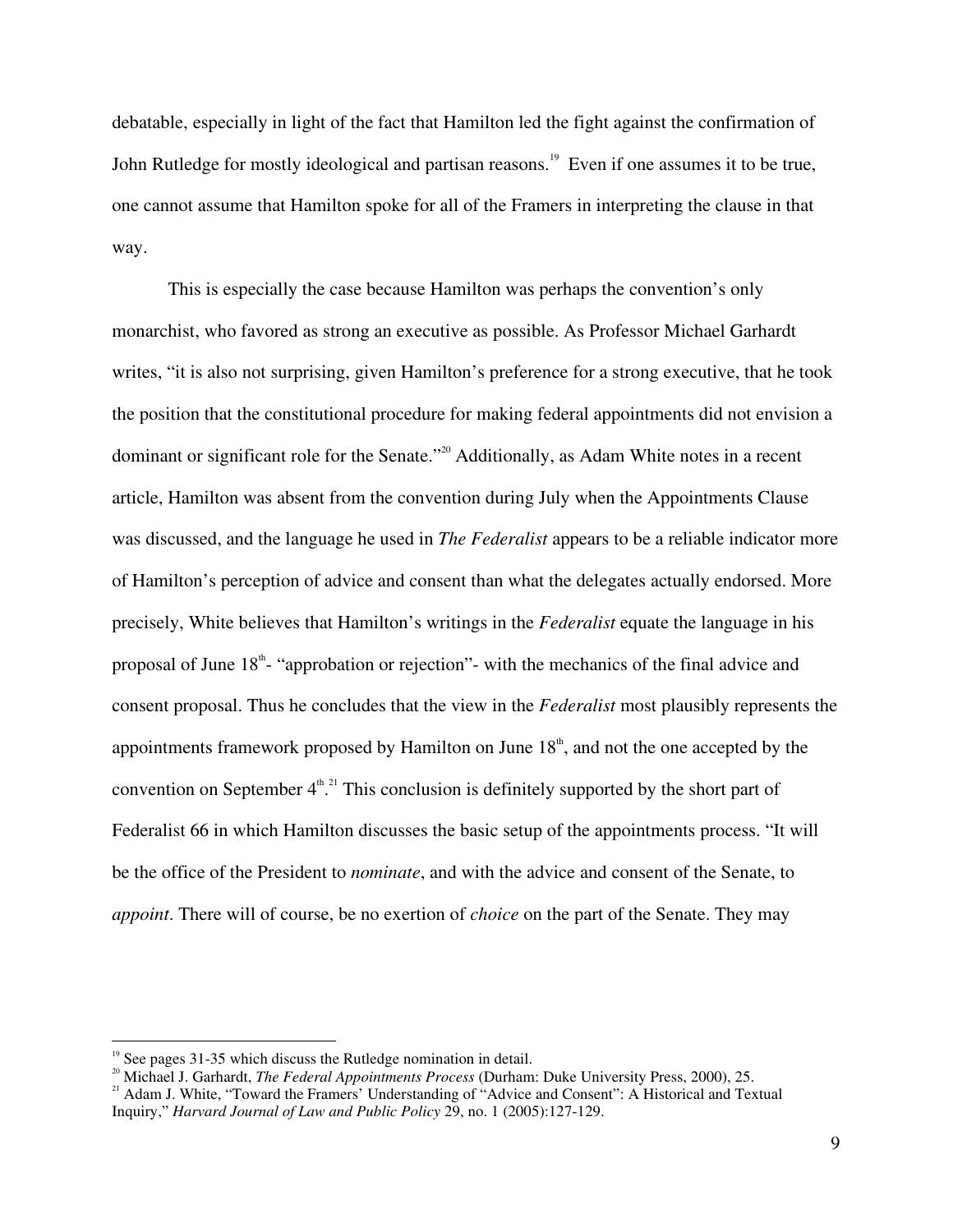defeat one choice of the Executive, and oblige him to make another; but they cannot themselves *choose*- they can only **ratify or reject the choice he may have made.**" 22

Indeed, one would be mistaken in attempting to portray the Framers as united in almost anything, and one of them, George Mason, provided support for an alternative interpretation of the Advice and Consent Clause in 1792. Mason's interpretation seems to provide the Senate with great latitude as to what standards it applies in the exercise of this power.

> I am decidedly of opinion, that the Words of the Constitution… give the Senate the Power of interfering in every part of the Subject, except the Right of nominating.… The Word '*Advice'* here clearly relates in the Judgment of the Senate on the Expediency, or the Inexpediency of the Measure, or Appointment; and the Word *'Consent*' to their Approbation or Disapprobation of the Person nominated; otherwise the word *Advice* has no Meaning at all- and it is a well known Rule of Construction, that no Clause or Expression shall be deemed superfluous or nugatory, which is capable of a fair and rational Meaning. The Nomination, of Course, brings the Subject fully under the Consideration of the Senate; who have then a Right to decide upon its Propriety or Impropriety. The peculiar Character or Predicament of the Senate in the Constitution of the General Government, is a strong Confirmation of this Construction.<sup>23</sup>

## **Chapter 2 -What does Advice and Consent mean Today?**

Modern day interpretations of the meaning of the Advice and Consent Clause also vary widely. One of the more interesting, and unique approaches is that announced by Senate

<sup>22</sup> Alexander Hamilton, "Federalist 66," in *The Federalist Papers*, edited by Clinton Rossiter (New York: Penguin Books Ltd, 1961), 373.<br><sup>23</sup> David A. Strauss and Cass R. Sunstein, ''The Senate, The Constitution, and The Confirmation Process,'' *The Yale* 

*Law Journal* 101, 7 (1992):1495.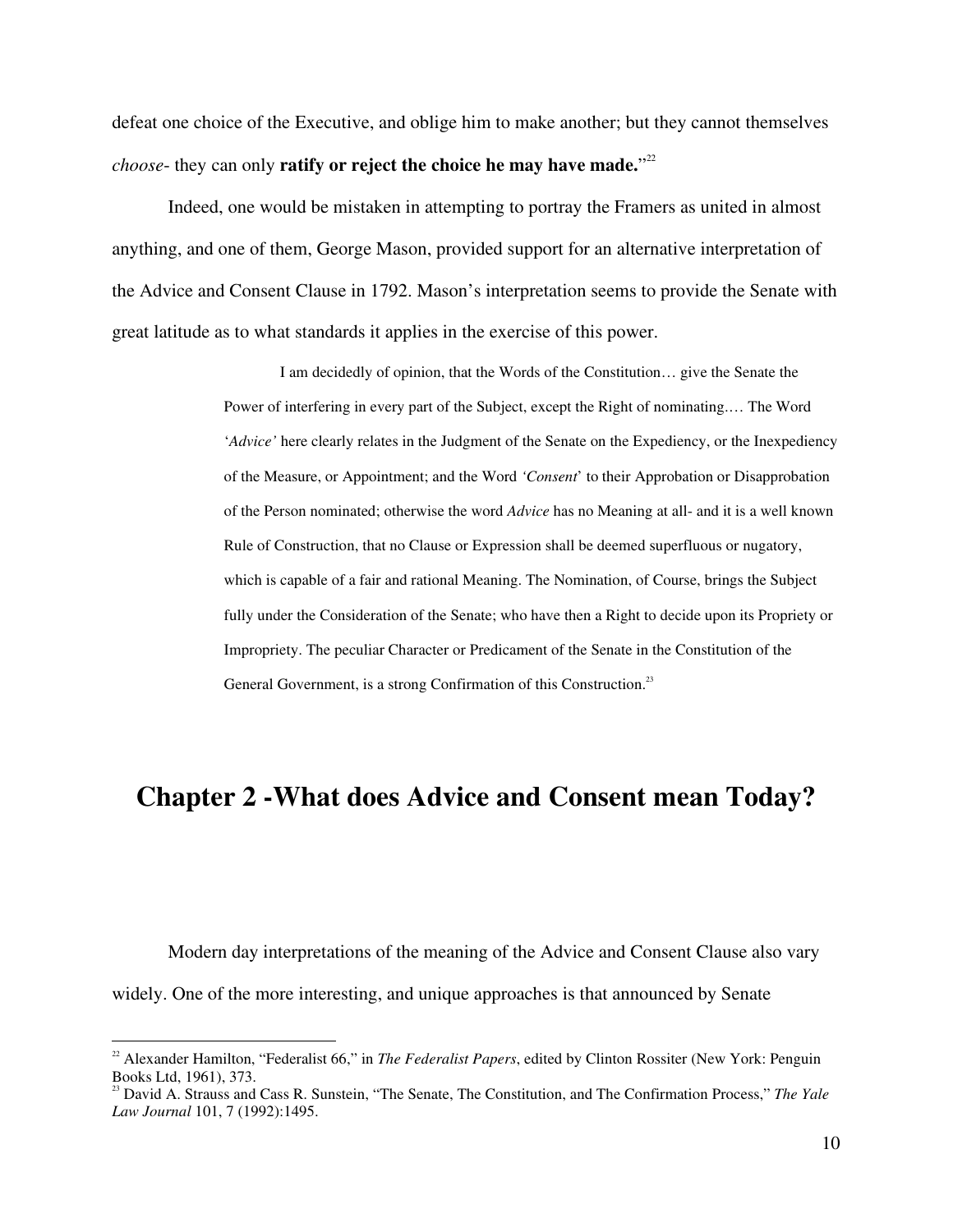Judiciary Committee Chairman Joseph R. Biden Jr. (D-DE) on the eve of the contentious hearings into the nomination of Robert Bork to be Associate Justice of the Supreme Court. Eminent conservative legal professor Philip Kurland, and liberal luminaries Laurence Tribe and Walter Dellinger advised Biden as he formulated his position.<sup>24</sup> Biden's belief is that the Framers intended for the Senate to play a broad role in the appointment of judges, a contention, which certainly seems true based upon the evidence. He then cited evidence of how the Senate has exercised, what in his opinion is their undisputed right, to question a nominee's judicial philosophy. He cited a famous quote from Judiciary Chairman Norris of Nebraska during the debate over the 1930 nomination of John J. Parker to the Supreme Court. '"When we are passing on a judge \*\*\* we ought not only to know whether he is a good lawyer, not only whether he is honest -- and I admit that this nominee possesses both of those qualifications -- but we ought to know how he approaches these great questions of human liberty.'"

Yet, Biden continued by cautioning that just because the Senate has the right to consider the judicial philosophy of Supreme Court nominees does not mean that a nominee's philosophy ought to always play a role in senators' determinations about whether the nominee should be confirmed, because utilizing this criterion comes with costs. The Chairman then laid out conditions under which he believed that senators in fact should be willing to approve nominees with whose judicial philosophies they disagree. He believed those conditions to include a spirit of bipartisanship between the President and the Senate, the President's having enlisted and heeded the advice of the Senate, or making an honest effort to choose a nominee from the

<sup>24</sup> Mark Gittenstein, *Matters of Principle: An Insider's Account of America's Rejection of Robert Bork's Nomination to the Supreme Court* (New York: Simon and Schuster, 1992), 45.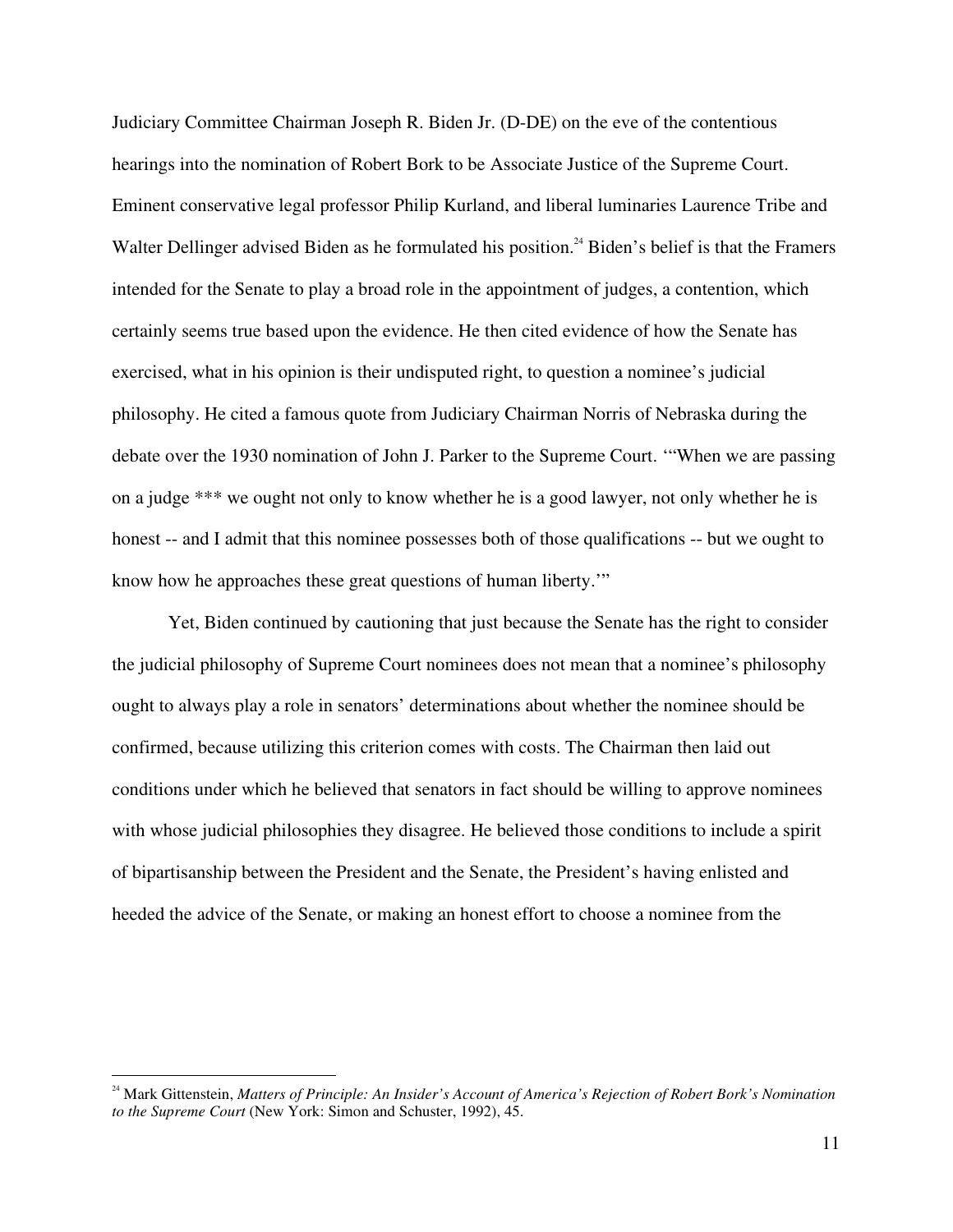mainstream of American legal thought, and above all that the President had sought two qualities in his nominees: detachment and statesmanship.<sup>25</sup>

Finally, Biden laid out the three conditions under which in his opinion the Senate not only had the right, but also the duty to carefully consider a nominee's judicial philosophy. When either the President attempts to remake the Court in his own image by selecting nominees for their judicial philosophy, or when the President and the Senate are deeply divided, demonstrating a lack of consensus on the great issues of the day, the Senate ought to consider a nominee's judicial philosophy. Lastly Biden believed that philosophy also must matter when the balance of the Court itself is at stake. This two-tiered system is certainly an interesting conception of the Senate's duty to provide advice and consent, and one which must be taken seriously as Biden chaired the pivotal Judiciary Committee during hearings on five Supreme Court nominations.<sup>26</sup> Biden is not alone in his support for this type of circumstance and condition-based criteria for evaluating judicial nominees. Respected law professors Laurence Tribe and Cass Sunstein both endorse similar situation based approaches.<sup>27</sup> Political Scientist Michael Comiskey goes a step further writing that conflict over agenda–driven Supreme Court nominations at times of broken Constitutional consensus is a critical part of the Constitutional dialogue. He believes that this conflict tends to produce justices who are more widely acceptable to the polity, less activist, more likely to afford the democratic branches the space to work out their differences, and less likely to perpetuate the Court itself as an issue.<sup>28</sup> Comiskey concludes that these periods of Constitutional schism definitively call for an especially robust dialogue over who should receive

<sup>&</sup>lt;sup>25</sup> Joseph R Biden (DE), "Advice and Consent: The Right and Duty of the Senate to Protect the Integrity of the Supreme Court," *Congressional Record* 133: 122 (July 23<sup>rd</sup>, 1987) p. S10522. Available from LexisNexis Congressional; Accessed: 11/14/05.<br><sup>26</sup> Ibid.

Ibid. <sup>27</sup> U.S. Senate. Committee on the Judiciary. *The Judicial Nomination and Confirmation Process: Hearings before the Subcommittee on Administrative Oversight and the Courts of the Committee on the Judiciary,* 107 Cong., 1 st sess., June 26 and September 4, 2001. Washington: Government Printing Office, 2002, 41-42, 57, & 59-60.<br><sup>28</sup> Michael Comiskey, *Seeking Justices: The Judging of Supreme Court Nominations* (Lawrence: University of

Kansas Press, 2004), 184.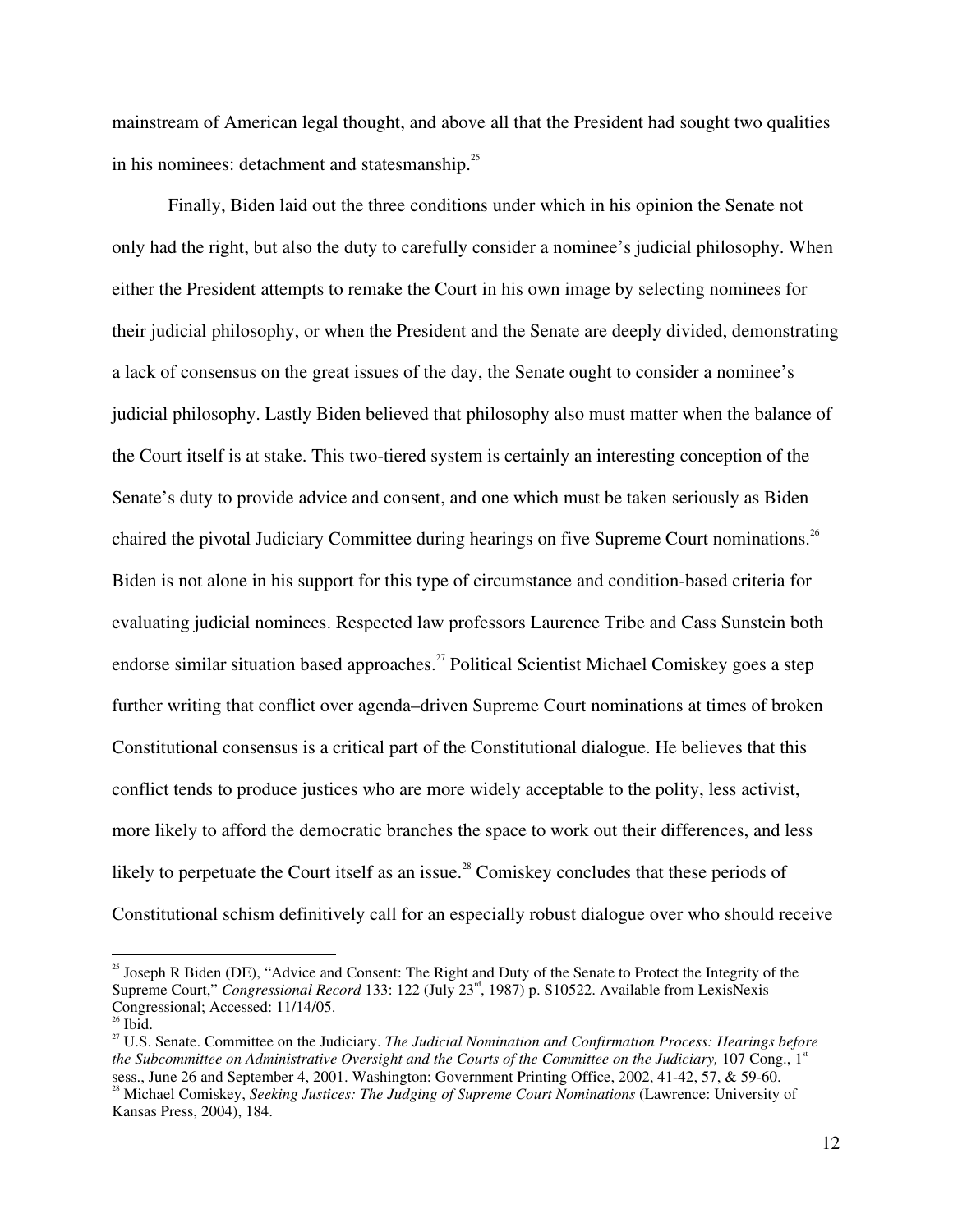life tenure to sit on the Supreme Court, and accordingly be able to issue nearly uncheckable rulings on the fundamental Constitutional questions that divide Americans.<sup>29</sup>

A week after Biden delivered his speech in the Senate, Senator Hatch, a future chairman of the committee, rose to rebut it. His interpretation of the intent of the Framers differed greatly from that of Biden:

> In the first place, the "broadest role" for both the President and the Senate was rejected by the Convention. The Convention arrived at a compromise that Madison, the framer of the compromise, designed to achieve the result just discussed. This is hardly the "broadest role" for the Senate. Furthermore, the Senate was given no nominating authority whatsoever. Indeed the Senate's appointment authority was rejected by the Convention. This hardly argues for the broadest Senate role "in choosing the Court.<sup>30</sup>

Hatch continued on to cite the aforementioned passage from Hamilton that he interpreted to mean that the Framers only intended for the Senate to serve as a check on unqualified nominees. Hatch stated that none of the Framers, even those such as Luther Martin who most strongly favored Senate appointment of judges, argued for a system of, "ideological inquisitions and inquiries." Instead Hatch opined that they supported Senate appointment, because they believed that the Senate would be most able to produce judges with the requisite qualifications. Hatch then discussed the history of rejected Supreme Court nominees, and came to the conclusion that political and philosophical factors played little role in most of the Senate's rejections of nominees. This conclusion is only possible because Hatch essentially deemed all nominations postponed or rejected because senators were saving the vacancy for a new President from their party as uninfluenced by partisan or philosophical considerations. To him, these cases were just examples of the Senate refusing to allow lame duck presidents to make appointments. This

 $^{29}$  Ibid., 193.

<sup>&</sup>lt;sup>30</sup> Orrin Hatch (UT), "The Dangers of Politicizing Supreme Court Selections: A Response to Senator Biden," Congressional Record 133: 127 (July 30<sup>th</sup>, 1987) p. S10878. Available from LexisNexis Congressional; Accessed: 12/21/05.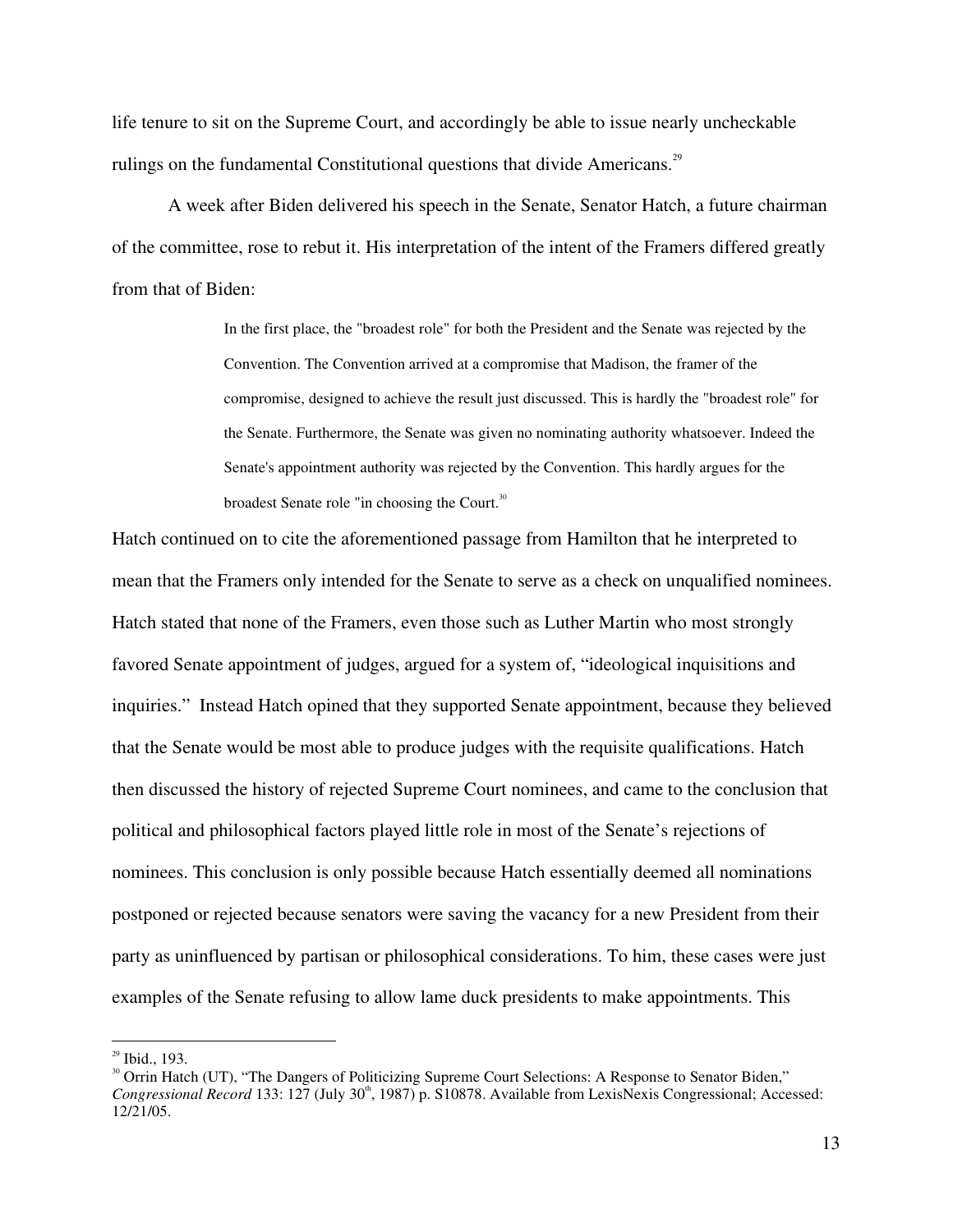distinction seems somewhat dubious in light of the facts of many of the individual cases, and Hatch's overall conclusion is contrary to that of, among others, distinguished scholar Joseph Harris.<sup>31</sup>

Finally, Hatch discussed the potential dangers of considering nominees' philosophical beliefs in rejecting them, and attacked Biden's criteria for ever doing so. This is not necessarily important from the standpoint of interpreting Hatch's belief about the meaning of advice and consent, but he seems to fundamentally distort Biden's concept of when the Court's balance is at stake. Over all, Hatch's point is that in his view, advice and consent only involves considering the professional qualifications/abilities of a nominee, and that the Senate should otherwise defer to the judgment of the President.

Two other people whose opinions on the meaning of the Advice and Consent Clause ought to be significant, the late Chief Justice William H. Rehnquist, who went through two difficult confirmation processes, and Supreme Court Justice Ruth Bader Ginsberg, whose nomination passed the Senate with near unanimous support, disagree with Hatch. Rehnquist made his opinion on the subject known several times. As a young lawyer in 1959, Rehnquist wrote in the Harvard Law Review that the Senate ought to resume its practice, "'of thoroughly informing itself on the judicial philosophy of a Supreme Court nominee before voting to confirm him." $32$ Then while Chief Justice he reaffirmed this belief in a speech at Columbia University in 1987 saying, '"it is appropriate for the Senate to inquire into the Judicial philosophy of a Supreme Court nominee. Such an inquiry has always seemed entirely consistent with our Constitution and

<sup>&</sup>lt;sup>31</sup> Ibid.; See Chapters 4 & 5 for a discussion of many of these cases, and an explanation of why they involved much more than just the Senate rejecting nominations from lame duck Presidents. Hatch's conclusion is also unreasonable because it ignores cases such as that of Justice Samuel Nelson, who was successfully appointed by President Tyler after the 1884 Presidential Election.; Harris, who is one of the two pre-eminent scholars in this area of history, has written that, "the Senate thus established a precedent of inquiring into the political views and ideas of the persons nominated for public office and of rejecting a nominee whose views do not correspond to those of a majority of the Senate" (Joseph Harris, *Advice and Consent of the Senate* (Berkeley and Los Angeles: University of California Press, 1953), 43).

 $32$  Ibid.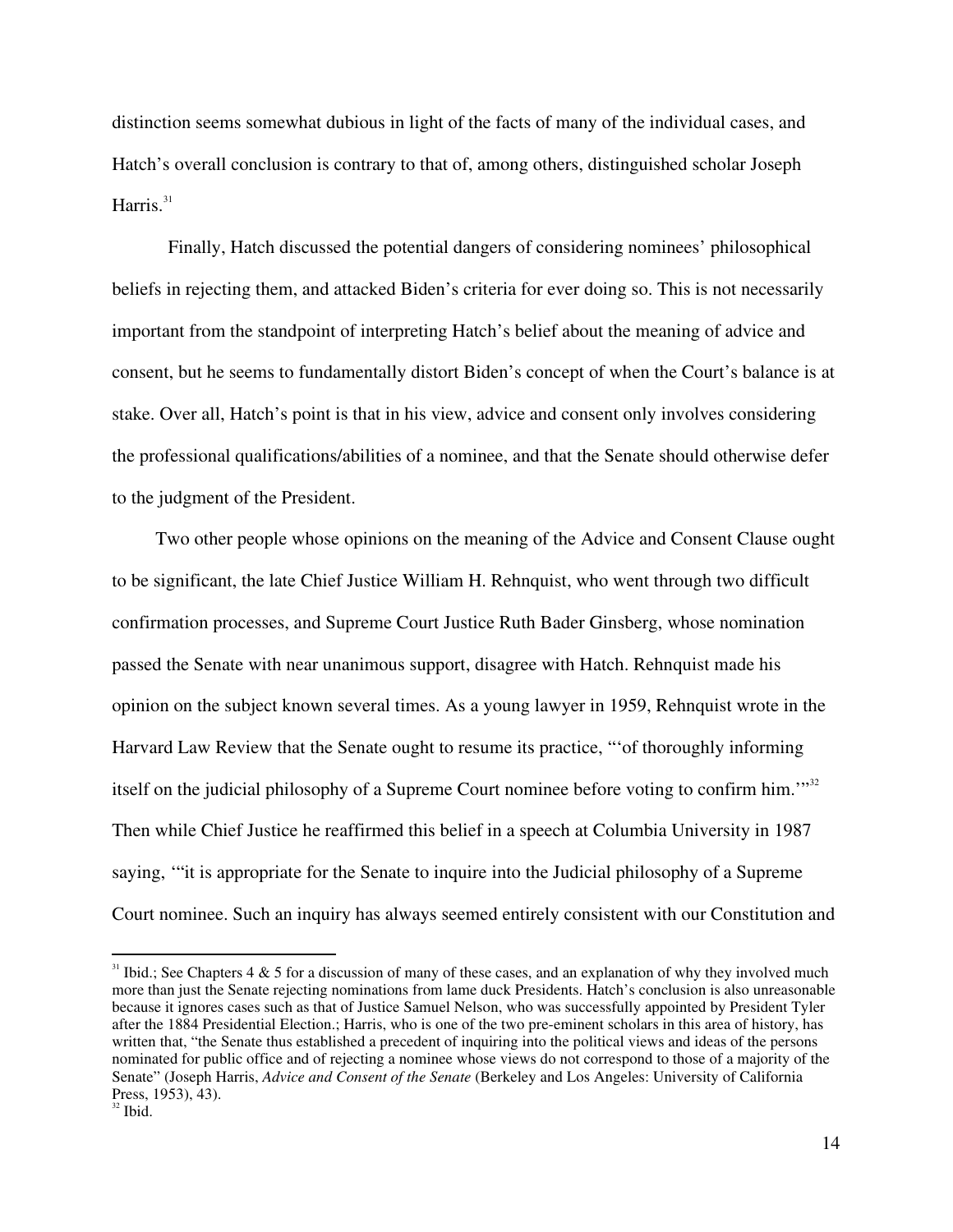serves as a way of reconciling judicial independence with majority rule."<sup>33</sup> This from a man whose initial nomination to the Supreme Court in 1971 was filibustered by Senator Birch Bayh for a several weeks because of his conservative judicial philosophy.<sup>34</sup>

Ginsberg's opinion has evolved over time, but by 1988, she agreed with her late colleague. She summarized her opinion with a quote from Louis Henkin, a former colleague at Columbia Law School. '"In the appointment to the United States Supreme Court, the Senate comes second, but is not secondary. The standards the Senate should apply are the same as those that should govern the President: what would serve the national interest (not simply for today's cases but for the long term)."' She does not believe that nominees have to answer all of the Senate's questions about their philosophy, citing Felix Frankfurter's famous statement on the matter, but she does feel it is a legitimate area for the Senate to probe.<sup>35</sup>

What do contemporary academics believe about the meaning of the Advice and Consent Clause? Like many senators, they are largely split, often depending on which party controls the White House. Perhaps the most objective view of the meaning of the Appointments Clause comes from Professor Michael Garhardt who has written a book on the federal appointment process. He believes that through its silence on the matter, the Advice and Consent Clause allows the President and the Senate to base their decisions or actions regarding appointments on whatever grounds they deem appropriate. Additionally, although Garhardt believes there to be plausible evidence that the Framers intended for senators to reject nominations only for compelling reasons, he thinks that they left largely unexplored the question of what would

<sup>&</sup>lt;sup>33</sup> Ruth Bader Ginsberg, "Confirming Supreme Court Justices; Thoughts on the Second Opinion Rendered by the Senate," University of Illinois Law Review 101 (1988) Available from LexisNexis Academic. Accessed 11/9/05. Henry Abraham, *Justices, Presidents, and Senators: A History of the U.S. Supreme Court Appointments from Washington to Clinton* (Lanham: Rowman and Littlefield Publishers, 1999), 269-270.; According to Abraham, Rehnquist's nomination only passed because Christmas and an election year were approaching, causing Bayh and his supporters to relent. However, other evidence exists to lead to the conclusion that a filibuster failed simply because of the lack of support for one (See page 92, and footnote 280 for a more elaborate discussion of this). <sup>35</sup> Ginsberg, "Confirming Supreme Court Justices."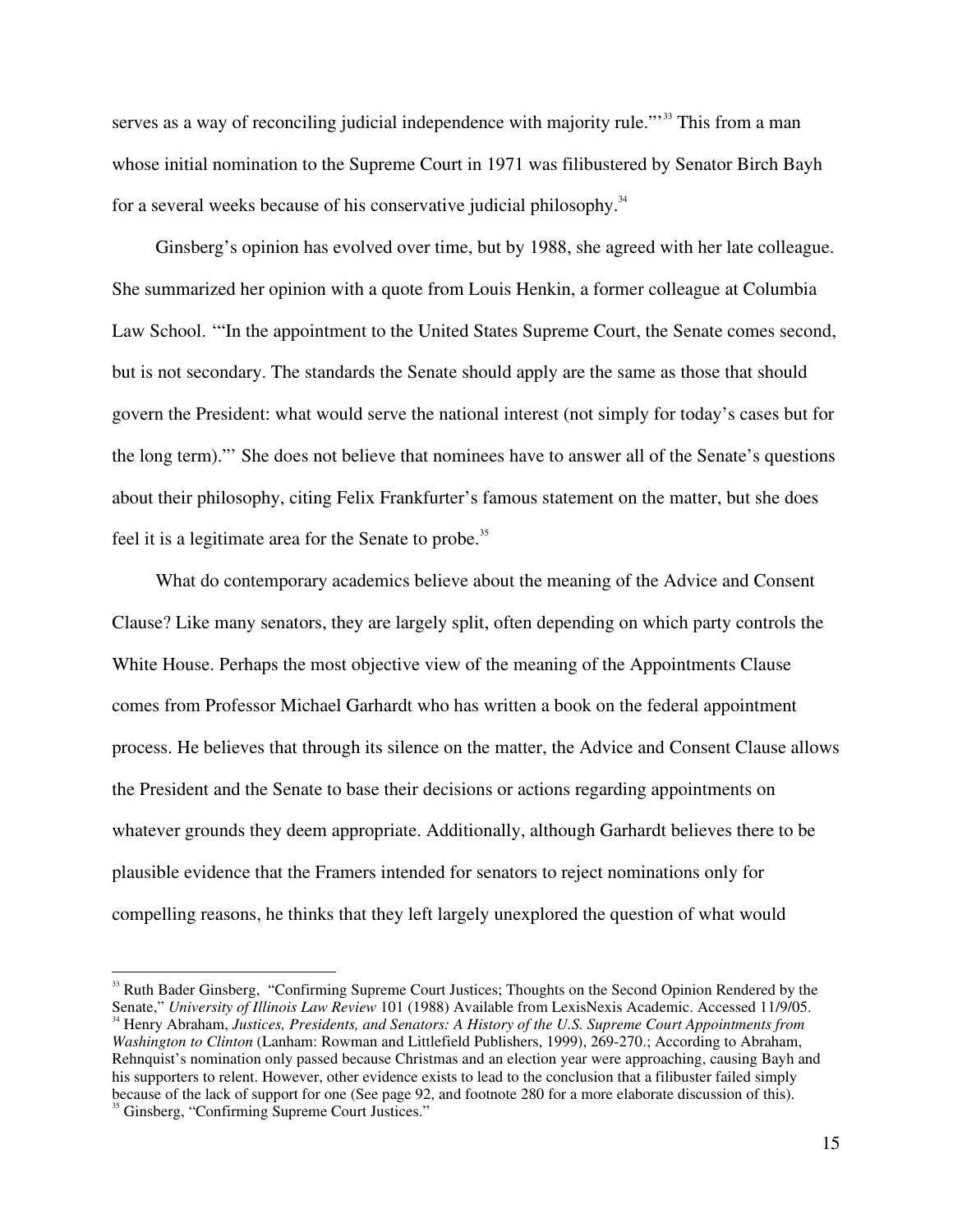qualify as a very good or compelling reason for rejecting a nomination. 36 If one agrees with this view, there is an especially important reason that the Senate not only can, but also ought to, consider a nominee's ideology when judging an appointment.

Over 40 years ago, noted scholar Walter F. Murphy wrote that with regard to Supreme Court appointments, the President may take as his principal concerns the general position of the nominee and the way he can be expected to vote once on the Court.<sup>37</sup> If both Garhardt and Murphy are correct, then the Senate has a duty to consider a nominee's ideology for a simple, if not immediately evident reason. As David Strauss and Cass Sunstein explain, one party to a conflict should not have the dominant role in choosing the mediator, and the Court is often called upon to mediate between Congress and the President.<sup>38</sup> In the same vein, as part of his argument in favor of the Senate considering a nominee's ideology, the late scholar Charles Black Jr. wrote, "The judges are *not* the President's people. God Forbid! They are not to work with him or for him. They are to be as independent of him as they are of the Senate, neither more nor less."<sup>39</sup> If the President considers a nominee's ideology and the Senate does not, then the scale is tipped in favor of the President, who gains a dominant role in choosing the justices of the Court.

As Marsha Greenberger pointed out during Congressional subcommittee hearings on the role of ideology in the confirmation process, "there is widespread agreement among scholars and commentators that it is absolutely appropriate and indeed necessary for Senators to inquire into, and base their confirmation votes on judicial nominees' positions and views on these and other substantive areas of the law."<sup>40</sup> Although this is a bit of an overstatement, both liberal and conservative scholars do believe the consideration of ideology to be at the very least permitted by the text of the Constitution. Conservative scholar Douglas Kmiec told the Senate

<sup>&</sup>lt;sup>36</sup> Garhardt, *Federal Appointments Process*, 36-38.

Walter F. Murphy & C. Herman Pritchett, *Courts Judges, and Politics* (New York: Random House, 1961), 69. <sup>38</sup>

<sup>&</sup>lt;sup>38</sup> Strauss, and Sunstein, *Senate, Constitution, and Confirmation Process*, 1493.

<sup>&</sup>lt;sup>39</sup> Charles Black Jr., "A Note on Senatorial Courtesy," *The Yale Law Journal* 79, no. 4 (1970): 660.

U.S. Senate. Committee on the Judiciary. *The Judicial Nomination and Confirmation Process*, 79.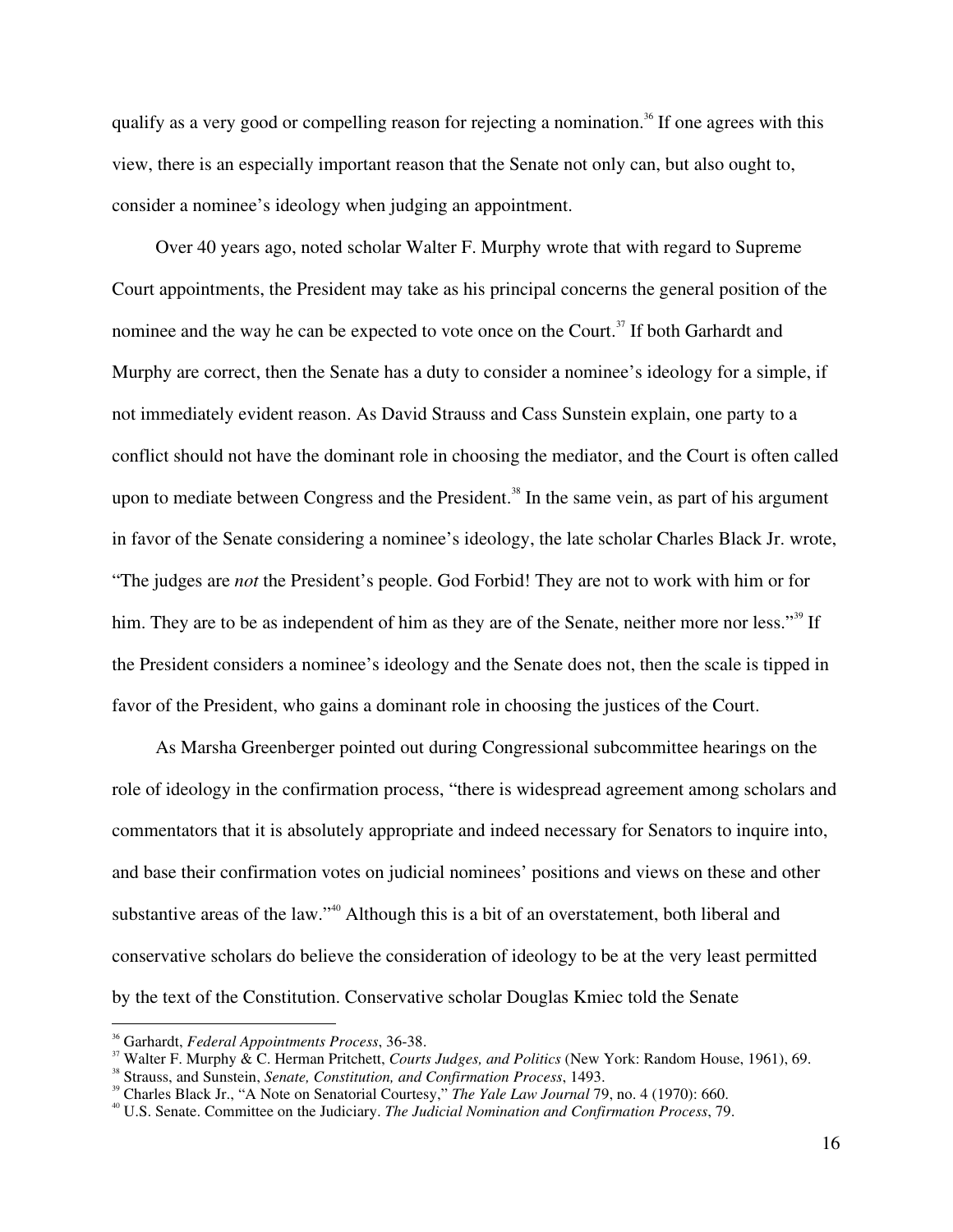Subcommittee on the Constitution, Civil Rights, and Property Rights that there was no textual restraint to preclude the Senate from considering a nominee's ideology. Two other conservative witnesses, Professor Stephen Calabresi, and Constitutional Law specialist Bruce Fein went further, agreeing that it is legitimate for the Senate to inquire as to a nominee's ideology.<sup>41</sup> Liberal professors Cass Sunstein and Laurence Tribe go another step further, with Sunstein believing that a nominee's ideology should matter, and Tribe opining that it has a substantial role to play in the advice and consent process.<sup>42</sup> Even former Carter White House Council Lloyd Cutler, who believes that it is wrong to for senators to make ideology a part of the advice and consent process, stated that senators have an "absolute right" to deny consent on whatever grounds they think is important. 43 Professors Catherine Fisk and Erwin Chemerinsky perhaps best summarize the case that the Senate ought to consider a nominee's ideology writing:

> the Senate should use ideology precisely because the President uses ideology…. Republicans, who today argue for the Senate to approve nominations without regard to their views, are utterly disingenuous to assert that ideology should be irrelevant when the President also bases his picks primarily on ideology. Under the Constitution, the Senate should not be a rubber-stamp and should not treat judicial selection as a presidential prerogative.<sup>44</sup>

Professor Stephen Presser disagrees with this position, but even he, who uses Hamilton's writings in the *Federalist* to conclude that the Senate should not use partisan political ideology to select judges, believes that the Senate should "insist upon proper judicial philosophy for

<sup>41</sup> U.S. Senate. Committee on the Judiciary. *Judicial Nominations, Filibusters, and the Constitution: When a* Majority is Denied Its Right to Consent: Hearing before the Subcommittee on the Constitution, Civil Rights, and Property Rights of the Committee on the Judiciary, 108<sup>th</sup> Cong., 1<sup>st</sup> sess., May 6, 2003. Washington: Government Printing Office, 2003, <sup>42</sup> U.S. Senate. Committee on the Judiciary. *The Judicial Nomination and Confirmation Process*, <sup>48</sup> & 61. <sup>43</sup>

U.S. Senate. Committee on the Judiciary. *The Judicial Nomination and Confirmation Process*, 27, 29, & 41. <sup>44</sup>

Catherine Fisk, and Erwin Chemerinsky, "In Defense of Filibustering Judicial Nominations," in *Jurocracy and Distrust: Reconsidering the Federal Judicial Appointment Process* (The Floersheimer Center for Constitutional Democracy and The Cardozo Law Review, 2005), 17.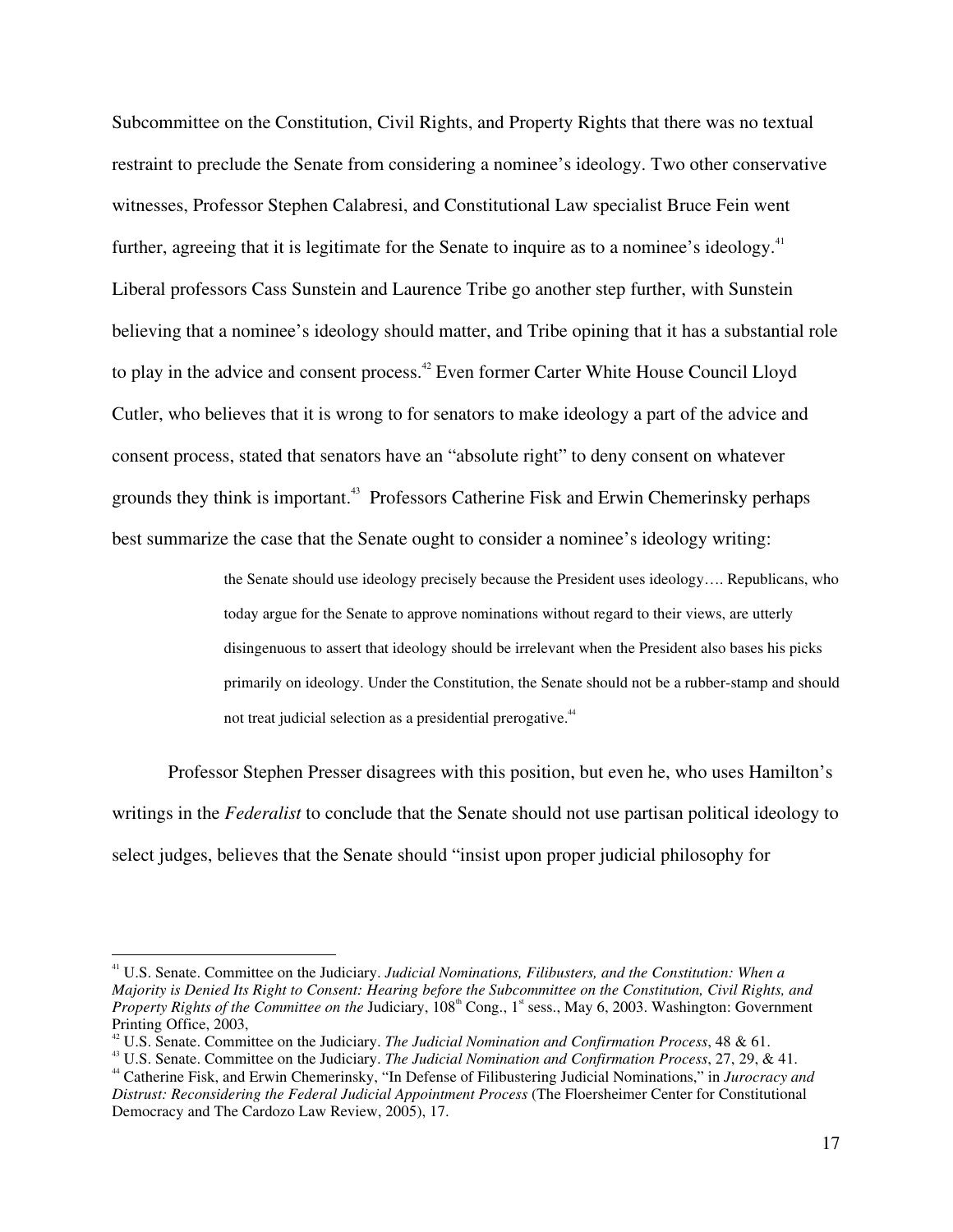nominees."<sup>45</sup> Under questioning from Senator Charles Schumer (D-NY), Professor Presser even declared that whatever questions a senator feels are necessary to ascertain a nominee's philosophy are fair game.<sup>46</sup> Indeed, there seems to be almost universal agreement that a nominee's judicial philosophy ought to be an important piece of the Senate's criteria when giving advice and consent. This widespread agreement only extends so far however, and might actually be a case of semantic agreement papering over a seismic divide. The chasm exists mainly over what constitutes judicial philosophy, and what ought to be considered political ideology. On this both scholars and politicians are split.

Liberal politicians and scholars seem to refer to ideology and judicial philosophy almost interchangeably. In asking a question to former Bush White House Council C. Boyden Gray, Senator Schumer equated ideology with judicial philosophy. "Now let's just assume… that the White House… insists on ideology, that the nominees they send for the Supreme Court and for the bench by and large seem to have one consistent judicial philosophy which would be regarded by a Senator as clearly out of the mainstream."<sup>47</sup> Similarly, Professor Tribe described to the Senate subcommittee how he believed asking a nominee to share his or her "thought process," about hallmark Supreme Court decisions to be part of an inquiry, not into a nominee's political ideology, but into his or her "legal thought." Professor Sunstein is even clearer, believing ideology in this context to mean the expected approach, and general patterns of votes, of a potential judge. 48

By contrast, Schumer's counterpart on the subcommittee, Senator Jeff Sessions (R-AL), himself once rejected by the Senate for a federal judgeship, sums up the opposing viewpoint, which is fundamentally dichotomous to that of Schumer, Tribe, and Sunstein.

<sup>45</sup> U.S. Senate. Committee on the Judiciary. *The Judicial Nomination and Confirmation Process*, 51. <sup>46</sup>

U.S. Senate. Committee on the Judiciary. *The Judicial Nomination and Confirmation Process*, 109. <sup>47</sup>

<sup>&</sup>lt;sup>47</sup> U.S. Senate. Committee on the Judiciary. *The Judicial Nomination and Confirmation Process Hearings*, 44.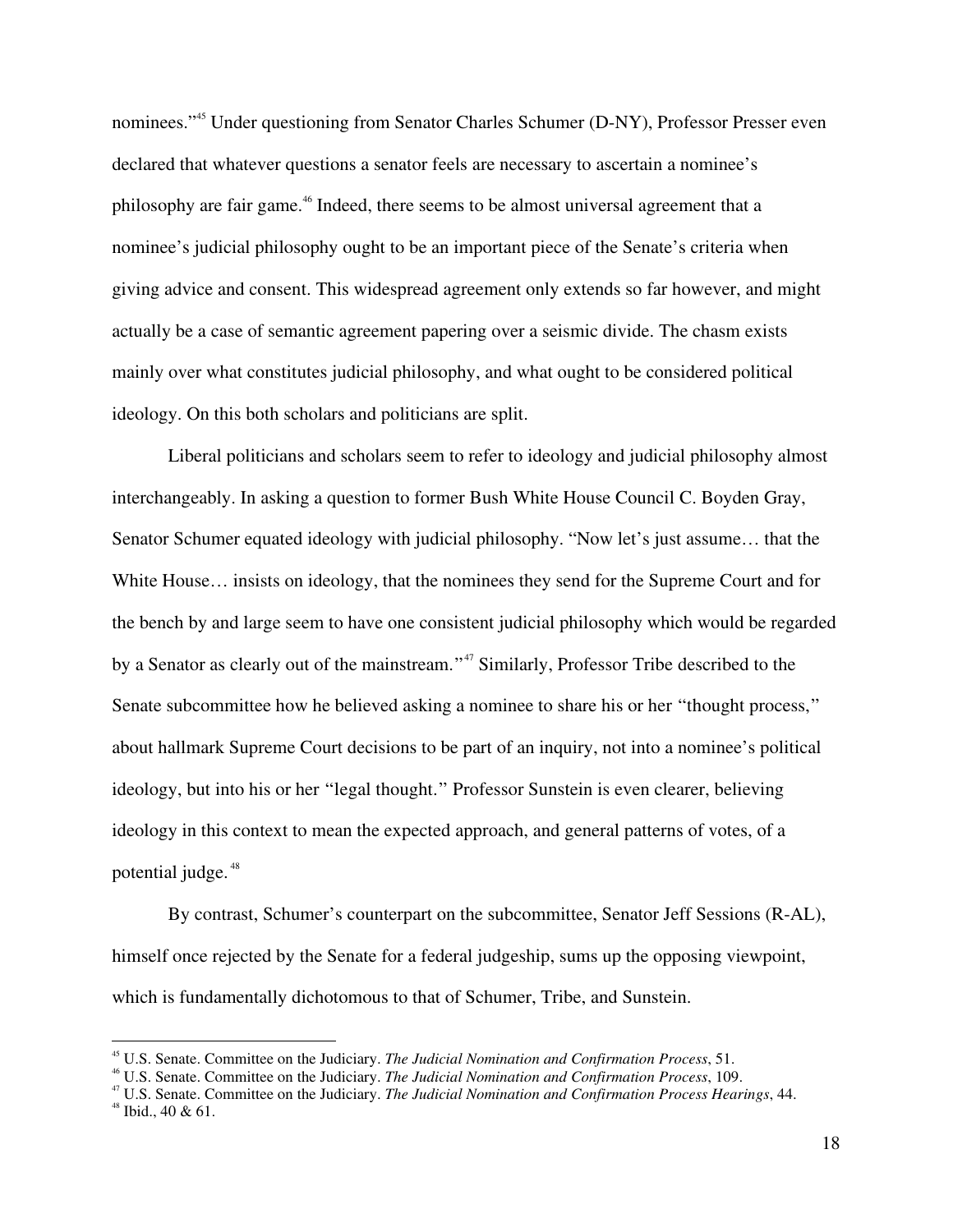In my view, the Senate may appropriately examine a nominee's judicial philosophy, and should do so, but should not assess a nominee on some results-oriented ideological or political basis to demand that they produce rulings that we might politically agree with.

Does the nominee understand that his or her role as a judge is to follow the law, regardless of personal political opinion? Does he or she understand the role of precedent in interpreting the law? Can the nominee put aside political views, which may be appropriate as a legislator, executive or advocate, and interpret the law as it is written? Will the nominee keep his or her oath to uphold the Constitution, first and foremost? The Senate needs to know the answers to these important questions. Questions that would implicate a nominee's view on what the result of a particular case should be, however, should not be asked, in my view.<sup>49</sup>

There is truly no way to reconcile the two opposing positions, other than to say that what one side believes to be part of a permissible inquiry into a nominee's judicial philosophy, the other side views as an impermissible effort to use a results-oriented political approach in an attempt to produce Supreme Court rulings, with which that side agrees. Regardless of which view is correct, history supports an inquiry into *both* a nominee's political beliefs and judicial philosophy.

As will be discussed in great detail later in this paper, a nominee's political stances have always been reason enough for the Senate to reject him, going back to John Rutledge in 1795. It is however somewhat difficult to ascertain when judicial philosophy became important, simply because of the definitional difficulty surrounding the term. What it is safe to say is that judicial philosophy has become an increasingly important area of inquiry in what will later be defined as the Fourth Era of Advice and Consent. As Senator Biden pointed out in his speech, judicial philosophy played a role in the withdrawal of the nomination of Abe Fortas to be Chief Justice; it also factored into the opposition against Rehnquist's nomination, and it certainly accounts almost

<sup>49</sup> Ibid., 5-6.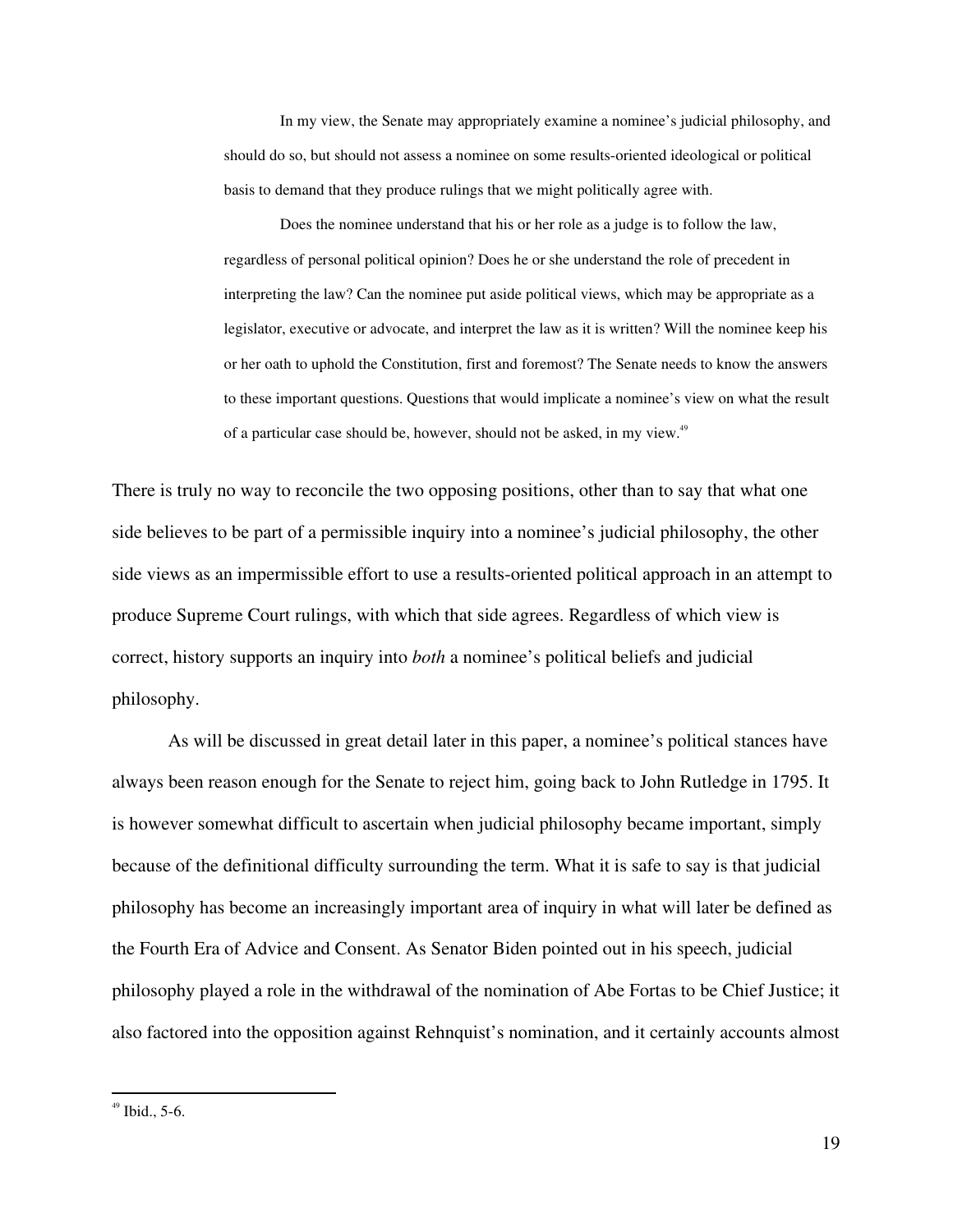entirely for Judge Bork's rejection.<sup>50</sup> In fact, Stephen J. Wermeil contends that beginning with the Bork hearings senators have felt at liberty to engage in a constitutional discourse with perspective nominees.<sup>51</sup> He believes Bork's nomination to be the first time the Senate rejected a nominee because his confirmation might move constitutional interpretation in a direction different than that desired by the majority of the senators.<sup>52</sup> The case study in Chapter Six of John J. Parker's 1930 rejection would argue against this point, but it cannot be denied that such considerations have become increasingly important in the last half century. Wermeil also believes that since the Bork nomination, senators on the Judiciary Committee have actually attempted to use hearings to influence nominees' constitutional philosophy.<sup>53</sup>

Wermeil's contention is somewhat contradicted by the findings of Frank Guliuzza III, Daniel Reagan, and David Barrett. After coding all of the questions put towards Supreme Court nominees since 1954, they have found that there has been no obvious shift in the percentage of questions about a nominee's constitutional philosophy from the pre-Bork era to the post-Bork era.<sup>54</sup> They found that Thurgood Marshall in 1967 received a greater percentage of questions about his constitutional philosophy than did Judge Bork. Senators also asked Rehnquist the same percentage of questions (92.6% of all questions put towards him) about his constitutional philosophy in his 1971 confirmation hearing as they did Judge Bork. More broadly, the researchers found that about 58% of the nominees between 1954 and Judge Bork's nomination in 1987 received 75% or more constitutional questions, while 32% of them received at least 80%

<sup>&</sup>lt;sup>50</sup> Biden, "Advice and Consent."; Chapters four through seven of this paper will discuss these cases in much greater detail.

Stephen J Wermeil, "Confirming the Constitution: The Role of the Senate Judiciary Committee," *Law and Contemporary Problems* 56, 4 (1993), 128-130.

 $<sup>52</sup>$  Ibid., 131.</sup>

 $^{53}$  Ibid., 133-142.

<sup>&</sup>lt;sup>54</sup> Frank Guliuzza III, et al., "The Senate Judiciary Committee and Supreme Court Nominees: Measuring the Dynamics of Confirmation Criteria," *The Journal of Politics* 56, no. 3, (1994), 785.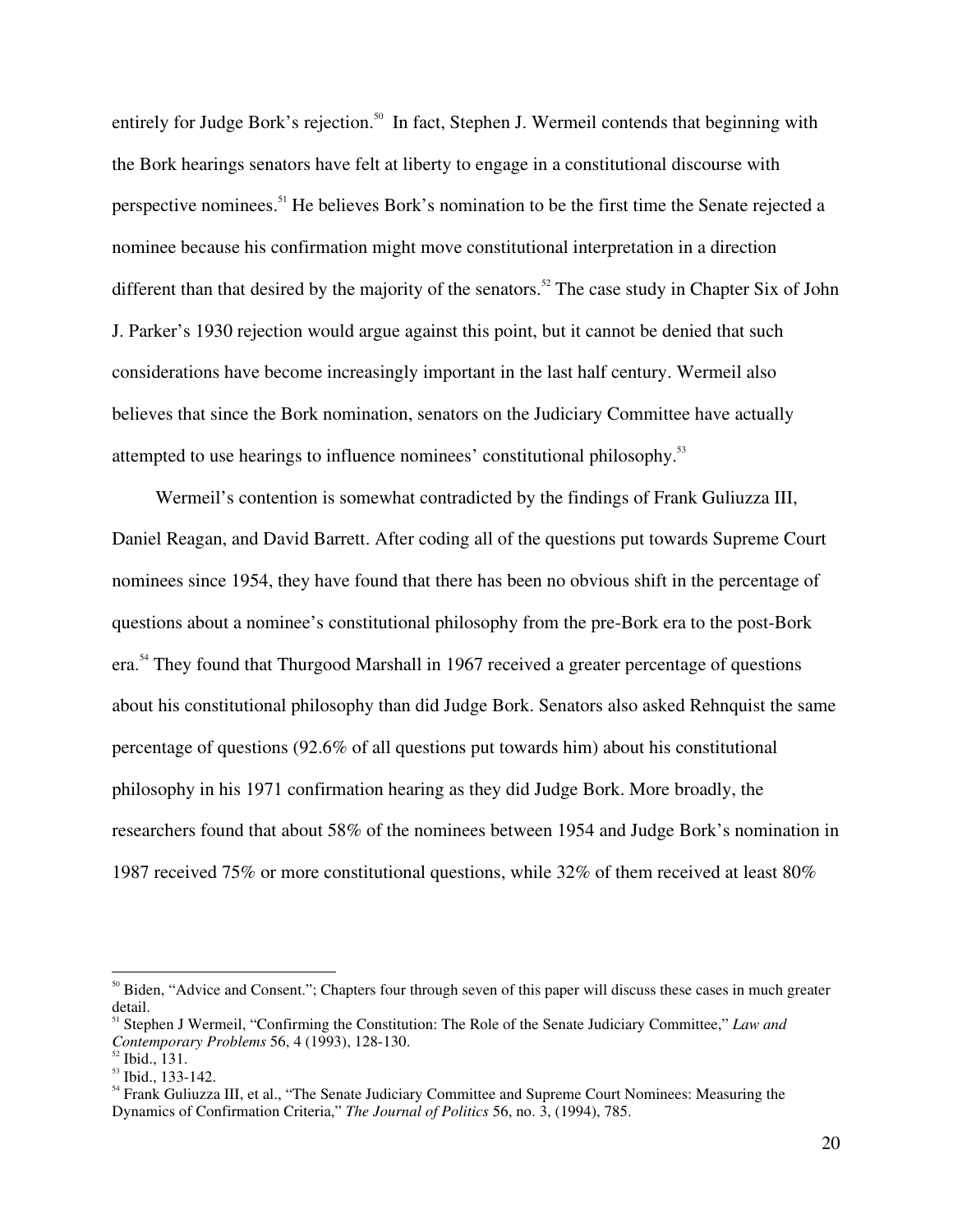constitutional questions.<sup>55</sup> Additionally the three researchers found that senators engaged in a higher proportion of constitutional commentary in four other confirmation hearings than they did during the Bork hearings. Of those four, three occurred during the pre-Bork period. They also found that 42% of the pre-Bork nominees elicited higher percentages of constitutional commentary than did either Justices Kennedy or Thomas. 56 One way or another, it would seem that a nominee's constitutional philosophy has joined his or her political views and professional credentials as major factors in the Senate's deliberations when giving advice and consent.

## **Chapter 3- The Rules of the Game Change: Procedural Changes since 1795**

One thing about which there can be no debate is that the Senate's process for offering advice and consent on Supreme Court nominees has varied vastly over the years. This could not be made more clear than by comparing the week long publicly televised hearings this past September for now Chief Justice John Roberts with the official Senate Record of the debate for

<sup>&</sup>lt;sup>55</sup> Ibid., 776.<br><sup>56</sup> Ibid., 782-783.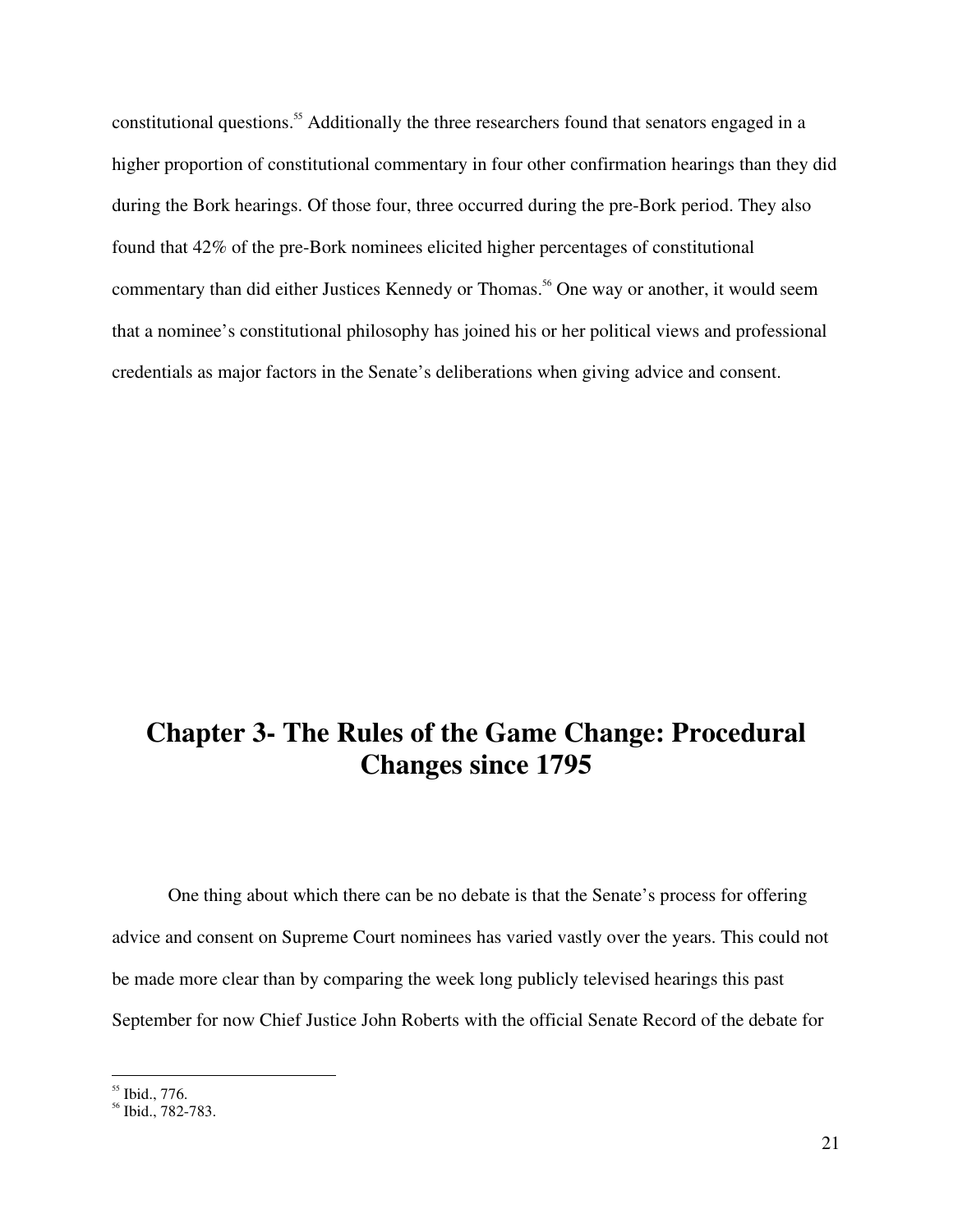the first rejected Supreme Court Nominee, John Rutledge, in 1795: "On motion, The Senate resumed the consideration of the message of the President of the United States, of the 10th instant, containing the nomination of John Rutledge, to be Chief Justice of the United States; and on motion to advise and consent to the appointment, agreeable to the nomination, \* It passed in the negative,  $*$  Yeas ... 10,  $*$  Nays ... 14." <sup>57</sup> Why is the record so sparse? The explanation is simple- the Senate met in closed executive session when acting upon nominations until 1929. The only way for a nomination to be considered in open session before 1929 was if during a closed session, two-thirds of the senators agreed that the debate be opened. After 1844, any senator who leaked the proceedings of the secret debate on a nomination risked expulsion. Efforts were made in 1841, 1853, 1886, and 1915 to change the Senate rules, but each went down to defeat. In 1886, Senator Platt, who spearheaded the effort to change the rules, contended that open sessions would lead to better appointments, and would reduce the evils of political patronage. 58

The Senate only finally changed its procedure in 1929, because it had been embarrassed by leaks of the proceedings on two controversial nominations, which had been published by a receptive press. The ensuing controversy eventually lead the Senate Rules Committee to propose an amendment, whereby open sessions would be permitted when ordered by a majority of the members. The proposed rules change also provided that the vote on nominations in closed session should be published in the record. Not satisfied, Senator Joseph Robinson of Arkansas offered a substitute amendment providing that sessions be open unless ordered closed by a majority vote. Robinson's Amendment did not contain the provision ordering publication in the

<sup>&</sup>lt;sup>57</sup> U.S. Congress. *Senate Exec. Journal*. 4<sup>th</sup> Cong., 1<sup>st</sup> Sess., December 15 1795, 195-196. http://memory.loc.gov/ammem/amlaw/lwejlink.html#anchor4.

Joseph P Harris, *Advice and Consent of the Senate* (Berkeley and Los Angeles: University of California Press, 1953), 249-251.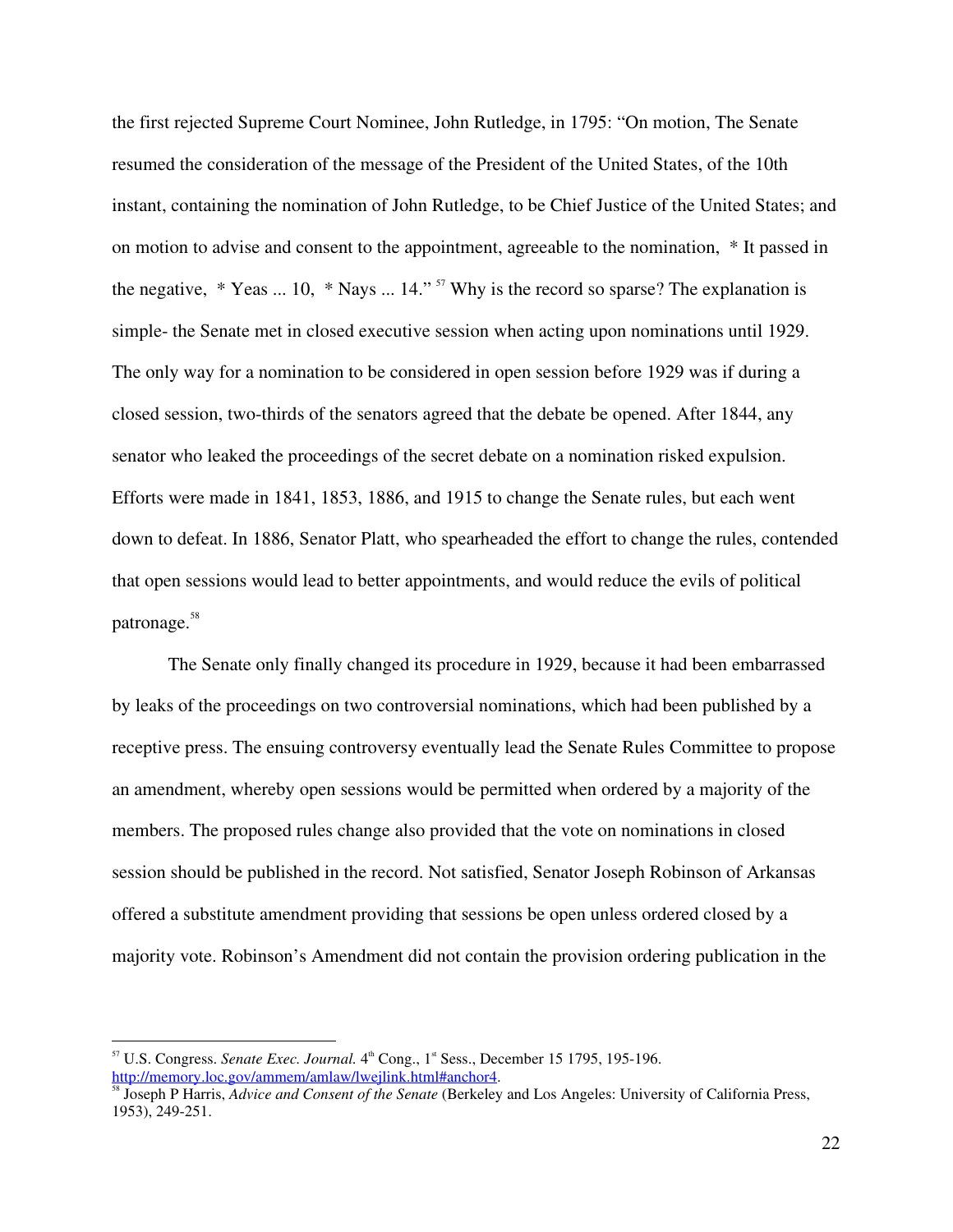record of votes on nominations taken in closed session.<sup>59</sup> Even at this point, there was a strong debate over whether to open the sessions to the public. Some senators feared that approving the Robinson amendment would lead to legitimate criticism of nominees being withheld. They also worried that a fear of meretricious public charges would deter qualified individuals from consenting to nomination. Proponents of the rule change actually felt that meretricious public charges would be more readily refuted and legitimate charges would be made more effectively.<sup>60</sup> After an effort by Senator Norris to affix the provision providing for the publication of the vote on nominations taken in executive session was narrowly defeated, the Robinson Amendment was adopted by a vote of  $69-5.^{61}$ 

This change fit with the times in which it occurred. During the early portion of the twentieth century many of the Senate procedures regarding the advice and consent process underwent significant alterations. The cause for many of these procedural changes was probably the passage of the Seventeenth Amendment to the Constitution in 1913, which provided for the direct election of senators.<sup>62</sup> In addition to the opening of the debate sessions, there were changes to the committee process for considering nominations. In its earliest days, the Senate often acted on nominations without referring them to committees for consideration. Only in cases in which the person nominated was either unknown or had charges lodged against him was the nomination referred to the Judiciary Committee. Only in 1868 did the Senate change its rules to require the referral of all nominations to the appropriate committee, unless otherwise ordered. The Senate also changed its rules to prohibit the floor consideration of a nomination on the same day it was reported by committee, except by unanimous consent. However, perhaps because of their

 $^{59}$  Ibid., 254-255.

<sup>&</sup>lt;sup>60</sup> Paul Freund, "Appointment of Justices: Some Historical Perspective," *Harvard Law Review* 101, 6 (1988), 1157-1158.

<sup>&</sup>lt;sup>61</sup> Harris, *Advice and Consent*, 255.

Garhardt, *Federal Appointment Process*, 65-67.; John Anthony Maltese, *The Selling of Supreme Court Nominees* (Baltimore: The John Hopkins University Press, 1995), 52-53.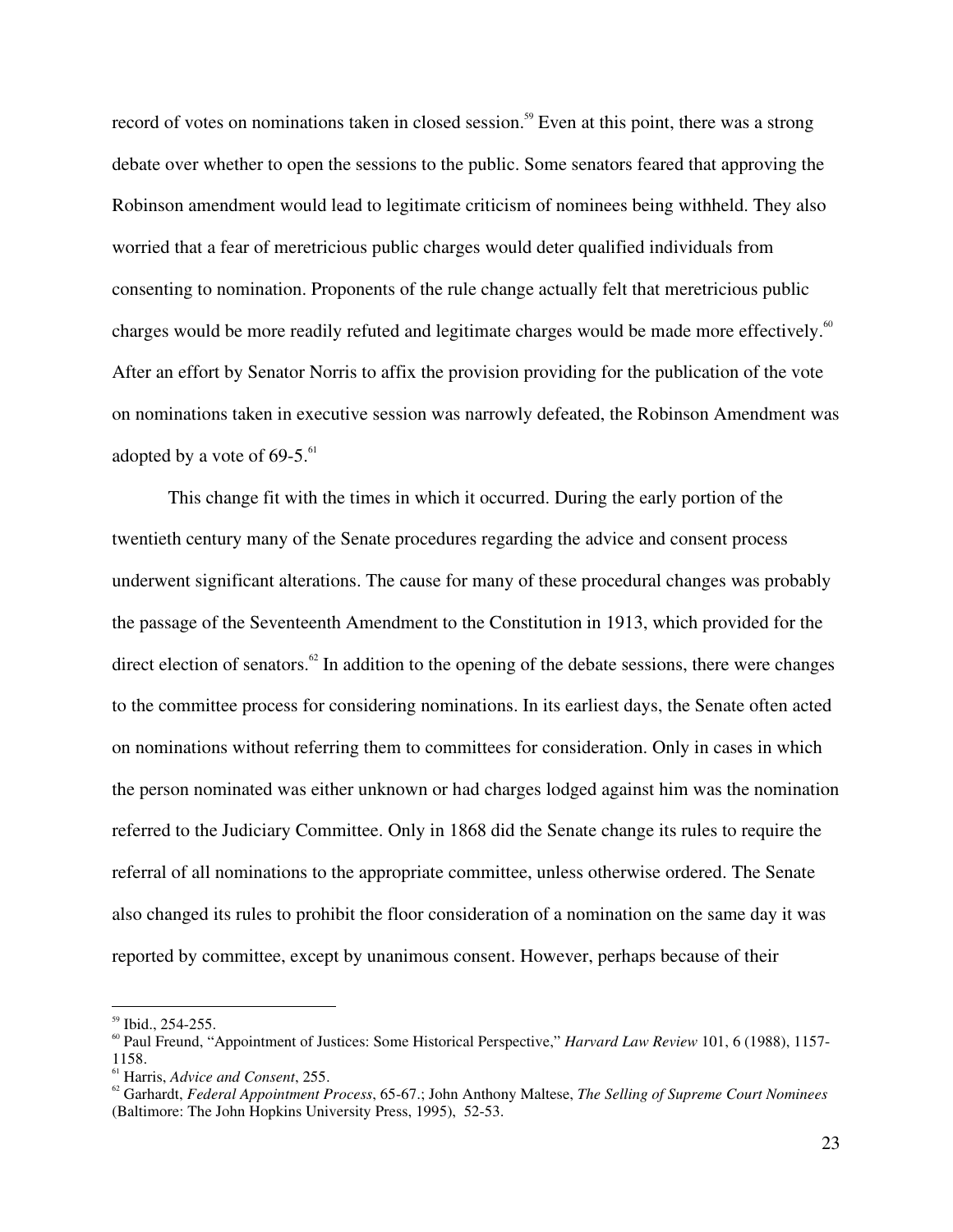importance, only the nomination of Associate Justice White to be Chief Justice in 1910 has escaped the Judiciary Committee entirely.<sup>63</sup>

It was not until around 1900 that the Senate Judiciary Committee started routinely holding hearings on Supreme Court nominees.<sup>64</sup> Before that time, the committee more informally accepted charges and comments relating to nominations, as will be discussed later with regard to the nominations of George H. Williams, William Hornblower and Wheeler Peckham between 1870-1894. The hearings are held in one of two forms: either the Chairman of the Judiciary Committee appoints a subcommittee, which holds either public or closed hearings, or the committee as a whole conducts them. The former practice seems to have been utilized mostly in the first half of the twentieth century, whereas nowadays the full committee usually conducts robust public hearings. Not until the controversial nomination of Louis D. Brandeis in 1916 did a Senate Judiciary subcommittee hearing into a Supreme Court nomination occur in public.<sup>65</sup>

An even bigger change in the hearings into Supreme Court nominations has occurred gradually over the last eighty years. Although it might stun people whose major memory of the advice and consent process is the picture of now Justice Clarence Thomas staring into the camera and declaring a Judiciary Committee inquiry into charges that he sexually harassed a former subordinate, '" a high-tech lynching,"' no Supreme Court nominee appeared before the Senate Judiciary Committee until 1925.<sup>66</sup> Harlan Fiske Stone became the first nominee to appear before the Committee to refute charges against him by Senator Burton K. Wheeler (D-MT).<sup>67</sup> In 1930, almost unbelievably, a motion to allow John Parker to testify before the committee to refute

<sup>63</sup> Kenneth C. Cole, "Judicial Affairs: The Role of the Senate in the Confirmation of Judicial Nominees," *The American Political Science Review* 28, 5 (1934), 877.; One would assume that Cole's contention excludes

<sup>&</sup>lt;sup>64</sup> Lee Epstein and Jeffery A Segal, *Advice and Consent: The Politics of Judicial Appointments* (Oxford and New York: Oxford University Press, 2005), 88.

<sup>&</sup>lt;sup>65</sup> Cole, "Judicial Affairs, 877.

Simon, *Advice and Consent*, 114-115. <sup>67</sup>

Abraham, *Justices, Presidents, and Senators*, 147.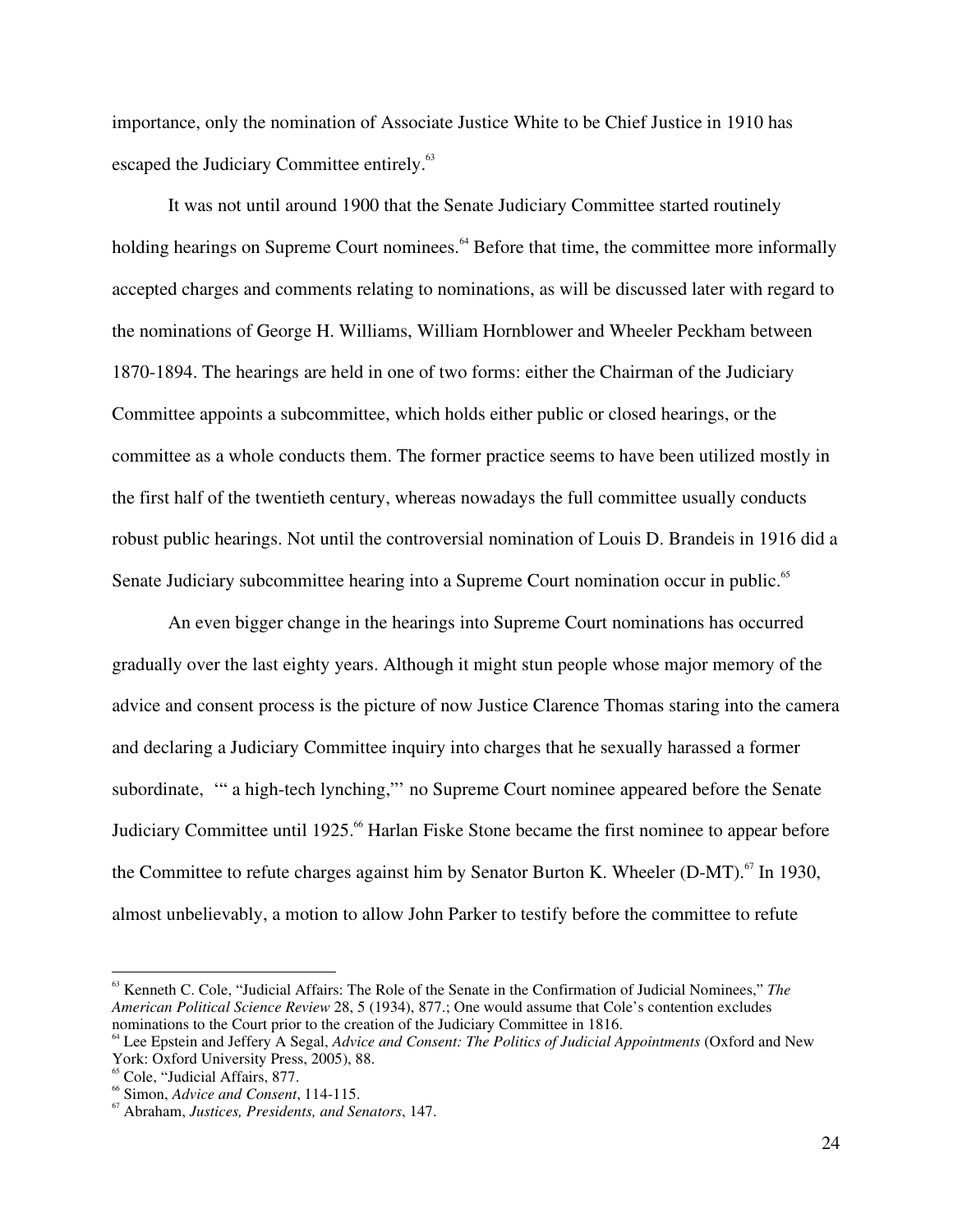charges against him was rejected.<sup>68</sup> Subsequently, the next nominee to appear before a subcommittee was Solicitor General Stanley Reed in 1938. However, Reed's appearance amounted to little more than answering questions from one friendly witness, before the chairman blocked an attempt by a hostile witness to question him.

FDR's next appointment to the Supreme Court, Felix Frankfurter, also appeared before a subcommittee of the Judiciary Committee, but he did so very reluctantly. Frankfurter initially respectfully declined the invitation to appear before Senator Neely's subcommittee, citing his teaching duties at Harvard as an excuse. However, after the advice of friends, and a first day of hearings that produced a series of adverse witnesses whose opposition was often motivated by racial or religious prejudice, Frankfurter reversed ground and appeared before the subcommittee. <sup>69</sup> However, he made it clear that he did not wish to testify in support of his own nomination. Frankfurter also set a precedent that is still invoked today as an explanation for why nominees should not discuss controversial issues that might come before the Court:

> While I believe a nominee's record should be thoroughly scrutinized by this committee, I hope you will not think it presumptuous on my part to suggest that neither such examination nor the best interests of the Supreme Court will be helped by the personal participation of the nominee himself. I should think it improper for a nominee, no less than for a member of the Court to express his personal views on controversial political issues affecting the Court.<sup>70</sup>

The next two Supreme Court nominees, William O. Douglas and Frank Murphy appeared voluntarily at hearings, but Douglas did not testify, and Murphy spoke only briefly. Robert H. Jackson, FDR's sixth nominee to the Court also appeared at hearings, and answered questions from Senator Millard Tydings of Maryland about his failure to prosecute two columnists for allegedly libelous statements against Tydings.

<sup>&</sup>lt;sup>68</sup> Freund, Appointment of Justices, 1158 & 1161.

<sup>&</sup>lt;sup>69</sup> Harris, *Advice and Consent*, 247; Freund, Appointment of Justices, 1159.

 $\frac{70}{10}$  Freund, Appointment of Justices, 1159.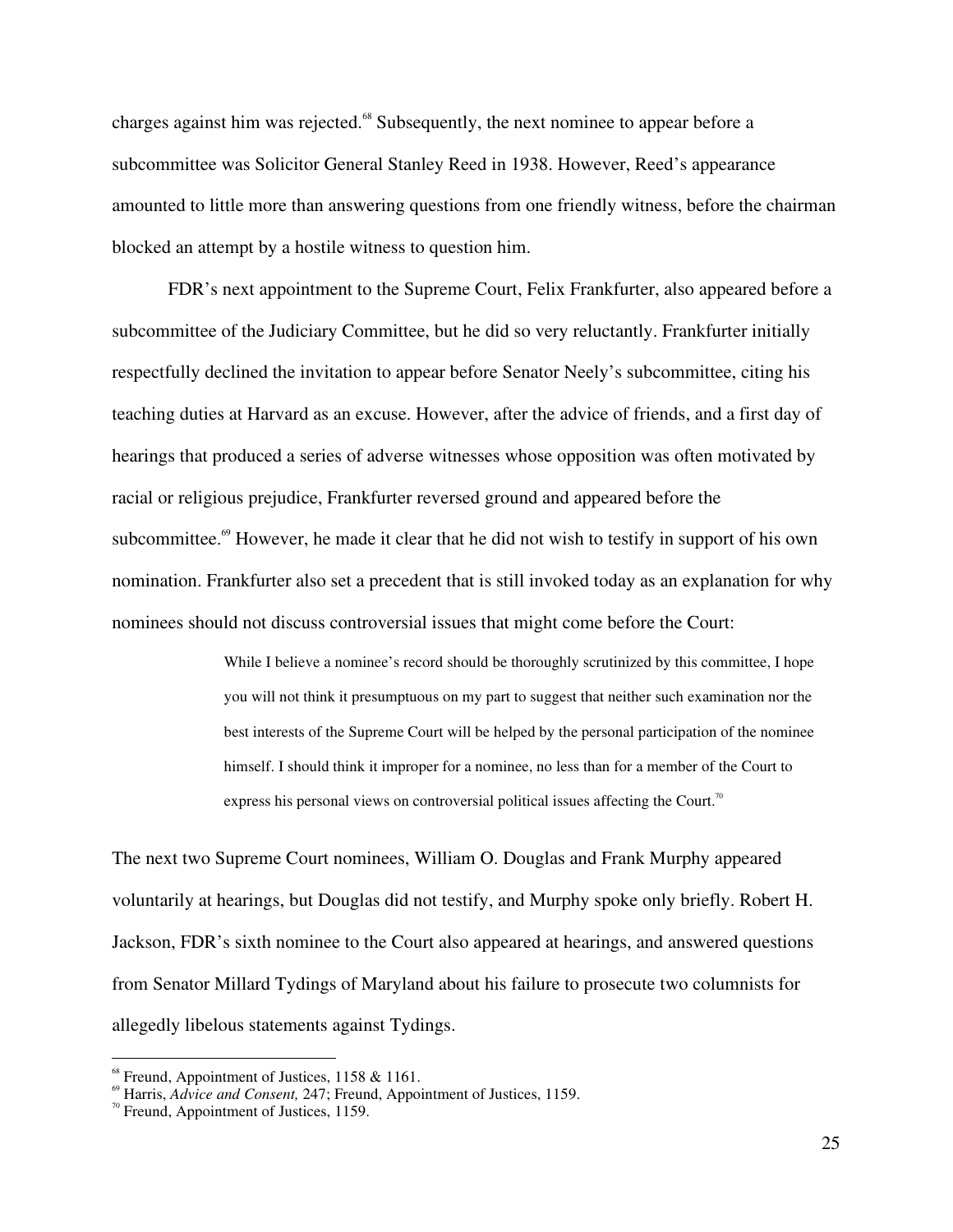Although this meant that five straight nominees had appeared at hearings, it did not yet signal that an appearance before the committee was routine protocol. In 1949 when President Truman nominated former Indiana Senator Sherman Minton, the Judiciary Committee voted five to four to invite Minton to appear. Senator Ferguson prompted this effort, as he wished to question Minton about his robust support for President Roosevelt's Court "packing" plan. Minton replied by declining the invitation to appear, questioning the propriety of such an appearance, but also responding to the questions about his support for the court-packing plan. The committee then voted to reverse its action, and voted nine to two to send the nomination to the Senate favorably. $11$ 

The Senate however was only reluctantly willing to accept Minton's refusal to testify, signaling a sea change in the nineteen years since the committee had refused to allow Judge Parker to appear. Subsequent to Minton's refusal, it has become commonplace for all Supreme Court nominees to appear before the Senate Judiciary Committee for some sort of questioning, with only the odd exception, such as Earl Warren, who was not asked to appear in 1954, and then Associate Justice Abe Fortas in 1967, who refused to return before the Committee a second time.<sup>72</sup> One of the primary reasons that hearings have become institutionalized is the landmark decision of *Brown* v. *Board of Education*, 347 U.S. 483, handed down by the Supreme Court in 1954. After that decision, southern senators, who dominated the Judiciary Committee, insisted that nominees come before the Committee to declare their feelings about desegregation.<sup>73</sup>

The discontinuation of applying senatorial courtesy to Supreme Court nominations represents yet another procedural change in the advice and consent process since the beginning of the twentieth century. The idea of senatorial courtesy has varied slightly throughout history,

<sup>&</sup>lt;sup>71</sup> Harris, *Advice and Consent*, 246.

<sup>&</sup>lt;sup>2</sup> Freund, Appointment of Justices, 1161-1162.; As is discussed later, Fortas appeared before the Judiciary Committee once in 1967, but refused to reappear after new questions arose about his conduct.

Garhardt, *The Federal Appointment Process*, 68.; Comiskey, *Seeking Justices*, 89.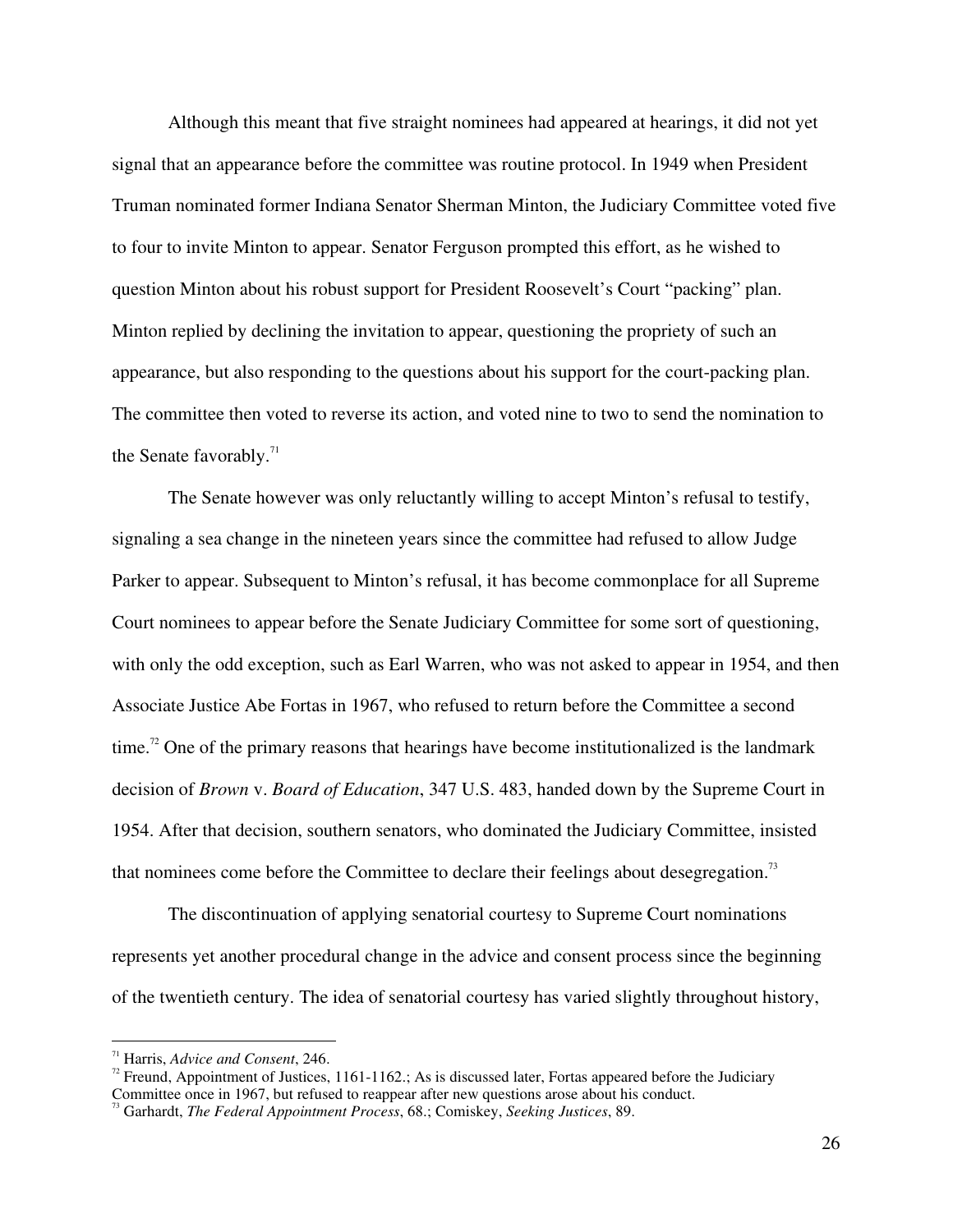but its basic gist is that nominees must have the support of their home state senators to progress beyond at the very most a committee hearing.<sup>74</sup> Due to the peculiarities of the Senate, the term senatorial courtesy also applies to the unrelated practice of senators who are nominated to an executive or judicial post usually receiving only token scrutiny from their colleagues.<sup>75</sup> During the nineteenth century this concept was at least somewhat responsible for five Supreme Court nominations failing. The opposition of New York's Democratic senators, Silas Wright Jr. and Nathaniel P. Tallmadge, and that of Pennsylvania Independent Senator Simon Cameron helped to doom President Tyler's nomination of Rueben Walworth of New York and President Polk's nomination of George Woodward of Pennsylvania, who Cameron called, '"personally objectionable."<sup>, 76</sup> Polk's nomination of Woodward was an incredible affront to Senator Cameron, as the President not only failed to consult him, but also appointed Woodward, over whom Cameron had won a controversial victory in the most recent Senate election.<sup>77</sup> There is also little doubt that the vociferous opposition of New York Democratic Senator David B Hill, a Judiciary Committee member no less, helped to harpoon President Cleveland's nominations of William Hornblower and Wheeler Peckham in 1894. However, as will subsequently be discussed in more detail in Chapter Five, Abraham's contention that senatorial courtesy was the sole factor in these rejections seems to have been disproved by the excellent scholarship of Carl Pierce.<sup>78</sup>

The successful use of senatorial courtesy to block Supreme Court appointments ended in 1925 when Senator Burton Wheeler, a powerful Montana Democrat, attempted to invoke it against the nomination of Harlan Fiske Stone. Wheeler was angry that Stone had refused to drop a case brought by Attorney General Dougherty against him, and his objection did create choppy

<sup>&</sup>lt;sup>74</sup> Some versions of this idea have included only applying it if the nominee's home state senators are from the majority party, or disregarding it if the President has consulted with the nominee's home state senators before making the nomination. Epstein and Segal, *Advice and Consent*, 75-82 & 88-92.

Harris, *Advice and Consent, 306-307*. <sup>76</sup>

Abraham, *Justices, Presidents, and Senators*, 20. <sup>77</sup>

Garhardt, *Federal Appointments Process*, 146.; Maltese, *Selling of Supreme Court Nominations,* 35. <sup>78</sup>

 $78$  Ibid., 19-20.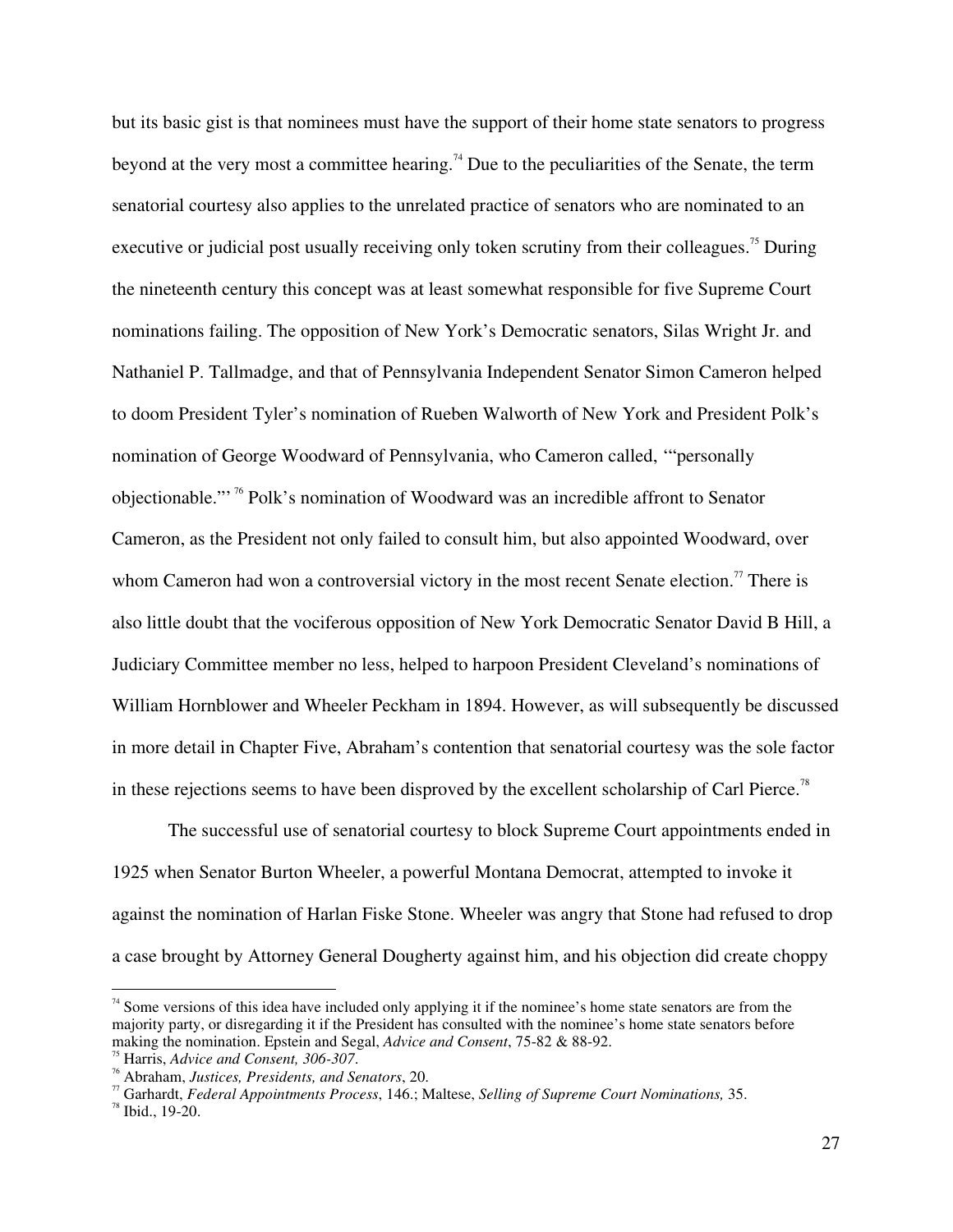waters for the Stone nomination to traverse.<sup>79</sup> Although the Judiciary Committee had previously approved it unanimously, the full Senate moved to recommit Stone's nomination to the committee. This of course caused Stone to become the first Supreme Court nominee in history to appear before the Judiciary Committee, and he was articulate, dignified, and generally outstanding under hostile cross-examination by allies of Senator Wheeler. This caused the committee to re-recommend Stone's nomination by voice vote without dissent, and the full Senate then confirmed him seventy-one to six.<sup>80</sup>

The other strand of senatorial courtesy should have guaranteed Senator Hugo Black (D-AL) almost unanimous and immediate approval after President Roosevelt nominated him to the Court in 1937. However, for the first time in almost fifty years, the Senate refused immediate confirmation of one its members. When Senator Ashurst, chairman of the Judiciary Committee, moved that the Senate take up the nomination in executive session without referral to committee, Senators Burke and Johnson of California objected, and the nomination was referred to the Judiciary Committee. Within less than an hour, Senator Ashurst had announced to the press the membership of the subcommittee he had named to consider the appointment. All the Democrats on the subcommittee had supported the President's Court "packing" plan, assuring favorable action on Black's nomination, though it did have to go through the committee process.<sup>81</sup>

A final major change in the application of advice and consent in the twentieth century regards the length of time between the nomination and confirmation of generally noncontroversial nominees. Throughout history, controversial nominees have consistently faced lengthy delays during this process, but the amount of time non-controversial nominees have waited to be confirmed has grown drastically. This is probably due to the advent of Judiciary

<sup>&</sup>lt;sup>79</sup> Dougherty was Stone's predecessor as Attorney General.

 $^{80}$  Ibid., 147.

Harris, *Advice and Consent*, 306-307.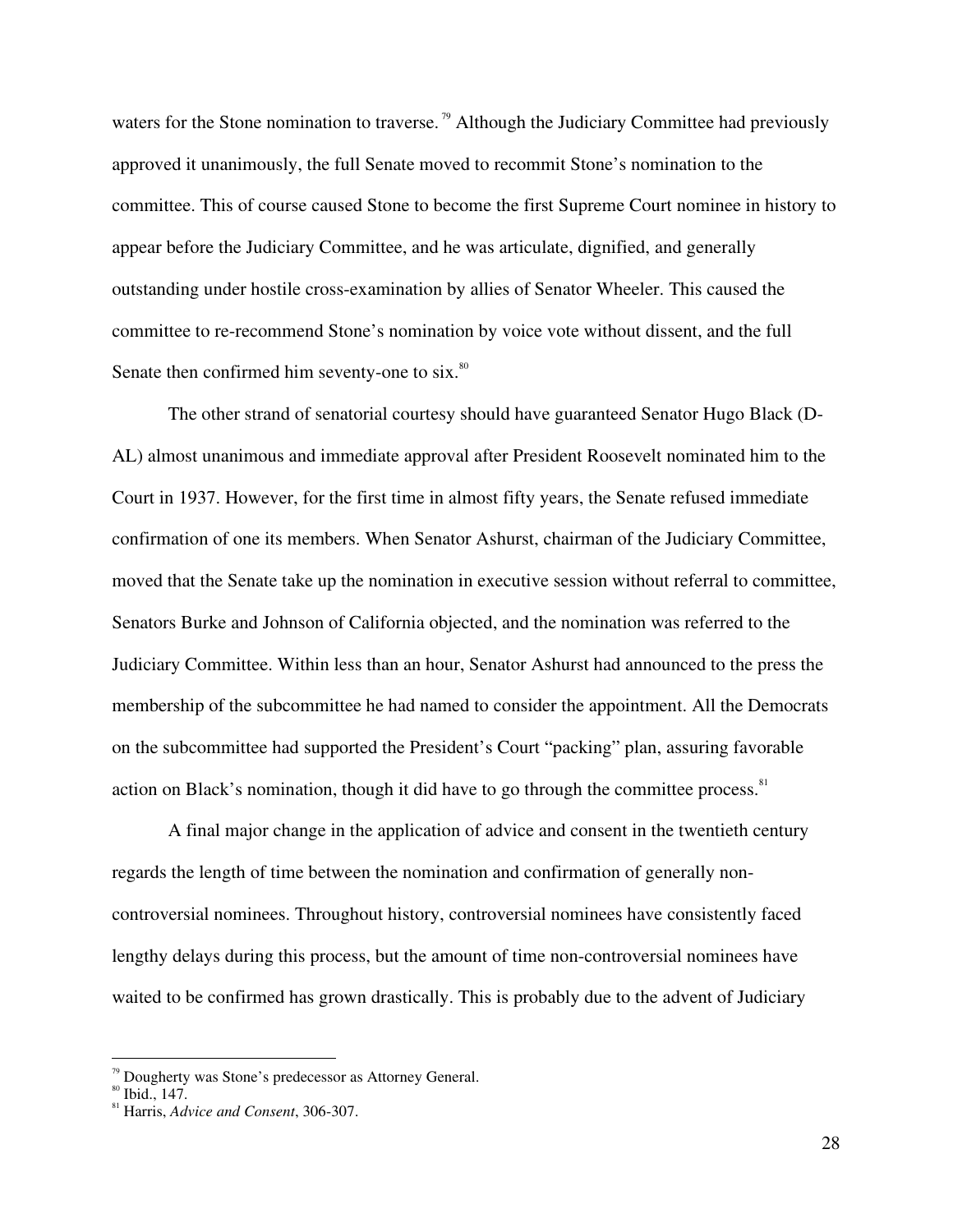Committee hearings, and later, in the late 1970s, the introduction of Judiciary Committee investigative staff.<sup>82</sup> For instance, in the first part of the twentieth century, Justice Oliver Wendell Holmes was approved unanimously only two days after being nominated by President Roosevelt, while the confirmation of Charles Evans Hughes with "nary a dissent," also occurred only a few days after being sent to the Senate. Similarly, the nomination of former President William Howard Taft to the job he treasured most, that of Chief Justice, sailed through the Senate with only four no votes on the same day the nomination was transmitted from President Harding, and in a speed record still standing, Justice George Sutherland, formerly a senator from Utah, received Senate approval not only within hours after Harding nominated him, but only one day after Harding received the retirement letter of Justice John Clarke.<sup>83</sup> By contrast, President Reagan's nomination of Sandra Day O'Connor, and President Clinton's nominations of Ruth Bader Ginsberg and Stephen G. Breyer, all relatively non-controversial, took thirty-two, fifty, and seventy-two days respectively to be confirmed by the Senate, which in all three cases was controlled by the President's party.<sup>84</sup> As will be demonstrated by the case studies in Chapters Four through Seven, the longer a nomination is dragged out, the better the chances of it being defeated. This finding is supported by a statistical study done by Charles R. Shipan and Megan L. Shannon who found that the longer the duration of the nomination process, the better the chance of the Senate rejecting the nominee.<sup>85</sup> Hence, this procedural change is not as minor as it might otherwise seem.

One part of the Senate process of advice and consent has remained very consistent throughout history, if only because it has been inconsistent from day one. That piece of the

http://senate.gov/pagelayout/reference/nominations/Nominations.htm. Accessed 12/16/05; O'Conner was confirmed 99-0, Ginsberg by a 96-3 count, and Breyer's margin of confirmation was  $87-8$ .

<sup>&</sup>lt;sup>82</sup> Epstein and Segal, *Advice and Consent*, 88.

<sup>&</sup>lt;sup>83</sup> Abraham, *Justices, Presidents, and Senators*, 119, 127, & 140-141.<br><sup>84</sup> U.S. Senate. Supreme Court Nominations, Available:

<sup>&</sup>lt;sup>85</sup> Charles R. Shipan and Megan L. Shannon, "Delaying Justice(s): A Duration Analysis of Supreme Court Confirmations," *American Journal of Political Science* 47, no. 4 (2003):656-657.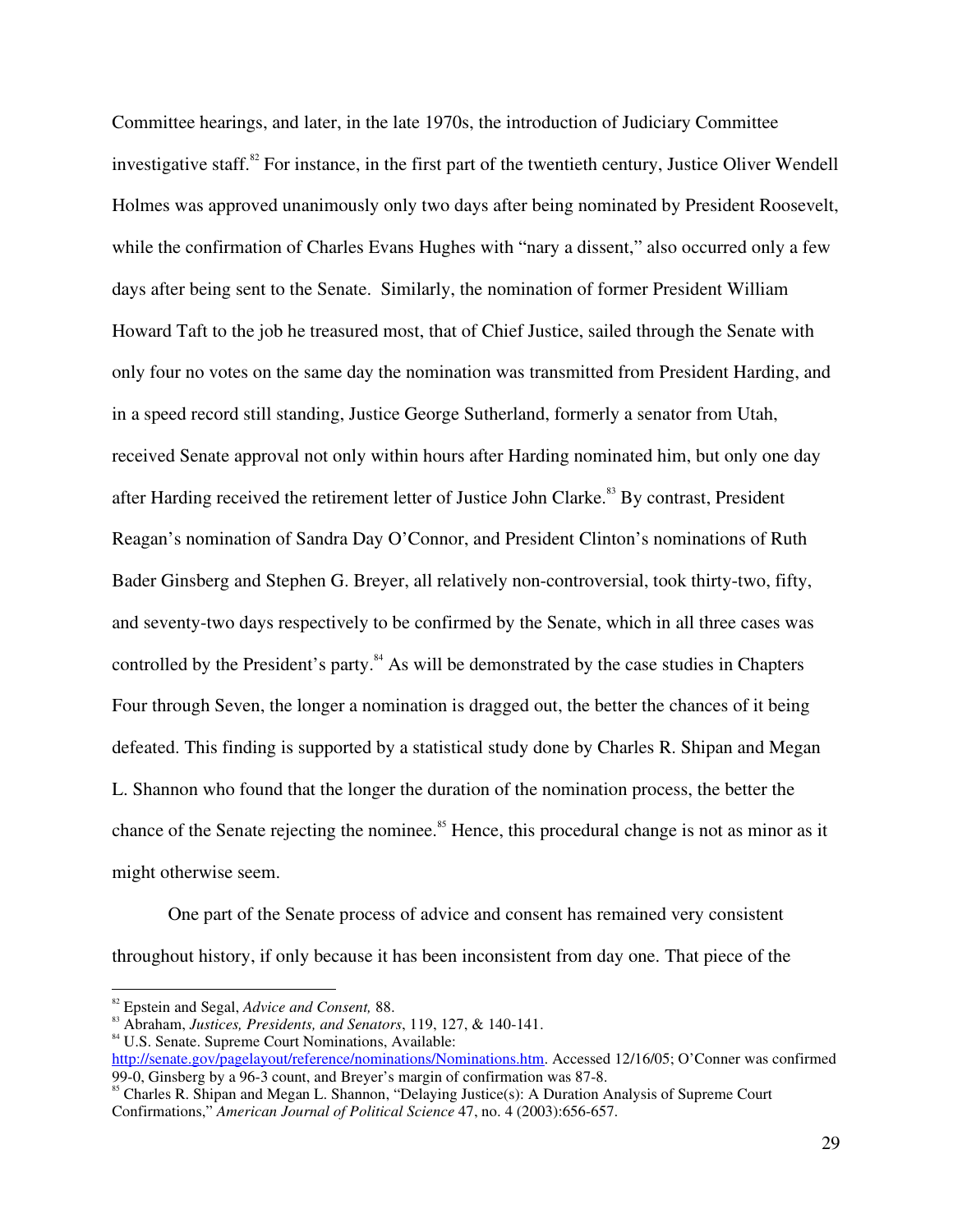process is the important, if often overlooked idea of the Senate providing the President with advice BEFORE he nominates someone to a Supreme Court vacancy. President Washington maintained that the right to nominate someone to the Supreme Court lies solely with the President, and every subsequent President has echoed this contention. However, this has not prevented many of them from consulting with senators before choosing whom to nominate. Washington himself consulted not only members of the Senate, but also members of the House of Representatives, and other prominent citizens.<sup>86</sup> Before nominating Thomas Todd of Kentucky to a newly created seat on the Court, President Jefferson officially requested that each member of Congress suggest to him two individuals for the vacancy. While Jefferson ultimately did not appoint the candidate requested by Congress, Representative George E. Campbell, because of doubts about the constitutionality of doing so, Todd had been listed as either a first or second choice of each of the ten members of Congress from the new judicial circuit.<sup>87</sup>

Presidents Theodore Roosevelt and Woodrow Wilson practiced a different method of seeking advice from the Senate. Before nominating Oliver Wendell Holmes, Roosevelt only consulted with Holmes' home state senator, Henry Cabot Lodge, through a lengthy personal letter of inquiry about Holmes' views on the key issues of the day.<sup>88</sup> Similarly, out of concern of early disclosure, Wilson consulted with only one senator, the influential Wisconsin progressive, Robert M. La Follette, before he sent the highly controversial nomination of Louis D. Brandeis to the Senate in 1916. Wilson knew that the support of La Follette and his small band of supporters in the Senate was imperative for the confirmation of Brandeis, and only after

<sup>&</sup>lt;sup>86</sup> Joseph Harris, "The Courtesy of the Senate," *Political Science Quarterly* (1958):38 & 59.<br><sup>87</sup> Jefferson doubted the Constitutionality of appointing a sitting member of Congress to an office created during his incumbency. Garhardt, *Federal Appointments Process*, 75-76)

Murphy, *Courts, Judges, and Politics*, 81-82.; Abraham, *Justices, Presidents, and Senators*, 66-67.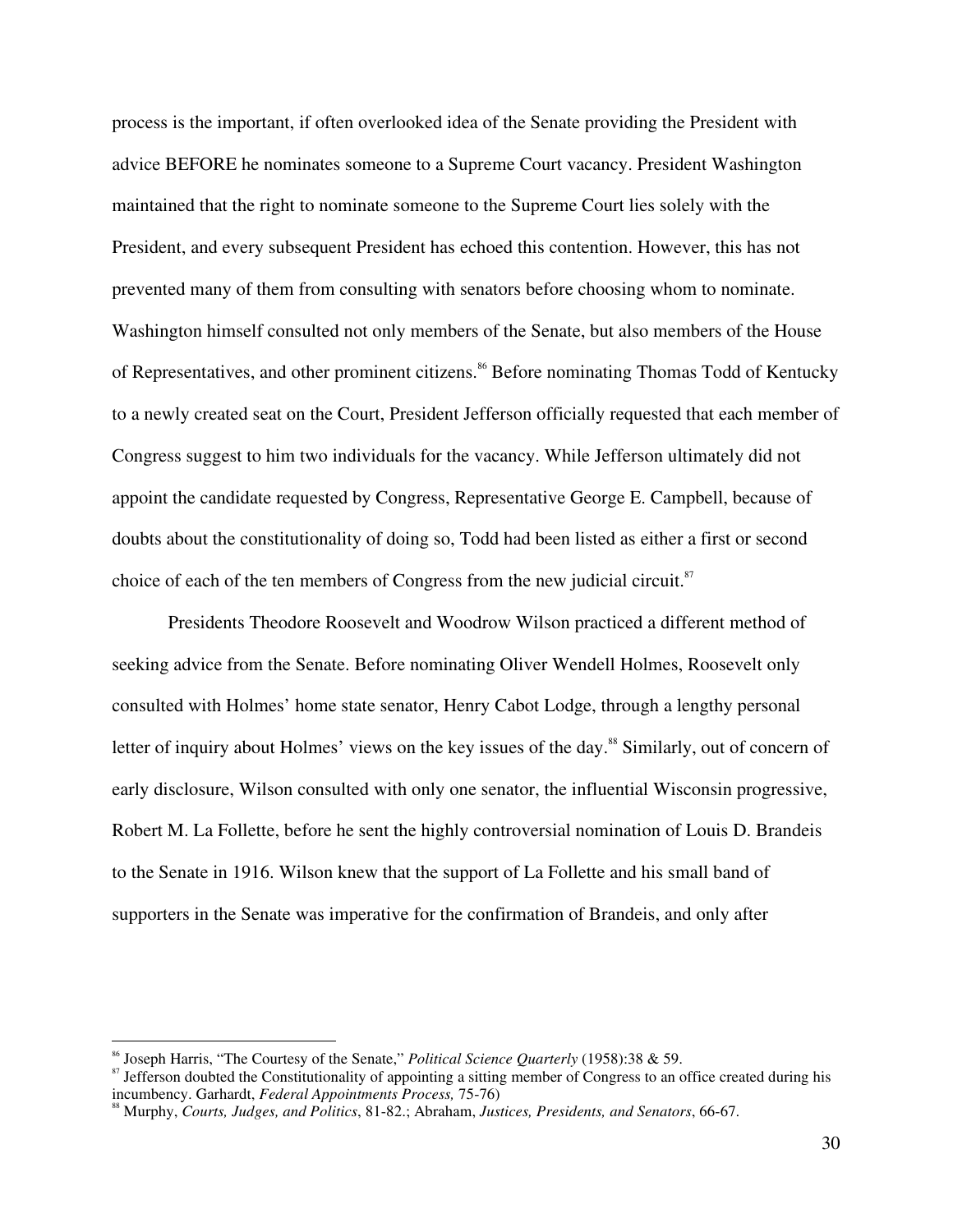receiving La Follette's enthusiastic support did the President forward Brandeis's name to the Senate.<sup>89</sup>

Only once has the Senate basically demanded that the President make a nomination. In 1870 large majorities of both houses of Congress signed petitions supporting the nomination of Edwin M. Stanton to the vacancy left by retiring Justice Robert Grier. President Grant complied in an effort to smooth passage for a controversial and already pending nomination to the Court, and the Senate confirmed Stanton one day later. Sadly, he never got the chance to serve on the Court, as he succumbed to a coronary thrombosis only four days later.<sup>90</sup> The next closest the Senate has come to demanding that a specific person be named to the Court came after the death of Justice Holmes in 1932. Chastened by the defeat of Judge Parker in 1930, weakened because of the Depression, and looking to avoid a fight due to his party's tenuous one-seat margin in the Senate, President Hoover eventually acquiesced to the Senate in selecting Benjamin Cardozo to fill the Holmes' vacancy. Hoover had been told in no uncertain terms by Judiciary Chairman Norris that the members of his committee, mostly progressives, preferred the selection of Cardozo to that of any non-controversial western Republican. Further pressure from business leaders, academics, and Senator William Borah (R-ID), a westerner and the powerful Chairman of the Senate Foreign Relations Committee, whose support he needed on other matters, convinced Hoover to nominate Cardozo.<sup>91</sup>

Of course, some Presidents decide on a nominee without consulting senators at all. Doing so can often put nominations in peril, and lead to their failure at the hands of a vengeful Senate. This was the case with all but one of President Tyler's nominees, and with President Cleveland's

<sup>89</sup> Abraham, *Justices, Presidents, and Senators*, 119, & 126.

 $90$  Ibid., 96.

Garhardt, *Federal Appointments Process*, 173-174.; Abraham, *Justices, Presidents, and Senators*, 153-154.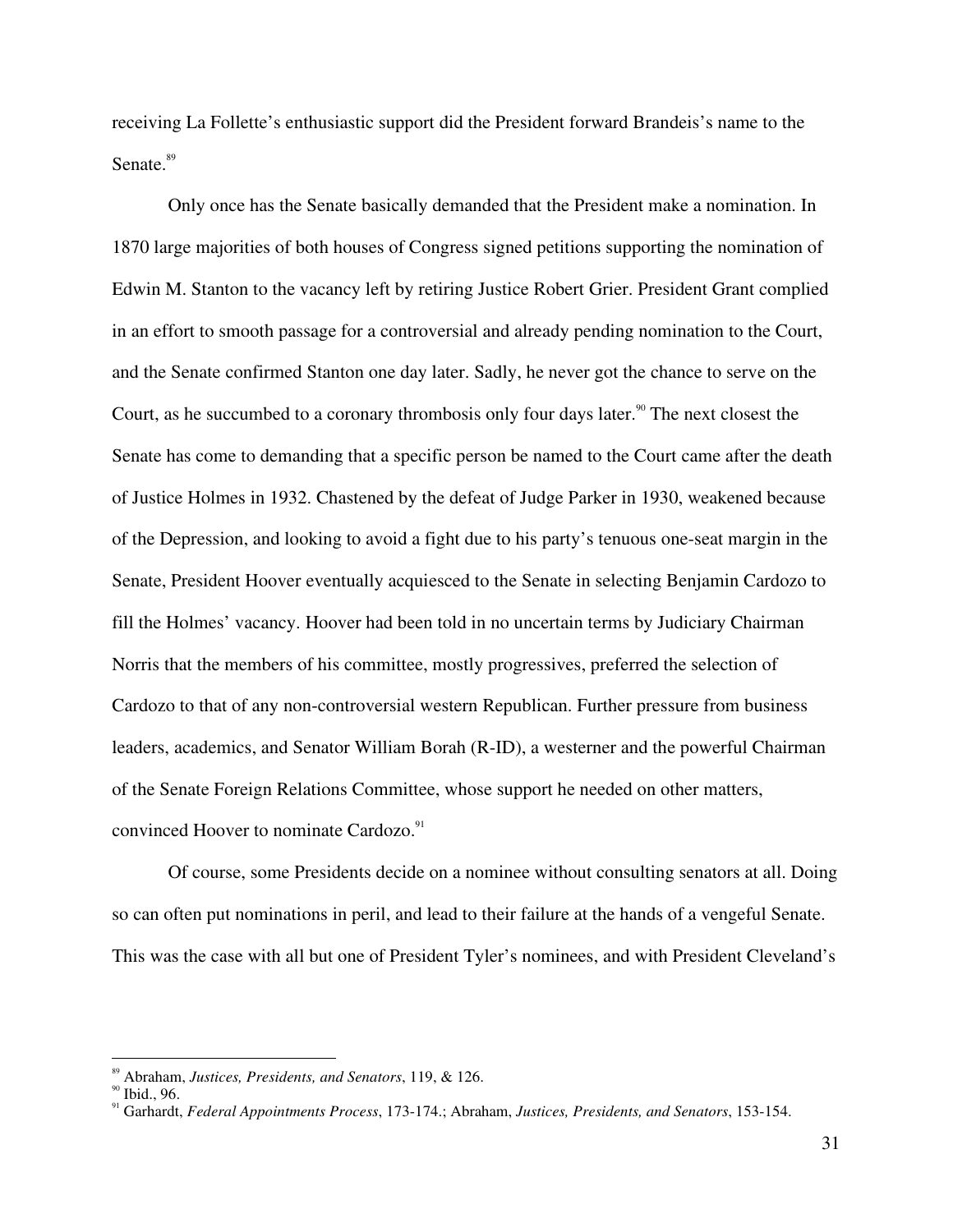nominations of William Hornblower and Wheeler Peckham.<sup>92</sup> Perhaps the best example of how meaningful consultation with the Senate can smooth the path for a nomination, President Reagan summoned Judiciary Chairman Biden to the White House in 1987, and showed him a list of prospective nominees. One name on the list, Robert Bork, caused Biden to tell the President, '" If you nominate him, you'll have trouble on your hands.'" Biden left the White House, and flew to Houston for a campaign appearance. Upon touching down he was mobbed by reporters asking him what he thought about the nomination of Judge Bork.<sup>93</sup> Evidently, President Reagan's decision was already made before meeting with Biden, and he ignored the Chairman's advice. The President subsequently watched not only Bork's nomination go down in flames, but also that of his second choice, Douglas Ginsberg. Perhaps chastised, Reagan again consulted Biden, showing him a list, which included among others, Ninth Circuit Court of Appeals Judge Anthony Kennedy. Without committing himself, Biden told the President that he believed the Senate would confirm Kennedy, and it did.<sup>94</sup>

<sup>92</sup> Simon, *Advice and Consent*, 183.; Carl A. Pierce, "A Vacancy on the Supreme Court: The Politics of Judicial Appointment: The Politics of Judicial Appointment 1893-94," *Tennessee Law Review* 39, 555, (1972). In LexisNexis, http://hdl.library.upenn.edu/1017/6973 (accessed through the University of Pennsylvania Library homepage March 25, 2006).

<sup>&</sup>lt;sup>93</sup> In their books, Senator Paul Simon and former Judiciary Committee Chief Council Mark Gittenstein disagree over how this warning was expressed to the President. In contrast to the Simon account, Gittenstein writes of a meeting in which Biden conveyed it to Attorney General Edwin Meese and Chief of Staff Howard Baker. The meeting also included Senate Majority Leader Robert Byrd. However, the two sources agree on the basic substance of the message sent from Biden to President Reagan. Gittenstein, Matters of Principle, 36.<br><sup>94</sup> Simon, Advice and Consent, 68. Again Gittenstein's account of the consultation regarding Kennedy differs from

that of Senator Simon. Gittenstein instead describes a second meeting between Chief of Staff Howard Baker and Chairman Biden, during which Biden told Baker, that of the candidates presented to him, Kennedy and Second Circuit Court of Appeals Judge Ralph Winter would be the least objectionable. Gittenstein, *Matters of Principle*, 313 & 317.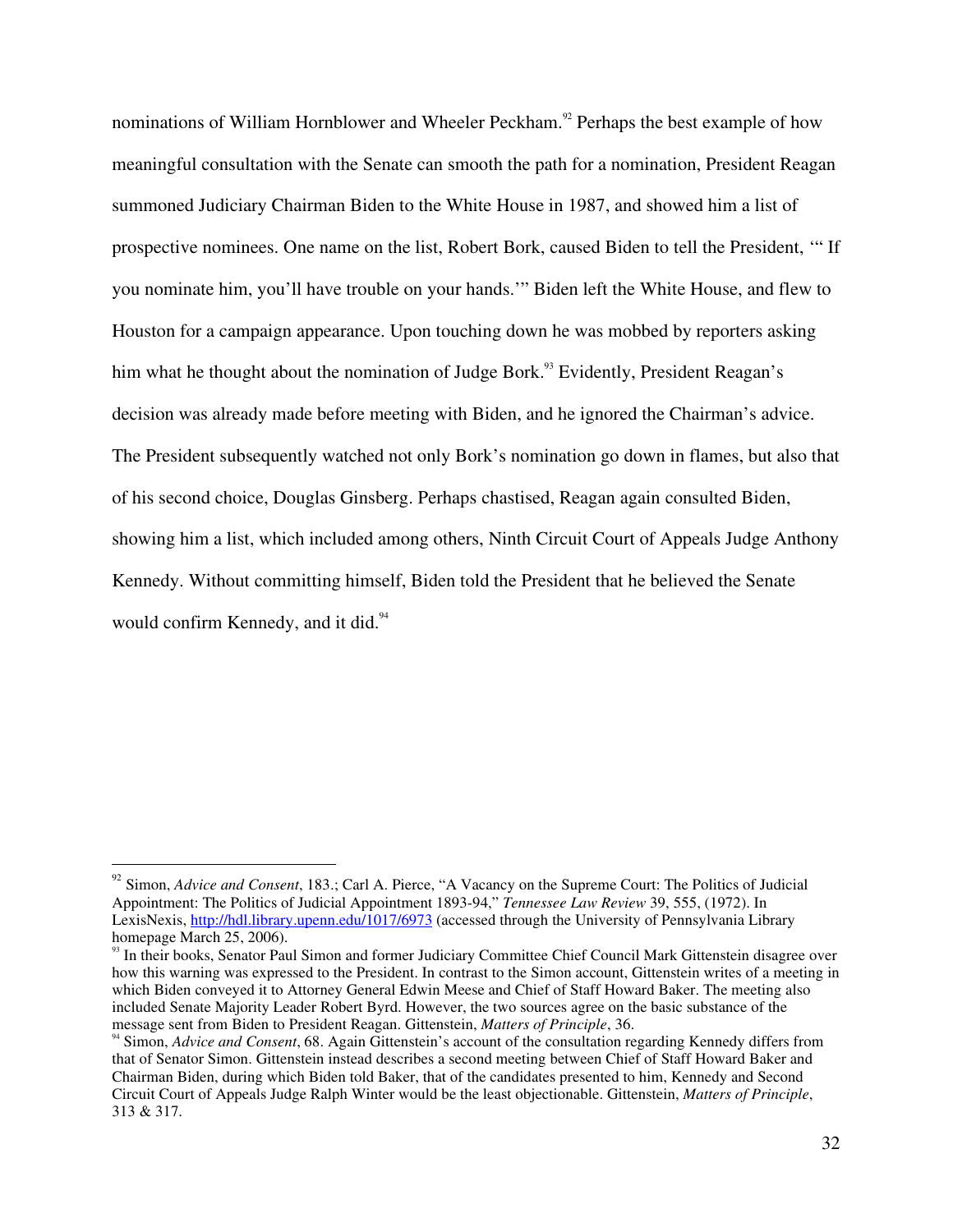## **Chapter 4- The First Era of Advice and Consent: The Most Qualified Nominee Rejected in the History of Advice and Consent**

The history of rejected Supreme Court nominees is truly best considered as a tale of four separate eras of advice and consent. During each of these eras, the Senate has applied different standards for providing advice and consent, and the number of rejected nominees has reflected the different attitude of the Senate during each time period. Some might persuasively argue that a new era began either with the 1987 rejection of Robert Bork, or with the narrow confirmation of now Justice Clarence Thomas in 1991. However, the factors that played a role in the difficult confirmation process for both of these nominees were not necessarily part of a new phenomena, and it is very difficult to judge whether or not a new era has begun, simply because there have only been five nominations since the Thomas hearings, three of which have come in the last eight months. Only time will truly tell if the period after 1987 or 1991 ought to be designated as the Fifth Era of Advice and Consent. The first era ran from 1789 until the Presidency of John Tyler, and the rejection of John C. Spencer by the Senate in 1844. However, its most important and interesting case comes from 1795.

On December  $15<sup>th</sup>$ , 1795, the Senate voted 14-10 to reject the nomination of John Rutledge to be the second Chief Justice of the Supreme Court. It would not be an overstatement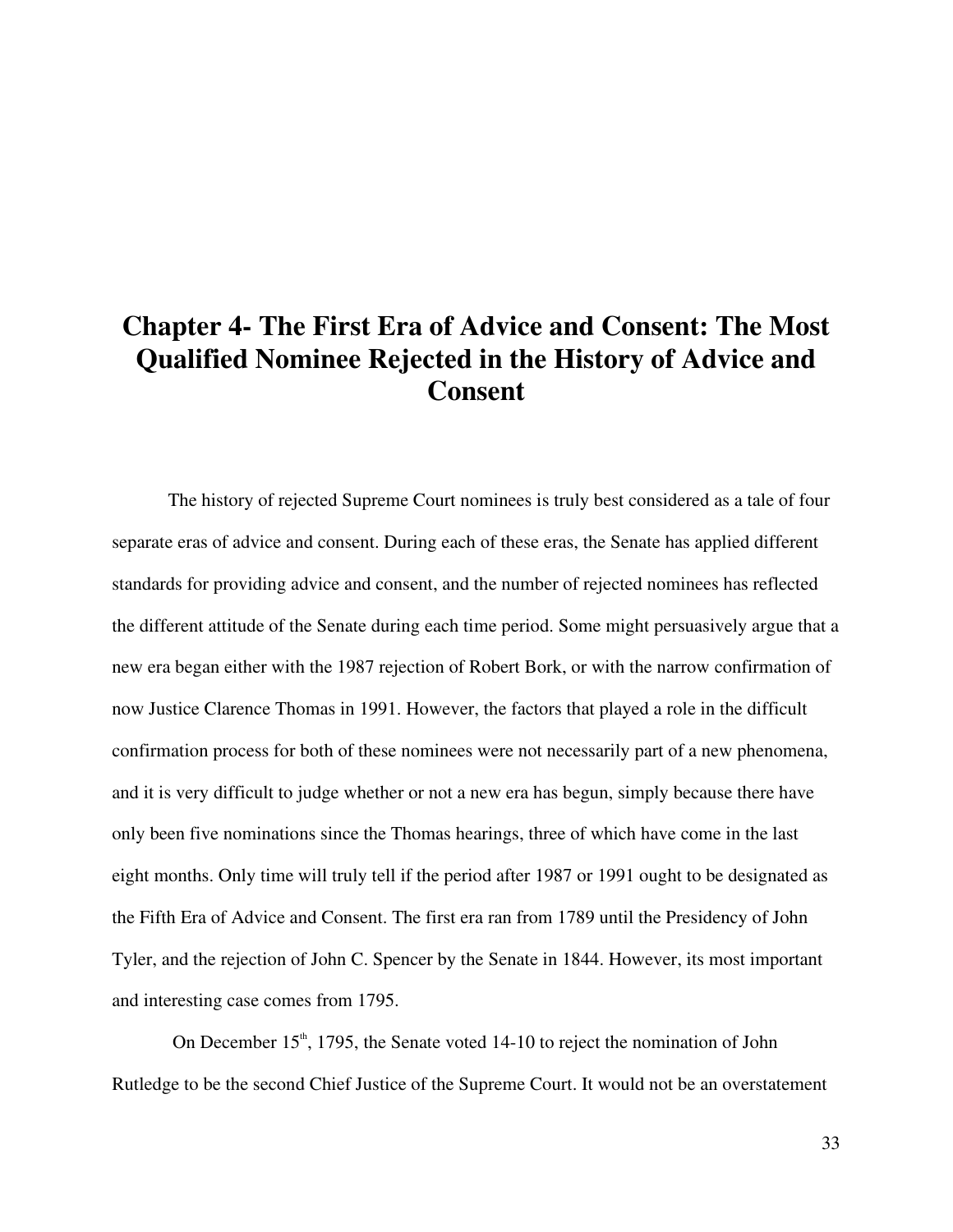to say that Rutledge is perhaps the most qualified man ever to be rejected under the Advice and Consent Clause. Rutledge was a pivotal member of the Constitutional Convention, and in fact he was the Chairman of the five man drafting committee/Committee on Detail, which his biographer Richard Barry, gives credit for most of the final content of the Constitution.<sup>95</sup> Bolstering his qualifications further, Rutledge was almost solely responsible for the Judiciary Clause of the Constitution, having changed James Wilson's original draft to make the clause more oblique, and the judiciary more powerful.<sup>96</sup> After the Convention, Rutledge was one of the finalists to be the first Chief Justice of the United States, but like his convention colleague Wilson, he was bypassed in favor of Governor John Jay of New York, and instead appointed associate justice. He would resign that position in 1791 to become chief justice of the South Carolina Supreme Court.<sup>97</sup> How could the Senate reject someone so eminently qualified, and previously confirmed as an associate justice? It all stems from what was either the biggest political blunder of Rutledge's long and distinguished career, or from a temporary loss of his mental faculties due in part to the death of his wife in 1792. The sources greatly differ on which

American National Biography makes the following claim, "The only full-scale biography, Richard Barry, Mr. Rutledge of South Carolina (1942), suffers from the author's fascination with dictators and is totally unreliable." *American National Biography*, s.v. "John Rutledge," http://www.anb.org (accessed March 20, 2006). However, a contemporary review states that while Barry's claims are extreme, they are matters of interpretation about which historians have differed and will continue to differ. While the reviewer criticizes the completeness, uniformity and exactness of the bibliography, he believes the extensive discussion of source material at the back of the book to be somewhat mitigating. W. Neil Franklin, review of *Mr. Rutledge of South Carolina*, by Richard Barry, *The Journal of Southern History* 9, no. 2 (1943): 263-264. Similarly another review notes, "The evidence in the appendix supporting these and other novel deductions, though often thin, is neither manufactured nor irrelevant." This review acknowledges that Barry cites authority only for what he considers disputable points, and that his citations give no page references. It also mentions that the book is encrusted in minor errors, and that Barry inserts imaginary conversations, while frankly admitting that other details rest on conjecture. However the review concludes that none of this invalidates the major contentions made by Barry. St. Julien Ravenel Childs, review of *Mr. Rutledge of South Carolina*, by Richard Barry, *The American Historical Review* 48, no. 4. (1943): 801-802. Finally, Senate Historian Richard Baker found Barry's book worthy enough to use in preparing a one-minute historical essay on Rutledge's nomination for Senate Democrats (Richard Baker, "Chief Justice Nomination Rejected,"

<sup>&</sup>lt;sup>95</sup> James Haw, John and Edward Rutledge of South Carolina (Athens: The University of Georgia Press, 1997), 210. <sup>96</sup> Richard Barry, Mr. Rutledge of South Carolina (New York: J.J. Little & Ives Company, 1942), 338-350.; The

http://www.senate.gov/artandhistory/history/minute/A\_Chief\_Justice\_Rejected.htm (accessed March 20, 2006). Ibid., 351-353.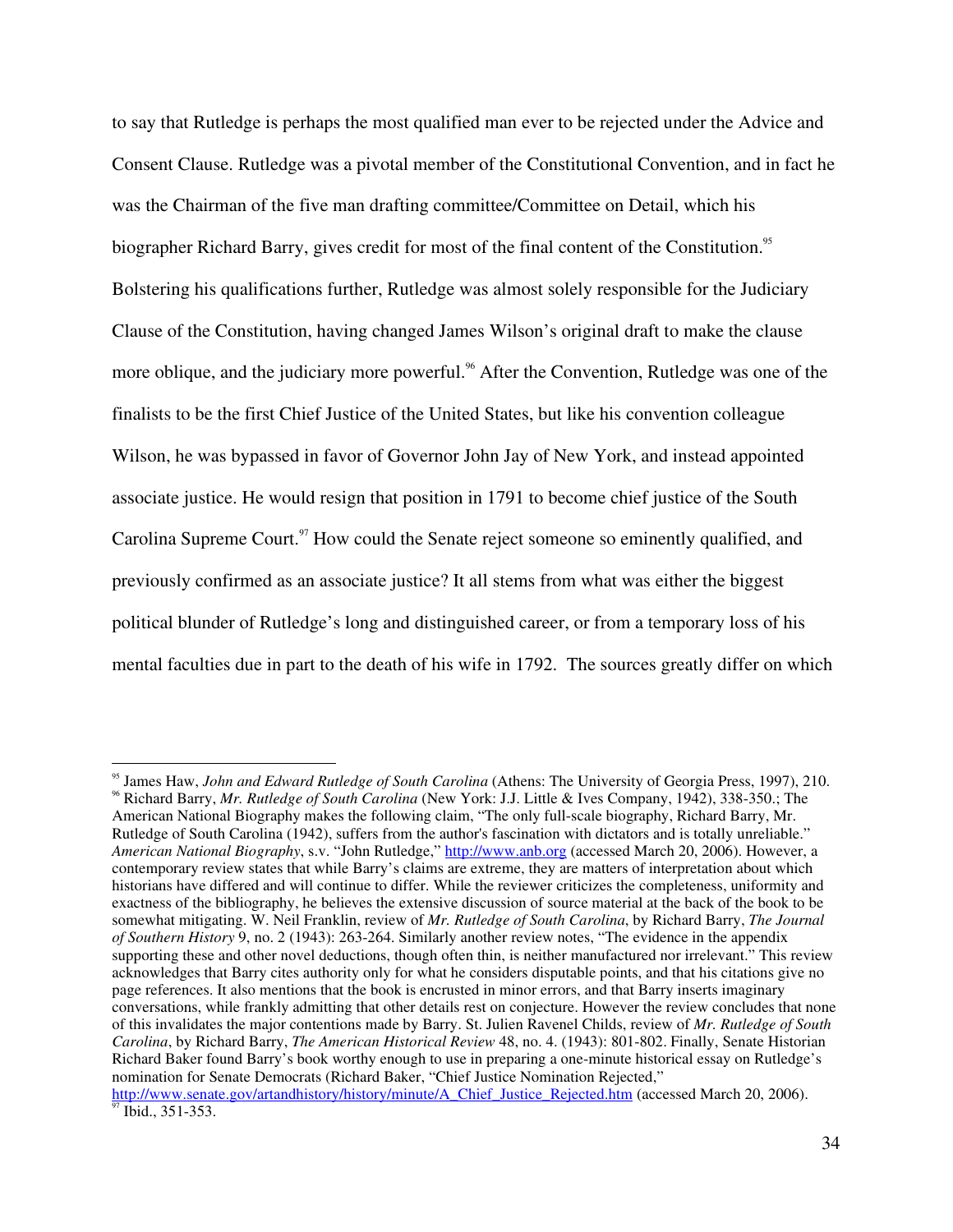of the two caused the Senate to reject Rutledge's nomination, but they were certainly very much intertwined.

Rutledge sent President Washington a letter offering his services upon hearing of the resignation of Chief Justice Jay, and Washington actually sent word back with the slave who delivered the letter that he had made Rutledge chief justice by recess appointment.<sup>98</sup> Rutledge's commission was dated July  $1<sup>st</sup>$ , 1795, and the next day the terms of the treaty that Jay had negotiated with the British became public and set off a firestorm of protest. The treaty was so unpopular in Charlestown that Jay was hung in effigy. At a protest meeting on July  $16<sup>th</sup>$ - at which point Rutledge may have, but did not definitely, know of his appointment as chief justice-Rutledge gave a fiery oration blasting the treaty.<sup>99</sup> Barry quotes someone from the crowd that day as saying it was, '"the first time in years he (Rutledge) had let himself go.'" Rutledge spoke for more than an hour that night at St. Michael's Church, and took the treaty apart line-by-line. The speech became a bible for the campaign being waged against the treaty by among others, no less than Thomas Jefferson. Most sources seem to agree that Rutledge did not expect his words to reach any sort of national audience, but in this he was sorely mistaken. It received widespread coverage, and caused the Federalist press in the north to advocate the rejection of Rutledge as Chief Justice.

 $98$  Ibid., 353.

Ibid., 355; Simon, *Advice and Consent*, 165.; The sources are truly divided over whether Rutledge did or did not know of his appointment as chief justice at the time of the speech. Senator Simon believes that Rutledge almost certainly had received his official commission as Chief Justice, because the speech occurred the same day as news of his nomination made it into the *South Carolina State-Gazette*. By contrast, John Anthony Maltese contradicts Simon, writing that the meeting at Saint Michael's Church took place, "before newspapers in Charlestown had announced his appointment, probably before Rutledge himself knew of the appointment, and certainly before Rutledge had formally received his commission." Maltese contends that news of Rutledge's appointment did not make it into Charlestown newspapers until July twentieth, and that he did not receive his official commission until August 12<sup>th</sup>, after he had arrived in Philadelphia to assume the chief justiceship. Maltese, *Selling of Supreme Court Nominees*, 27, 164. James Haw provides a useful footnote that lists evidence supporting both sides of the argument, but he concludes that Rutledge apparently did not know of his appointment at the time he gave the speech. Haw, *John and Edward Rutledge*, 248 & 339-340.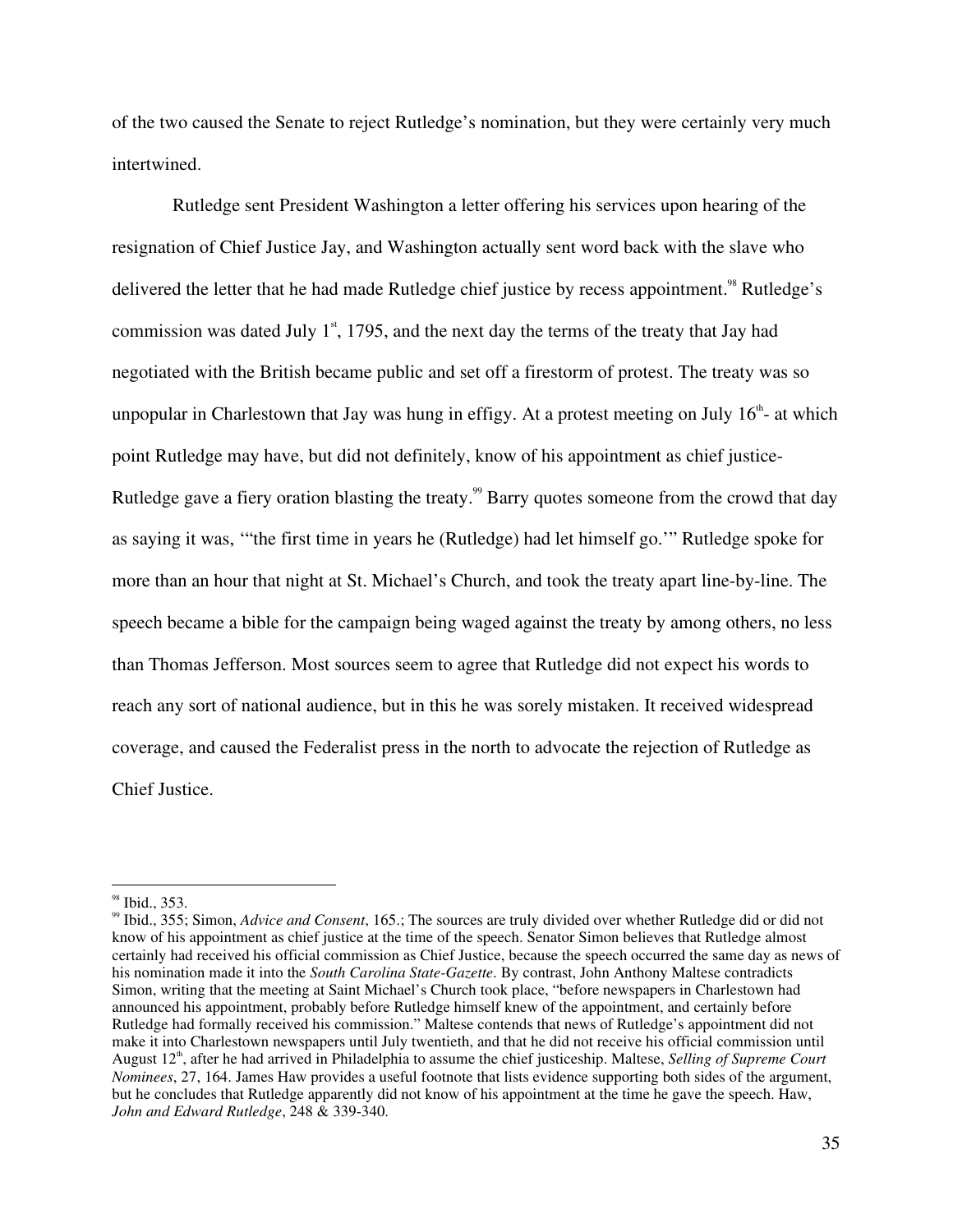News of Rutledge's appointment was known in the Capitol City of Philadelphia before word of his speech arrived. Initially, the reaction was positive, focusing on Rutledge's patriotism, but there were detailed rumors circulating about Rutledge's mental health. The publication of the anti-Jay Treaty speech aroused shock and outrage among Federalists. At the very least, most, like Vice-President John Adams, believed that the speech did not reflect the sort of restraint that one might hope for from a judge.<sup>100</sup> Apparently the odd timing of the fire and brimstone speech from the newly appointed Chief Justice raised questions about whether or not Rutledge had lost his mental faculties. A July 29<sup>th</sup> letter from Secretary of State Randolph to President Washington mentioned that Secretary of the Treasury Wolcott and Secretary of War Pickering '"conceived it to be proof of insanity.'" A letter from Vice President Adams to his wife Abigail also questioned whether Rutledge had lost his mind.<sup>101</sup> Apparently, Aaron Burr of New York and Jefferson, the leading opponents to the Jay Treaty, did everything they could to secure Rutledge's confirmation when it came before the Senate in December of 1795. Indeed, in spite of his opposition to the Jay Treaty, Rutledge maintained some level of support from President Washington who refused to withdraw his nomination. He also had the support of most of the southern senators, who did not want to see New York dominate the Supreme Court. On December  $10<sup>th</sup>$ , 1795, the Senate postponed consideration of the Rutledge nomination for five days. 102

According to Barry, it was during those five days that Secretary of the Treasury Alexander Hamilton lobbied members of the Senate, using three pieces of evidence to allege Rutledge's insanity. The first was a letter from a bystander in Charlestown who had heard the speech denouncing the Treaty and said that '"Rutledge talked like a crazy man.'" Barry provides

<sup>100</sup> Barry, *Mr. Rutledge*, 355-356; Simon, *Advice and Consent*, 165-166.; Haw, *John and Edward Rutledge*, 250 &  $252.$ 

<sup>&</sup>lt;sup>101</sup> Simon, *Advice and Consent,* 165-167.<br><sup>102</sup> Simon, *Advice and Consent,* 167; Barry, *Mr. Rutledge, 357.; Haw, John and Edward Rutledge, 252.*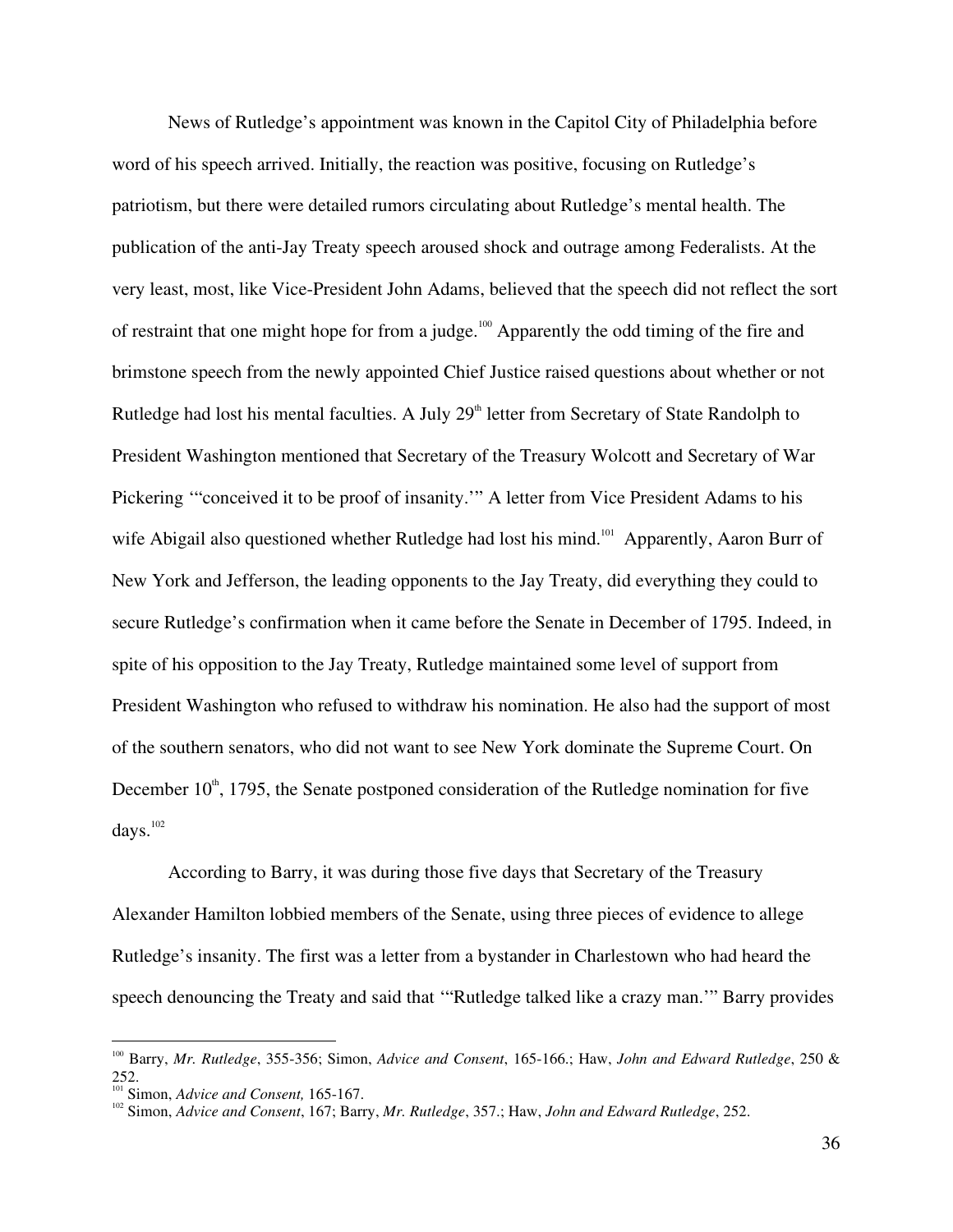compelling evidence that this was in fact just a byproduct of Rutledge's rapid speech, which may have made him hard to understand. The second piece of evidence was a newspaper clipping from Norfolk, where Rutledge had recently held Court as part of his circuit riding duties, saying that the Court had adjourned for the day because Rutledge was unable to attend due to illness. The final piece of evidence was a clipping from a Rhode Island newspaper with an anonymous letter from an alleged contributor in Charlestown, which used much of the same language as the first letter. It was later learned that Hamilton himself was part owner of this newspaper.<sup>103</sup>

No senator talked to Rutledge before the vote took place on December  $15^{\text{th}}$ , nor were any medical records sought. Ironically, Oliver Ellsworth, a fellow member of the drafting committee at the Constitutional Convention, now a senator from Connecticut, led the successful opposition to Rutledge's nomination.<sup>104</sup> Adding a bit of irony, it was Ellsworth who on July 21<sup>st</sup>, 1787 had fretted during debate over where to lodge the power to appoint Supreme Court justices that, '"He (the President) will be more open to caresses and intrigues than the Senate. The right to supersede his nomination will be ideal only. A nomination under such circumstances will be equivalent to an appointment."<sup>105</sup> His own successful fight against the Rutledge nomination proved that Ellsworth had nothing about which to worry. Adding further irony, it was Rutledge himself who had opposed granting the President alone the power to nominate judges, as he was

<sup>&</sup>lt;sup>103</sup> Barry, *Mr. Rutledge*, 357.; The veracity of this account of Hamilton's role in lobbying against the Rutledge nomination is somewhat called into question by a statement that Hamilton made to Senator Rufus King of New York. Hamilton told King that he would be inclined to vote for Rutledge if his Jay Treaty speech was the only objection to him, '"but if it be really true- that he is sottish or that his mind is otherwise deranged, or that he has exposed himself by improper conduct in pecuniary transactions, the byass of my judgment would be to negative." Hamilton advised King to carefully inquire into these charges. Haw, *John and Edward Rutledge*, 253. It is certainly conceivable that Hamilton was deviously attempting to use King to start rumors about Rutledge within the Senate, but this statement might also show Hamilton to be much more objective about the nomination than Barry portrays him to be.<br> $104$  Cinebas

 $\frac{104}{105}$  Ginsberg, "Confirming Supreme Court Justices."

Madison, *Notes of Debates*, 345.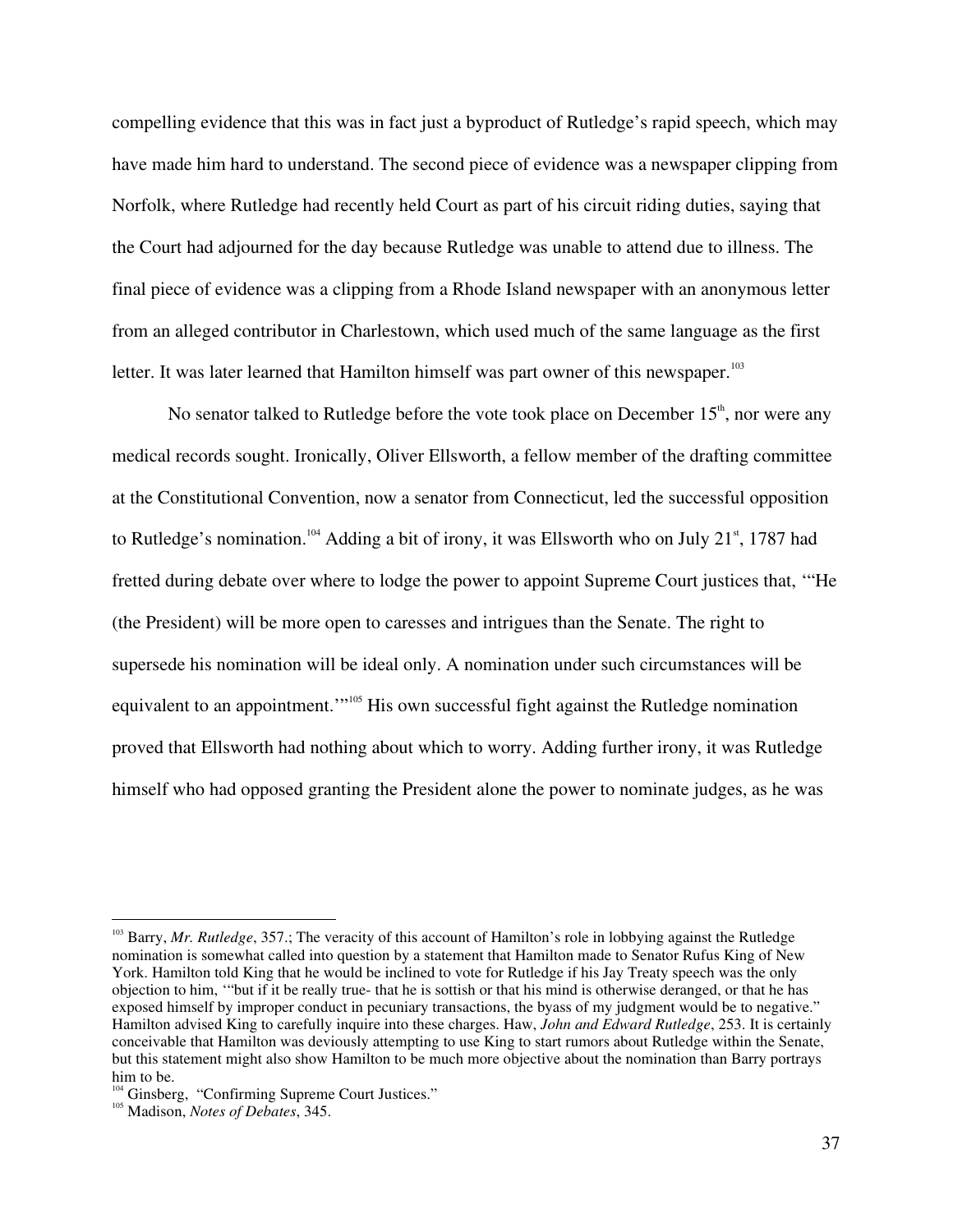'"by no means disposed to grant so great a power to any single person. The people will think we are leaning too much towards Monarchy."<sup>106</sup>

Three questions remain: was Rutledge insane, was his nomination rejected because of insanity or opposition to the Jay Treaty, and what were the ramifications of the Senate's rejection? The first question is the hardest to answer, and also the least important. Rutledge was certainly not of the soundest mind at the time of his rejection, because twelve days after the Senate rejected him, he attempted to commit suicide.<sup>107</sup> Either way the answer to this question is not very important simply because to many Federalist opponents of the nomination, Rutledge's supposed derangement explained the Jay Treaty speech, and the speech in turn proved the derangement.<sup>108</sup> Discerning the reasoning behind the Senate's action might also seem somewhat difficult, but not for Thomas Jefferson. After the Senate vote, he wrote to William B Giles that, "'the rejection of Mr. Rutledge by the Senate is a bold thing, because they cannot pretend any objection to him but his disapprobation of the treaty. It is, of course, a declaration that they will receive none but Tories hereafter into any Department of Government."<sup>109</sup> This assessment seems quite accurate, because all fourteen senators who voted against the Rutledge nomination had also supported ratification of the Jay Treaty. Similarly, of the ten senators who supported the nomination, only Rutledge's home state senator, James Read, had voted for the ratification of the treaty. Read's reasons for crossing-over were practical, as he believed that the rejection of Rutledge would severely damage the Federalist Party in South Carolina. His post-mortem on the nomination associated its failure with the content of the Jay Treaty speech, but also discontent among Federalists because of the forum in which it was delivered.<sup>110</sup> Joseph Harris, one of the

 $106$  Ibid., 67.

<sup>&</sup>lt;sup>107</sup> Simon, *Advice and Consent*, 167.; Of course one might argue that Rutledge was simply depressed about having his nomination rejected and his sanity called into question.

<sup>&</sup>lt;sup>108</sup> Haw, *John and Edward Rutledge*, 256.

<sup>&</sup>lt;sup>109</sup> Harris, *Advice and Consent*, 43.

Haw, *John and Edward Rutledge*, 255-256.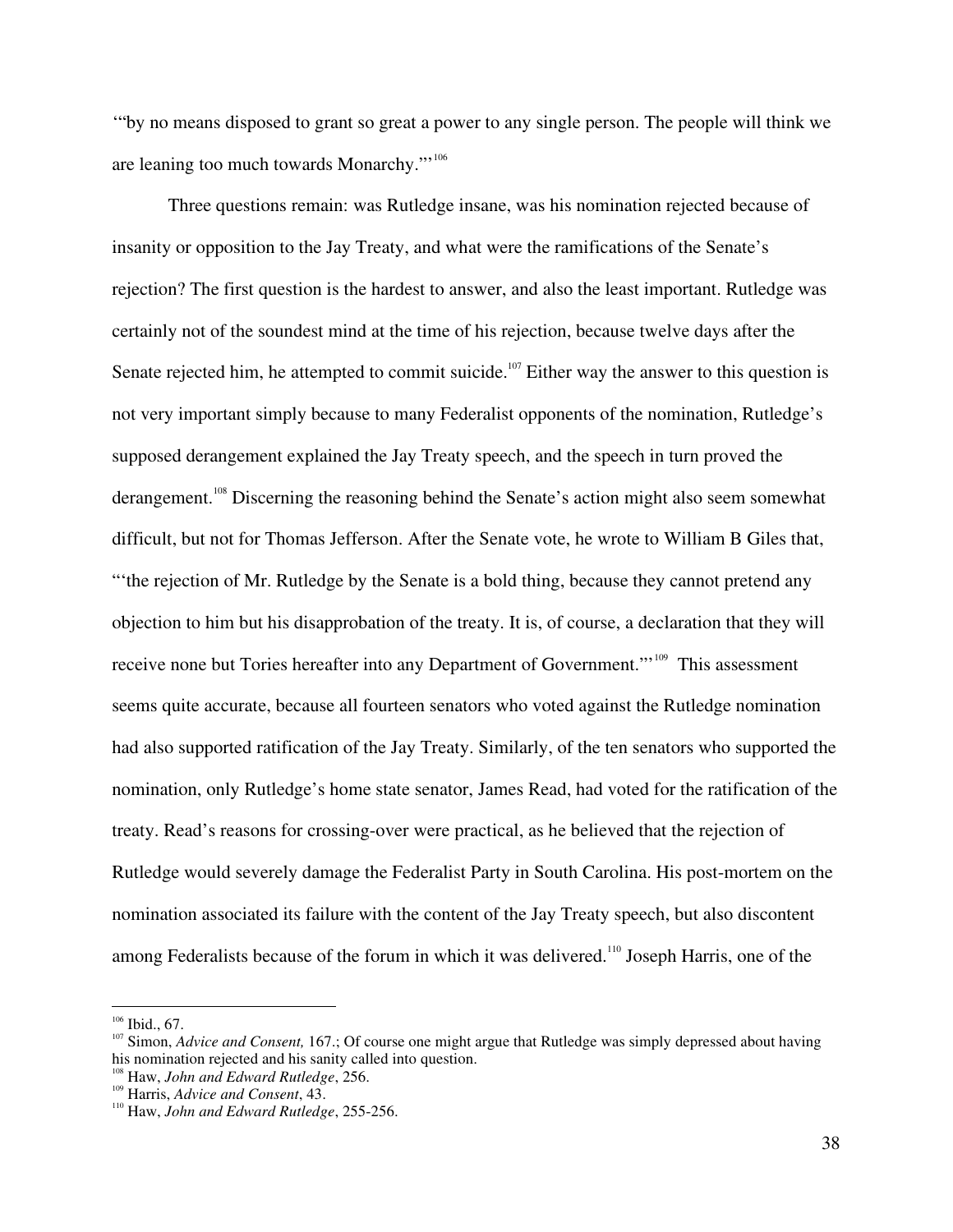two pre-eminent scholars in this area of history, also believes the third question to be easy to answer. He wrote that, "the Senate thus established a precedent of inquiring into the political views and ideas of persons nominated for public office and of rejecting a nominee whose views do not correspond to those of a majority of the Senate."<sup>111</sup> This interpretation has been proven correct many times over.

It was true of the second Court nominee to be rejected, Alexander Wolcott in 1811. Wolcott was rejected in part because Federalist senators opposed his vigorous enforcement of the embargo and nonintercourse acts when he was U.S. Collector of Customs in Connecticut.<sup>112</sup> The case of the third nominee who failed to make it onto the Court also represents the beginning of a common occurrence in the history of the advice and consent process. John Quincy Adams was a lame-duck President when he forwarded the name of former Kentucky Senator John J. Crittenden to the Senate in late December 1828. Andrew Jackson's supporters in the body were not about to let a Clay Whig onto the Supreme Court, and without even discussing his qualifications they postponed the nomination in February 1829, effectively killing it.<sup>113</sup> This pattern would be repeated many times between 1828 and 1893, as lame duck Presidents found their nominations postponed by the Senate, which, for political reasons, was inclined to save the empty Supreme Court seat for the incoming President.

The final nominee during the First Era of Advice and Consent who failed to make it onto the Supreme Court was perhaps the most worthy of postponement. Future Chief Justice Roger B. Taney had drawn the anger of the Senate by in essence performing Robert Bork's role in the Watergate Scandal 140 years before Bork would have the chance to do so.<sup>114</sup> The major

 $111$  Ibid., 43.

<sup>1&</sup>lt;sup>112</sup> Abraham, *Justices, Presidents, and Senators*, 30 & 66.

 $113$  Ibid., 70.

<sup>&</sup>lt;sup>114</sup> Biden, "Advice and Consent."; During the infamous "Saturday Night Massacre," Bork was the Solicitor General who fired Special Prosecutor Archibald Cox on the orders of President Nixon after both the Attorney General, and Deputy Attorney General had refused and resigned. Simon, *Advice and Consent*, 59-60.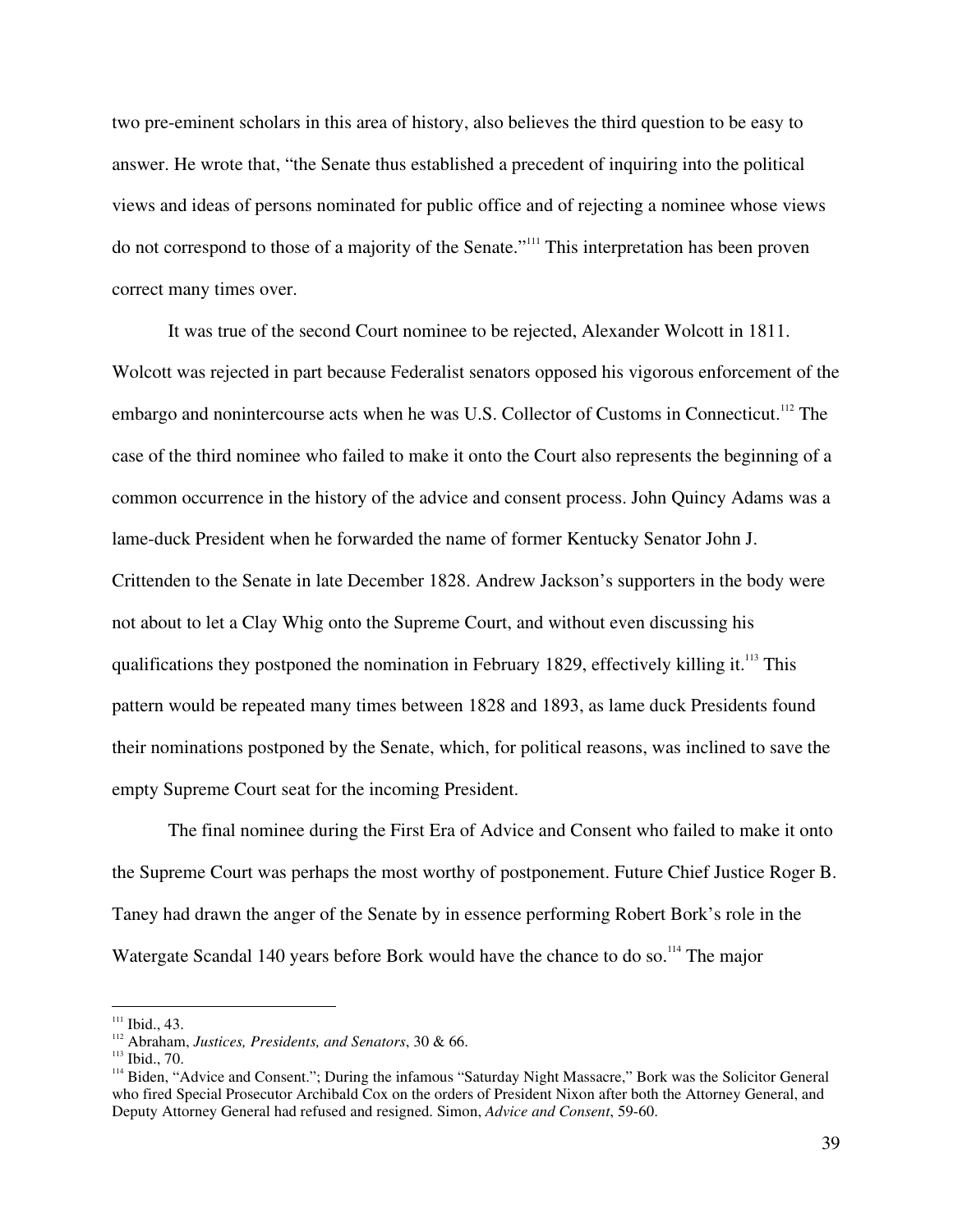controversy of the time regarded the Bank of the United States, and President Jackson wanted all of the government's money withdrawn from the bank. By law, only Treasury Secretary Louis McLane was authorized to withdraw the funds. Jackson commanded McLane to act, McLane understanding the law, refused, so Jackson fired him. Next up came William Duane, who agreed to withdraw the funds as a condition of his appointment. But once in office, his conscience got the better of him. He told Jackson, '"Congress confers a discretionary power and requires reasons if I exercise it.'" According to Senator Biden who would tell this story before Bork's confirmation hearing, Duane was right, because the law clearly stated that Duane had to report any decision regarding the deposit, and Congress was in recess. Jackson then fired Duane, and finally found his man in Attorney General Roger B. Taney. Without even being confirmed as Treasury Secretary, Taney ordered the funds removed from the bank. The furious Senate refused to confirm Taney as Treasury Secretary, and many of the giants of the body successfully worked to postpone his 1835 nomination to the Supreme Court out of concern over his lack of detachment and statesmanship as displayed during the Bank controversy.<sup>115</sup>

Taney would be the final nominee not allowed onto the Court by the Senate during the First Era of Advice and Consent. However, the second era would prove much less kind to nominees. It began with the Presidency of John Tyler, who would set a record for futility when it came to getting his nominees onto the Court. However, Presidents Fillmore, Grant and Cleveland would join him in seeing multiple Supreme Court nominees fail to make into on the bench at the hands of the cantankerous Senate between 1844-1894. In all, as shown in Table 1, a whopping seventeen of the thirty men and women whose nominations to the Court have been rejected,

<sup>115</sup> Biden, *Advice and Consent*.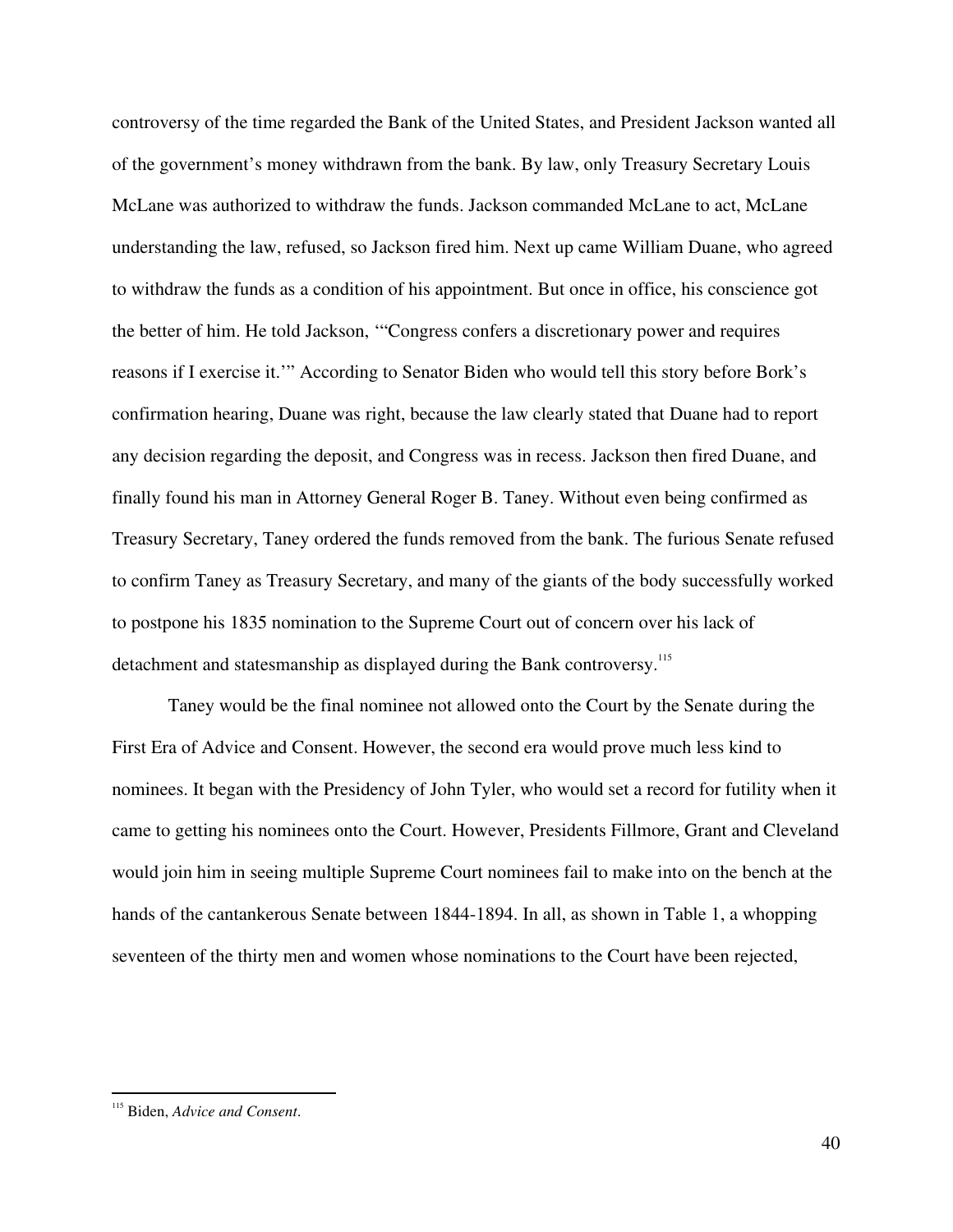postponed, not acted upon, or otherwise scuttled by the Senate came from this time period.<sup>116</sup> One, Edward King, would see his nomination go down twice in the course of two years.

## **Chapter 5- The Second Era of Advice and Consent: Would Samuel Have Satisfied the Senate?**

John Tyler was an accidental President, the first in the nation's history, assuming power after the death of President William Henry Harrison only thirty-one days into his Presidency. Tyler was even weaker than he might have been, because he was a Democrat, who had crossed party lines to be the running mate of the Whig Harrison. After ascending to the Presidency, Tyler angered the Whigs by opposing their key legislative proposals. Essentially, both parties disliked Tyler, and he had no powerbase whatsoever.<sup>117</sup> His ignominious record of five out of six Supreme Court nominees rejected or otherwise kept off the bench shows this. Justices Smith Thompson and Henry Baldwin died within four months of each other relatively late in Tyler's Presidency. The Whigs in the Senate were convinced that their party would be victorious in the 1844 Presidential Election, and thus resolved to make it hard for Tyler to appoint anyone to the two vacant seats on the Court.<sup>118</sup> Tyler's first nominee, John C. Spencer, the able Treasury Secretary, was eminently qualified, but he fell into the same political problem that plagued his benefactor. Spencer actually was a Whig, but he infuriated the party by accepting a cabinet nomination from the Democrat Tyler.<sup>119</sup> Spencer was also an avowed enemy of the powerful Whig Senator Henry Clay, and he was rejected by a 26-21 vote.

<sup>&</sup>lt;sup>116</sup> Table 1 is located at the back of this paper.<br><sup>117</sup> Simon, A drive and Consent, 182 . Cerboral

<sup>&</sup>lt;sup>117</sup> Simon, *Advice and Consent,* 182.; Garhardt, *Federal Appointments Process*, 56.

<sup>&</sup>lt;sup>118</sup> Abraham, *Justices, Presidents, and Senators, 79-80.* 

Simon, *Advice and Consent,* 182.; Garhardt, *Federal Appointments Process*, 56.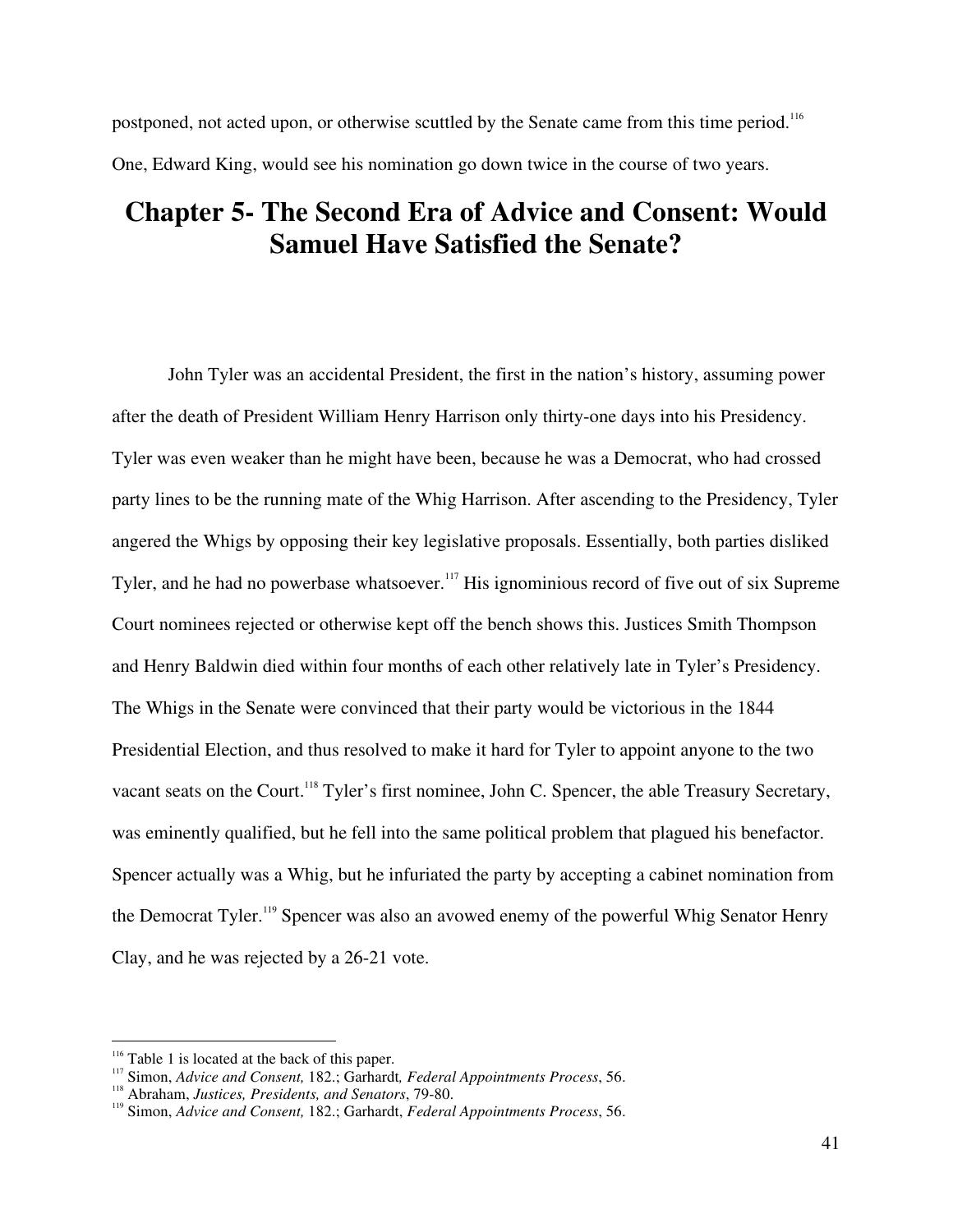Tyler's next two nominees, Chancellor of the Bar Rueben H. Walworth of New York, whom the Senate Whigs disliked and the New York state political machine opposed, and distinguished Philadelphia lawyer and legal scholar, Judge Edward King, saw their nominations postponed in an effort by the Whigs to save the vacancies for what they were sure would be an incoming Whig President. An angry and frustrated Tyler re-nominated King in December 1844, but the Senate refused to act, and Tyler finally withdrew both nominations in January of 1845. However, he was not about to give up his quest to replace Justices Thompson and Baldwin, especially after a Jacksonian Democrat, James K. Polk, defeated the Whigs in the 1844 Presidential Election. He would finally succeed in nominating Samuel Nelson, who was confirmed, mercifully filling Thompson's seat on the Supreme Court after a fourteen-month delay. Tyler still had more one vacant seat to fill, and he nominated Philadelphia lawyer John Meredith Read. It was mid-February, however, the Senate was weary and simply adjourned without acting on Read's nomination. This gave President Tyler the dubious record for most failed Supreme Court nominations, but he should have been at least somewhat consoled by the Senate's treatment of the next two Presidents who had the chance to appoint justices to the bench. 120

James K. Polk succeeded Tyler, and his first attempt at filling the still vacant Baldwin seat, was the aforementioned failed nomination of George Woodward. Woodward was rejected, not only because of senatorial courtesy, but also because he had acquired a strong reputation as an extreme American nativist, which helped compel five Democratic senators to join with the Whigs to reject Woodward. Polk would succeed in finally filling the Baldwin seat with his appointment of Robert Grier of Pennsylvania, but Grier would only ascend to the bench a

<sup>120</sup> Abraham, *Justices, Presidents, and Senators*, 79-80.; Tyler's problems with the Senate were not limited to the Supreme Court nominations. Before his Presidency, the Senate had only rejected one cabinet nomination, but it rejected four of Tyler's cabinet nominees as well. Harris, *Advice and Consent*, 66-68.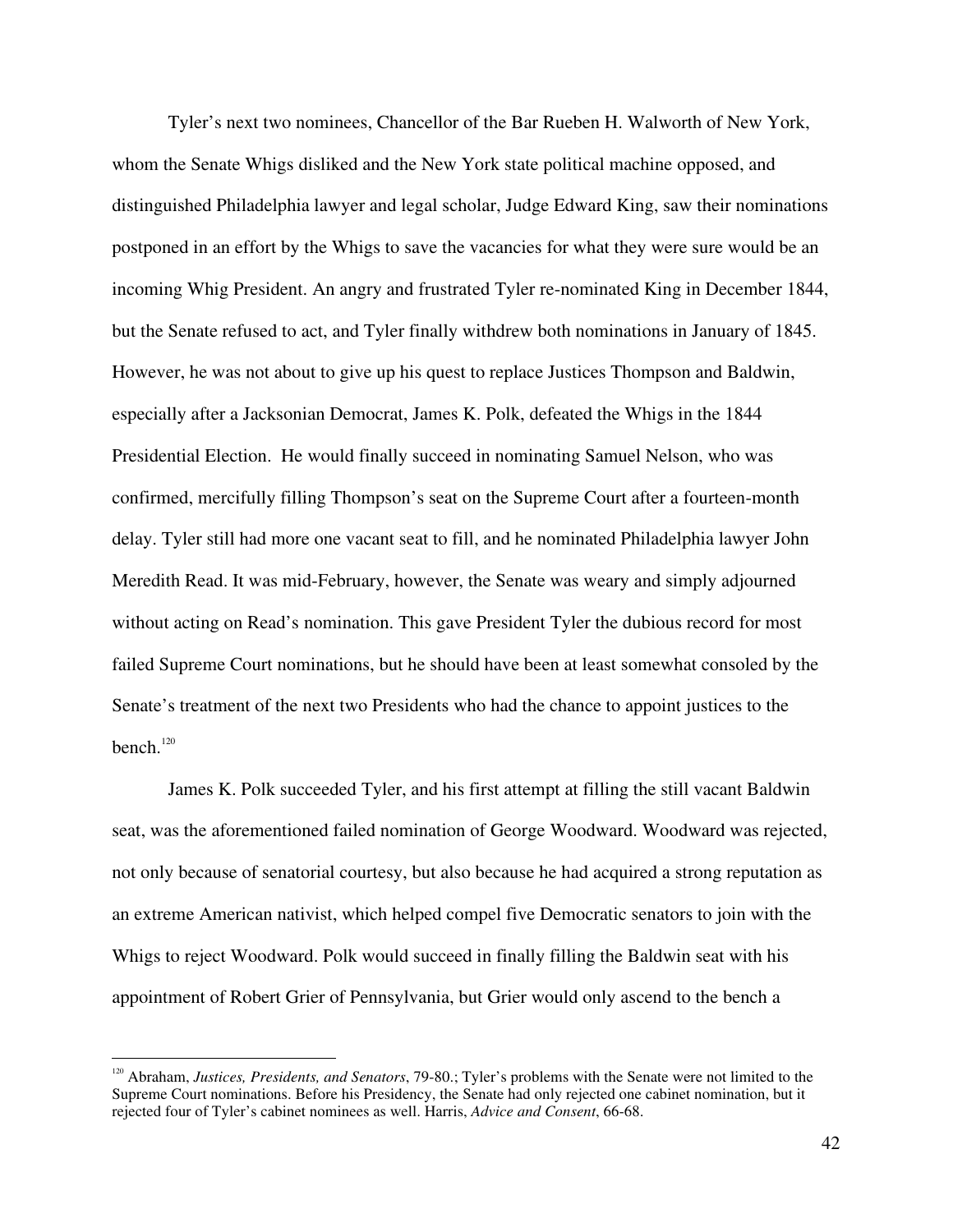whopping twenty-eight months after Justice Baldwin had died! Polk's record of seeing two out of his three Supreme Court nominees make it onto the bench was not only better than Tyler's, but would prove to be better than that of President Millard Fillmore, the next President faced with Supreme Court vacancies.<sup>121</sup>

Fillmore was responsible for the excellent appointment of Justice Benjamin Curtis, but he also made three unsuccessful attempts to fill another vacancy on the Court at the end of his term. In a situation similar to that of Crittenden's rejection in 1828, Fillmore's three attempts to fill the seat of Justice John McKinley came after Democrat Franklin Pierce had already been elected to succeed him in 1852. Of note, the Democratic senators felt so strongly about preserving the vacancy for Pierce to fill that they postponed consideration of Fillmore's nomination of Whig Senator George E. Badger by the razor thin margin of one-vote. This was as close to sacrilege as the Senate could come, as it almost never rejects the nomination of one of its members to an executive or judicial post.<sup>122</sup> All in all, to say that Presidents Tyler, Polk and Fillmore had a rough time with the Senate would be an understatement. They saw a whopping nine of thirteen nominees to the Supreme Court shot down by a less than accommodating Senate, and yet none of them was the most roughly treated President during the Second Era of Advice and Consent.

That distinction goes to President Andrew Johnson, a Democrat, in a very similar position to that of John Tyler. He ascended to the Presidency upon the assassination of Republican President Lincoln, and his relations with the Senate while President would make the relationship between Bill Clinton and Newt Gingrich seem almost loving. Shortly after he became President, Justice John Catron died. Johnson waited almost a year, but then chose a wellqualified nominee in his Republican Attorney General Henry Stanbery. However, as Henry Abraham so aptly puts it, "it is doubtful that the Senate would have approved God himself had he

<sup>&</sup>lt;sup>121</sup> Abraham, *Justices, Presidents, and Senators*, 80-81.<br><sup>122</sup> Ibid., 82-83.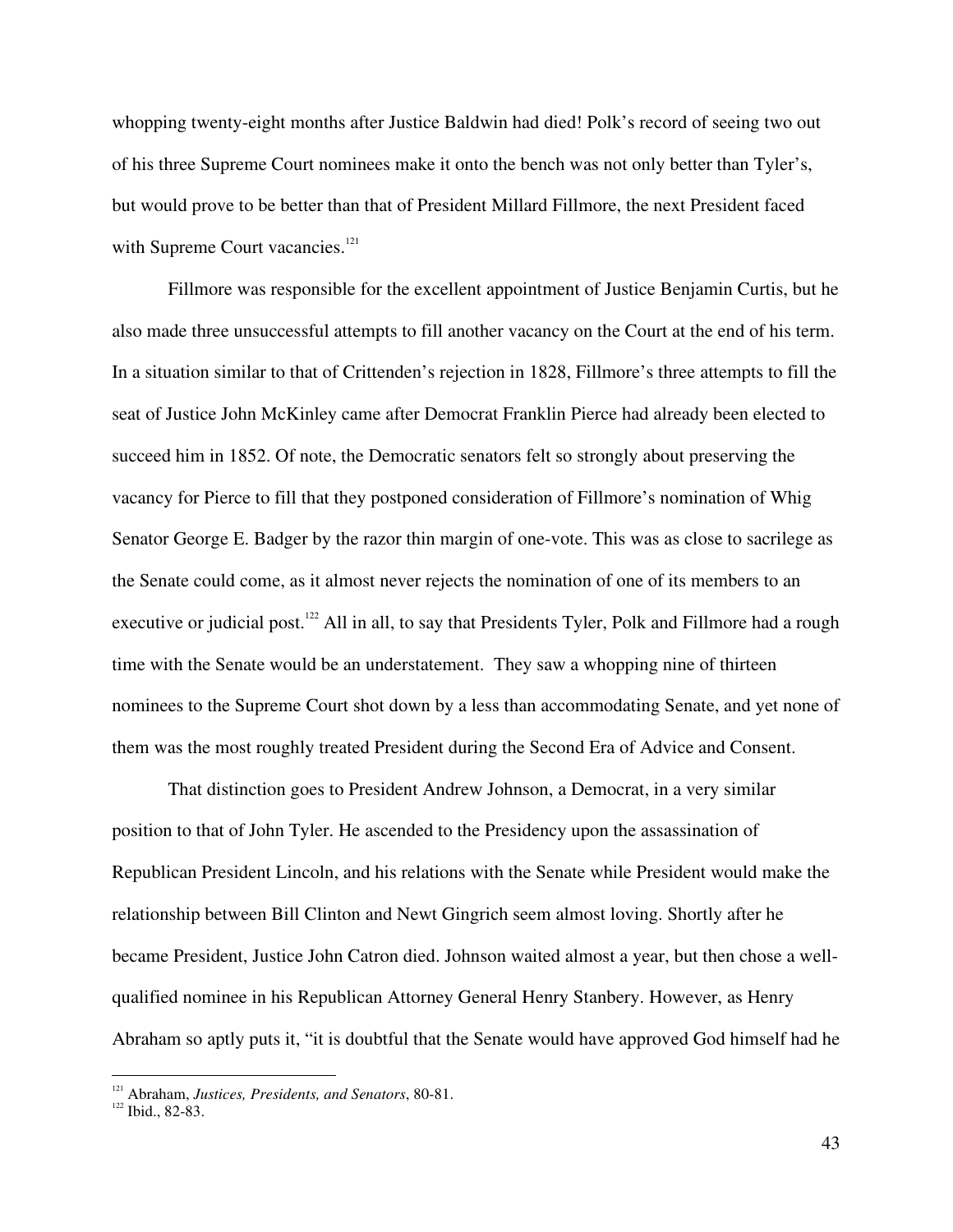been nominated by Andrew Johnson." The radical Republicans who controlled the Senate reviled Johnson, and decided that failing to act on Stanbery's nomination was not close to sufficient mistreatment of him. They also passed a bill that simply abolished the vacant seat of the deceased Justice Catron, as well as the next one that occurred, thereby reducing the Court's membership from ten to nine, and eventually eight, and depriving Johnson of another shot to fill the seat. Thus, when Justice James M. Wayne died two years later, the vacancy was abolished by statute.<sup>123</sup> As Senator Paul Simon points out, Johnson stunningly signed the bill abolishing the two seats into law.<sup>124</sup>

Johnson's successor, Ulysses S. Grant actually saw a fair number of his appointments to the Supreme Court make it onto the bench, but he still had nothing close to smooth sailing. His first nomination, that of his Attorney General Ebenezer Hoar went down to defeat, more due to Senate pettiness than anything else. Hoar was outstandingly qualified, and his nomination was commended on all sides by the press and the public. *Harper's Weekly* called Hoar's nomination "one of the best that could have been made."<sup>125</sup> However, Hoar had committed the unpardonable sin of daring to ignore senators' recommendations for lower court nominees, instead choosing to recommend to the President the most highly qualified possible candidates. Ignoring the tradition of senatorial courtesy, although it is nowhere found in the Constitution, does not typically endear oneself to the Senate. Hoar also ran into trouble with the Senate because he had opposed the impeachment of their nemesis, President Johnson, and because many senators did not want to see another New Englander on the Court while it was devoid of southern representation. 126

 $123$  Ibid., 93.  $\frac{123}{124}$  Ibid., 93.

<sup>&</sup>lt;sup>124</sup> Simon, *Advice and Consent*, 201-202.<br><sup>125</sup> Hawia Advice and *Consent*, 74.75

<sup>&</sup>lt;sup>125</sup> Harris, *Advice and Consent*, 74-75.

Ibid; Simon, *Advice and Consent*, 202-203.; Abraham, *Justices, Presidents, and Senators*, 96.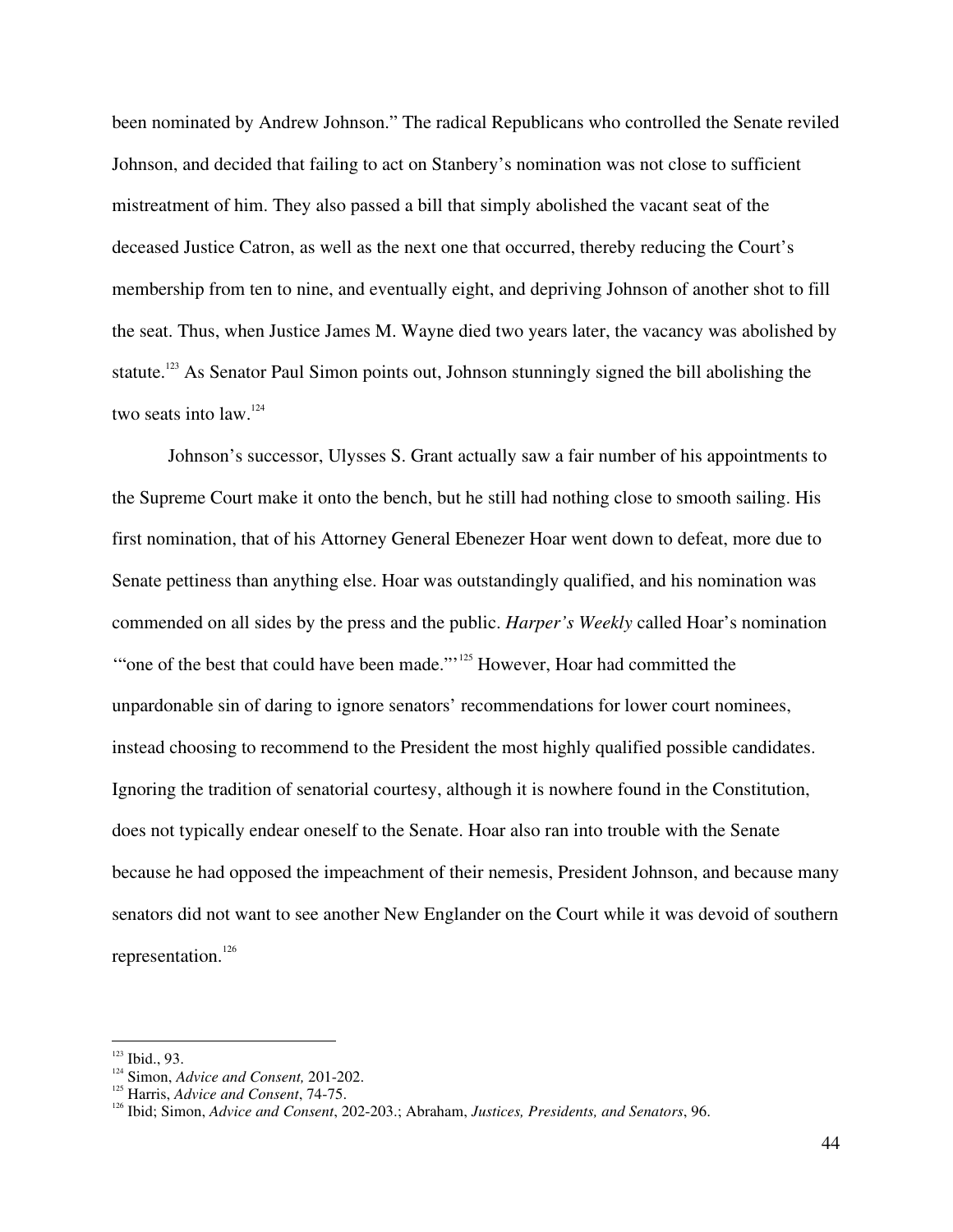Although Grant had much better luck with his next three nominations, he had maybe the second toughest time in history replacing a Supreme Court justice after Chief Justice Salmon Chase died in 1873. Grant offered the nomination to no fewer than seven men before the Senate finally confirmed Morrison Waite in 1874. The Senate would play a role, refusing two nominees for the seat. The first, Grant's Attorney General George H. Williams, may be one of the most legitimate Senate rejections in the history of the advice and consent process. Williams was by all accounts a mediocre lawyer, and there were also accusations of corruption, probably founded, surrounding his nomination. The nomination was immediately condemned from all sides- the bar, the press, and the public- for lacking in stature. However, Grant persisted in pushing it, and at that point accusations about Williams' character surfaced. The Senate Judiciary Committee received these accusations and tried to handle them delicately.

The chairman of the committee, George Edmunds of Vermont presented the charges to Williams in a private meeting, in an effort to give him a chance to respond. His response was indignant, as he stated that he '"declined to be put on trial before the Committee or the Senate; that he did not propose to submit himself to any such jurisdiction in any form; and that of course, the Senate had the right to make any inquiries it saw fit… but he must decline to be party in any form."<sup>127</sup> The ensuing investigation would uncover that in more than one instance Attorney General Williams used the funds of the United States for his private benefit. After he wisely asked the President to withdraw his nomination, Williams sent a bitter letter to the Judiciary Committee almost laughably accusing it of trying and practically condemning him without the opportunity to confront and cross-examine witnesses, or to otherwise refute the charges. Mr. Williams evidently had a short memory, conveniently forgetting his meeting with Chairman Edmunds. In an article in the Yale Law Journal, Williams wrote that opposition to his

<sup>127</sup> Simon, *Advice and Consent*, 204-206.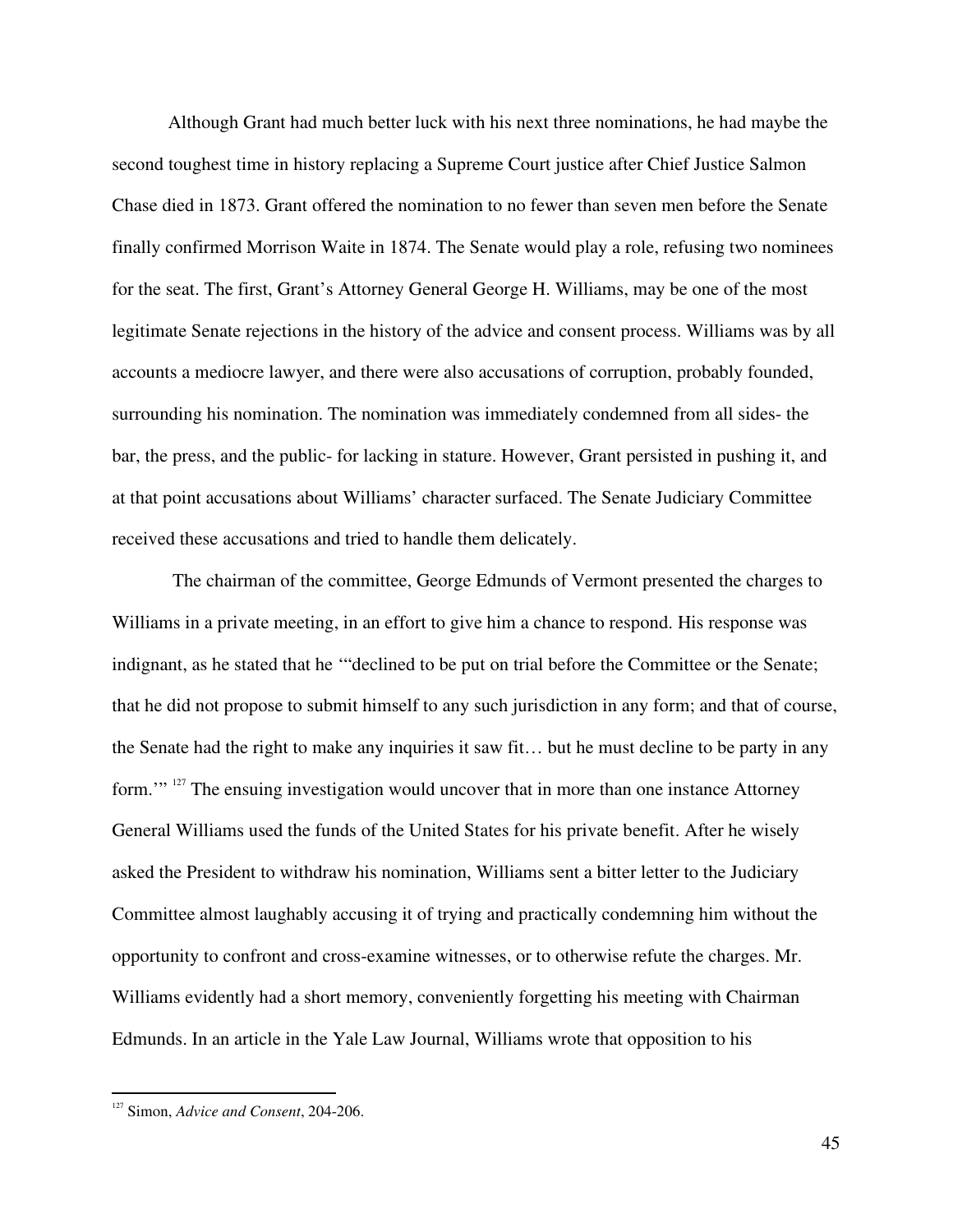nomination from Republican senators surprised him, especially considering that the Senate had twice confirmed him to different positions without referring either nomination to committee. He then wrote that while he would not get into it, the reasons the Republican senators opposed him were not those stated in the newspapers. One can only assume that this is a veiled reference to the charges of corruption lodged against him, which the Senate Judiciary Committee must have handled very quietly indeed, if they did not make it into the news.<sup>128</sup>

An angry Grant would next send up the nomination of seventy-four year old Caleb Cushing. Cushing was a lawyer of superb intellect, but the Senate distrusted him because he had been a political chameleon, who had been a part of no less than five political factions and parties.<sup>129</sup> Additionally, the contents of a letter that Cushing had written to Jefferson Davis on the eve of the Civil War became public, causing an uproar that prompted Cushing to withdraw his name from consideration. All things being equal, it was a rather innocuous letter, as Cushing asked Davis to give a job to one of his young clerks who felt an obligation to work for the Confederacy because of his home state roots. However, the wounds of the Civil War were still fresh, and Cushing understood that his nomination was doomed in light of the letter.<sup>130</sup>

The final two nominations of note from the Second Era of Advice and Consent were those previously discussed cases of William Hornblower and Wheeler Peckham. What makes them so important is that they are frequently overlooked, and written off as simply cases of senatorial courtesy toppling two nominations. This is certainly partially correct, as President Cleveland was engaged in a nasty blood feud with Senator David B. Hill of New York, who did

<sup>128</sup> George H Williams, "Reminiscences of the United States Supreme Court," *Yale Law Journal* 8, no. 7 (1899):299.; There is some confusion on the happenings surrounding the nominations of Williams and Cushing. In his Yale Law Journal article, Williams placed his nomination after that of Cushing, which contradicts all other sources. 298-299. Additionally, Senator Simon writes that the Senate Judiciary Committee decided to reject the nomination of Williams, but Abraham contradicts that, claiming that Grant pushed forward until the committee approved the nomination, which then received no floor action. Simon, *Advice and Consent,* 207.; Abraham, *Justices Presidents, and Senators, 98.* 

Abraham, Justices, Presidents, and Senators, 98.

Simon, *Advice and Consent*, 208-209.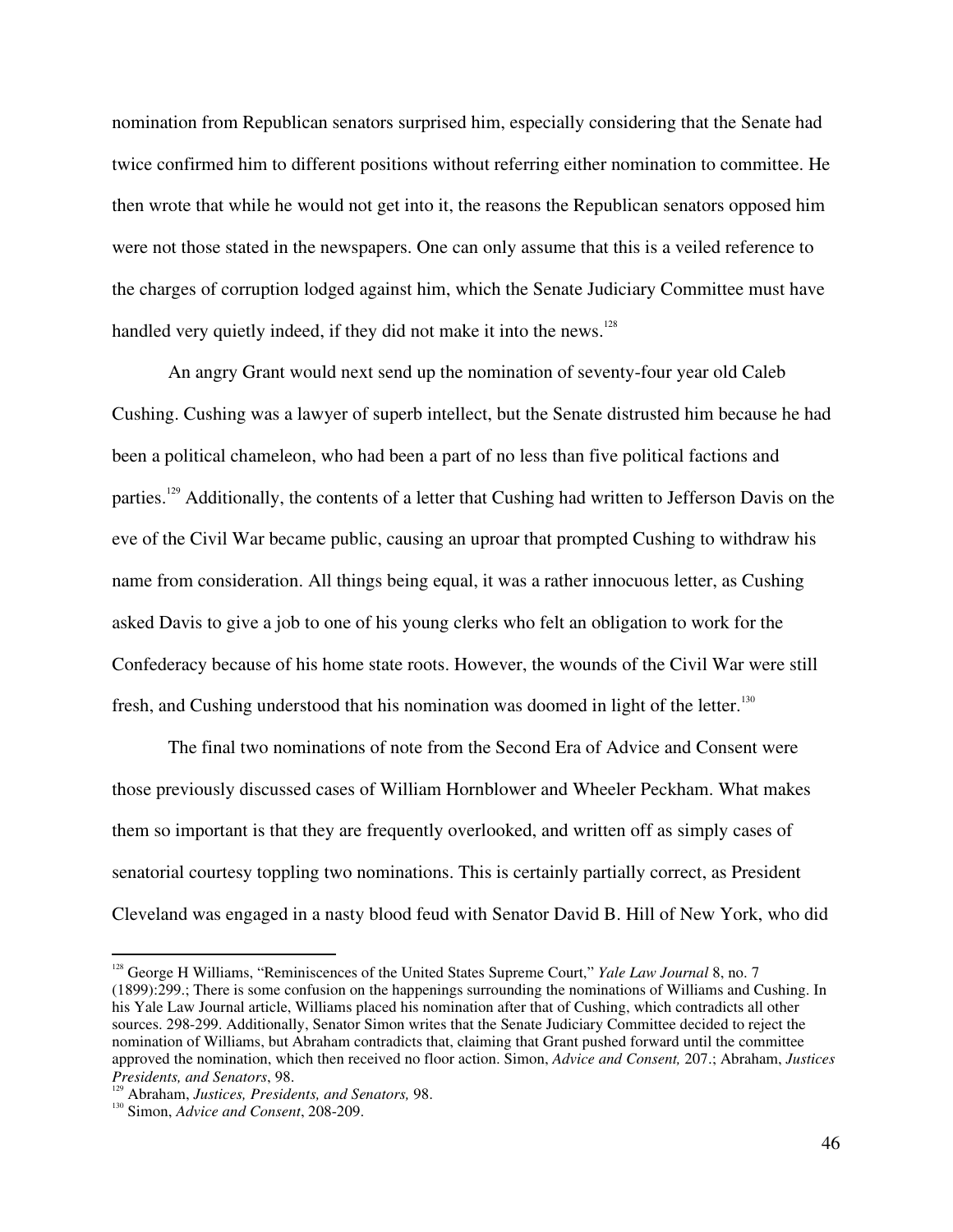invoke senatorial courtesy against both nominations. However, these two cases are also prime examples of how nominations fall prey to larger dynamics that really have nothing to do with the fitness of the nominees. In the case of 1894, President Cleveland had effectively split his party by demanding a full and unconditional repeal of the Sherman Silver Purchase Act. He refused to compromise with southern and western Democrats whose constituents regarded free silver coinage as the only hope for economic recovery. Additionally, Cleveland did not fully support the Democratic machine in his home state of New York, and found ward politics, conciliation, and compromise, all necessary to hold the party together, distasteful. This would play a larger role in the defeat of Peckham, because he himself was viewed as a Mugwump, or someone who reneged on party loyalties to follow his individual preferences. Such a person was anathema to people in both parties.<sup>131</sup>

Senator Hill set out not thinking that he could actually defeat the nomination of Hornblower, but instead hoping to postpone it in order to help his friend, Issac Maynard, win election to the New York Court of Appeals. Maynard had allegedly tampered with election results in 1891 in order to ensure a Democratic victory, and a Bar Association committee, which included William Hornblower, condemned Maynard, and recommended proceedings to remove him from office. After successfully stalling the nomination for several months by appealing to senatorial courtesy, Hill, decided that he needed to rebuke President Cleveland for warring against the Democratic organization, and that the nomination of William Hornblower was just the vehicle to do so. Hill decided to both invoke senatorial courtesy against the nominee, and also to call his qualifications into question. After the Senate Judiciary Committee, of which Hill was a member, received testimonials and letters from many leading lawyers, some of whom claimed Hornblower to be highly qualified, others who called his qualifications into question, it

<sup>&</sup>lt;sup>131</sup> Pierce, "Vacancy on the Supreme Court."; The reason there are not more specific citations for this article is that I was unable to find a version of it with the page numbers included.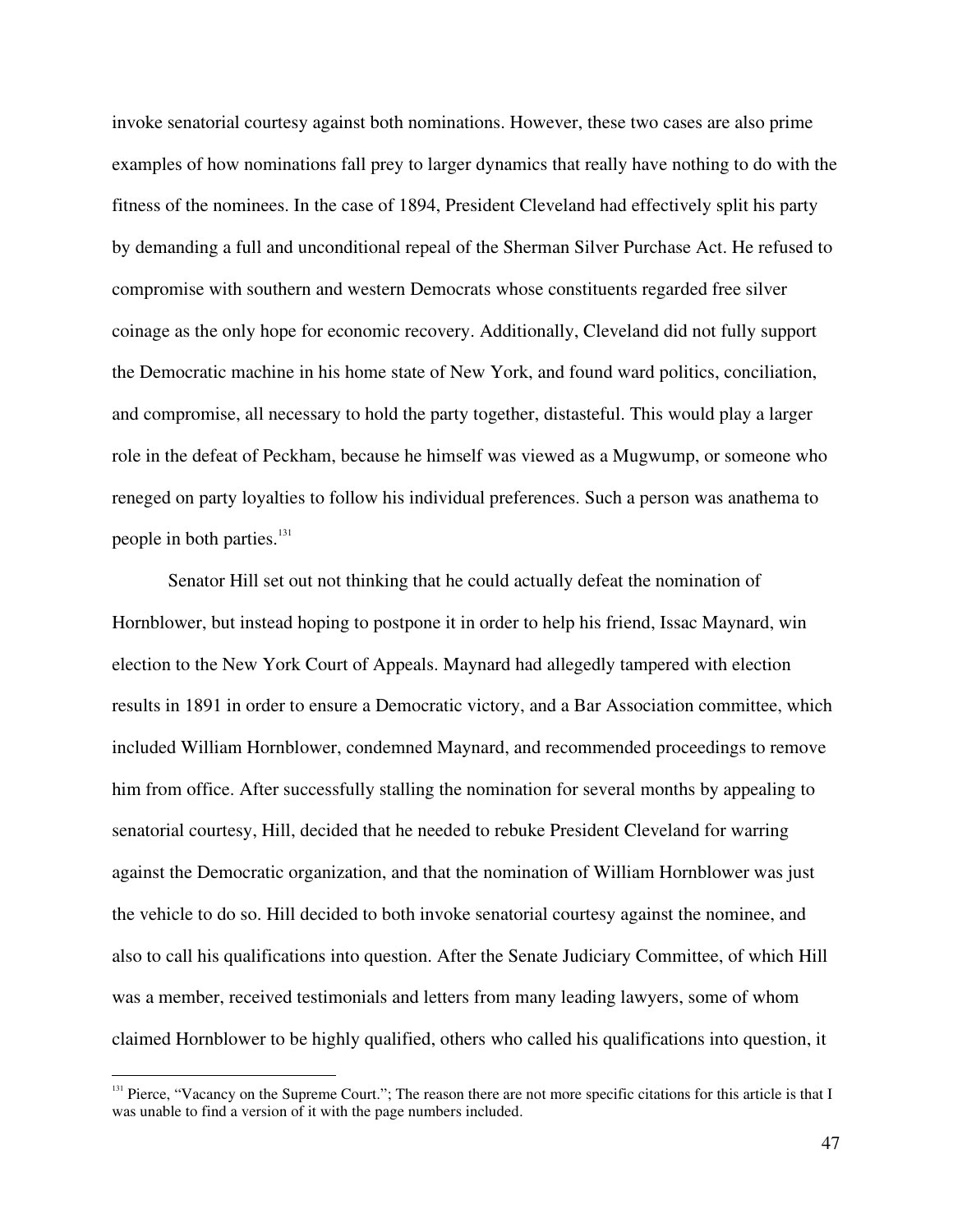voted six to five to reject the nomination. Two Republicans and four Democrats voted against the nomination. Three Republicans, and only two Democrats voted in favor of Hornblower. Three of the four Democrats who voted against Hornblower's nomination in committee vigorously opposed the President's handling of the currency question, and the fourth was of course Senator Hill.

Hill led the opposition on the Senate floor, and argued that if legislators did not defend their right to be consulted about appointments from their respective states, the executive would soon possess unbridled power in matters of federal offices. However, he also discussed the behavior of Grover Cleveland since he had taken office, and how he had ignored the party organization, and indeed had only nominated someone whose choice was obnoxious to the New York Democratic organization. Senator William Villas conceded that Cleveland should have consulted the New York senators, but claimed that they had no more right to consultation than any of the other fifty-four senators because the case involved a Supreme Court nominee. Several other senators sparred over Hornblower's qualifications, and after five hours of debate, the Senate voted thirty to twenty-four to reject the nomination. Several senators, including Republican George F. Hoar of Massachusetts, who had supported the nomination, steadfastly denied that senatorial courtesy had anything to do with the rejection. The vote against Hornblower closely paralleled the vote on unconditional repeal of the Sherman Silver Purchase Act, and provided Democratic senators angry with the President over his unwillingness to compromise a chance to express their disenchantment.<sup>132</sup>

Instead of trying to make peace, President Cleveland vengefully proceeded to nominate Wheeler Peckham, another New York lawyer, who while a Democrat, was an avowed enemy of Senator Hill, whose candidacy he had opposed in the 1888 Gubernatorial Election. Many

 $132$  Ibid.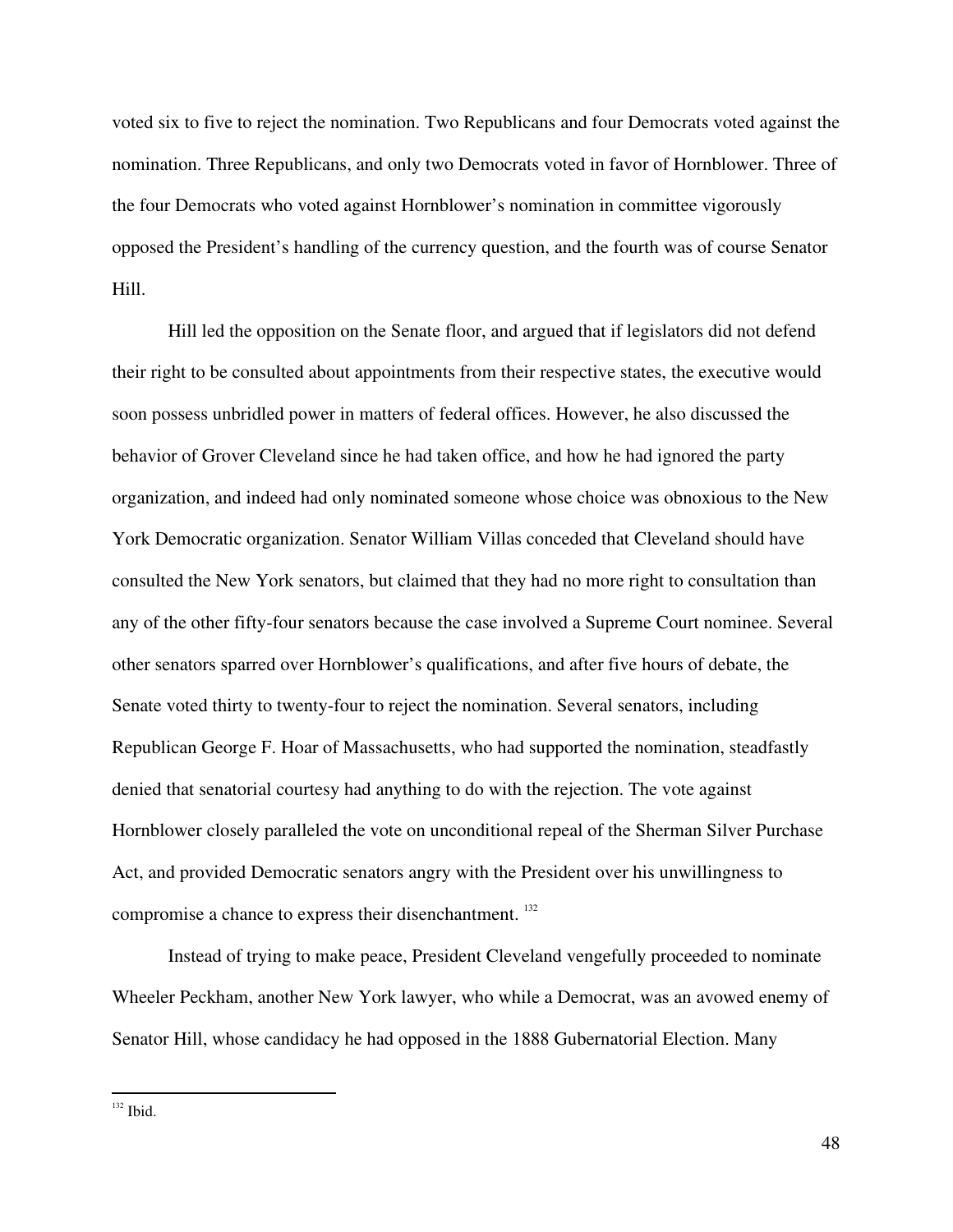senators were angry at the President's purely spiteful nomination, and Senator Hill again invoked senatorial courtesy. Questions were also raised about Peckham's judicial temperament, as he had allegedly accused the Senate Judiciary Committee of taking petty revenge when it reported Hornblower's nomination unfavorably. Peckham denied these charges, and testimony from supporters as to his legal fitness impressed wavering members of the committee. However, his nomination got caught in a vice, as Democratic organizations opposed it because of his supposed mugwumpery, and Republicans became alarmed upon hearing that he had apparently stated that protective tariff legislation would be unconstitutional. Although Peckham tried to deny the latter charge through an intermediary to Senator Hoar, Hoar felt the need to absent himself on the day the committee voted, leaving it deadlocked five to five on the nomination.

President Cleveland then essentially tried to bribe senators of both parties with patronage appointments of their friends and allies, but to no avail. In fact, his blatant attempts to bribe senators caused a backlash, and in spite of arguments that only the fitness of Peckham was relevant, senators could not separate him from his patron. They voted forty-two to thirty-two to reject Peckham's nomination. Although senatorial courtesy was invoked against both Hornblower and Peckham, their rejections clearly involved more then just the Senate honoring the wishes of one of its own.<sup>133</sup>

## **Chapter 6- The Third Era Of Advice and Consent A Quiet Change: Hello Judicial Philosophy, Goodbye Rejected Nominees**

The Third Era of Advice and Consent was as docile as the second was stormy. From 1894-1967, only one single nominee, Judge John J. Parker in 1930 saw his nomination to the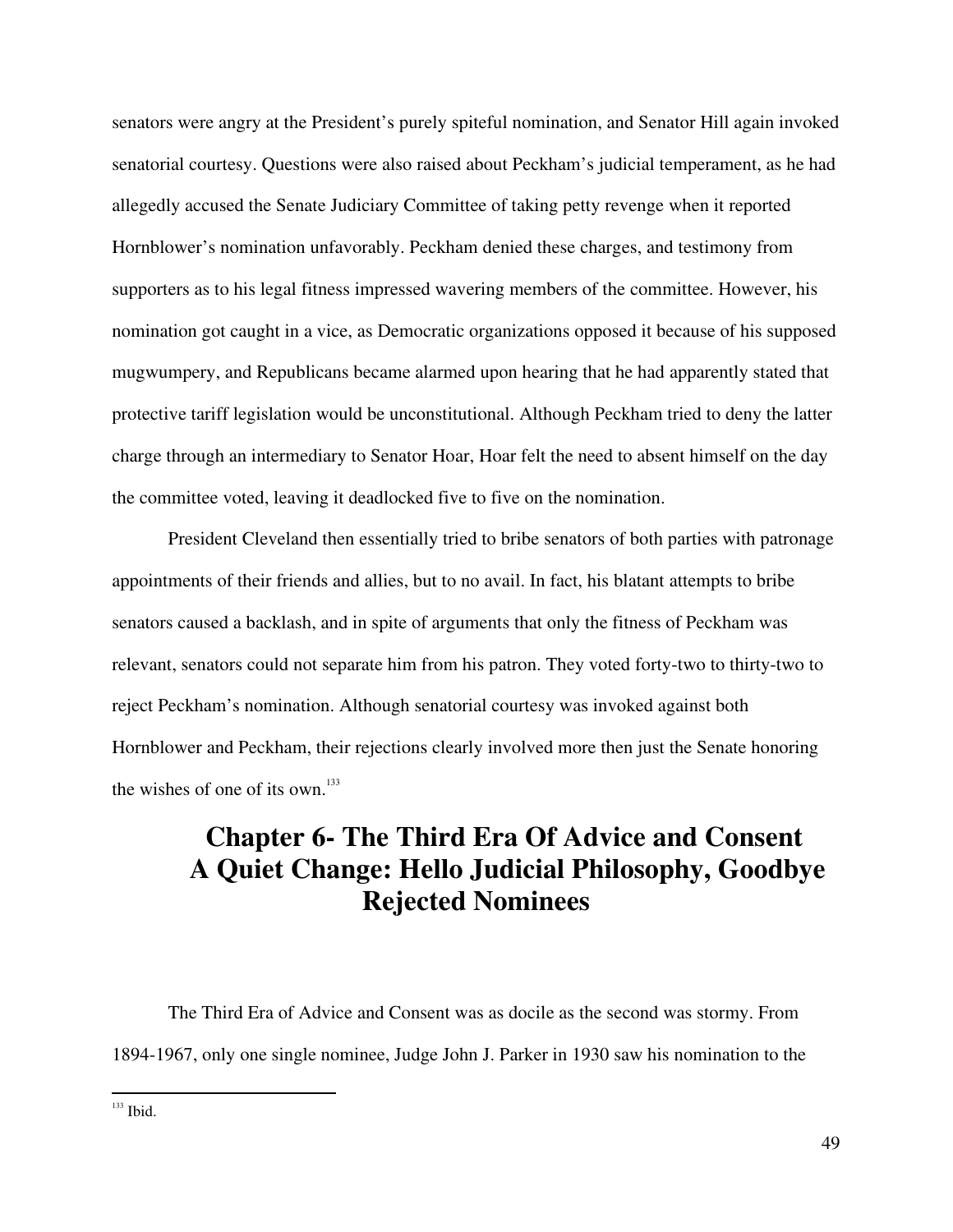Supreme Court felled by the Senate. The nomination of Louis Brandeis was highly turbulent and very significant, while other nominees faced serious opposition from political opponents, but many undistinguished jurists sailed through the Senate, as it suddenly lost its backbone. Indeed, perhaps the eight worst justices in the history of the Court passed through the Senate without so much as a major fuss during this era.<sup>134</sup>

Maybe the appointment most emblematic of this period was the already mentioned case of Justice Sutherland. Although most nominees took a bit more than two hours to receive the consent of the Senate, many did so in short time periods without so much as a recorded roll call vote.<sup>135</sup> However, the Third Era of Advice and Consent is still critically important because it probably marked the entrance of what is known as judicial philosophy into the Senate's evaluation of nominees. This change may not have been immediately evident, because the Senate only refused to consent to one nomination, but there is a simple explanation for that. A judge's overall judicial philosophy became an important criteria for senators to consider when they were offering advice and consent somewhere in the beginning of the twentieth century. The reason for this change is unclear, it could be related to a realization of the power of the Court to stymie legislators through decisions like *Lochner* v. *New York*, 198 U.S. 45 (1905), or it could somehow be related to the vast procedural changes in the advice and consent process, which also occurred during the Third Era of Advice and Consent. Regardless of the reason behind it, two factors somewhat masked this change, and may have prevented more nominees from being defeated.

The first is that unlike the Fourth Era of Advice and Consent, during which divided government has mostly prevailed, and nominees have struggled to be confirmed, one party controlled Congress and the White House for all but five nominations during the Third Era of

<sup>&</sup>lt;sup>134</sup> Abraham, *Justices, President, and Senators*, 369-370.<br><sup>135</sup> See Note 83.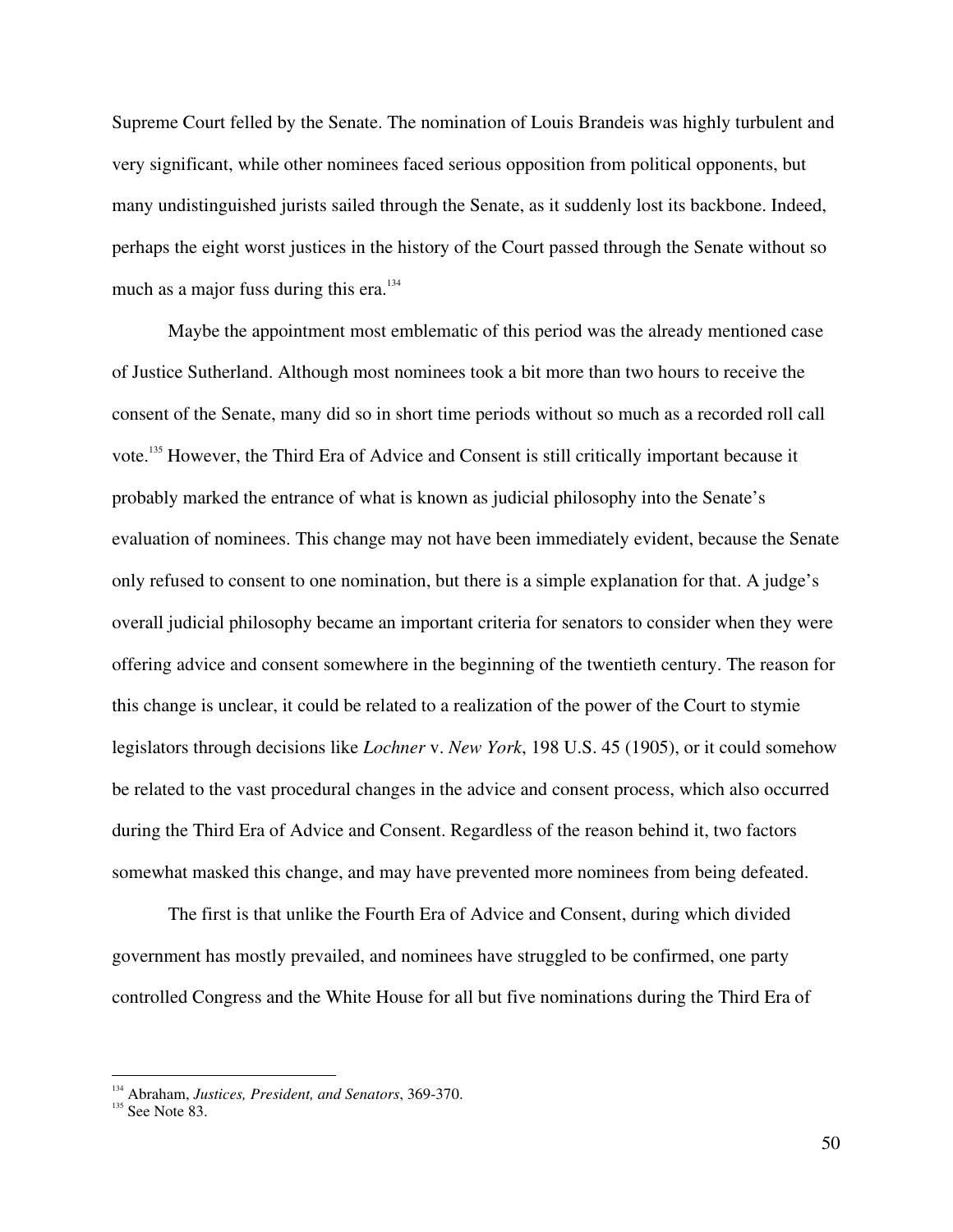Advice and Consent.<sup>136</sup> Four of those nominations came during the Presidency of Dwight Eisenhower, and one of them, William Brennan, was a Democrat.<sup>137</sup> Throughout the history of the advice and consent process, nominations have had a much greater chance of success when the President's party controls Congress. Through 1994, 87.9% of nominees appointed during periods of unified government have been confirmed, as opposed to only 54.5% of nominees during divided government.<sup>138</sup> Additionally, the Third Era featured ten nominees who had or were serving in Congress at the time of their nominations, and one nominee who was a former President of the United States. Thus, almost twenty-five percent of the nominees during the Third Era may have benefited to some degree from the previously discussed practice of senatorial courtesy.<sup>139</sup> The result of one party government and senatorial courtesy was to largely obscure the increasingly important role of judicial philosophy in the advice and consent process until the Fourth Era of Advice and Consent. Yet, there is little doubt that it played a major role in the two key cases from the Third Era of Advice and Consent, those of Louis D. Brandeis and John J. Parker.

The first important case from the Third Era of Advice and Consent is that of maybe the greatest justice in the country's history. Louis D. Brandeis waited four agonizing months between when Woodrow Wilson nominated him to the Court, and the Senate finally confirmed him. They were four bloody months of battle, during which one of the first highly organized

<sup>&</sup>lt;sup>136</sup> Strauss and Sunstein, "The Senate, The Constitution, and The Confirmation Process," 1522-1523.

<sup>&</sup>lt;sup>137</sup> Garhardt, *Federal Appointments Process*, 111.

<sup>&</sup>lt;sup>138</sup> Maltese, *The Selling of Supreme Court*, 5.; This statistic should not have changed much in the last twelve years, as there has been only three nominations, two of which were successful, and all of which occurred under unified government,.; Divided government seems to be a valid factor in spite of statistical evidence showing that since 1866, the condition of divided government has not had a statistically significant impact on whether or not nominees are confirmed. Shipan, and Shannon, "Delaying Justice(s)," 657-658. There are many factors that might account for this statistical finding, including cases in which there is unified government, but the party in power is badly split, such as the 1930 nomination of John Parker, and the 1968 nomination of Abe Fortas.

I calculated this statistic using Abraham, *Justices, Presidents, and Senators*, 109-218.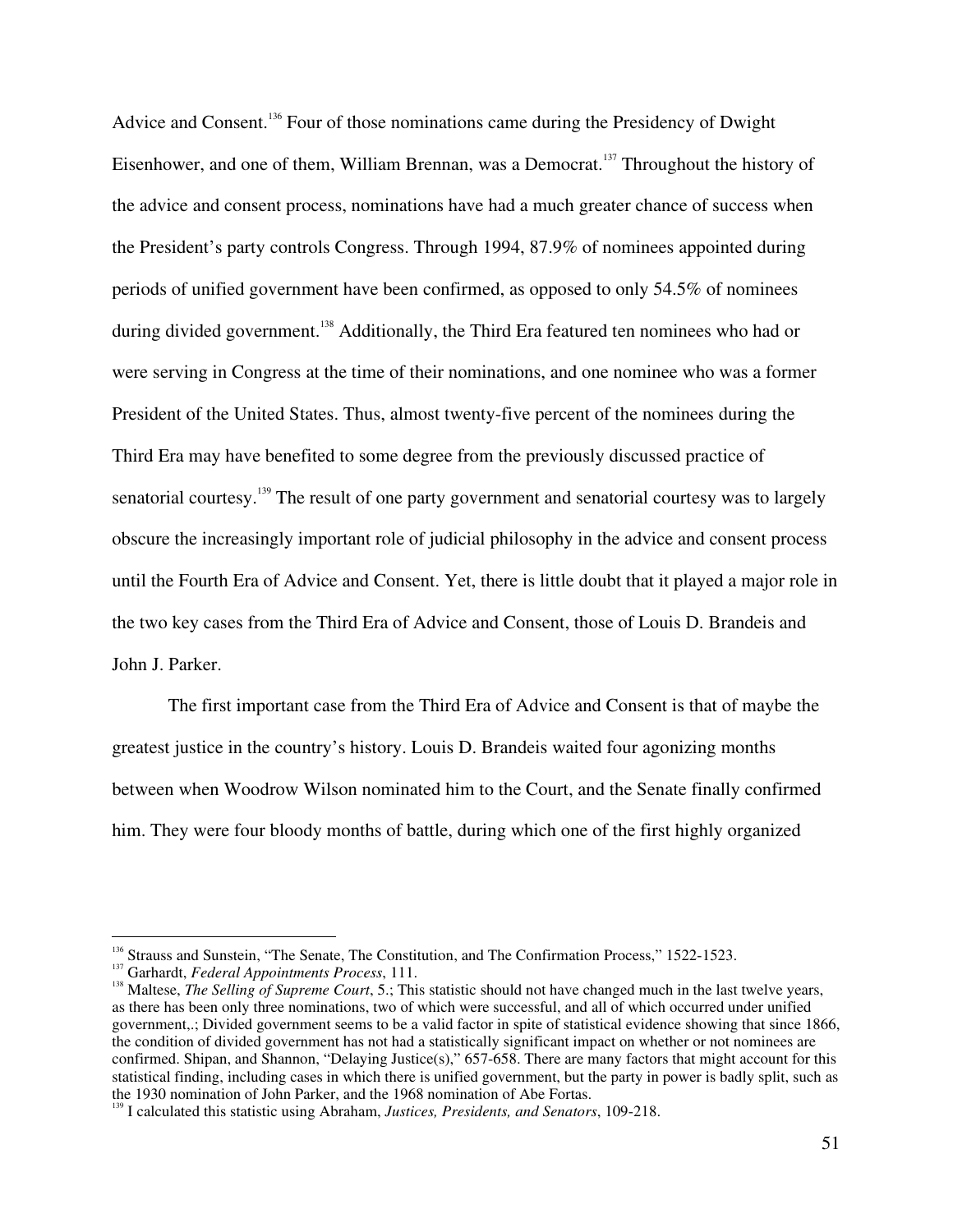campaigns against a nomination took place.<sup>140</sup> Anti-Semitism drove much of the fight against Brandeis' nomination, but many titans of business, finance, and law, angry about his longtime effective work in favor of consumers, also vociferously opposed the nomination. Seven former Presidents of the American Bar Association (ABA), including former President and future Chief Justice Taft even opposed the nomination on the grounds that Brandeis was, '"not a fit person to be a member of the Supreme Court."<sup>141</sup> The opposition screamed about Brandeis' supposed radicalism and unethical behavior, and many business luminaries spoke against him during the Senate judiciary subcommittee's hearings. During the four months of the Brandeis struggle, the Senate Judiciary Committee or its investigative subcommittee held twenty-eight public hearings, and the outcome was very much in doubt. The fact that the hearings happened in public was crucial to Brandeis' eventual confirmation, as his opponents toned down their accusations in a way they would not have in closed hearings.<sup>142</sup>

On the day that President Wilson announced the nomination, five of the Democratic members of the Judiciary Committee would probably have voted against Brandeis. However, after it finished holding hearings, the investigate subcommittee decided by a three to two margin to recommend the nomination favorably. Even Senator Cummins of Iowa, who wrote the minority report for the committee, praised Brandeis' abilities. The nomination then remained stalled until a campaign by President Wilson and a personal meeting of Brandeis and two wavering Democratic senators enabled the Judiciary Committee to vote by a ten to eight margin, strictly on party-lines, to send the nomination to the floor favorably. There it ran into less opposition, and Brandeis was finally confirmed.<sup>143</sup>

<sup>140</sup> The first nominee to face the opposition of organized interests was Stanley Matthews in 1881. Maltese, *Selling of Supreme Court Nominees*, 36-37.

 $\int$ **Harris,** *Advice and Consent of the Senate*, 99-100.

<sup>&</sup>lt;sup>142</sup> Harris, *Advice and Consent*, 99-114.; Simon, *Advice and Consent*, 234-241

 $143$  Ibid.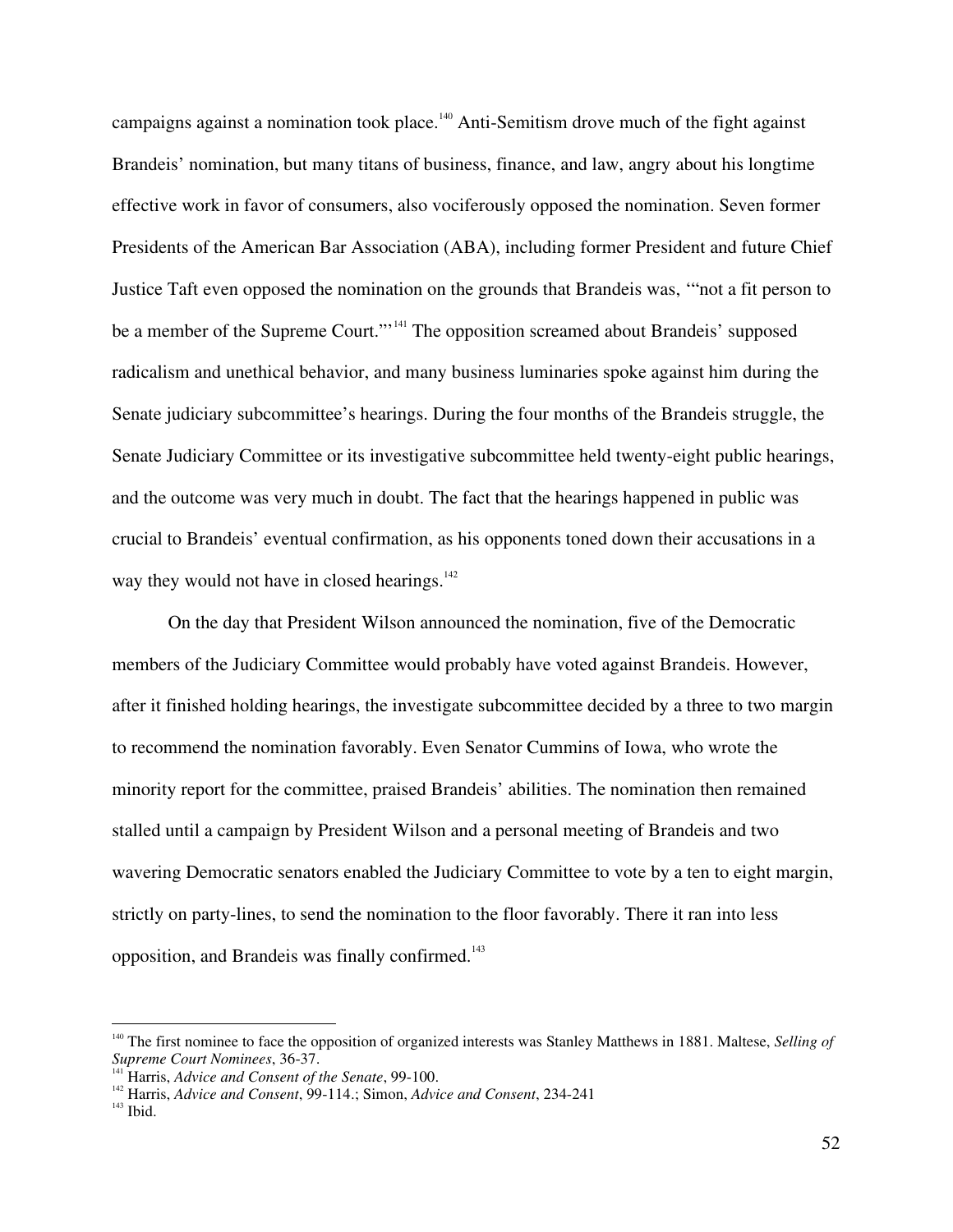The man with the dubious distinction of being the only nominee rejected by the Senate during this period, was actually a quite capable jurist, who would probably have been an excellent addition to the Court. Judge John J. Parker of the Fourth Circuit Court of Appeals fell prey to some of the same type of organized opposition that took Brandeis' nomination to the brink of failure. In fact, Parker's nomination would represent the first time that an organized group would testify before a Senate committee about a Supreme Court nominee.<sup>144</sup> Although young, Judge Parker was qualified for the position as he had spent five years on the Fourth Circuit, had practiced law for twenty-two years, and had previously served as a special assistant to the U.S. Attorney General.<sup>145</sup> Initially, Judge Parker's nomination, for which North Carolina Republicans had heavily lobbied, seemed relatively uncontroversial. President Hoover thought the nomination to be a safe one, with the potential for political benefits down the road. The nomination had the support of both Democratic North Carolina senators, while Judiciary Committee Chairman Norris was also reportedly favorably inclined.<sup>146</sup> There were almost no dissenting voices when President Hoover announced the nomination, and initially there were not even hearings planned.<sup>147</sup> Even when opposition arose, causing hearings, the nomination sailed through the judiciary subcommittee by a two to one vote after only one four-hour hearing.<sup>148</sup>

However, trouble was brewing for Parker from two directions. As a member of the Fourth Circuit, Parker had upheld an injunction granted by the district court against the United Mineworkers, enjoining them from interfering with the business of the West Virginia non-union mines. This decision, while probably consistent with Supreme Court precedent, brought the full-

<sup>144</sup> Maltese*, Selling of Supreme Court Nominees*, 59. <sup>145</sup>

Kenneth Goings, *The NAACP Comes of Age: The Defeat of Judge John J. Parker* (Indianapolis: Indiana

University Press, 1990), 21-23. <sup>146</sup> Richard <sup>L</sup> Watson, Jr. "The Defeat of Judge Parker," *The Mississippi Valley Historical Review* 50, <sup>2</sup> (1963), 214-

<sup>216.</sup> <sup>147</sup> William C. Burris, Duty and the Law: *Judge John J. Parker and the Constitution* (Bessemer: Colonial Press, 1987), 73-74.

Watson, "The Defeat of Judge Parker," 220-221.; Simon, *Advice and Consent*, 247.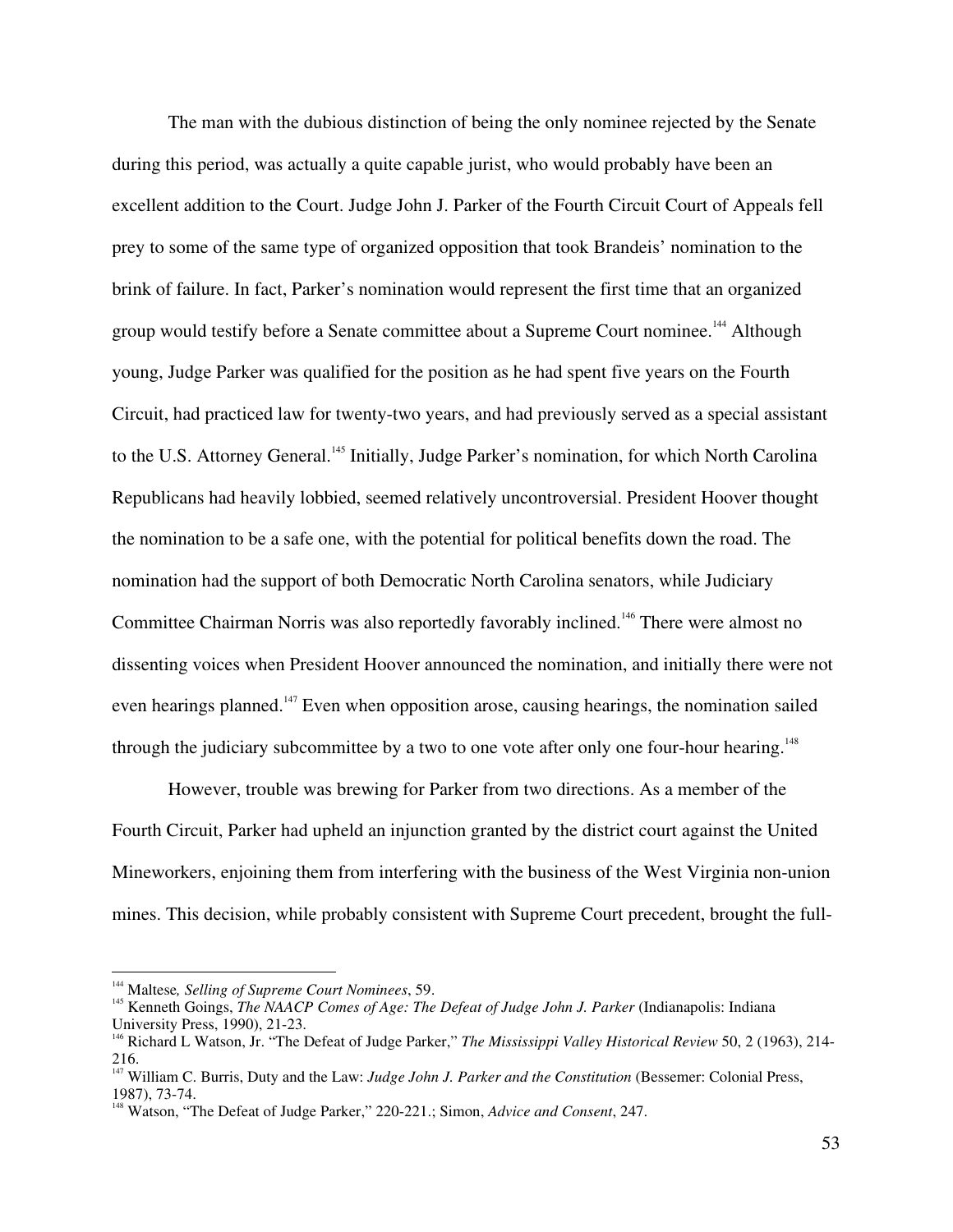fledged opposition of the American Federation of Labor (AFL) to bear against the Parker nomination. The AFL believed that even if Parker felt bound by Supreme Court precedent, he should have expressed his personal disagreement with that precedent in his opinion.<sup>149</sup>

At the same time, the National Association for the Advancement of Colored People (NAACP) waged what was one of its first major campaigns against the nomination. Parker earned their wrath because of the contents of the speech he gave to accept the 1920 Republican nomination for governor. He had declared that, "the Negro as a class does not desire to enter politics. The Republican Party of North Carolina does not desire him to do so. We recognize the fact that he has not yet reached the stage in his development when he can share the burdens and responsibilities of government."<sup>150</sup> Walter White, the executive secretary of the NAACP, telegraphed Judge Parker to inquire if he still held these views, but Parker did not respond, so the NAACP went all out to defeat his nomination.<sup>151</sup> Parker did not respond to White's telegraph, but not necessarily because he believed the content of his 1920 speech. Rather, he generally felt that it was inappropriate for him to become engaged in a public debate about his appointment before either the Judiciary Committee or the Senate as a whole began their deliberations.<sup>152</sup> In fact, other than the one speech, the NAACP had no other evidence that Parker had any prejudice towards African-Americans. White admitted as much under cross-examination from Senator Borah (R-ID). "Frankly, we never heard of him until he was nominated by President Hoover."<sup>153</sup>

In fact the context of Parker's comments, the support for his nomination from several African-Americans who knew him, and his rulings on the Fourth Circuit after 1930 indicate that he harbored no prejudices whatsoever. Before 1920, Parker had run two progressive campaigns

<sup>&</sup>lt;sup>149</sup> Burris, *Duty and the Law*, 77.

<sup>&</sup>lt;sup>150</sup> This quote was taken from Richard Watson's article. Kenneth Goings' book provides a different quote that apparently came from the same speech as both authors cite the Greensboro *Daily News* from April 19<sup>th</sup>, 1920 as the source for their quotation.<br> $151 \text{ W}$ 

<sup>&</sup>lt;sup>151</sup> Watson, "The Defeat of Judge Parker," 216-220.

<sup>&</sup>lt;sup>152</sup> Burris, *Duty and the Law*, 96.

Goings, *The NAACP Comes of Age*, 27.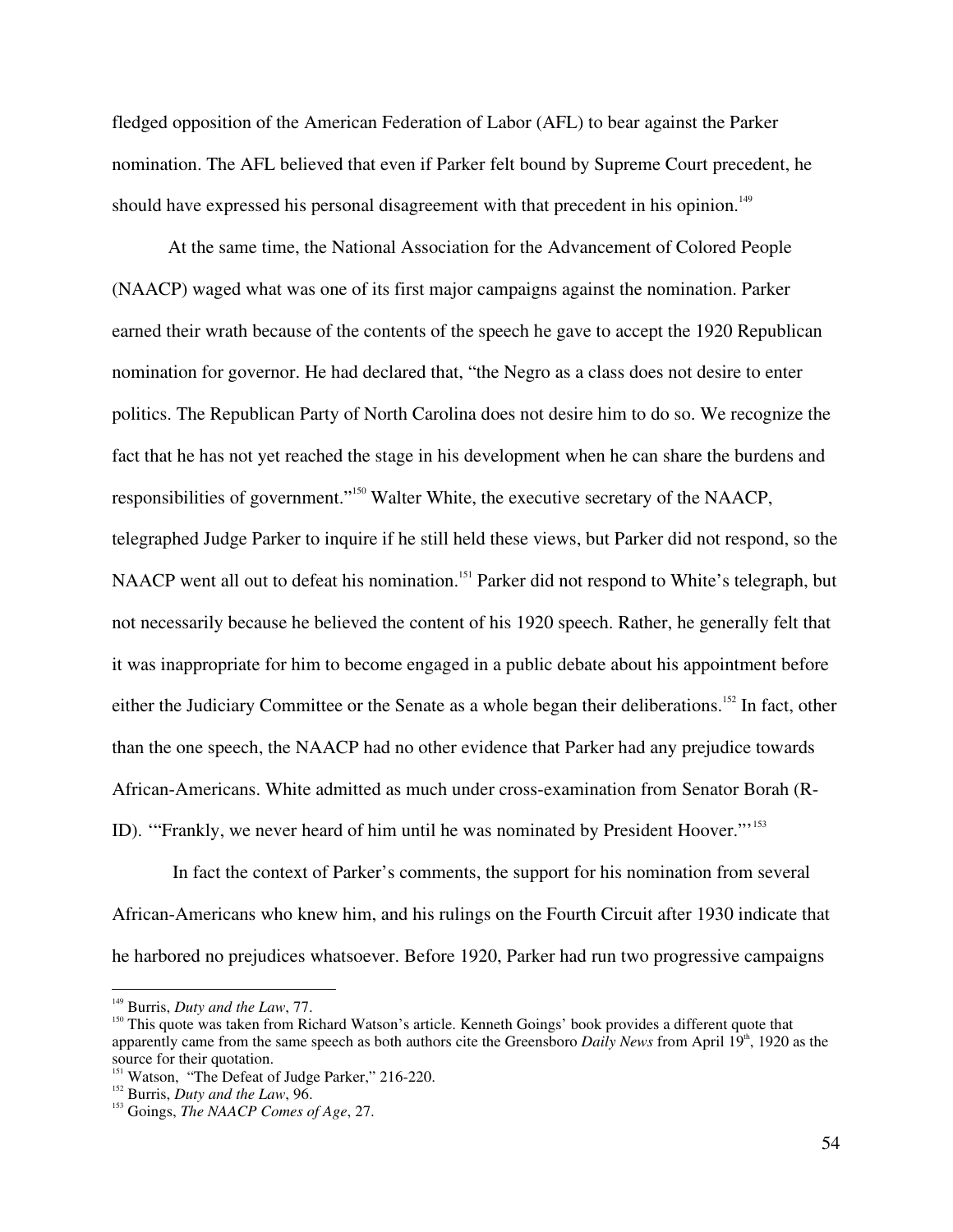for office and had lost both elections due to race baiting. In 1920, Parker wanted his progressive campaign platform to succeed or fail on its own merits. Therefore, he made several seemingly prejudiced statements during the course of the campaign in an effort to neutralize the issue of race. 154

The NAACP campaign against Judge Parker, which was both more significant and more effective than the effort by the AFL, consisted mostly of lobbying and pressuring senators to oppose the nomination, while simultaneously threatening electoral retribution against senators who had the temerity to ignore this pressure.<sup>155</sup> The campaign was aided by the 1929 change in the Senate rules, which opened the debate over Parker's nomination to the public. This allowed the NAACP to better monitor the debate, and to more credibly threaten retribution against wavering senators.<sup>156</sup> Due to this campaign, Republicans all over the country were becoming increasingly concerned that if Republican senators voted to confirm Parker, they would lose the African-American vote for election cycles to come. Hoover however refused to withdraw the nomination, and at the behest of Parker's supporters, Senator Overman (D-NC), the Ranking Member of the Judiciary Committee, made a motion to invite the nominee to appear before the committee. Almost inexplicably, the committee refused by a ten to four margin after a vigorous debate. Then, in an abrupt and unexpected move, the committee adversely reported the nomination to the Senate by a ten to six margin.

Understanding that he would lose substantial Republican support due to the lobbying of the NAACP, Parker and his supporters began a ferocious campaign to gain the support of southern Democratic senators, many of whom had no problem with a nominee charged with being a racist. Parker also issued a statement saying that he had no prejudice whatsoever against

 $^{154}$  Ibid., 23- 24 & 28.

 $\frac{155}{156}$  Ibid., 26.

Burris, *Duty and the Law*, 93.; Maltese, *Selling of Supreme Court Nomination*s*,* 52-53.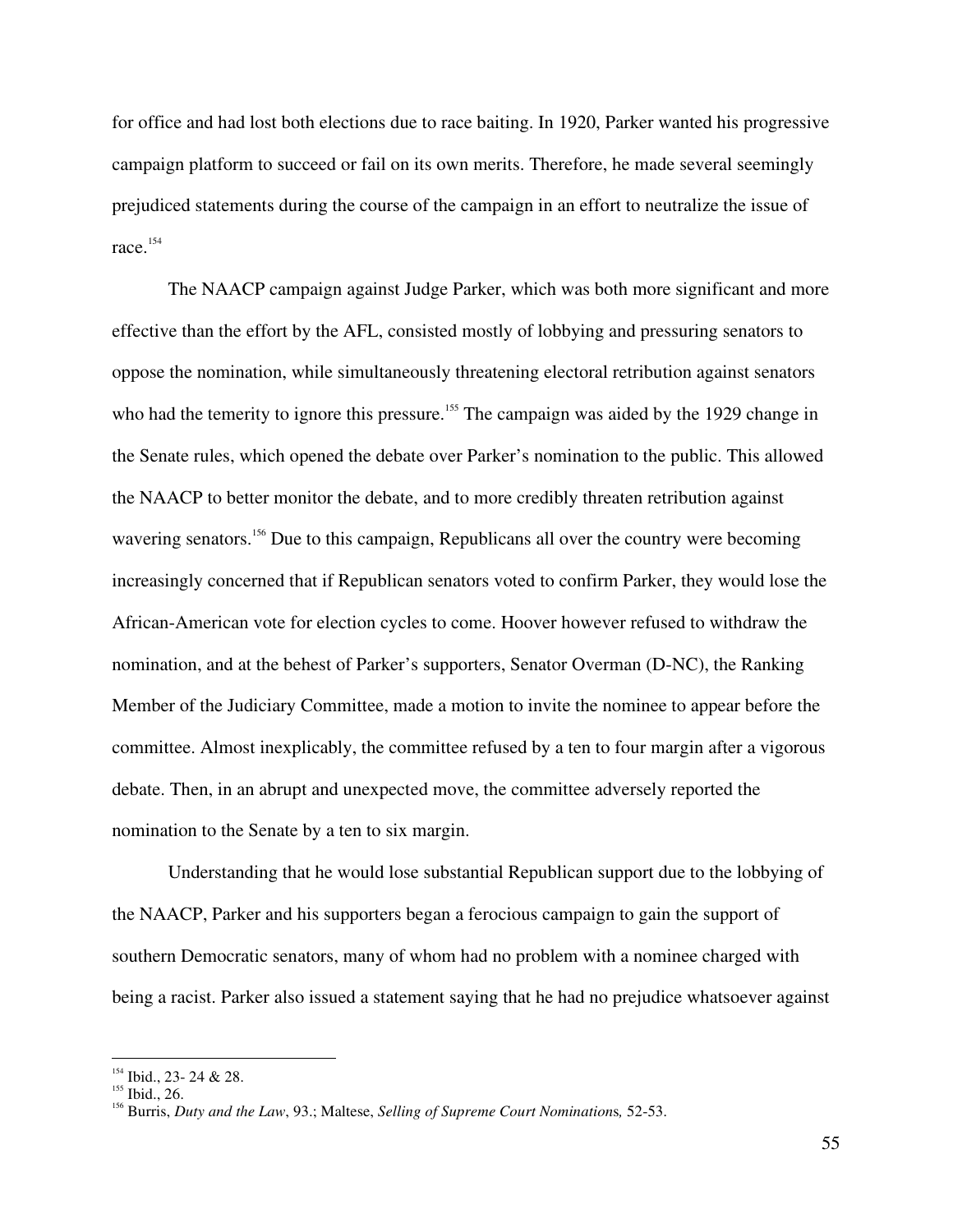the "'colored people.'" This statement was careful however not to oppose a North Carolina Constitutional Amendment that had restricted Negro suffrage for fear of losing crucial support from southern senators.<sup>157</sup> Again this statement may not have reflected the true tenor of Parker's feelings, but rather was designed to have the maximum positive impact on his struggle to be confirmed.

The ensuing heated floor debate over the nomination occurred in front of packed galleries, including Oscar DePriest (Ill), Congress's only African-American member. Some of the northern opponents of Parker, such as Senator Robert Wagner (NY), may have lost support for their cause during the floor fight by making statements that put down the South and its racism. However, the crushing blow against the nomination came when Senator Kenneth McKellar of Tennessee found a letter from the First Assistant Secretary of the Interior, who happened to be a North Carolina Republican, to one of Hoover's secretaries. The letter urged Parker's nomination on the grounds of political expediency, and expressed the hope that it would deliver North Carolina permanently to the Republican Party. This letter cost Parker some absolutely critical votes from southern Democratic senators, such as Senator Heflin (D-AL), who may have hated African-Americans, but hated the idea of helping Republicans more. The Parker nomination went down to defeat forty-one to thirty-nine. 158

Evidence shows that all of these factors combined to defeat the nomination of Judge Parker. The NAACP campaign was especially effective, probably costing Parker somewhere between ten and sixteen votes.<sup>159</sup> At least three senators afraid of electoral repercussions turned down direct entreaties from President Hoover to support Parker due to the NAACP pressure.<sup>160</sup> The AFL campaign had considerably less impact, although labor opposition did surprisingly

<sup>&</sup>lt;sup>157</sup> Watson, "The Defeat of Judge Parker," 221-224.

 $\frac{158}{159}$  Ibid., 222-232.

<sup>&</sup>lt;sup>159</sup> Goings, *The NAACP Comes of Age*, 48.

Burris, *Duty and the Law*, 96.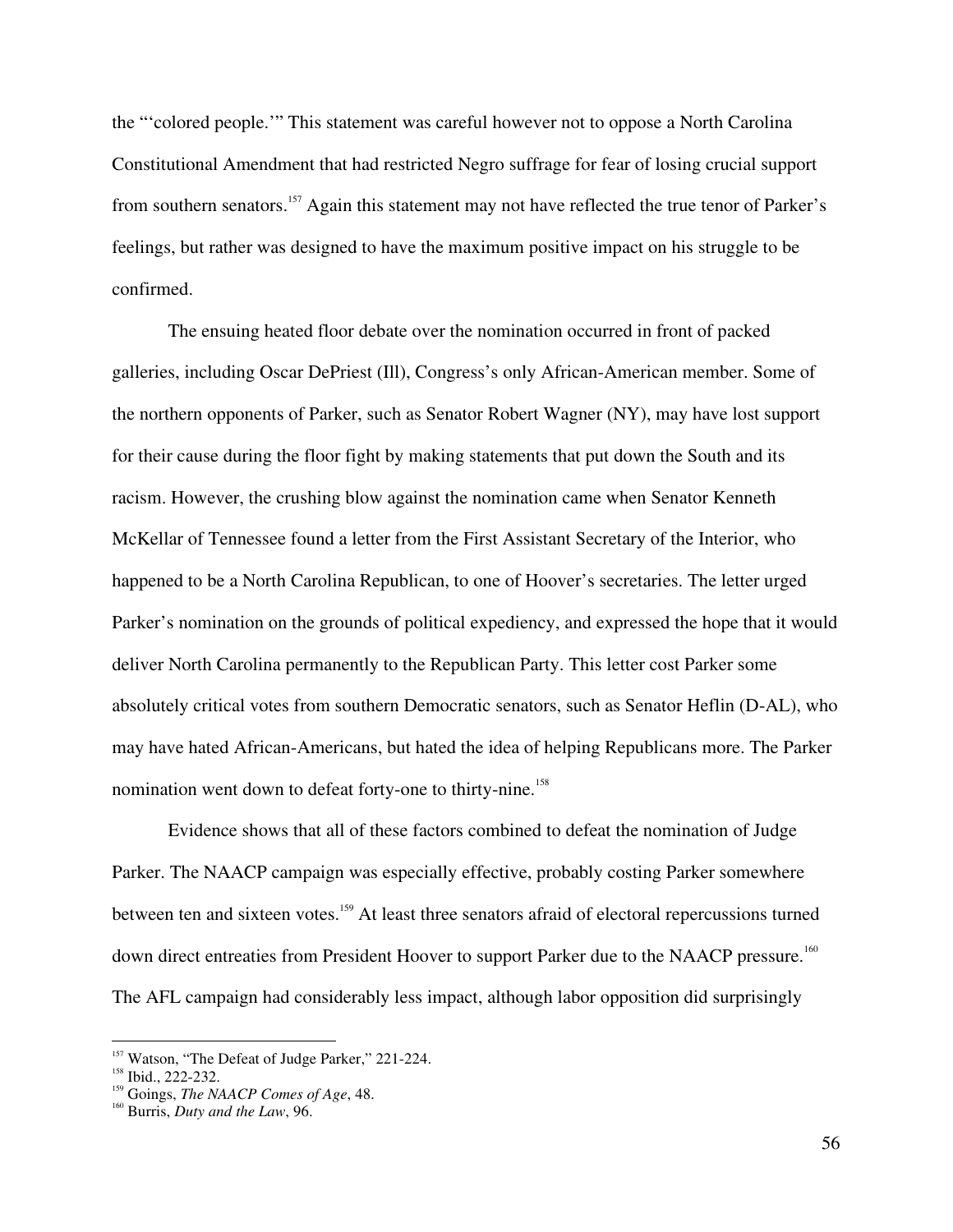influence the votes of several southern senators. 161 The issue of party politics proved more significant, possibly costing Parker the votes of up to ten southern Democrats. However, Parker also lost because of his perceived judicial philosophy. Somewhere around eighteen senators, thirteen Republicans, and four or five Democrats, felt that the appointee should have liberal leanings. Judiciary Chairman George Norris best summarized what these Senators wanted in a nominee. '"Everyone who ascends to that holy bench should have in his heart and mind the intention of looking after the liberties of his fellow citizens… of discarding if necessary old precedents of barbarous days and construing the Constitution and the laws in light of a modern day."' Consequently, several senators including Norris voted against Parker because of his incorrectly perceived philosophy. 162

## **Chapter 7- The Fourth Era of Advice and Consent: A Whole Different (and Nastier) Ballgame**

The Fourth Era of Advice and Consent could rightly be described in either of two ways: as the period during which the Senate rediscovered its backbone, or as the culmination of the process through which judicial philosophy became a crucial factor for the Senate in providing advice and consent. The increasingly important role of judicial philosophy can probably be directly linked to two factors. First, senators realized as a result of the Warren Court's

 $161$  Ibid., 95.

 $162$  Watson, "The Defeat of Judge Parker," 231.; The proof that they incorrectly perceived his philosophy comes from his record on the Fourth Circuit after 1930, as well as by the fact that Democratic Presidents Roosevelt and Truman were sufficiently impressed by this progressive record to consider appointing him to the Supreme Court. Burris, *Duty and the Law*, 101-110.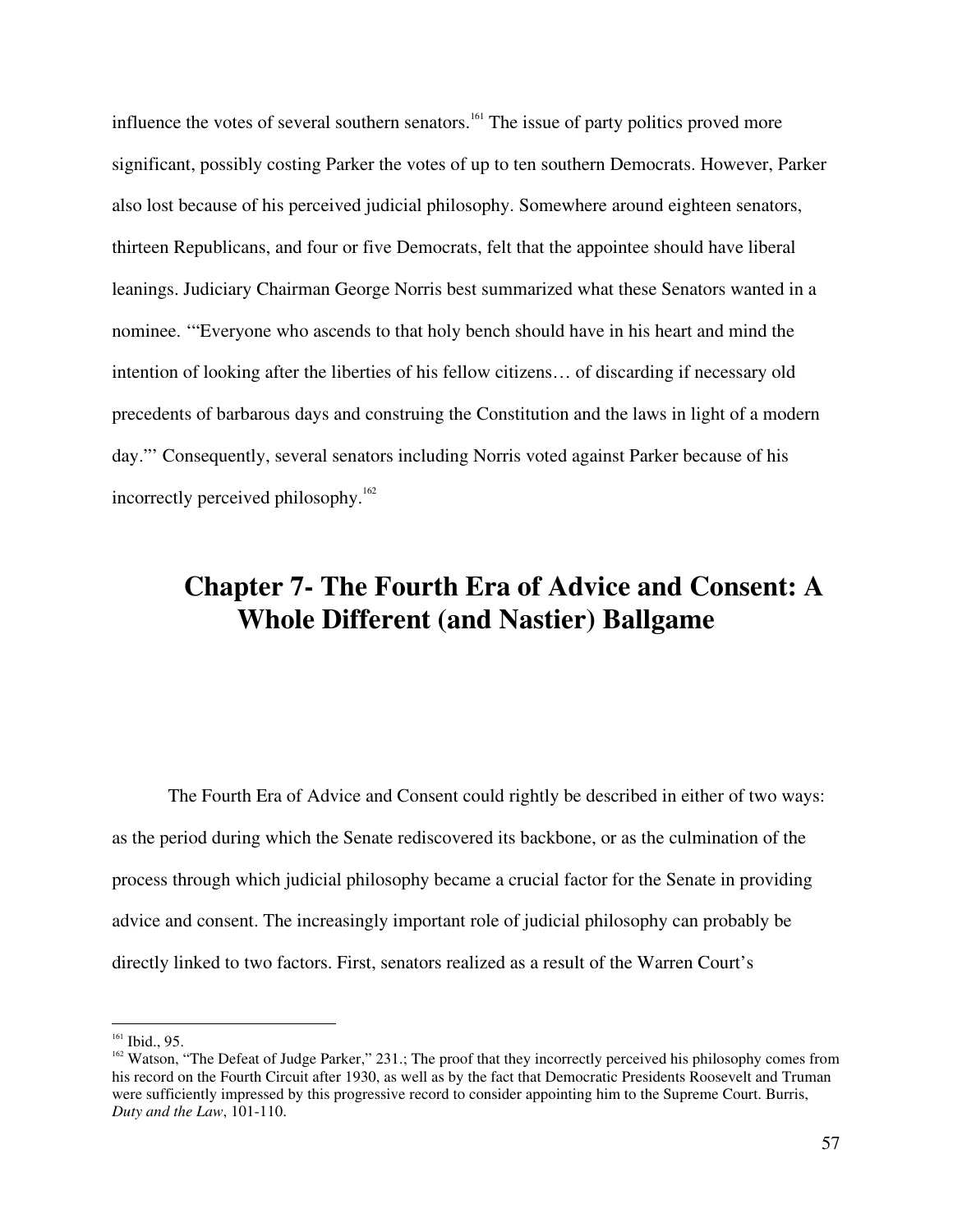groundbreaking decisions just how powerful the Court could be in nullifying the judgments of the other two branches if it so chose. This discovery is best embodied by Senator Howard Baker (R-TN), who said in 1969 that the Supreme Court had, '"demonstrated a spirit of activism and has at times competed for the role of the legislative branch of our government."' Hence, Baker felt that a '"non-philosophy"' test would no longer be sufficient, as justices had to be evaluated as "quasi-legislators."<sup>163</sup>

The second piece of the explanation is that after a seventy-three year era in which all but five nominations to the Supreme Court came in times of unified, one-party government the Fourth Era of Advice and Consent has been marked by long periods of divided government. Indeed, only ten of twenty-two Supreme Court nominations during the last thirty-eight years have occurred when the President's party also controlled the Senate. These two factors probably account for the greatly increased scrutiny with which the Senate has evaluated Supreme Court nominees during the Fourth Era of Advice and Consent. After only rejecting one nominee in the seventy-three years of the previous era, the Senate has failed to confirm seven nominees in the last thirty-eight years. One of the two key cases from this era, the rejection of Robert Bork, occurred ostensibly because of his style of interpreting the Constitution, which represented at least somewhat of a departure from previous Senate practice. Judicial philosophy also played the major role in the era's other key case. This case is genuinely unique in American history, and it signaled the rather abrupt change from the Third Era to the Fourth Era of Advice and Consent.

When Chief Justice Earl Warren decided to retire, President Lyndon Johnson, with the support of Warren moved to elevate his close friend and advisor, Associate Justice Abe Fortas,

<sup>163</sup> John Frank, *Clement Haynsworth, the Senate, and the Supreme Court* (Charlottesville: University Press of Virginia, 1991), 126.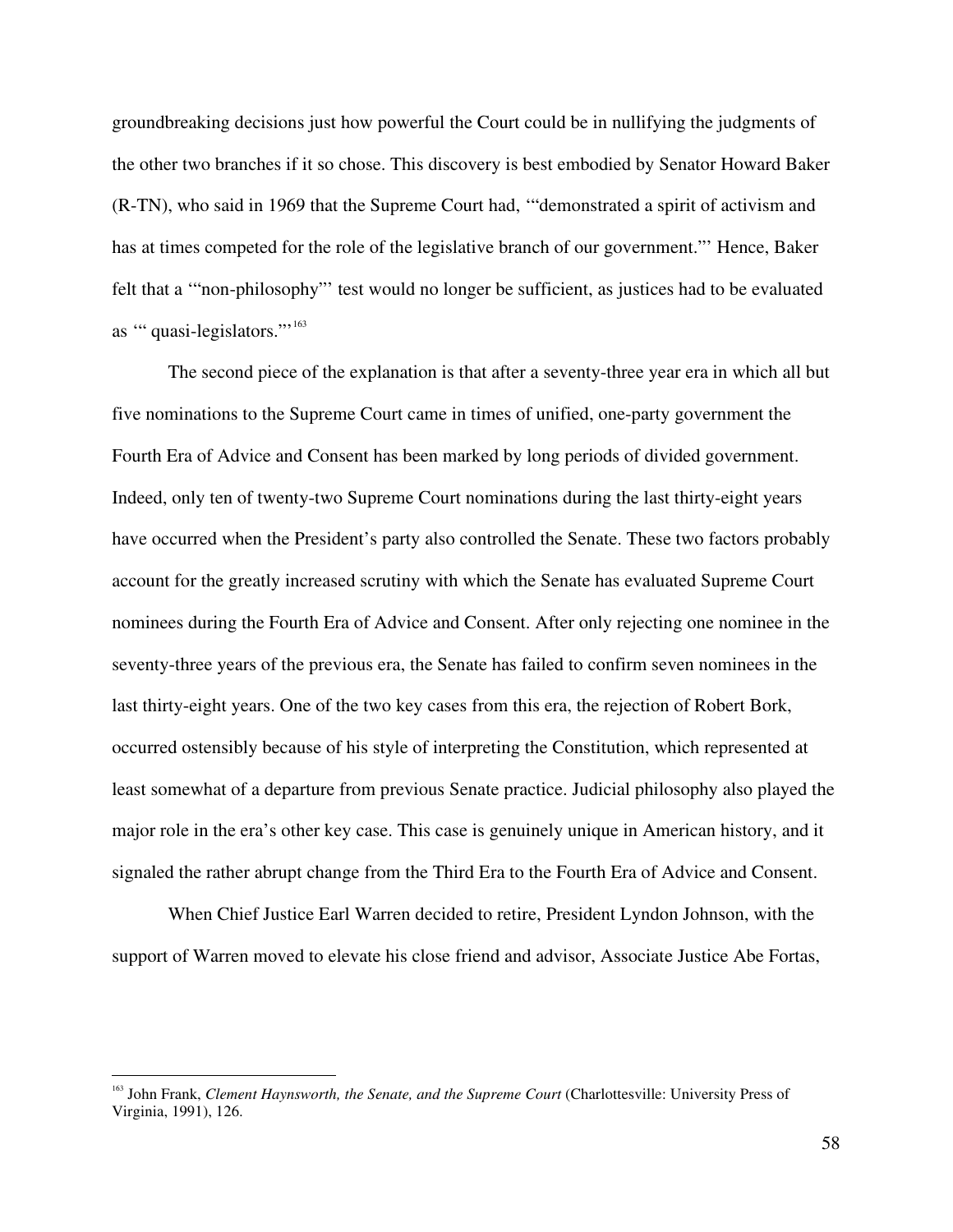into the Court's center chair. 164 Simultaneously, he nominated another old friend, Homer Thornberry to Fortas's seat on the Court. Ironically, for a man whose most famous biography is entitled, *Master of the Senate*, and who is regarded as one of the sharpest political minds of his time, Johnson severally botched the replacement of Warren from the very first moment. Before even selecting a nominee, Johnson made the first in a series of critical errors. Upon receiving Warren's one sentence retirement letter, in which the Chief Justice declared that he was retiring '"effective at your (Johnson's) pleasure,'" Johnson replied that he would accept Warren's retirement '"effective at such time as a successor is qualified."' This language wound up providing significant fodder for opponents of the Fortas nomination, such as Senator Sam Ervin (D-NC), who used the question of whether a vacancy actually existed to waste critical time heading towards the Senate's adjournment for the party conventions.<sup>165</sup>

President Johnson was smart enough to realize that he needed the support of certain critical senators to even have a chance of seeing his nominees confirmed. Thus he did actually consult with Republican Minority Leader Everett Dirksen (R-IL), Judiciary Committee Chairman James Eastland (D-MS), and Richard Russell (D-GA), the venerable leader of the Senate's conservative Dixiecrats, before sending Fortas' nomination to the Senate. In a phone conversation and then a private meeting, Johnson secured the support of Dirksen for Fortas' nomination, but in doing so, he foolishly foreclosed the possibility of appointing former Justice Arthur Goldberg to Fortas' soon to be vacant seat on the Court. During his phone conversation with Dirksen, the President had argued against a candidate whom Dirksen suggested for the

<sup>&</sup>lt;sup>164</sup> Although Warren indicated to President Johnson that he believed Fortas would make a good Chief Justice, he probably would have preferred either former Justice Arthur Goldberg or Justice William Brennan.; Bruce Allen Murphy, *Fortas* (New York: William Morrow and Company, 1988), 270-271.

<sup>&</sup>lt;sup>165</sup> Ibid., 372-374.; The issue was more that conservative senators felt that Johnson had added the language to force them to choose between Warren's continued stewardship of the Court, and confirming Fortas. Had Chief Justice Warren himself used the language there might have been less of an issue, as is demonstrated by the case of Justice Sandra Day O'Connor. O'Connor used the retirement upon the qualification of her successor language in her 2005 retirement letter, without any problem. "O'Connor to Resign from Supreme Court," *CNN.com*, July 1, 2005, http://www.cnn.com/2005/LAW/07/01/resignation.supreme/.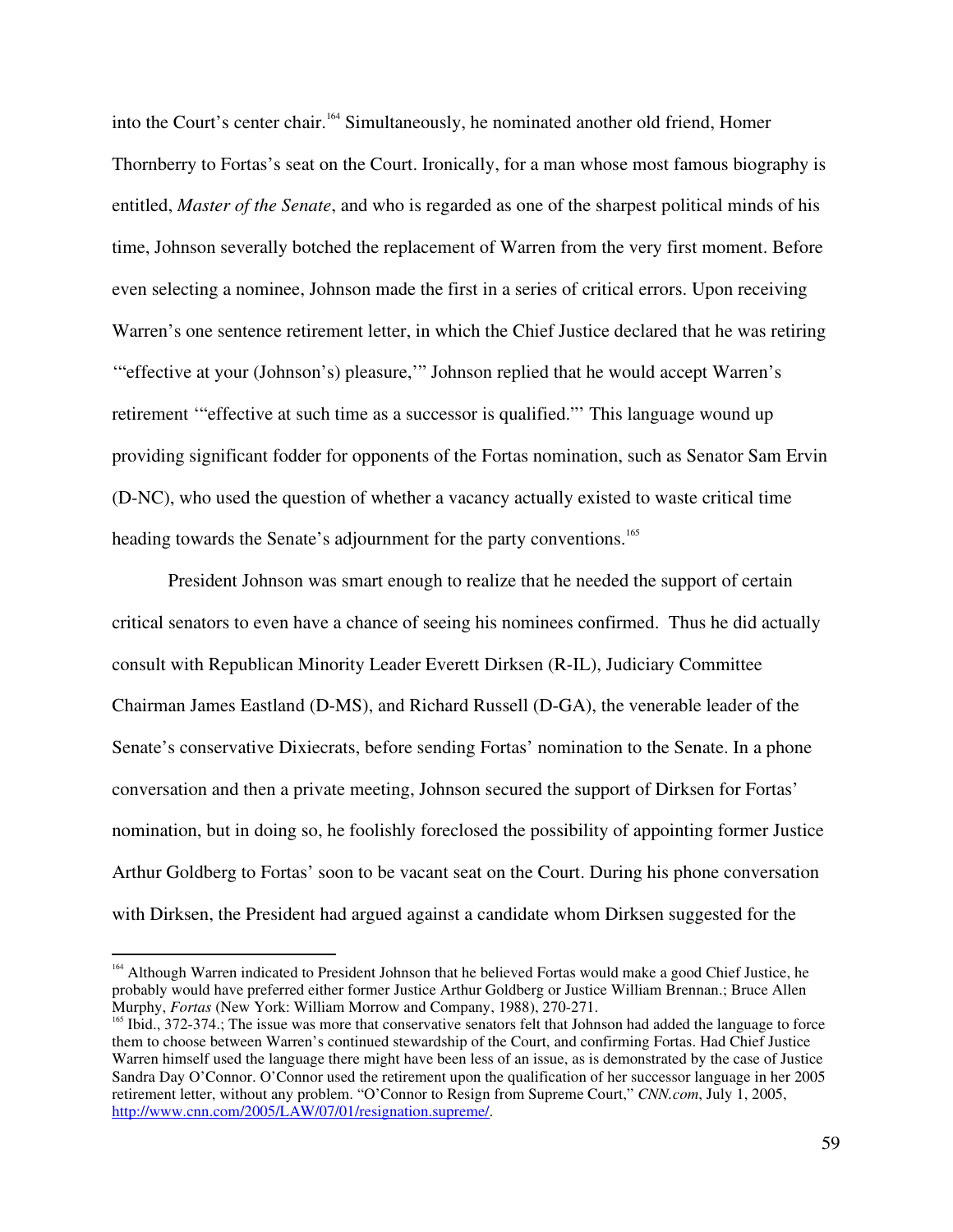Court, by saying that he did not want to, '"disturb the religious balance on the Court."' This argument precluded the appointment of the easily confirmable, but Jewish, Goldberg, who even Senator Robert Griffin (R-MI), one of the leaders of the Senate opposition to the Fortas nomination, would not have opposed.<sup>166</sup> Johnson essentially bought Dirksen's vigorous support for his nominees by agreeing to compel Attorney General Ramsey Clark to refer cases to the Subversive Activities Control Board, in order to keep the SACB, one of Dirksen's pet projects, from being abolished.<sup>167</sup>

However, Johnson undoubtedly misjudged Dirksen's power to control his Republican caucus, especially in light of the campaign by Senator Griffin and seventeen of his colleagues to leave the vacancy for the next President to fill. This campaign, begun before Johnson even announced nominees, was probably spurred by a belief that the Republican nominee was likely to win that fall's Presidential election.<sup>168</sup> Many of these Republican rebels did not quarrel with Johnson's right to appoint nominees to the Supreme Court, even as a lame duck. Rather, they opposed the idea that a lame duck President who had led the country into unpopular turmoil ought to be making an appointment to Supreme Court before the country could decide if it wanted to make a change in course.<sup>169</sup> Indeed, Dirksen was not even sufficiently fearsome or persuasive to get the support of his son-in-law, Senator Howard Baker, who told him, '"Mr. D., I can't go along with you. I'll fight confirmation until we convene a new Congress, and install a new administration.""<sup>170</sup> President Johnson was however aware from previous dealings with

<sup>&</sup>lt;sup>166</sup> Murphy, Fortas, 280-283.

<sup>167</sup> Ibid., 290-298.

<sup>&</sup>lt;sup>168</sup> Simon, *Advice and Consent*, 281.282.

John R. Schmidhauser and Larry L. Berg, *The Supreme Court and Congress: Conflict and Interaction, 1945-1968* (New York: The Free Press, 1972), 105-110.

Murphy, *Fortas*, 298.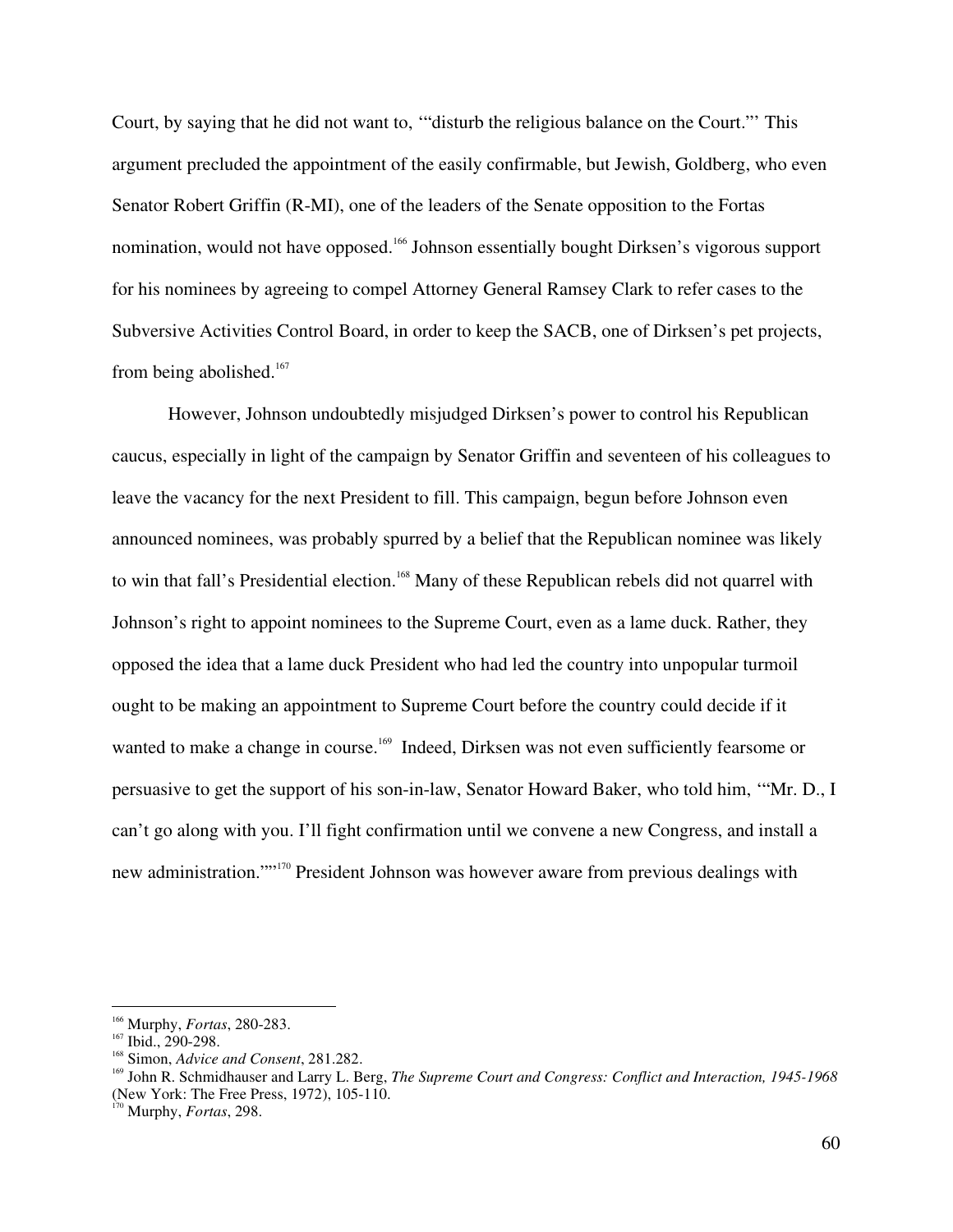Dirksen that if the process got dragged out too long, he would jump ship, almost certainly dooming the nominations. 171

Gaining the support of the racist and anti-Semitic Judiciary Committee chairman, James O. Eastland of Mississippi, proved to be an impossible task even for Johnson. Eastland had already warned the Attorney General that the southern Dixiecrats, who opposed Fortas' philosophy, and some of whom disliked him personally, were organizing a filibuster against his nomination, and Eastland did not believe there was any chance of success for the nomination. The best concession Johnson could gain from Eastland was a promise to allow the nomination to proceed from his committee to the Senate floor at his "own time."<sup>172</sup> Johnson ignored Eastland's initial warning that the nomination had no chance for success, as he would several later such predictions from the Judiciary Committee chairman, even one which came in August, when Johnson knew Eastland to be correct.<sup>173</sup>

Thus, after failing to secure the support of Eastland, LBJ knew the support of his mentor and close friend, Senator Richard Russell, was critical to the success of the nomination. Johnson had learned through a mutual friend that although Russell would vote for Fortas for Chief Justice, he could enthusiastically support Homer Thornberry, an old duck hunting buddy, for the appointment to Fortas' seat on the Court. Thornberry had probably topped Johnson's short-list for the second nomination before the President heard this, but it sealed the deal in his mind. He then confirmed this information in a meeting with his old friend and mentor. With Russell in his study, Johnson called Thornberry to proffer the nomination, after which Russell talked to Thornberry, and told him he was, "with him all the way."<sup>174</sup>

<sup>&</sup>lt;sup>171</sup> Murphy, *Fortas*, 367.

 $\frac{1}{2}$  Ibid., 299 & 301.

<sup>&</sup>lt;sup>173</sup> Ibid., 367 & 462.; Laura Kalman, *Abe Fortas* (New Haven: Yale University Press, 1990), 350.<br><sup>174</sup> Mumber Eartes, 202, 8, 200, 200.

Murphy, *Fortas*, 292 & 299-300.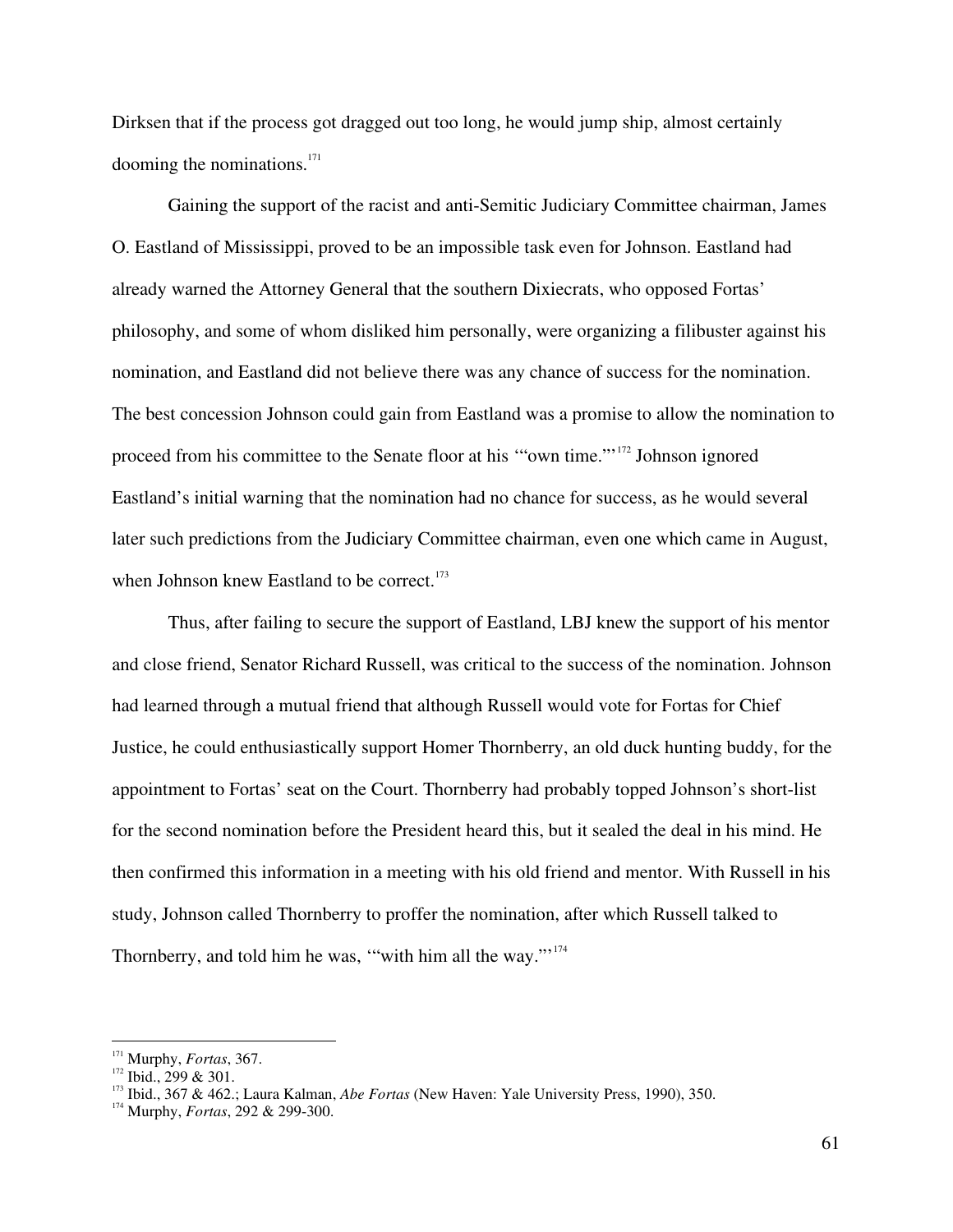By nominating Thornberry, President Johnson opened himself up to charges of cronyism, as both nominees were old friends of his, and indeed Thornberry had even held Johnson's old Congressional seat for eight-terms.<sup>175</sup> Moreover, the selection of Thornberry precluded the nomination of someone who might appeal to Senate Republicans, thus nipping some of the nascent opposition in the bud. Confidant Clark Clifford sagaciously begged Johnson to consider the strategy of appointing a respected non-political Republican lawyer for Fortas' seat. He and Johnson argued about the wisdom of the strategy, and Fortas himself was left to break the tie. He sided with the President, leaving Clifford to regret the timing of the argument. Clifford believed that Fortas would have taken his side had they been able to talk alone when agreeing did not mean Fortas telling the man offering him the chief justiceship of the United States that he was wrong.<sup>176</sup> Johnson also would have been wise to consider appointing a senator, such as Edmund Muskie (D-ME), as suggested by Attorney General Ramsey Clark, in order to use senatorial courtesy to grease the skids for the much more controversial nomination of Justice Fortas. Even appointing Thornberry as Chief Justice, and not subjecting Fortas to the confirmation process probably would have worked, as Senator Russell later would tell people that he would have spoken in favor of that nomination on the floor of the Senate.<sup>177</sup>

Indeed, perhaps the worst mistake Johnson made in the entire process was the decision to nominate Fortas. As Fortas biographer Laura Kalman has written, the associate justice was perhaps the only candidate who could be tarred both by the controversial decisions of the Warren Court, and also because of his role as a close advisor to President Johnson, the unpopular decisions Johnson had made about the Vietnam War. Kalman associates the implosion of the Fortas nomination with the justice being forced to answer for both the executive and judiciary

 $^{175}$  Ibid., 285.

<sup>&</sup>lt;sup>176</sup> Kalman, *Abe Fortas*, 328.<br><sup>177</sup> Ibid., 284 & 300.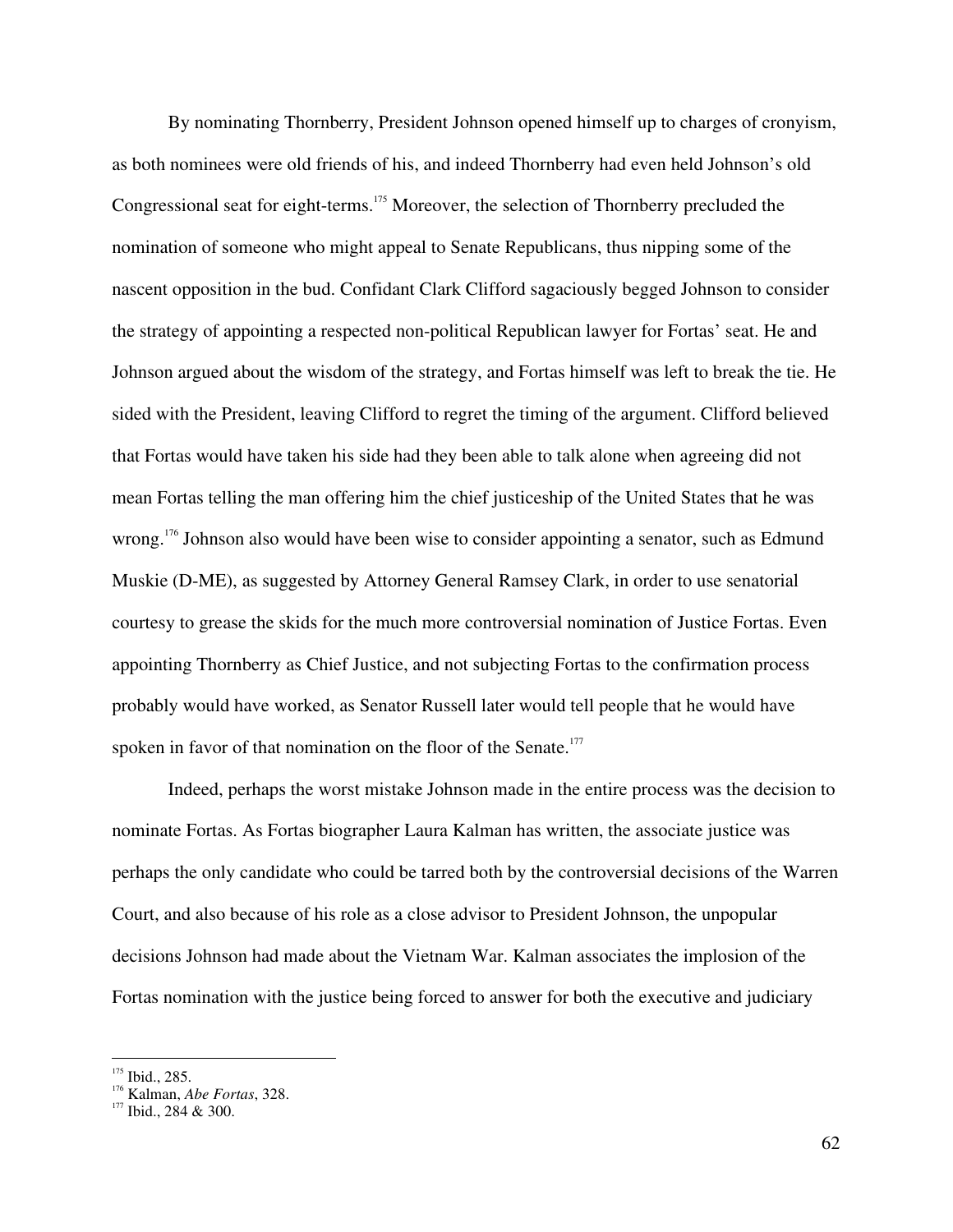branches, or in other words, for the domestic reforms spurred both by the White House and the Court, and Johnson's globalism. 178

If LBJ was determined to make these two particular appointments, he would have been wise to consult with more senators before sending the nominations up to the Senate. Indeed, he did not even consult with Majority Leader Mike Mansfield (D-MT), nor Senator John McClellan of Arkansas, the second most senior member of the Judiciary Committee, before announcing the nominations.<sup>179</sup> Although someone as conservative as McClellan probably would not have supported the Fortas nomination under any circumstances, consultation just might have made him, and other senior southern senators less willing to stall the nomination through the use of procedural tactics.<sup>180</sup> While Johnson could have probably gotten away with this type of cavalier behavior just after his landslide election in 1964, his administration had expended a lot of energy in ramming a tax surcharge and a new civil rights bill through Congress in 1968, and following his March 31<sup>st</sup> announcement that he would not run for re-election, Johnson's once mighty influence had been significantly reduced.<sup>181</sup> Indeed, his strategy left little room for error, and LBJ would soon allow his Attorney General to make a massive error.

For a man known for his fearsome "treatment," one would assume that President Johnson would rule over members of his cabinet with an iron fist. That was just not the case with regards to Attorney General Clark. White House Aide Larry Temple recalled that '"as a practical matter I never saw him (LBJ) order … Ramsey to do anything. He strongly expressed his views, and the independent guy that Ramsey was and is came to the fore. Ramsey ultimately did, in every instance I saw, just what Ramsey thought the right result was."<sup>182</sup> This unwillingness to

<sup>&</sup>lt;sup>178</sup> Kalman, *Abe Fortas*, 357-358.

<sup>&</sup>lt;sup>179</sup> Murphy, *Fortas*, 284 & 303.

<sup>&</sup>lt;sup>180</sup> Massaro, *Supremely Political*, 56-58.

 $\frac{181}{182}$  Ibid., 287.<br>Ibid., 296.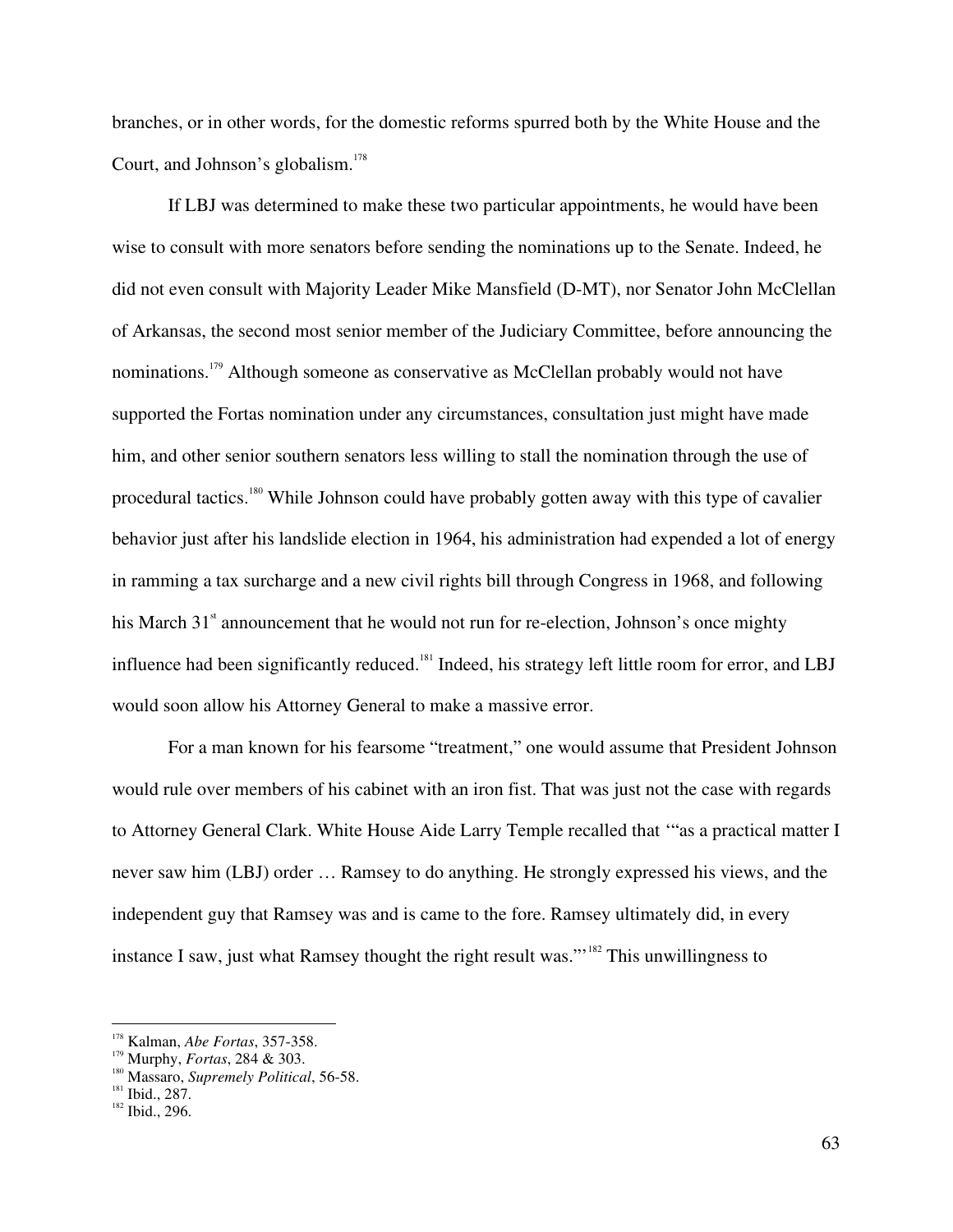decisively overrule Clark would cost the Fortas nomination the crucial support of Senator Russell, shatter Johnson's friendship with Russell, and probably doom the nomination to failure.

In February of 1968, as was his prerogative through senatorial courtesy, Russell had forwarded the name of Alexander Lawrence Jr. to the Justice Department for a vacancy on the federal district court in southern Georgia. Lawrence, a respected legal historian and former President of the Georgia Bar Association, was eminently qualified for the position. This may have led a confident Senator Russell to diverge from his usual practice by only sending Lawrence's name to the White House, as opposed to a short list of candidates, while also publicly confirming to the press that Lawrence was his choice for the judgeship. Thus, he put his waning power and prestige on the line on behalf of Lawrence. Although an initial informal report by the ABA indicated that Lawrence was well qualified, the nomination soon drew the opposition of civil rights groups. Their primary reason for opposing Lawrence was a speech he had given in 1958 attacking the Warren Court and its desegregation decisions. The *Atlanta Journal Constitution* confirmed that Lawrence stood by these remarks, and this drew the attention of Attorney General Clark. During his time in the Kennedy Administration, Clark had seen the danger of acquiescing to the appointment of racists to the district and appeals courts in the hopes that they would change their stripes once on the bench. Based upon this speech, Clark believed that Lawrence could not be counted upon to enforce a policy of integration, and thus the Attorney General would actively oppose nominating him.<sup>183</sup>

By mid-April Senator Russell was beginning to wonder about his appointment, and he called Attorney General Clark, who promised him a decision, '" in a few days."' In reality, Clark had already made up his mind, and he explained his opposition to the President. Johnson was in a bind, because philosophically he agreed with Clark, but Russell was a dear friend whose support

<sup>&</sup>lt;sup>183</sup> Ibid., 336-340.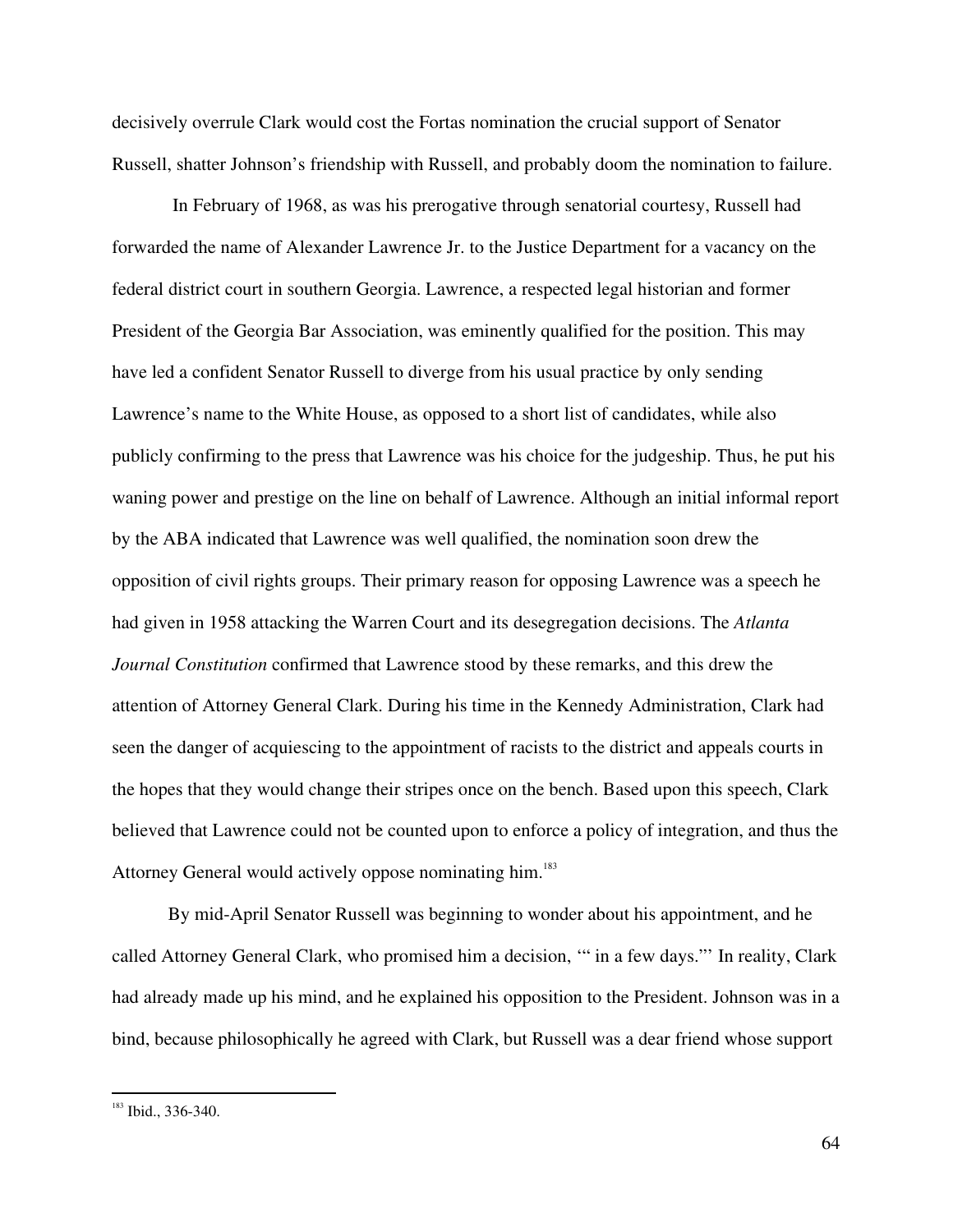he needed. So he agreed to Clark's recommendation that he wait for the official report from the ABA before deciding what to do.<sup>184</sup> Johnson did make it clear to Clark that, "If there's any way at all that we can posture this man in a way that he can be appointed without hampering the judiciary, without doing anything to undermine the judiciary, I want to do it. I want to appoint this man."" By May 4<sup>th</sup>, Russell had waited long enough and took the issue directly to Johnson during a seventy-five minute lunch meeting. Johnson argued that Clark would resign if he overruled him, and he asked Russell to check with Lawrence, and then to send him a letter that he could use to persuade Clark, who he also promised to send to meet with Russell.

Russell sent Johnson a letter in which Lawrence promised to abide by the decisions of the Supreme Court, but it was not enough to convince the intransigent Attorney General. Furthermore, it came out that Lawrence was a member of an exclusive intellectual discussion group that had once said that the '"only way to solve the race problem was to get rid of the Negroes."' This sealed the deal for the Attorney General, who informed Senator Russell on May 11<sup>th</sup>, that he would not recommend Lawrence's appointment. This reflected badly on Russell who had personally vouched for Lawrence, and he conveyed that he would be deeply hurt and would "never feel the same about the President" if the appointment was not made. Johnson himself was not ready to pick a side in the battle so he stalled further, actually consulting with Justice Fortas, who recommended that he make the nomination. Meanwhile, the agitated Russell sent the President a letter in which he essentially put their long and deep friendship on the line. Johnson knew from the letter that he had to make the appointment. He decided to ask the chairman of the ABA Standing Committee on the Federal Judiciary to go to Georgia to investigate the matter himself, in the hopes that a positive report would change the mind of Attorney General Clark.<sup>185</sup>

<sup>&</sup>lt;sup>184</sup> Clark believed the ABA would not approve of Lawrence because of his advanced age.; Ibid.,. 340-341.<br><sup>185</sup> Ibid., 242,245

 $\frac{185}{185}$  Ibid., 343-345.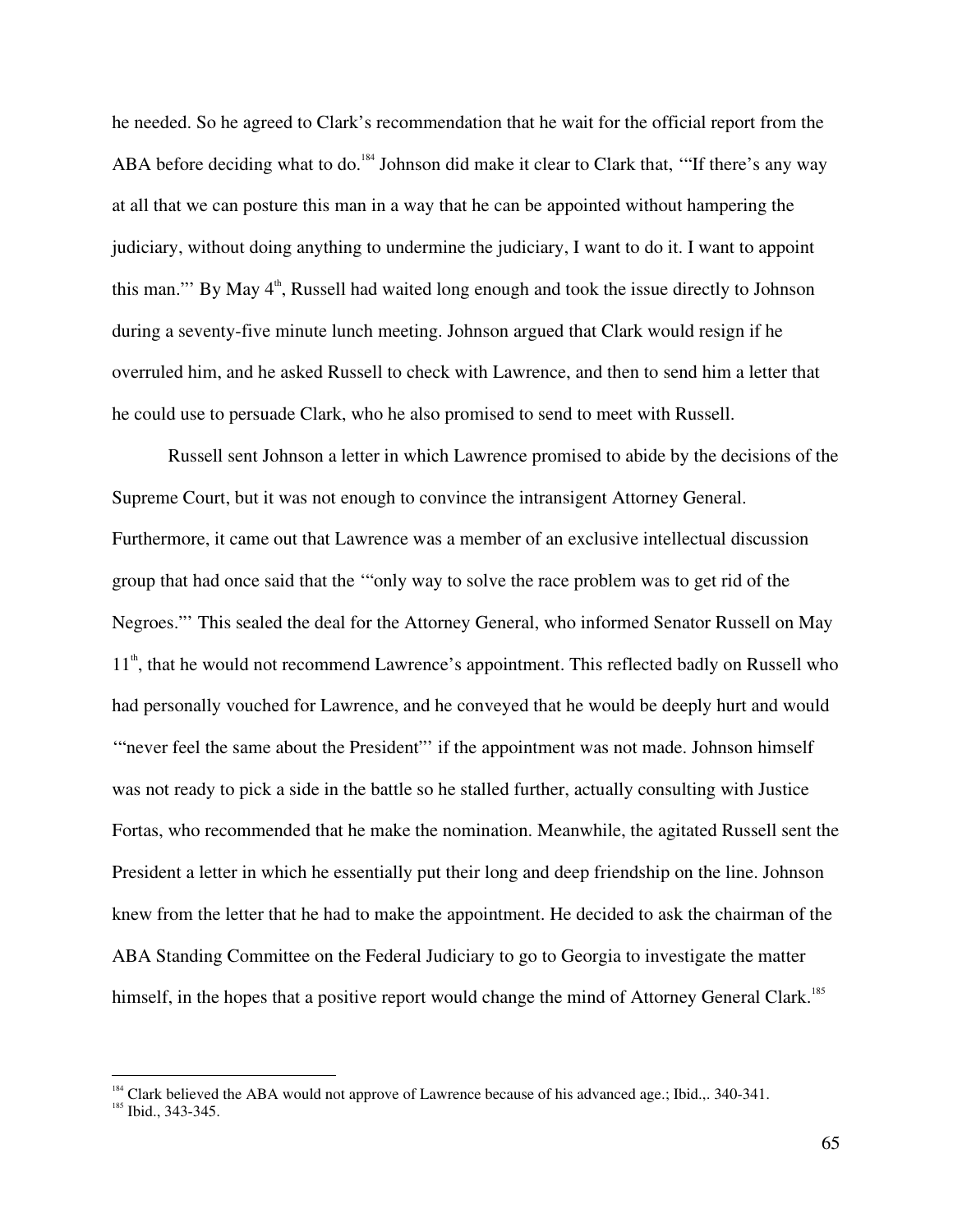As time progressed, the White House received more and more positive reports on Lawrence. By the time the President met with Russell to solidify their deal on the Fortas-Thornberry ticket on June  $25<sup>th</sup>$ , he promised the senator that it would only be a matter of time before he appointed Lawrence to either the district court or the court of appeals, if Russell would prefer that. In reality, the President still could not convince Clark to expedite the matter, and inexplicably refused to overrule him. He came as close as he would go to ordering Clark to do it, but even so he included the same caveats as he had during their earlier conversation. As this was happening, Russell was hearing the deep anger of his southern brethren, and he began having misgivings about his support for the Supreme Court ticket. He probably realized that he no longer had the power to compel his southern colleagues to vote contrary to their interests, and when that was combined with his personal struggle over the Lawrence nomination, Russell felt compelled to make a difficult decision.

After one more meeting with Johnson's emissaries about the Supreme Court nominations during which he again asked about the Lawrence nomination, Russell sent a letter to Johnson that devastated the effort to put Fortas on the Supreme Court. In the letter he accused LBJ of holding up the Lawrence nomination to ensure his support for the Fortas-Thornberry ticket. Essentially, he accused the President of acting in bad faith, and he wrote that he considered himself released from any statements he may have made to Johnson regarding the two Supreme Court candidates. He also declared that LBJ was at liberty to do whatever he wished with the recommendation of Lawrence for the district court. Johnson went ballistic on Clark, finally ordering him to appoint Lawrence. He then spent a whole day working on a response to Russell's letter, before proceeding to send numerous emissaries to the senator in an effort to regain his support for the nominations. Finally, Johnson spent two hours meeting with Russell in the Oval Office on July 13<sup>th</sup>, during which he was able to tell the senator that the Lawrence nomination would be made,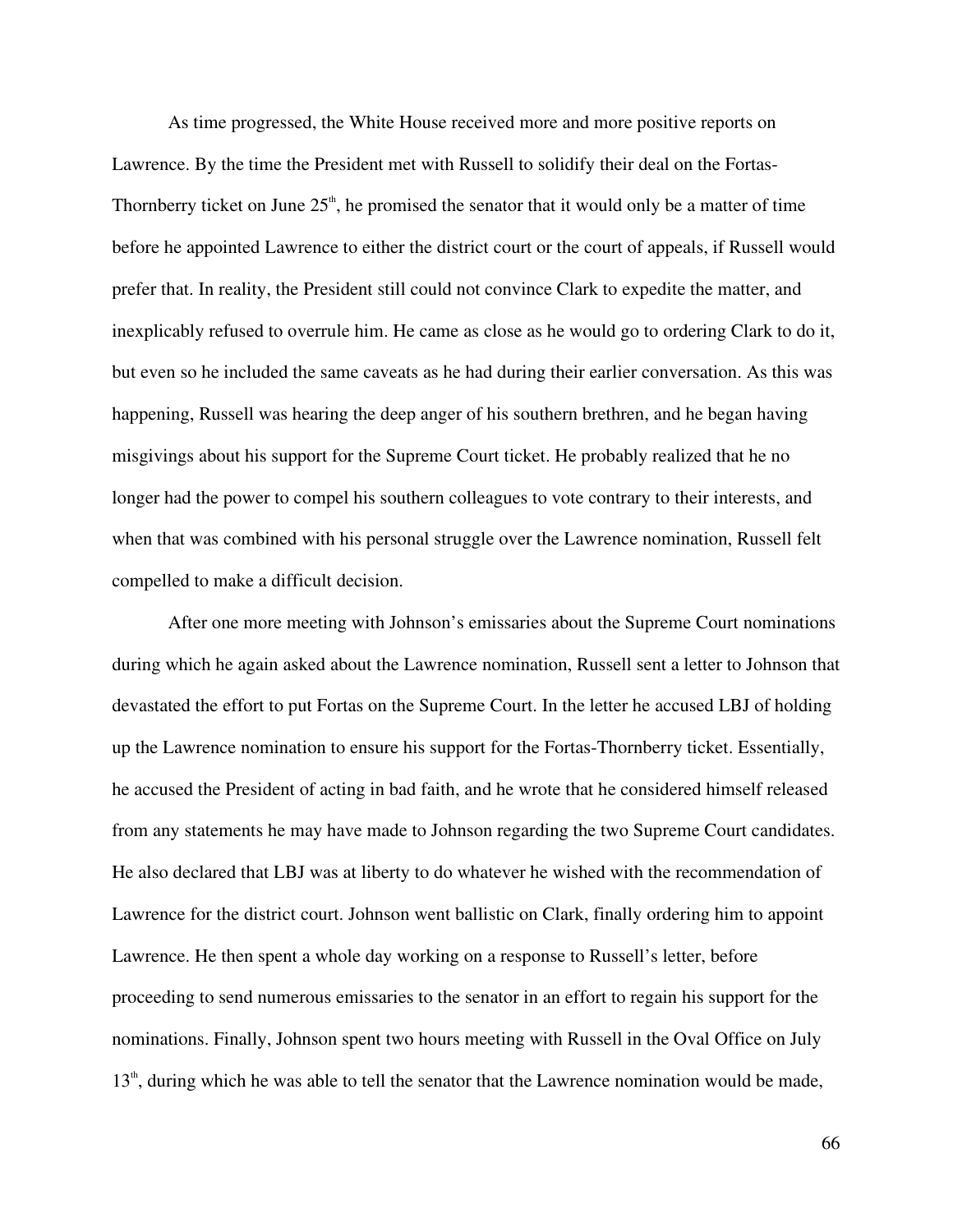and indeed that the final ABA report had come back concluding that Lawrence was wellqualified. The damage had however already been done, and shortly thereafter, unbeknownst to the administration, Russell invited Senator Griffin into his office. He asked Griffin about the resolve of his rebellious group of eighteen senators, and upon hearing that it was firm, Russell agreed to support the rebels behind the scenes in their opposition of the nominations.<sup>186</sup>

While the loss of Russell's support may have marked the death knell of the Fortas nomination, it might not have been immediately evident to the President.<sup>187</sup> His initial vote counts showed between sixty-seven and sixty-nine votes in favor of Fortas, and Johnson understood that time was the biggest threat to the success of his nominations.<sup>188</sup> Consequently, the Administration did everything it could to ensure a vote on them before the Senate recessed for the party conventions at the beginning of August. That proved to be impossible because of the behavior of the conservative southern senators on the Judiciary Committee, as well as the numerous blunders committed by the administration. Senators Eastland, McClellan, Ervin, and Strom Thurmond (R-SC) battered Fortas for four days in mid July. They also used every single procedural tactic and line of questioning they could to slow the process down. Even when the pro-Fortas side would win a skirmish or two, they would lose the most crucial commodity, time.

For instance, even before Fortas testified, Attorney General Clark was forced to appear before the committee to neutralize the question of whether or not there actually was a vacancy to the Court. Then Senator Dirksen savaged Senator Griffin, and his charges that Johnson had no legitimate right to make the nomination, successfully reducing Griffin to the fodder of jokes on Capitol Hill. But these two efforts wasted a day of Judiciary Committee time, which helped to

<sup>&</sup>lt;sup>186</sup> Ibid., 345-359.; Russell promised behind the scenes support, because public support from the Dixiecrats would have actually hurt the effort to stop the nominations more than it would have helped.

 $187$  The Russell defection was devastating because President Johnson had counted on Russell to help prevent his southern colleagues from stalling the nomination using procedural tactics. These tactics would in the end be what actually defeated the nomination. <sup>188</sup> Ibid., 313.; Kalman, *Abe Fortas*, 332.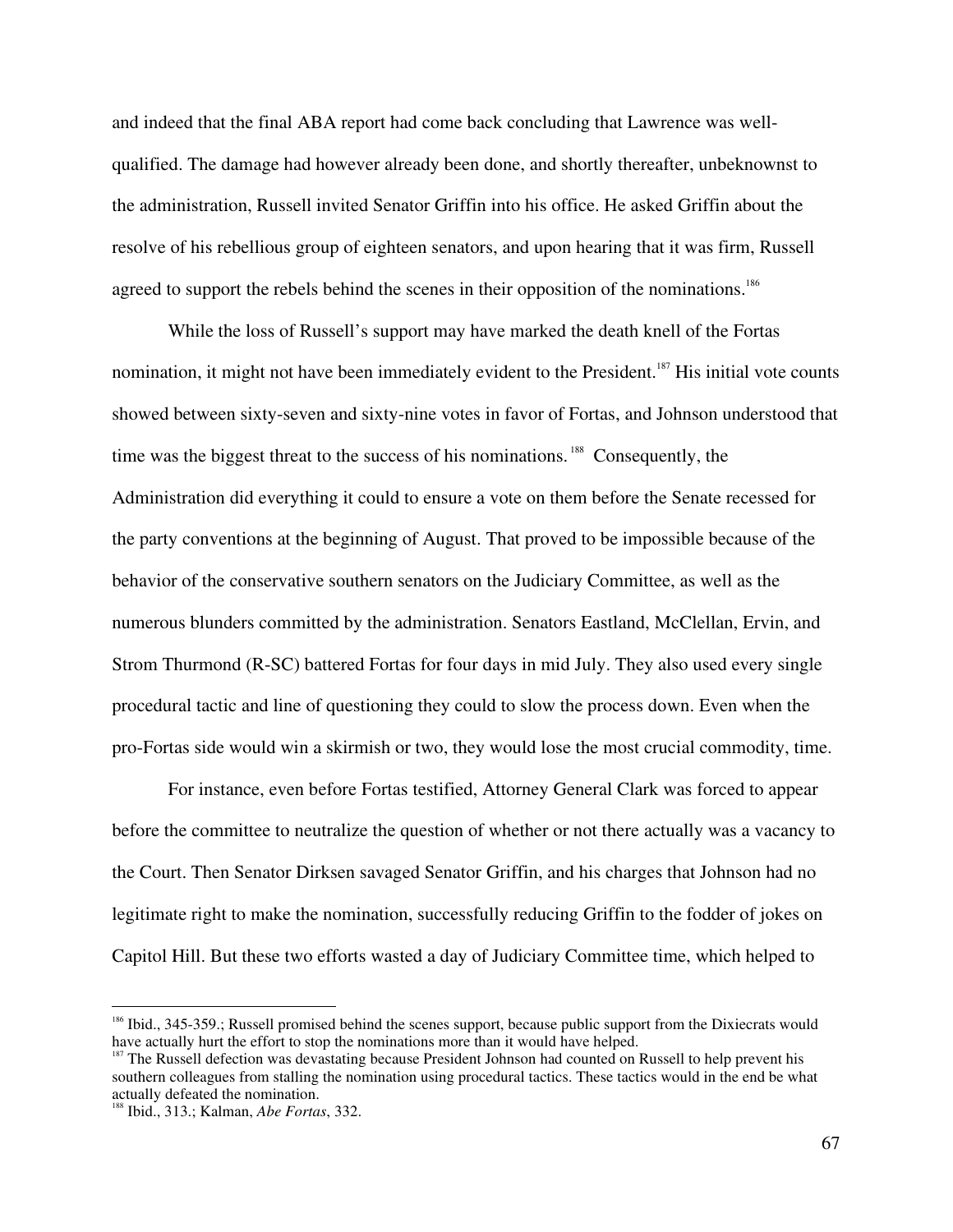push back Fortas' appearance before the committee. 189 Griffin, relying on anonymous news articles, also was able to charge that Fortas had violated the separation of powers by frequently advising his friend, President Johnson. This charge would prove to be one of the most significant accusations against the nomination. <sup>190</sup> Later in the confirmation hearings, Senator Phil Hart (D-MI), Fortas' top Senate defender, would admit to having introduced a memo written by the Justice Department into the committee record, which allowed the southern senators to waste yet another day of hearing time inquiring as to why the Justice Department was trying, to "propagandize" the Senate.<sup>191</sup>

The race against time placed the Fortas nomination in some trouble even before the justice appeared in front of Senate Judiciary Committee on day three of its hearings. In even appearing before the committee, Fortas was breaking precedent, as no other candidate for chief justice had ever been invited to testify. Nor had any already sitting justice ever testified before the Senate, save for those who had received recess appointments.<sup>192</sup> Fortas's performance before the Committee probably aided his cause, as he accounted himself quite well. His methods were not exactly scrupulous, as he obfuscated, and indeed resorted to blatantly lying about the extent of his controversial role as a presidential advisor in the three years he had been on the Court.<sup>193</sup> Although his lies and blurring of the facts largely succeeded because the senators lacked proof to support their accusations, Fortas still was forced to acknowledge having advised Johnson on '"a few critical matters"'.<sup>194</sup> Included among these matters, Fortas conceded to Senator McClellan, were the Vietnam War, and the Detroit riots.<sup>195</sup> "He implausibly claimed to only sit in on

 $193$  Ibid., 378-404.

<sup>&</sup>lt;sup>189</sup> Murphy, *Fortas*, 373-377<br><sup>190</sup> Ibid, 276, 277

 $^{190}$  Ibid., 376-377.<br><sup>191</sup> Ibid., 445-446.

Ibid., 445-446. <sup>192</sup> Robert <sup>L</sup> Shogun, *<sup>A</sup> Question of Judgment: The Fortas Case and the Struggle for the Supreme Court* (Indianapolis and New York: The Bobbs-Merrill Company, 1972), 164.

 $194$  Ibid., 385.

<sup>&</sup>lt;sup>195</sup> Ibid., 404-405.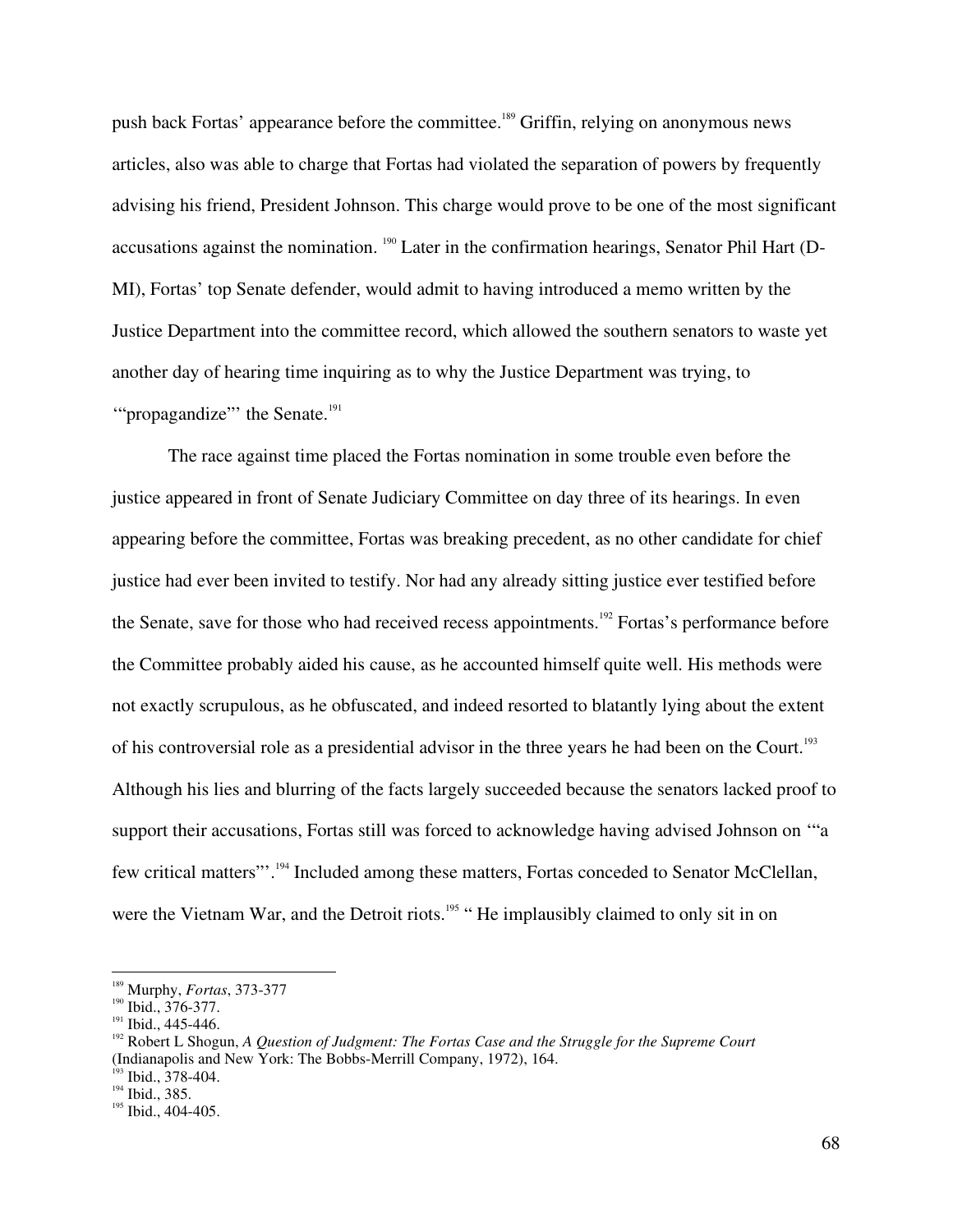meetings in which other advisors gave their opinions, which he then summarized for the President. Fortas denied ever making any recommendations to the President, but the damage had been done.<sup>196</sup> This admission stole the next day's newspaper headlines, after what had otherwise been a solid first day of testimony for the justice.<sup>197</sup>

The conservative senators would spend most of the justice's four days testifying hammering him about the Warren Court's criminal justice and desegregation decisions. Maybe the most vicious of these assaults came at the hands of Senator Thurmond. His opportunity to question Fortas came after his southern colleagues had by and large failed to do any serious damage to the justice's prospects for confirmation. Perhaps the most famous moment of the hearings came when Thurmond angry about Fortas' unwillingness to answer questions regarding the case of *Mallory* v. *United States*, 354 U.S. 449 (1957), which had been handed down a full eight years before the justice joined the Supreme Court, bellowed, '" Mallory, Mallory, Mallory, I want that word to ring in your ears- Mallory.' … 'A man who raped a woman, admitted guilt, and the Supreme Court turned him loose on a technicality."<sup>198</sup> Fortas squirmed in his seat, but refused to take Thurmond's bait. As a result, in so much as Thurmond's multi-day attack had any impact, it brought sympathy to Fortas and his cause.<sup>199</sup>

Undaunted, the wily senator had one more card up his sleeve. After the conclusion of Fortas' testimony, Thurmond convinced the sympathetic Chairman Eastland to allow James J. Clancy, an attorney representing Citizens for Decent Literature, to testify. He testified that his group had analyzed fifty-two obscenity cases over the previous two Court terms, and that Fortas had provided the "" deciding" fifth vote for reversing the lower court's finding that the material was obscene in forty-nine of them. This charge conveniently ignored reality and the truth, but

<sup>&</sup>lt;sup>196</sup> Simon, *Advice and Consent*, 282-283.

<sup>&</sup>lt;sup>197</sup> Murphy, *Fortas*, 404-405.

<sup>&</sup>lt;sup>198</sup> Ibid., 423-429.<br><sup>199</sup> Ibid., 421

 $199$  Ibid., 431.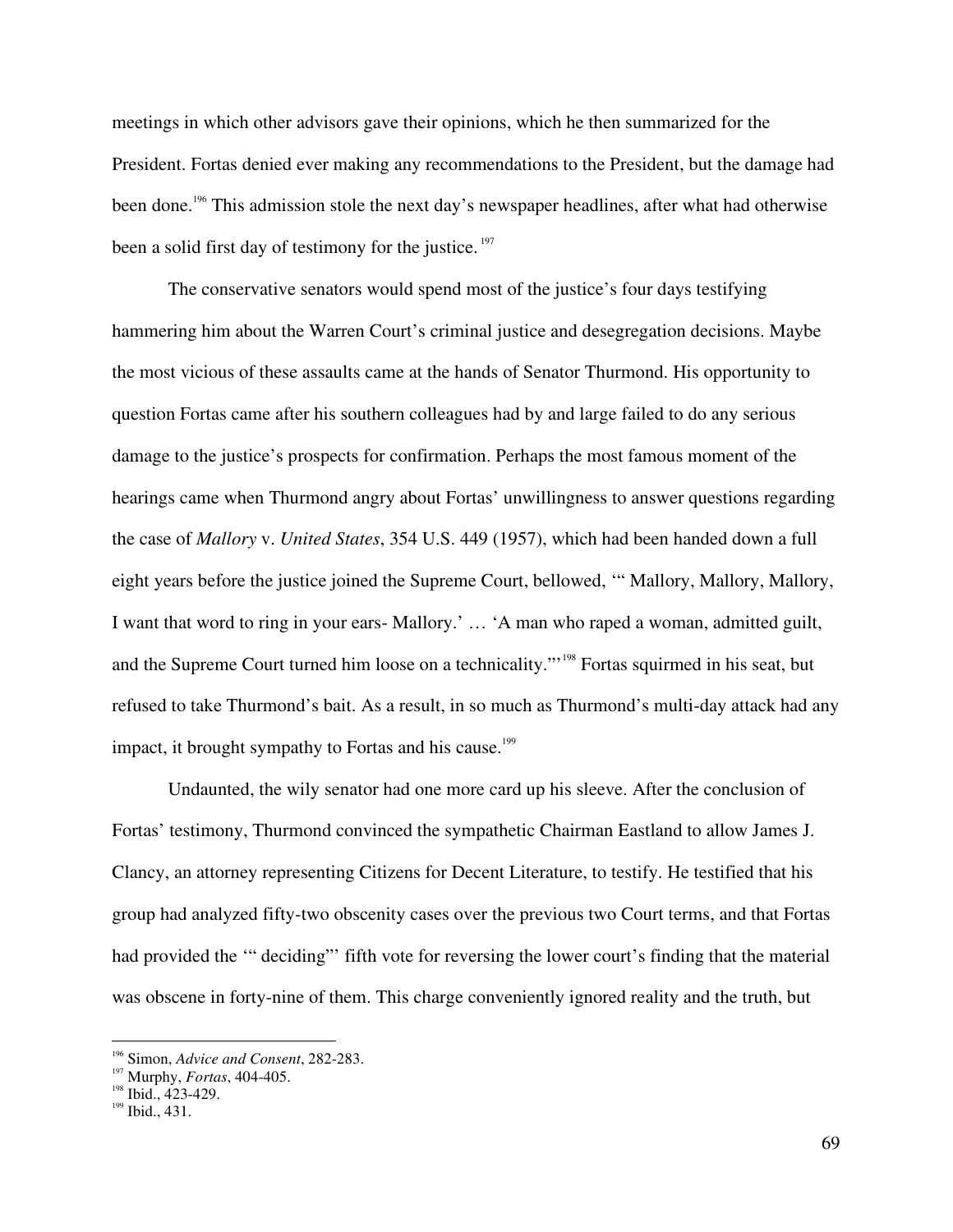Senator Thurmond gave it teeth by arranging screenings of lewd films for senators.<sup>200</sup> The negative impact of these screenings proved to be surprisingly great, and was magnified because Senator Dirksen, for whatever reason, neglected to get a memo that effectively portrayed Fortas as a moderate on obscenity into the record. This was yet another of the many mistakes made by Fortas supporters over the summer of 1968, which allowed the opponents of the nomination to gain an upper hand.<sup>201</sup>

Some of these mistakes helped allow the Dixiecrats to keep the nomination bottled in the committee before the Senate recessed for the party conventions. After the conclusion of the hearings, Senator McClellan exercised his right to request a one week delay in considering the nomination, and the following week, not enough senators showed up at the committee meeting for there to be a quorum.<sup>202</sup> This delayed a final vote on the nomination for over a month, and for practical purposes cost Fortas his chance of ever becoming chief justice. It gave his opponents another month to find something to deal the nomination a final blow. Even a victory by Everett Dirksen, who prevented Senator Griffin from inserting language into the Republican platform that questioned Johnson's right to make the appointment, while also criticizing his cronyism, could not stem the tide of negative momentum. In a late July letter to Justice William O. Douglas, Fortas himself acknowledged that he did not believe the administration forces could break a filibuster.<sup>203</sup> The only man left who could save the nomination was Republican standardbearer Richard Nixon, and by the time his opponent Hubert Humphrey goaded him into giving a clear signal that he opposed filibustering the nomination in mid-September, it was too late to

<sup>&</sup>lt;sup>200</sup> The claim could not have possibly been true, because the justices' conferences are private, and Clancy had no way of knowing anything about their deliberations.

 $^{201}$  Ibid., 441-444 & 448-449.

 $^{202}$  Ibid., 447-452.

Kalman, *Abe Fortas*, 348.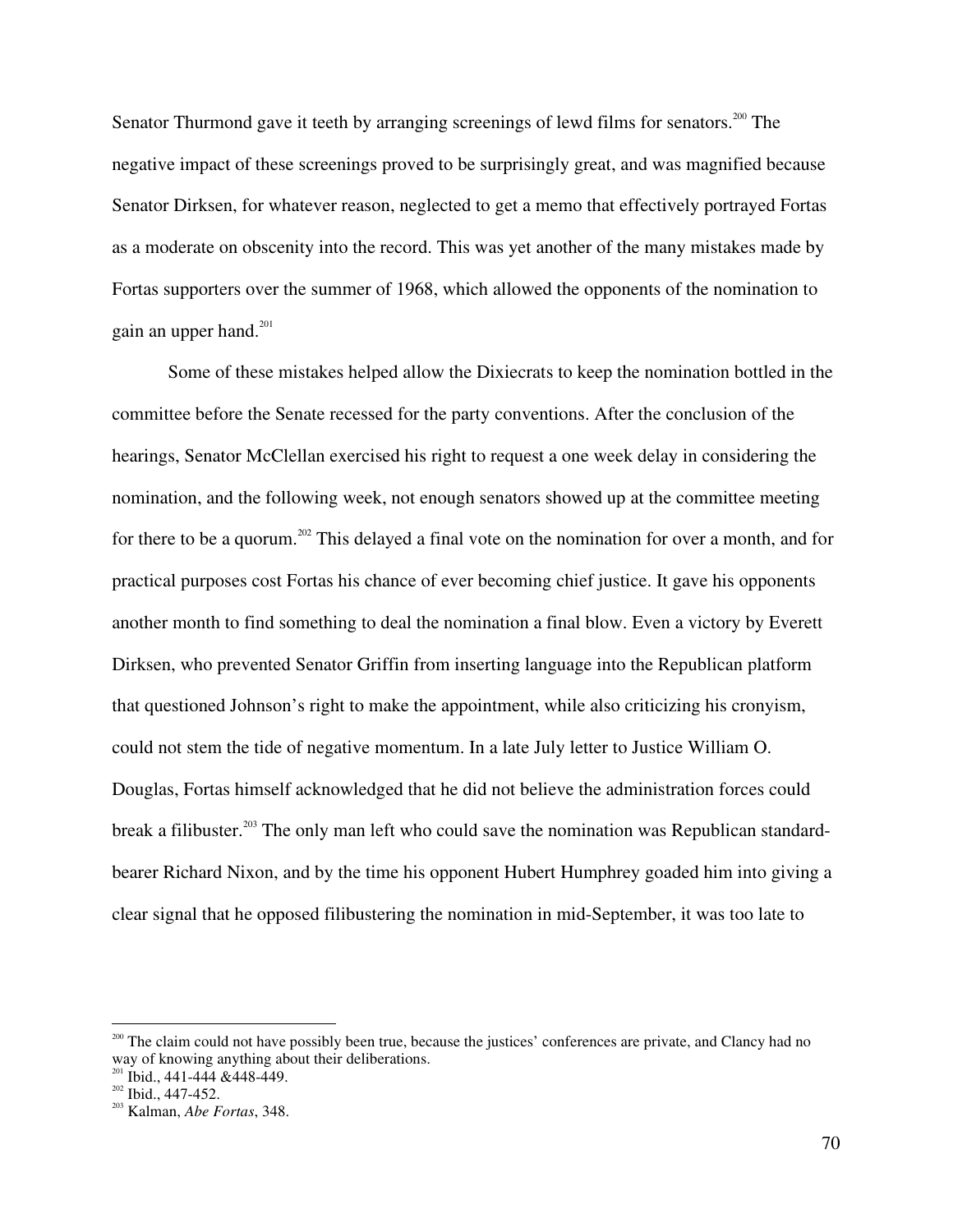have an effect.<sup>204</sup> Nixon's half-hearted gesture came too late, because one of the seeds planted by Senator Griffin would blossom, and kill the nomination once and for all.

Back in July, an anonymous and disembodied voice had called Senator Griffin's office to report that American University had established a tax-exempt foundation to pay Justice Fortas to teach a seminar at its law school.<sup>205</sup> In August, realizing that the alliance between the conservative southerners and the Republican rebels was shaky, Fortas' opponents leaked this and other rumors to the press, which was long considered to be a senator's "extended staff."<sup>206</sup> This move paid off immensely when the *New York Times'* Fred Graham reported that Fortas had been paid the then gigantic sum of \$15,000 to teach the seminar.<sup>207</sup> Around the time of this revelation, several other charges were lobbed at Fortas, including one by Senator Gordon Allott (R-CO). Simultaneously, President Johnson, and Majority Leader Mansfield began applying significant pressure on the Judiciary Committee to discharge the nomination, after a majority of the committee again failed to provide a quorum at a meeting on September  $4^{\text{th}}$ . As a result of the combination of new charges and pressure being applied to the committee, a deal was struck under which the hearings would be reopened, but the committee would also take a final vote on the nomination the following Tuesday. Fortas' supporters made one seemingly harmless concession in securing this deal- they granted Chairman Eastland the power to subpoena any witness unsupervised by the rest of the committee.

This proved to be much more important than the Fortas supporters could have realized thanks to Strom Thurmond. After Senator Griffin's staff had been unable to confirm the rumors about Fortas' law seminar at American University all summer, Griffin turned the information over to Thurmond's staff. While his political instincts would not allow him to press the

<sup>&</sup>lt;sup>204</sup> Murphy, *Fortas*, 462 & 475.

<sup>&</sup>lt;sup>205</sup>Ibid., 440.<br><sup>206</sup> H.: 4, 469.

<sup>&</sup>lt;sup>206</sup> Ibid., 468.<br><sup>207</sup> Ibid., 478.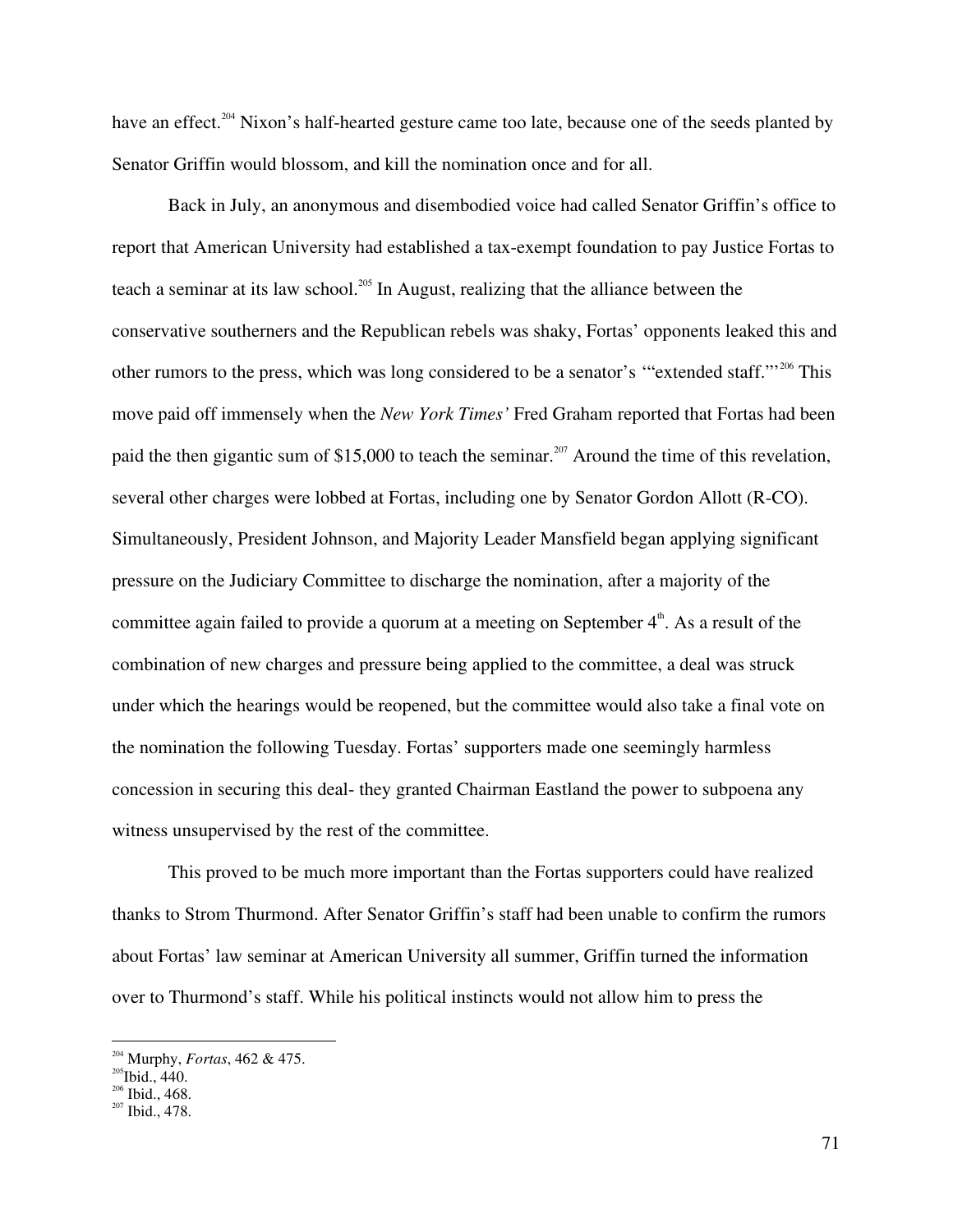unsubstantiated charge, he knew that Thurmond would be a good deal less scrupulous. Indeed, a Thurmond aid called the Dean of American Law School, who refused to testify before the Judiciary Committee. Hearing this, Senator Thurmond himself called the dean and intimated that he knew all about the seminar fund. Thurmond also told the dean that he could appear before the committee either by choice, or under subpoena, thanks to the helpful subpoena power granted to Thurmond's southern ally, Chairman Eastland. After much debate, the White House believing there to be no benefit, decided that neither Fortas nor any White House witnesses would appear before the committee to dispute any of the new charges against Fortas.<sup>208</sup> This decision was made in spite of having evidence to rebut several of the charges.

When the hearings reopened, the testimony of Dean A.B. Tennery proved devastating. Tennery stretched the truth to be paint the justice in the best possible light, but he had to testify that Fortas' former law partner Paul Porter had arranged for five businessmen- none of whom had any connection to American University- to provide the \$15,000 to pay Justice Fortas for giving the seminar. Fortas in fact did not know the source of the funding for the seminar, and it is quite possible that had Fortas and Porter revealed the truth about the seminar earlier they could have diffused the issue. By remaining silent, they allowed their opponents to raise the issue in the worst possible light, at the absolute worst time. This revelation may well have cost Fortas at least three, and maybe even five votes either on cloture or confirmation.<sup>209</sup>

To make matters even worse, Thurmond used the reopened hearings to again use smut to do serious damage to Fortas's hopes of confirmation. He called a Los Angeles Police Sergeant to testify, and the sergeant helpfully brought with him an entirely new film for Thurmond to show in his infamous peep shows. Although unfairly, as Fortas' obscenity rulings had nothing

<sup>&</sup>lt;sup>208</sup> Rebutting Senator Allot's charges was impossible, because his colleagues were much more likely to believe him than anyone the administration sent to testify. Murphy, *Fortas*, 491-496.

Murphy, *Fortas,* 497-504.; Kalman, *Abe Fortas*, 352.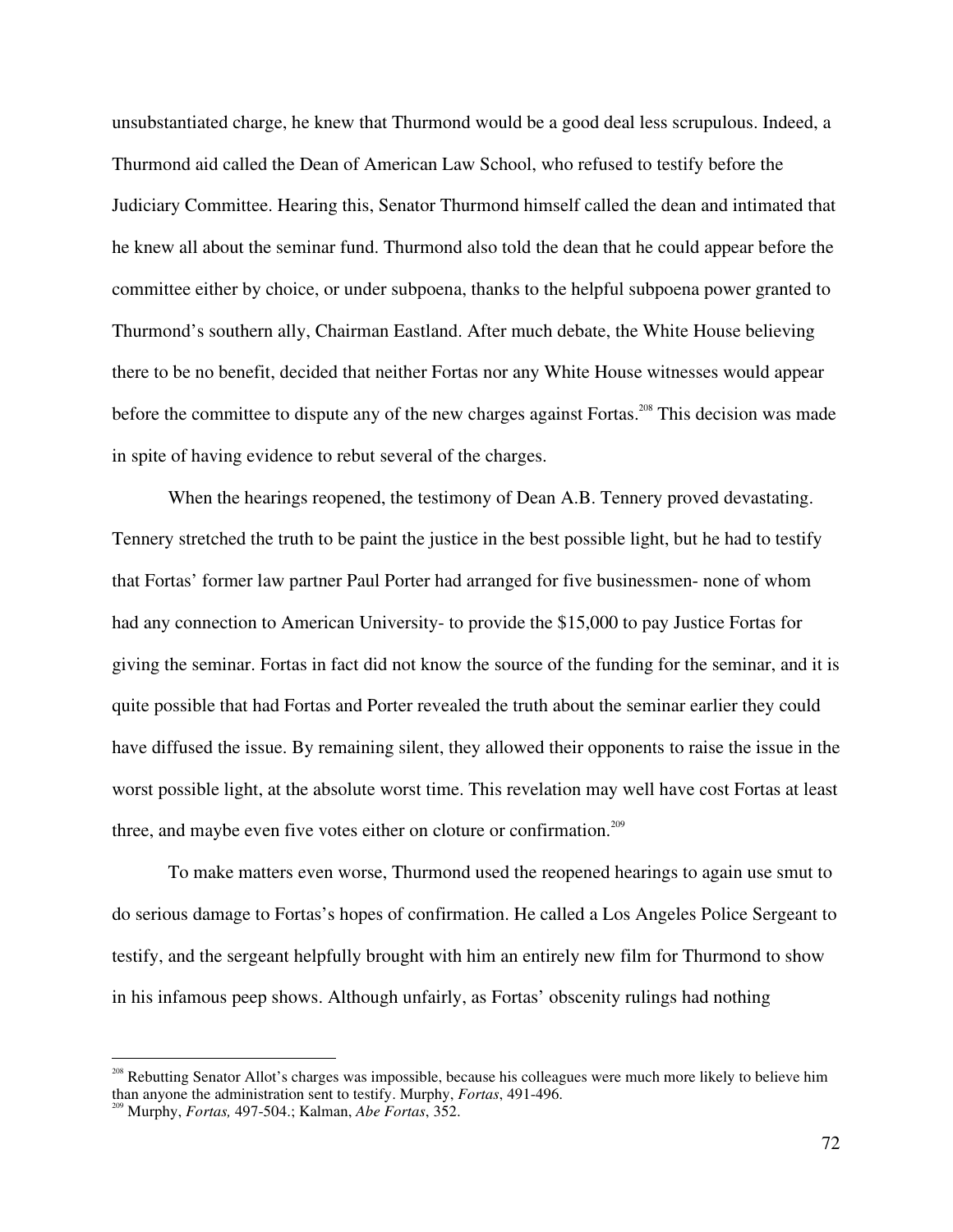whatsoever to do with whether or not he supported graphic pornography, this issue cost the justice at least three more crucial votes on confirmation.<sup>210</sup> For all practical purposes the reopened hearings ended any possibility that a last gasp effort would get Fortas confirmed as chief justice. Senator Dirksen basically informed the President of as much during a private meeting on September  $16<sup>th</sup>$ . In spite of everything, the Judiciary Committee finally referred the nomination to the floor of the Senate positively, by a bipartisan eleven to six margin. The majority report called Fortas, '"extraordinarily well qualified for the post to which he has been nominated.''' However, Chairman Eastland noted his belief that Fortas should not be confirmed.<sup>211</sup>

As late as September  $25<sup>th</sup>$ , President Johnson's head counts showed fifty-seven senators in favor of cloture. Perhaps it is possible that somehow, someway, LBJ could have coaxed the Senate into invoking cloture had Senators Dirksen and Mansfield gone to the hilt for the nomination, but in a final blow, Dirksen would announce on September  $27<sup>th</sup>$  that he was now officially neutral in the fight. He gave several specious reasons for this change, but in essence, he was jumping off of a sinking ship.<sup>212</sup> Although Majority Leader Mansfield used an ingenious tactic to attempt to ward off a filibuster- he called for a vote on the right of the Senate to have the issue debated- his devotion to the cause can also be questioned. Unlike LBJ had done in his days as Majority Leader, Mansfield would not force the filibustering senators to exhaustion by keeping the Senate in session around the clock.<sup>213</sup> Perhaps had Johnson at least consulted with the majority leader before selecting nominees, he might have felt a greater sense of ownership for the nominations, and gone all out to get them confirmed.

The nomination would probably have been approved had it been voted upon, but the conservative southern Democrats, the rebel Republicans, and even a few moderate and

 $^{210}$  Murphy, *Fortas*, 507-509. <sup>210</sup> Murphy, *Fortas*, 507-509.

<sup>&</sup>lt;sup>211</sup> Simon, *Advice and Consent*, 283-285.<br><sup>212</sup> Magnha *Eastas 5*21-522.

<sup>&</sup>lt;sup>212</sup> Murphy, *Fortas*, 521-522.

 $^{111}$ Ibid., 519-520.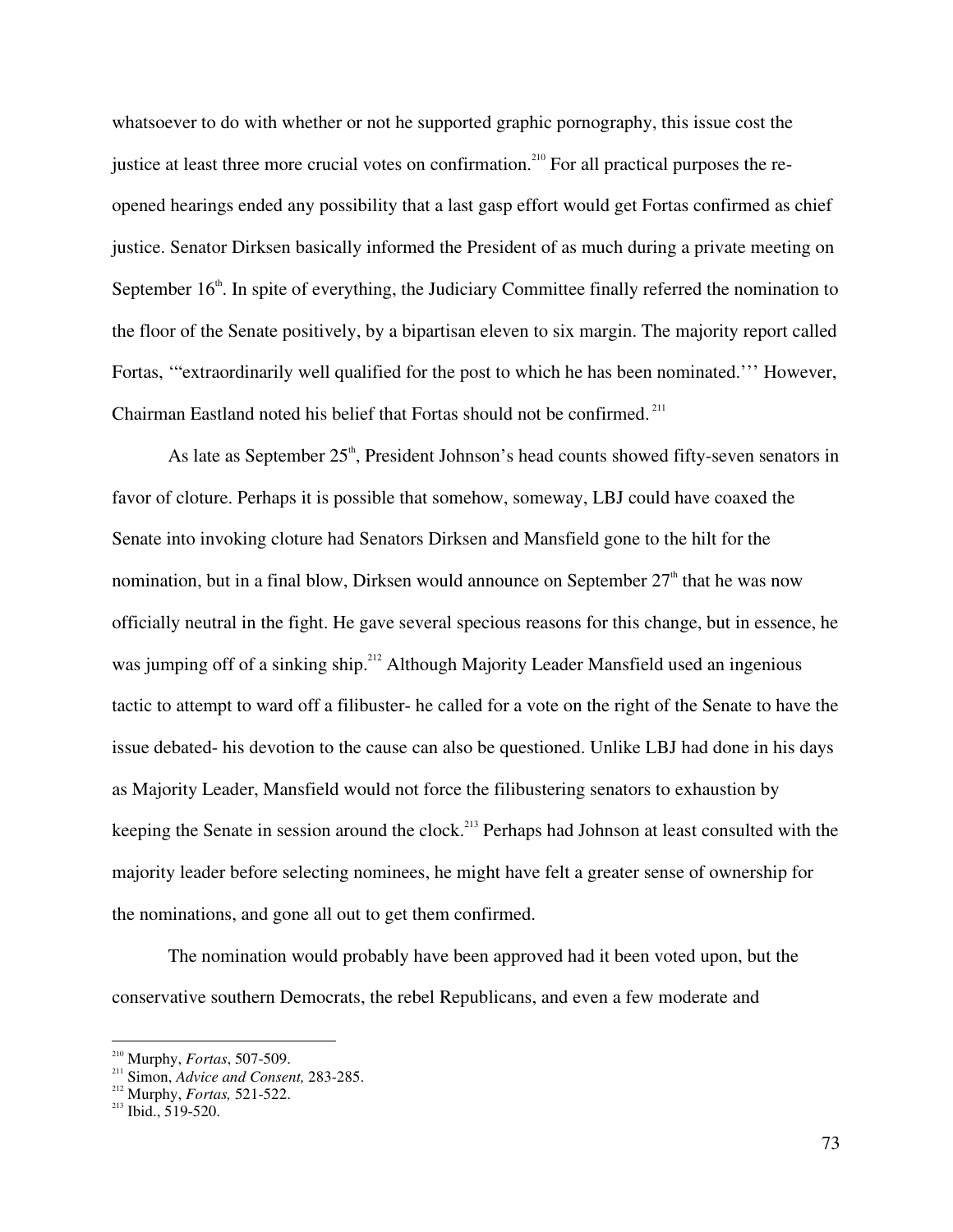progressive senators joined hands to stage the first filibuster of a Supreme Court nominee. A vote to cut off debate on Fortas' nomination, which would have required a two-thirds majority, only garnered forty-five votes, and at his request LBJ withdrew the nomination.<sup>214</sup> Even at this final moment of the nomination fight, the President may have been making a mistake. Evidence presented by John Massaro indicates that had Mansfield waited a reasonable amount of time, and scheduled another cloture vote, he could have gotten close to sixty votes. This might not have been the two-thirds necessary to cut off the filibuster, but it could have created a climate in which that would have been possible on a successive vote.<sup>215</sup> The unprecedented and ideologically motivated filibuster of a clearly qualified sitting Supreme Court who had been recommended favorably by the Judiciary Committee, by a Senate with sixty-three members of the President's party no less, signaled a sea change in the advice and consent process, and left liberals angry and brooding.

A year later, Fortas would be forced to resign from the Court by yet another scandal, and President Nixon's first two attempts to replace him would be rejected by the Senate. The second nomination, that of G. Harold Carswell, does not warrant significant discussion, because Carswell, nominated most likely in an effort to spite the Senate, was probably doomed by his lack of competence for the position and his history of overt racism.<sup>216</sup> The best defense of him, offered by Senator Roman Hruska (R-NE) acknowledged as much. "Even if he is mediocre there are a lot of mediocre judges and people and lawyers. They are entitled to a little representation,

 $214$  Ibid., 523-525.

John Massaro, *Supremely Political: The Role of Ideology and Presidential Management in Unsuccessful Supreme Court Nominations* (Albany: State University of New York Press, 1990),, 27-31.; This evidence seems to be somewhat thin, in that Murphy's account describes a fluid climate in which some of the senators cited by Massaro may have changed their minds about the nomination at the last minute. When asked about Massaro's contention, Murphy replied that he does not like to deal with hypotheticals in his work, and that as far as he is concerned the issue of additional cloture votes is rendered moot by LBJ's withdrawal of the nomination. Bruce Allen Murphy, e-

mail message to Brian Rosenwald, February twentieth, 2006.<br><sup>216</sup> As the efforts of President Grant, President Cleveland, and President Nixon have shown, nominations made to spite the Senate after it rejected one of the President's nominees, usually end in yet another rejection.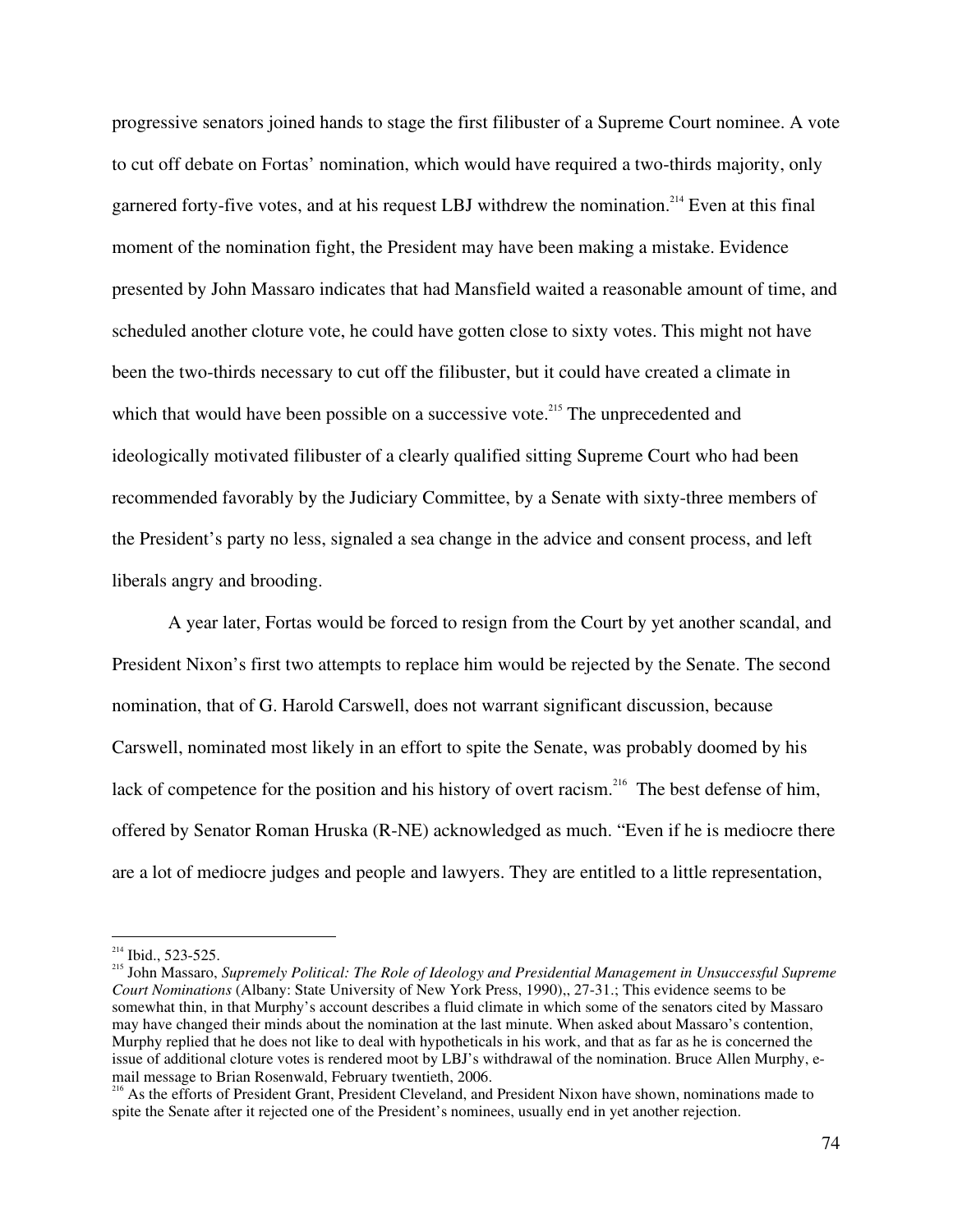aren't they, and a little chance? We can't have all Brandeises, Cardozos, and Frankfurters, and stuff like that."<sup>"</sup>

The nomination of Clement F. Haynsworth Jr. is more significant, because it demonstrates several key elements of how the advice and consent process has worked during the Fourth Era of Advice and Consent. The cliff notes version of the case is that Haynsworth fell prey as much to Fortas' crimes as his own. Fortas was forced to resign because he had accepted a \$20,000 a year contract with the foundation of Louis Wolfson, who was in prison for stock manipulation. Fortas had signed the contract, which made him a lifetime advisor to the foundation, before Wolfson's indictment.<sup>218</sup> He did absolutely nothing illegal, and neither did Haynsworth, who was just less than careful with regard to conflict-of-interest laws. He had failed to recuse himself from two cases indirectly affecting two corporations in which he owned stock. 219 More seriously, Judge Haynsworth had bought stock in a corporation after a three-judge panel on which he had sat, decided a case in the company's favor, but before the decision was publicly announced.<sup>220</sup> What might not otherwise have proved fatal for the nomination, had to, because the Senate had played a role in essentially forcing Fortas to resign for being similarly indiscreet. Although the Judiciary Committee favorably recommended the nomination by a ten to seven margin, seventeen Republican senators, including both of the party's leaders, joined thirtyeight Democrats in voting the nomination down.<sup>221</sup>

However, this sort of perfunctory and superficial explanation of the Haynsworth case ignores several important details that begin to show an emergence of a pattern. Not unlike the Fortas and Parker nominations, Haynsworth initially seemed headed for quick confirmation. He

<sup>217</sup> Abraham, *Justices, Senators, and Presidents,* 11.; John Frank, *Clement Haynsworth*, 101-117. <sup>218</sup> Ibid., 218.; Simon, *Advice and Consent*, 284-285. <sup>219</sup>

<sup>&</sup>lt;sup>219</sup> During the Senate Judiciary Committee hearings, it was pretty much established that poorly written rules of disqualification actually required Haynsworth to sit in these cases (Frank, *Clement Haynsworth*, 68).

<sup>&</sup>lt;sup>220</sup> Simon, *Advice and Consent*, 290.<br><sup>221</sup> Ibid.; Abraham, *Justices, Senators, and Presidents*, 10.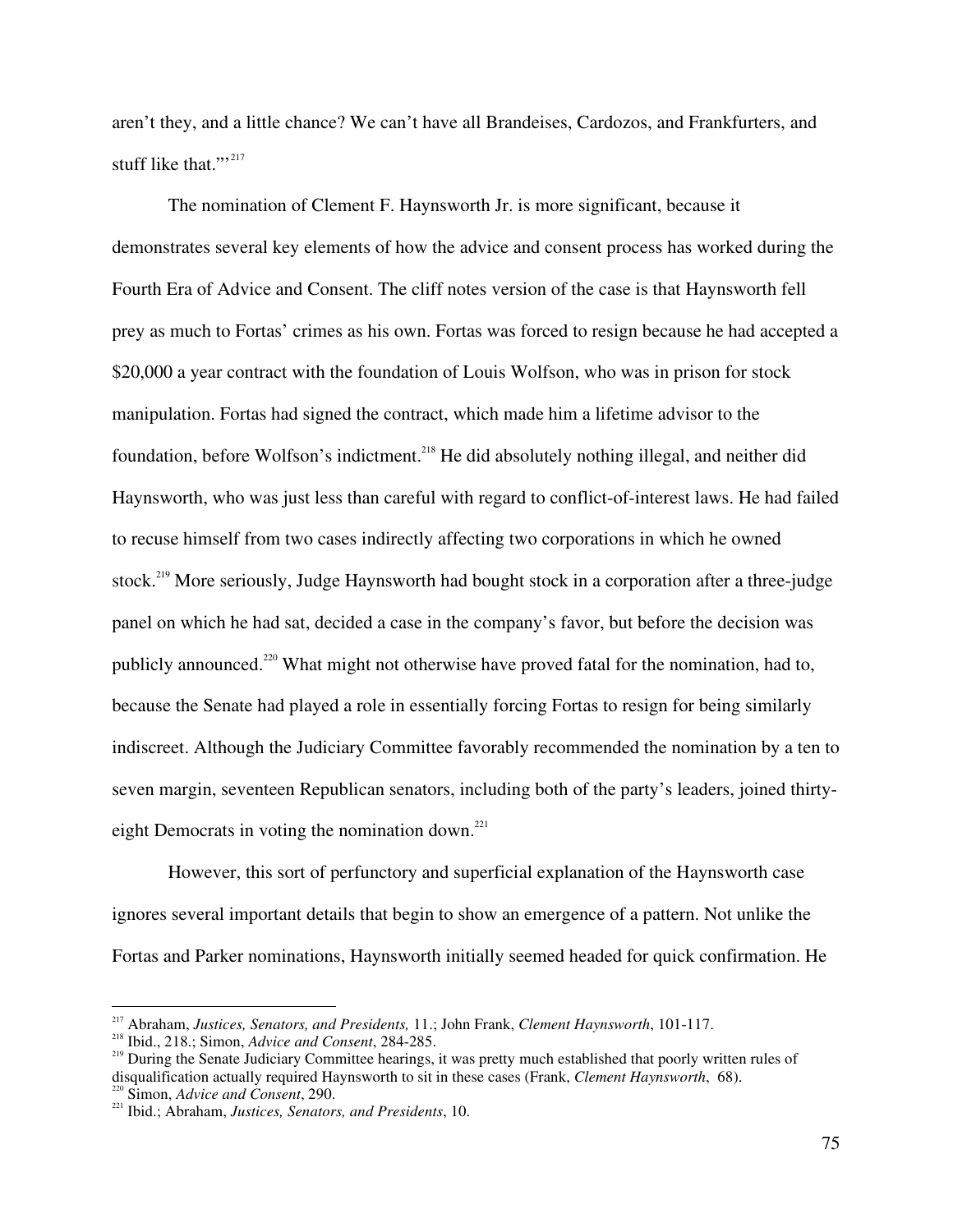had several benefactors in the Senate who had pledged to do whatever they could to help pave his way onto the Court, and the ABA rated Haynsworth well-qualified to serve on the bench.<sup>222</sup> However, as with the Fortas nomination, time was a major ally of the opposition forces. One of the first blows to the nomination, and one that Professor John Frank believes eventually proved to be fatal, was the death of Senator Dirksen in early September. Senator Hugh Scott (R-PA) replaced Dirksen as Senate Republican Leader, and he would eventually oppose Haynsworth's confirmation.<sup>223</sup> Additionally, the death of Dirksen delayed the Judiciary Committee hearings on the nomination by a week, providing the opposition with an extra week to get itself organized, and to further investigate Haynsworth and the charges against him.<sup>224</sup>

Indeed, as late as September  $24^{\text{th}}$ , before his opponents testified before the Judiciary Committee, both Senate supporters and opponents of Haynsworth believed he would be confirmed.<sup>225</sup> The ethical charges against Haynsworth were rather complicated, and it is not necessary to go into any further detail about them, except to say that at least one set of charges was mostly debunked during the Judiciary Committee hearings.<sup>226</sup> With the exception of the ethical charges, the opposition to Haynsworth eerily shadowed the opposition to his friend and mentor, Judge Parker, in 1930. Both labor and civil rights leaders attacked Haynsworth and his record, and most of the opposition against Haynsworth was ideological. Things turned against the nomination in a matter of two weeks, and by the week of October  $10<sup>th</sup>$  a UPI poll showed more senators opposed to the nomination than in favor.<sup>227</sup> The opposition of the Republican leaders, Senators Scott and Griffin, especially hurt Haynsworth's chances of success. Both

<sup>&</sup>lt;sup>222</sup> Frank, *Clement Haynsworth*, 24, 26, and 29.<br><sup>223</sup> Dirkson's dooth may not have had the effect

<sup>&</sup>lt;sup>223</sup> Dirksen's death may not have had the effect Frank believes it did, simply because it is quite possible that had he lived, Dirksen would have repeated his performance during the Fortas nomination and withdrawn his support from Haynsworth once the charges against the judge eroded the Senate's support for him.

 $^{224}$  Frank, *Clement* Haynsworth, 26, 31, & 90.

<sup>&</sup>lt;sup>225</sup> Ibid 35.<br><sup>226</sup> Ibid 26

 $^{226}$  Ibid., 36-44.<br> $^{227}$  Ibid., 65.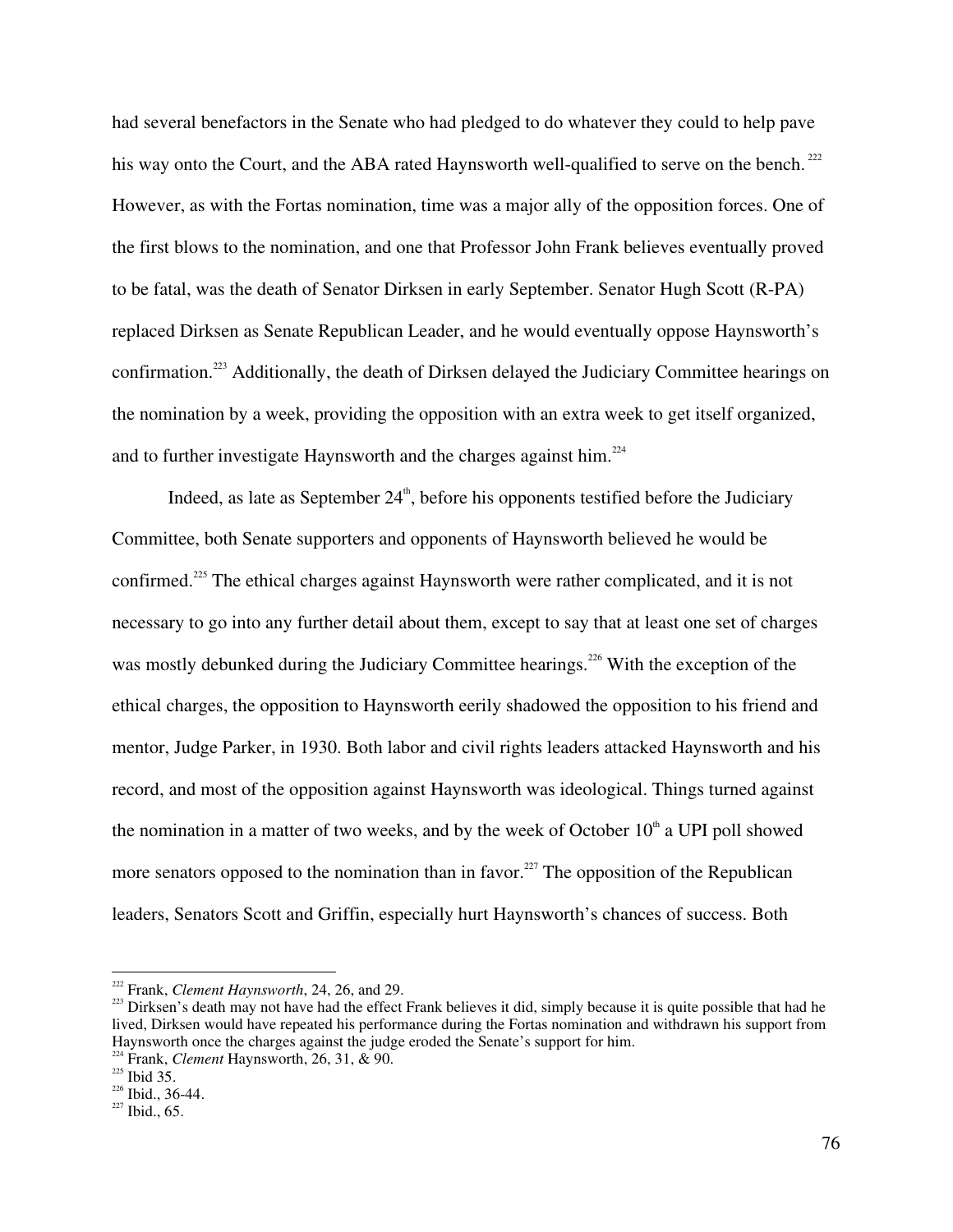senators were locked in tight re-election races, and in the face of a one-sided campaign against Haynsworth's nomination, they had nothing to gain, and everything to lose from supporting him. 228

One of the reasons for the quick swing against the Haynsworth nomination is the poor management exhibited by the Nixon White House. The perfunctory background check the FBI performed on Haynsworth left hidden the second and more damaging conflict of interest charge. Further, although President Nixon himself had assured Judge Haynsworth that the conflict of interest charges would be dealt with successfully during the confirmation process, his White House was initially unwilling to respond to queries from any senator other than Senators Eastland and Hruska.<sup>229</sup> This prevented them from sharing critical information with senators, such as Senator Marlow Cook (R-KY), valiantly trying to defend the nomination. Inexplicably the White House itself was also much too slow in rebutting the ethical charges lodged against Judge Haynsworth, which might have been neutralized had they been responded to more immediately.<sup>230</sup> As Haynsworth's cousin Harry, an aide during the confirmation fight, said, "" the offense was always moving more quickly than the defense and somehow the truth never caught up."<sup>231</sup> Finally, when the Nixon team did decide to go all out to secure Haynsworth's confirmation, they ended up going too far in the other direction, and applying too much pressure on the wrong senators, who were needlessly antagonized by White House tactics.<sup>232</sup> President Nixon basically agreed with this assessment, for which he blamed Attorney General John Mitchell. Nixon faulted Mitchell for not having all of the facts about Haynsworth, for coasting on the assurances of Senators Eastland and Ernest Hollings (D-SC) instead of really working for

 $228$  Ibid., 73.

Ibid., 73. <sup>229</sup> John W. Dean, *The Rehnquist Choice: The Untold Story of the Nixon Appointment That Redefined the Supreme Court* (New York: The Free Press, 2001), 17.; Massaro, *Supremely Political*, 94-96. <sup>230</sup>

<sup>&</sup>lt;sup>230</sup> Massaro, *Supremely Political*, 94-96.<br><sup>231</sup> Frank, *Clauset Hauroward,* 94.

<sup>&</sup>lt;sup>231</sup> Frank, *Clement Haynsworth*, 94.

Massaro, *Supremely Political*, 96-104.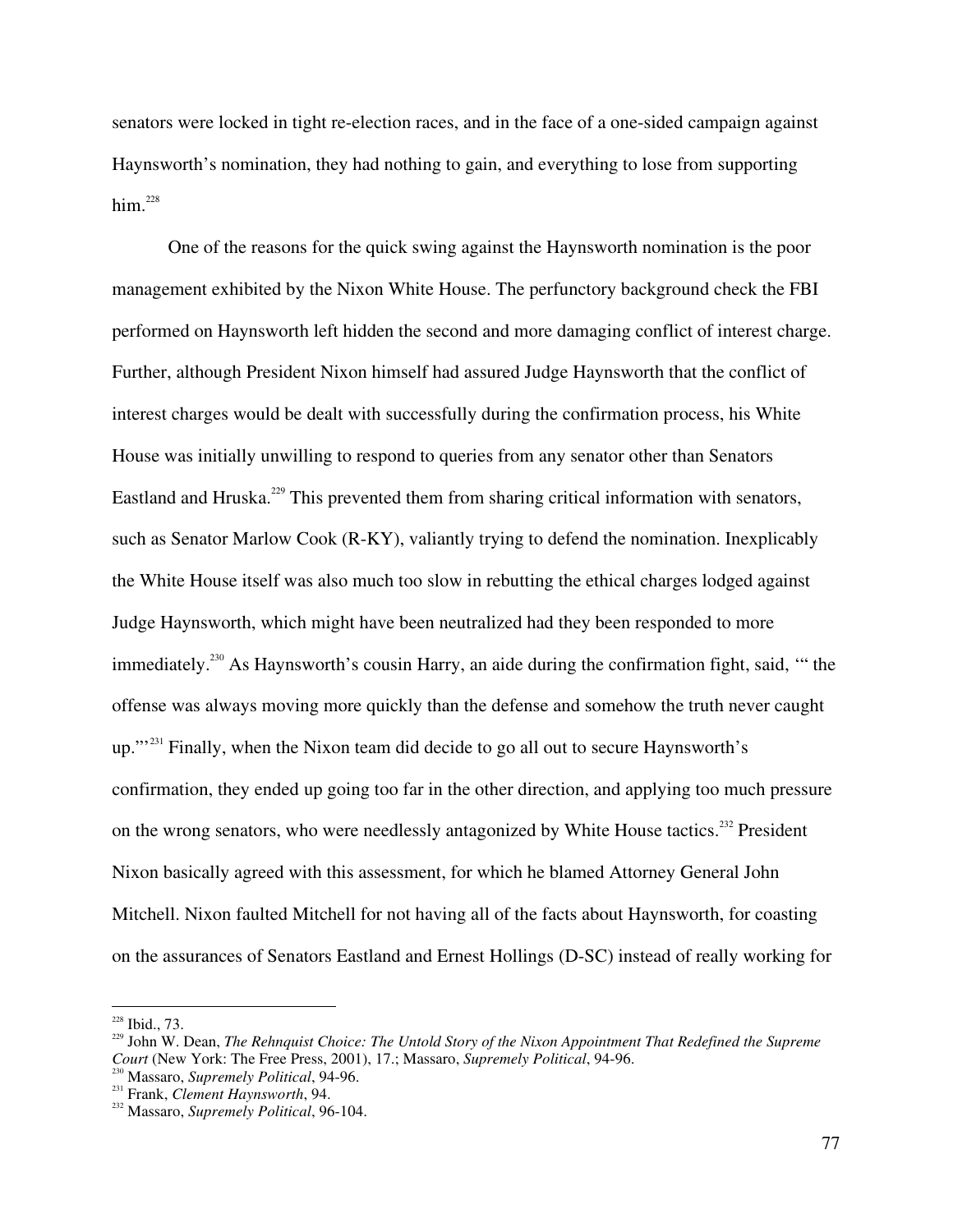the nomination, and then for keeping the White House Congressional liaisons out of the fight until it was too late. Finally, the President concluded that at the end Mitchell had overplayed his hand by putting excess pressure on some, which backfired.<sup>233</sup>

Although, fifteen senators publicly associated their opposition to Haynsworth with the ethical charged raised against him, these charges probably served as subterfuge, allowing many of them to oppose Haynsworth for ideological reasons. Several of President Nixon's advisors drew this exact conclusion, and there is only specific evidence that five conservative Republican senators actually voted against the nomination because of the ethical issues. Moreover, an analysis of the roll call vote on the nomination by John Massaro indicates that at the very least senators assessed the seriousness of the ethical charges against Haynsworth with an ideological bias.<sup>234</sup> A critical additional piece of evidence is the revelation that Justice Harry Blackmun, who was eventually confirmed instead of Haynsworth, had an almost identical record when it came to recusing himself from cases in which he might have had some sort of financial interest. Similar to Judge Haynsworth, Judge Blackmun had sat in four cases in which he had minute stock interests in one of the parties. The two differences between the judges were that before he sat in the first of these cases, Blackmun had conferred with the Chief Judge of the Eighth Circuit Court of Appeals, who told him that it was appropriate to sit, while Blackmun also recused himself in a fifth case which occurred *after* the criticism of Haynsworth by the Senate.<sup>235</sup> However, Blackmun was considered more liberal than Haynsworth on key issues, and the Senate was exhausted after two long confirmation fights. Southern senators bemoaned the double standard applied by the Senate, but it clearly demonstrates the increasing importance of a nominee's perceived judicial philosophy, especially when the opposition party controls the Senate.<sup>236</sup>

<sup>&</sup>lt;sup>233</sup> Dean, *The Rehnquist Choice*, 18. <sup>233</sup> Dean, *The Rehnquist Choice*, 18.<br><sup>234</sup> Ibid. 80.03

 $\frac{234}{235}$  Ibid., 80-93.

<sup>&</sup>lt;sup>235</sup> Frank, *Clement Haynsworth.*, 120-122.<br><sup>236</sup> Ibid., 124-126.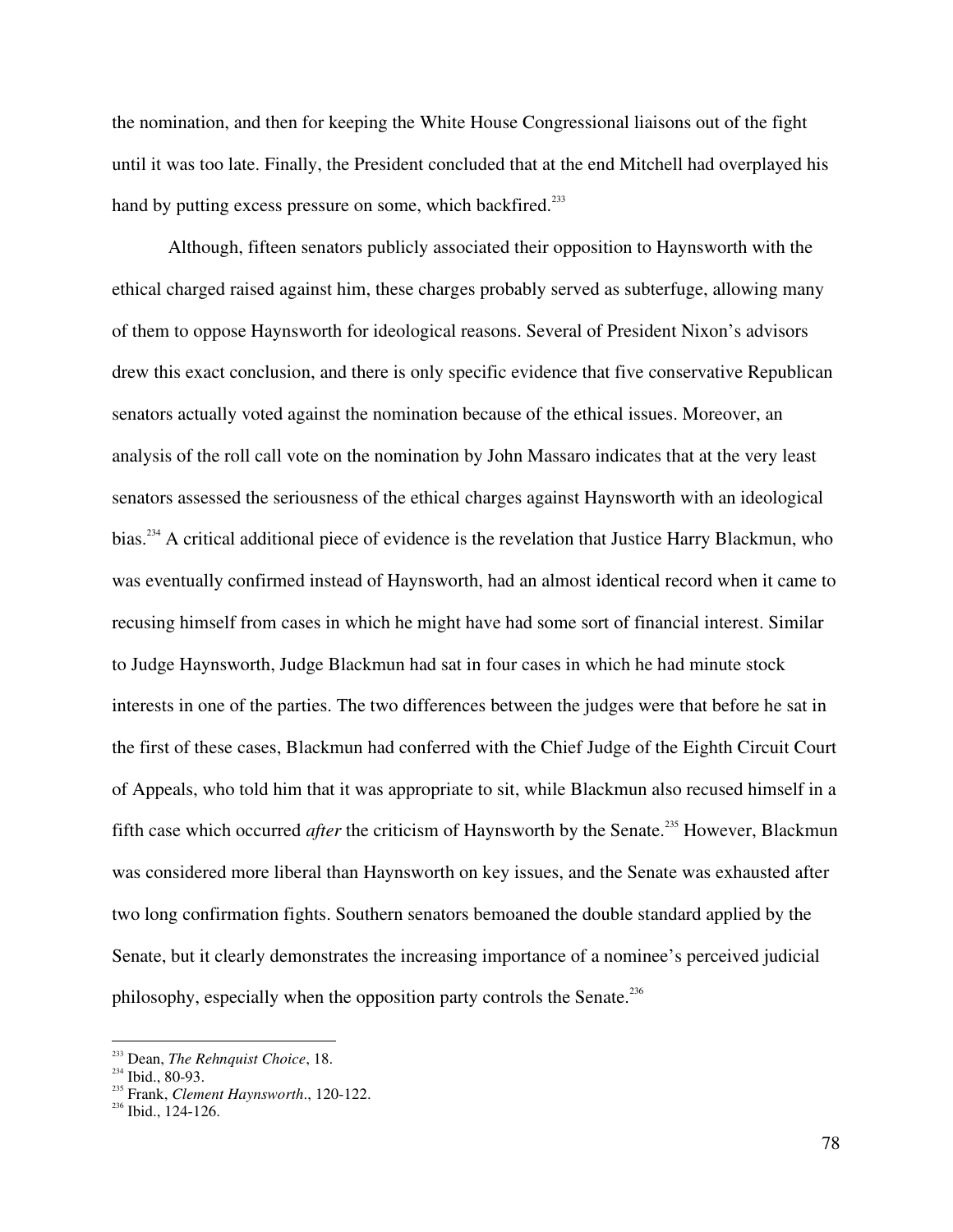The next rejection of a Supreme Court nomination would not occur for eighteen years, but when it did come, it was perhaps the culmination of all of the nasty and protracted fights previously discussed. The battle was especially intense because it was moderate Justice Lewis Powell, who often cast the decisive vote in five to four decisions, who was retiring. As mentioned earlier, Judiciary Committee Chairman Biden, who was running for President and truly not interested in a fight over a Supreme Court nominee, had warned President Reagan that Robert Bork would encounter stern resistance from the Senate, and this warning proved to be right on the money.<sup>237</sup> Only forty-five minutes after Reagan announced the nomination, Senator Ted Kennedy (D-MA) took to the Senate floor and attacked it. '"Robert Bork's America is a land in which women be forced into back alley abortions, blacks would sit at segregated lunch counters, rogue policemen could break down citizens' doors in midnight raids, school children could not be taught about evolution, writers and artists could be censured at the whim of the government.""

Although this speech helped to frame the public's view of Bork, while signaling the ferocity with which liberal Democrats would battle the nomination, it may have hindered the effort to build opposition to Bork *within* the Senate. The speech angered conservative Democratic Senator Dennis DeConcini (D- AZ), who felt that the speech made it impossible for him, or any other moderate Democrat to oppose Bork before the Judiciary Committee hearings. They would have to wait for an intervening reason to oppose Bork, or risk being branded as puppets of the liberal Kennedy. Senator Richard Shelby (D-AL), explained this perfectly saying, '"with Senator Kennedy against him, that puts a lot of Southern Democrats in bed with Bork."'

<sup>&</sup>lt;sup>237</sup> Gittenstein, *Matters of Principle*, 36.

Abraham, *Justices, Presidents, and Senators*, 298.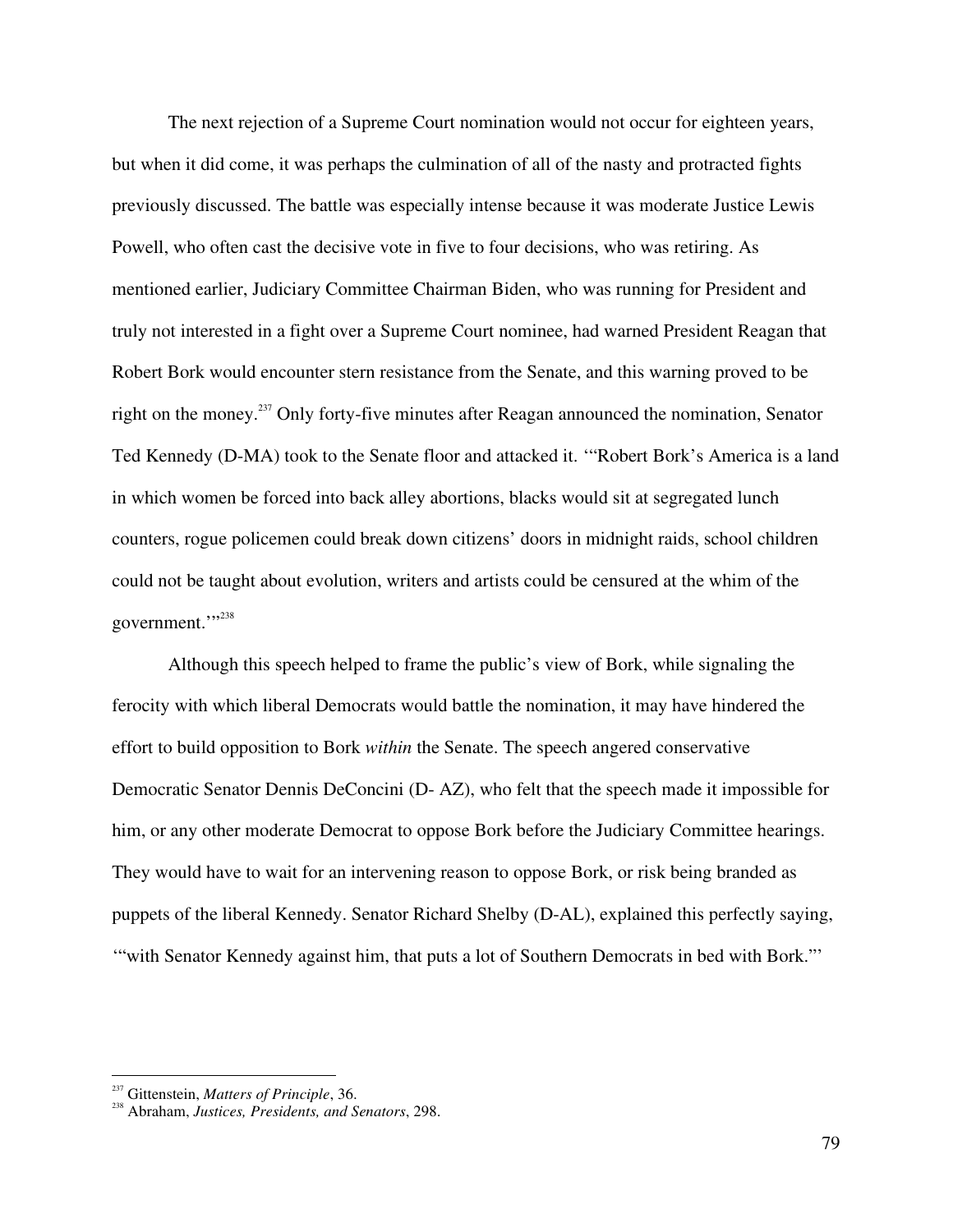Shortly after the Kennedy speech, DeConcini sent a letter to his colleagues urging them to take caution in announcing an early position on the nomination.<sup>239</sup>

Outside interest groups waged a fierce campaign against Bork, but as Senator Paul Simon, a member of the Judiciary Committee during the Bork hearings, wrote, the campaign was not what defeated Judge Bork. '"What defeated Robert Bork in the Judiciary Committee hearings was Robert Bork."<sup>240</sup> Simon believed that when the hearings began, Bork would have made it through the committee favorably by a margin of nine to five or eight to six. Additional evidence that the campaign by outside groups is not what defeated Bork– which flies in the face of conservative rhetoric - comes from former Judiciary Committee Chief Council Mark Gittenstein's account of the Bork nomination.<sup>241</sup> He writes of several occasions in which the civil rights community or other liberal interest groups were dissatisfied with Chairman Biden's strategy for opposing the Bork nomination.<sup>242</sup> More significantly, Gittenstein notes the results from a Democratic poll after the nomination had failed, and only 20% of respondents had seen a negative print ad- on which most opposition group money had been spent. Ninety-four percent of the respondents said that they had based their decision to oppose the nominee on information from television news coverage, 76% from information from other media news coverage, and 61% from following Bork's own testimony in the hearings. Although some of the ads run against Bork were unfair, the less than \$1 million spent on paid media against the nomination did not defeat it. 243

Judge Bork was indisputably brilliant, but he had written volumes of controversial opinions, articles, and speeches against almost every single important "liberal" decision that the

<sup>&</sup>lt;sup>239</sup> Gittenstein, *Matters of Principle*, 56 &139-140.<br><sup>240</sup> Simon, *Advise and Consent*, 52.<br><sup>241</sup> Newser Visits and Leaped Graes *Symmus G*.

Norman Vieira and Leonard Gross, *Supreme Court Appointments: Judge Bork and the Politicization of Senate Confirmations* (Carbondale and Edwardsville: Southern Illinois University Press, 1998), 155-159. <sup>242</sup> Citteration Matters of Principle 84. 8-100.

<sup>&</sup>lt;sup>242</sup> Gittenstein, *Matters of Principle*, 84 & 100.

 $^{243}$  Ibid., 274.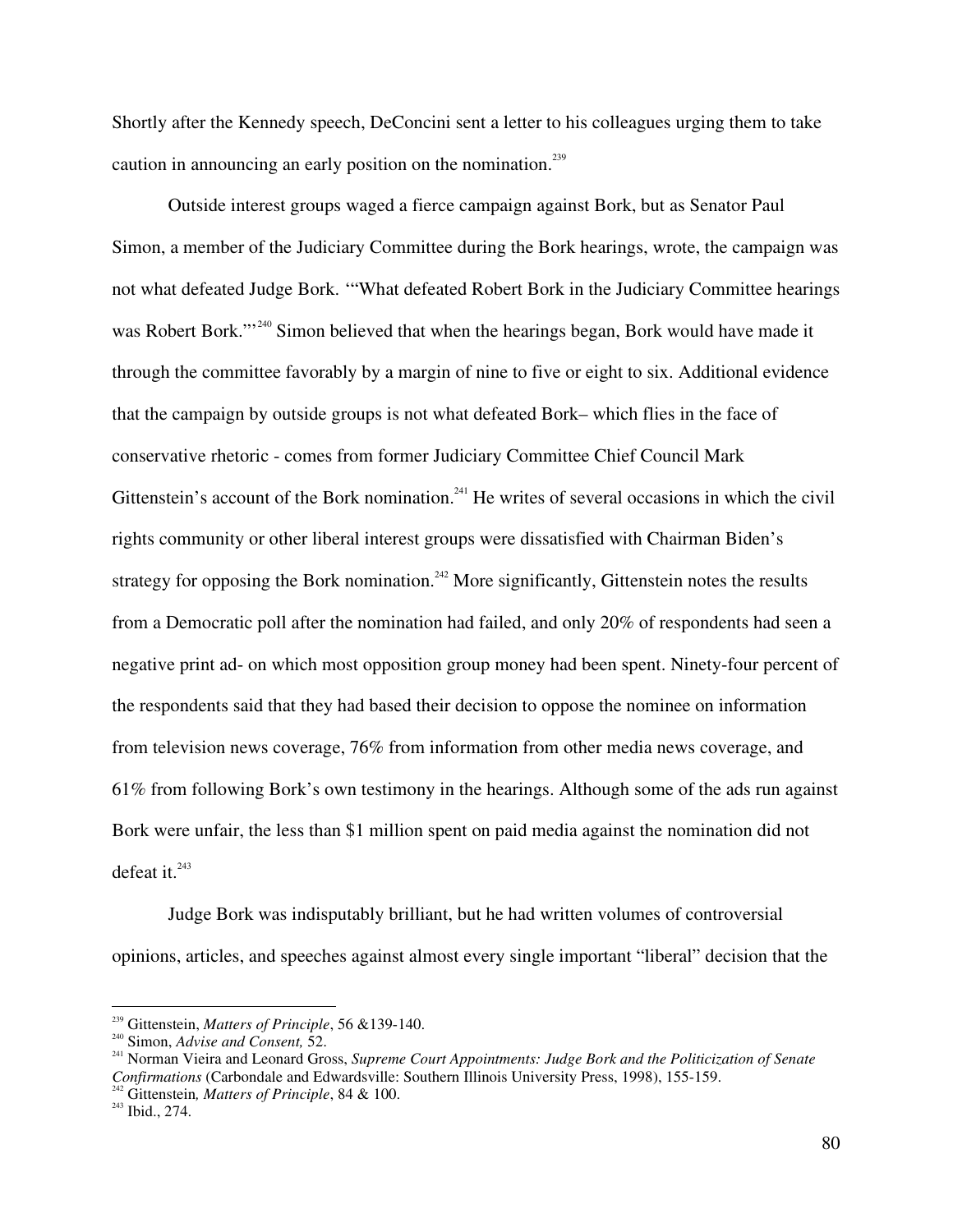Supreme Court had ever authored. He criticized the one-man, one-vote decision, the decision finding a right to privacy in the Bill of Rights, the decision striking down Virginia's poll tax in 1966, etc.<sup>244</sup> In spite of this record, White House Chief of Staff Howard Baker and his aides decided to employ the internally controversial strategy of re-branding Bork in the model of the moderate Justice Powell. This strategy opened the door to criticism that the Bork being portrayed by the White House was not the real Robert Bork. It would backfire when, perhaps because of his voluminous writings, Bork chose to disregard the Frankfurter principle, and to engage the Judiciary Committee on the major issues of the day. He would pay the price for both this decision, and his tendency to lecture the committee members. One other issue that played a minor role in Bork's confirmation hearings was previously discussed with regard to the actions of Roger Taney during the fight over the National Bank. Bork had been the Solicitor General who fired Special Prosecutor Archibald Cox during the "Saturday Night Massacre," after President Nixon told both the Attorney General and the Deputy Attorney General to do so, and instead, they refused and resigned. Many felt that Bork's actions that night had been illegal, but this too did not cost him a seat on the Supreme Court.<sup>245</sup> In the end, Robert Bork is not on the Supreme Court almost entirely because of his conservative, some might say extreme, views and judicial philosophy.

The Judiciary Committee reported his nomination unfavorably by a nine to five margin with all committee Democrats and Senator Arlen Specter (R-PA) voting against the nomination. In its report, the committee cited an exchange between Senator Simon, and Bork, in which Bork affirmed his belief that when a Court adds to one person's constitutional rights it subtracts from the rights of others, calling it "a matter of arithmetic."<sup>246</sup> The report also cited the opinion of

<sup>244</sup> Ibid., 83-88. Simon, *Advice and Consent*, 51. <sup>245</sup>

<sup>&</sup>lt;sup>245</sup> Vieira and Gross, *Supreme Court Appointments*, 107-115.

 $^{246}$  Ibid., 61.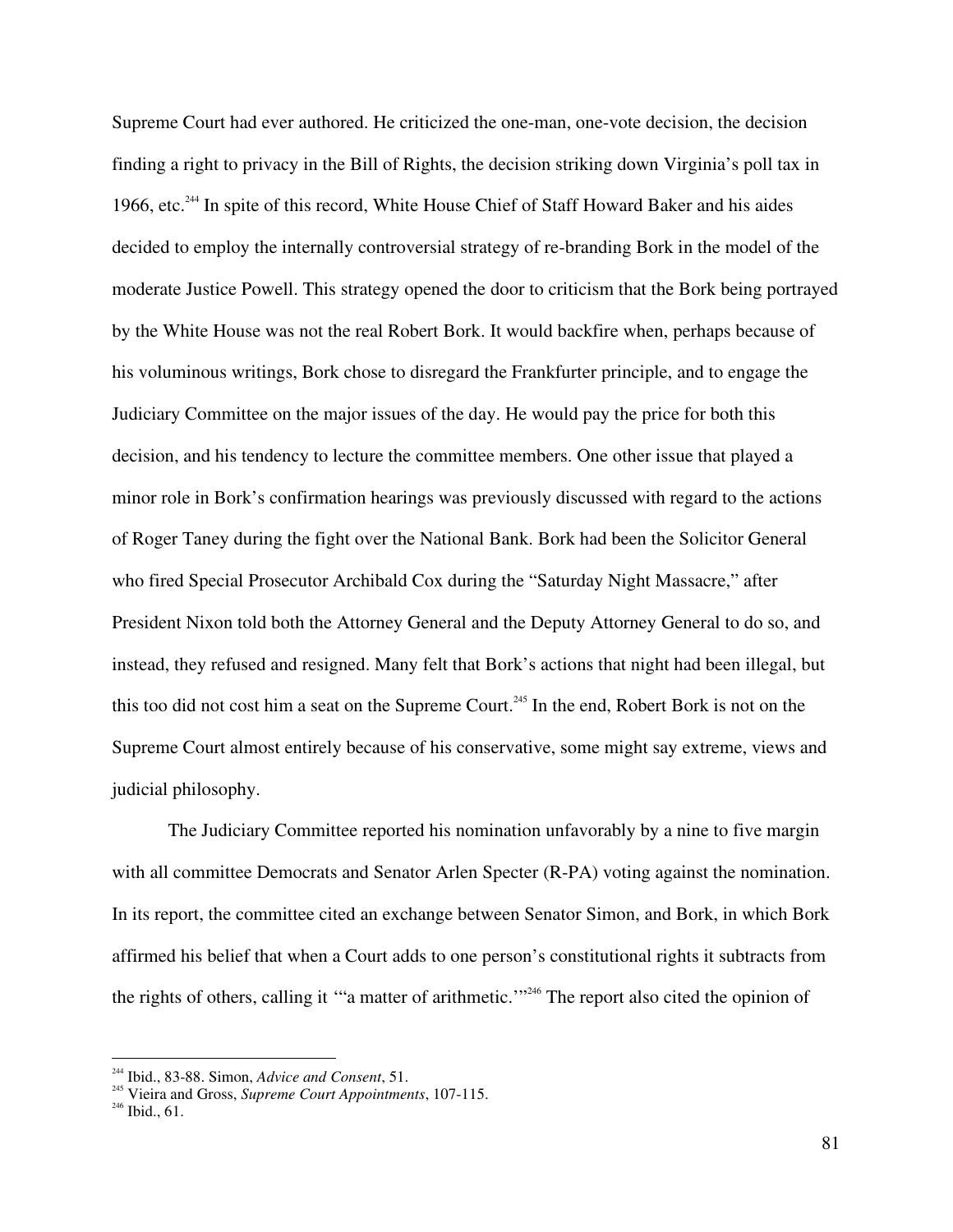conservative Democratic Senator Howell Heflin (D-AL) that a lifetime appointment to the Supreme Court was too important to risk on a person who continued to exhibit a '"proclivity for extremism in spite of the confirmation process."'

Besides Heflin, Senator DeConcini was the committee Democrat most likely to support Bork, but he was a strong supporter of equal rights for women, and Bork's answers to his questions on the topic probably cost him DeConcini's vote. These answers were indicative of Bork's answers to many questions from both friend and foe on the Judiciary Committee. They were technically correct, at least from Bork's philosophical vantage point, but they were not "plain talk" that the average American could understand. Time and again senators would ask Bork a question on a broad policy level, and he would respond with an answer on a technical level. In fact, Bork would frustrate Senator Hatch to no end, because the senator was intentionally lobbing soft ball questions with which Bork could hit home runs, but the overly defensive nominee repeatedly failed to do so.<sup>247</sup>

Indeed Mark Gittenstein credits an exchange during the last day of the Judiciary Committee hearings in which Bork missed or chose to ignore a broader point from the moderate Senator Specter as the moment the nomination died. Bork had issued a ruling while on the Court of Appeals for the District of Columbia Circuit that was technically/legally correct, but whose effect was to present women with the choice of being sterilized or losing their jobs. Specter understood the technical grounds on which Bork had ruled, but he told the judge a story from his days as a district attorney in Philadelphia. The moral of the story was that judges have a broader responsibility to do justice in spite of procedural or technical realities. The aloof Bork responded

<sup>247</sup> Gittenstein*, Matters of Principle*, 231-232 & 243-244.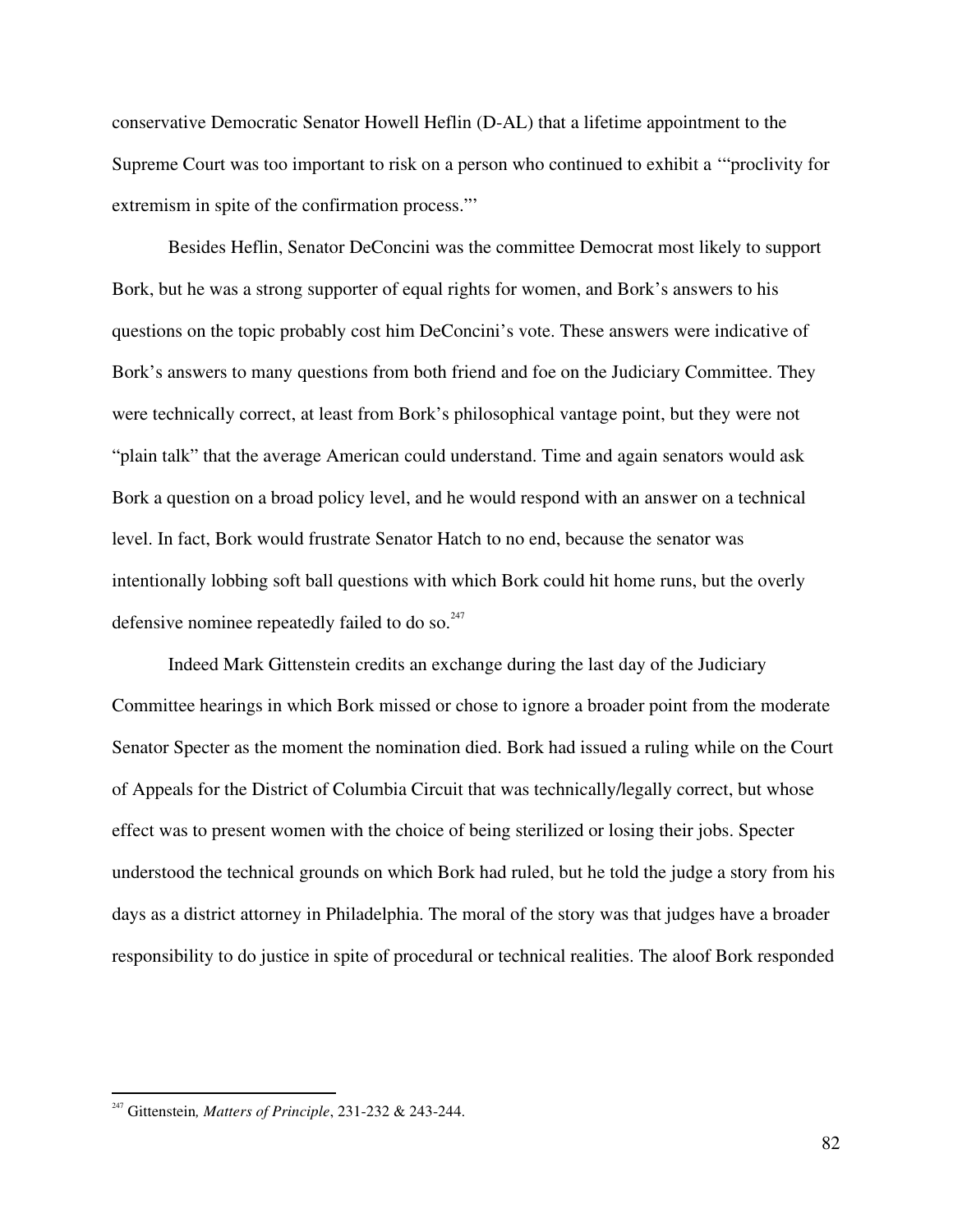that the idea was an '"interesting concept."' This exchange cemented Specter's opposition to the nomination, and he announced his decision the following day.<sup>248</sup>

Although five other Republicans joined Specter in voting against Bork, what killed the nomination was the opposition from southern Democrats. After Bork's nomination, law professors and other legal experts had spent several weeks briefing Chairman Biden as he tried to both understand the nominee's views, and to construct the best strategy to fight the nomination. He concluded from the briefings that the best way to do so was to highlight Bork's belief that the Constitution did not include a generalized right to privacy.<sup>249</sup> His aides wanted to confirm that their boss was right before Biden employed this strategy in the Judiciary Committee hearings. The anti-Bork interest groups happened to be funding a poll on the issues raised by the nomination, and Biden's aides asked pollster Tom Kiley to oversample Specter's home state of Pennsylvania and Heflin's state of Alabama. Kiley believed his results to show that the privacy argument was not effective. Wanting to be sure that Kiley was correct, Biden's strategists took the cross tabulations from the poll to Biden media consultant Pat Caddell, who explained that to the contrary, the privacy issue was the issue that connected best with the white southern voters whose opinions influenced conservative southern Democratic senators. Caddell prepared a memo to Democratic senators, which displayed that 71% of white southerners were less inclined to support the Bork nomination after hearing that he did not believe that the Constitution recognizes a generalized right to privacy.<sup>250</sup>

In 1987, the southern Democratic senators were not the entrenched and ferocious conservatives who helped to defeat the nomination of Abe Fortas to be Chief Justice. Instead, most of them were more moderately conservative, and five of them were freshman senators.

<sup>&</sup>lt;sup>248</sup> Ibid., 289-290.<br><sup>249</sup> Ibid., 102, 112.

<sup>&</sup>lt;sup>249</sup> Ibid., 102-112.<br><sup>250</sup> Ibid., 113-116.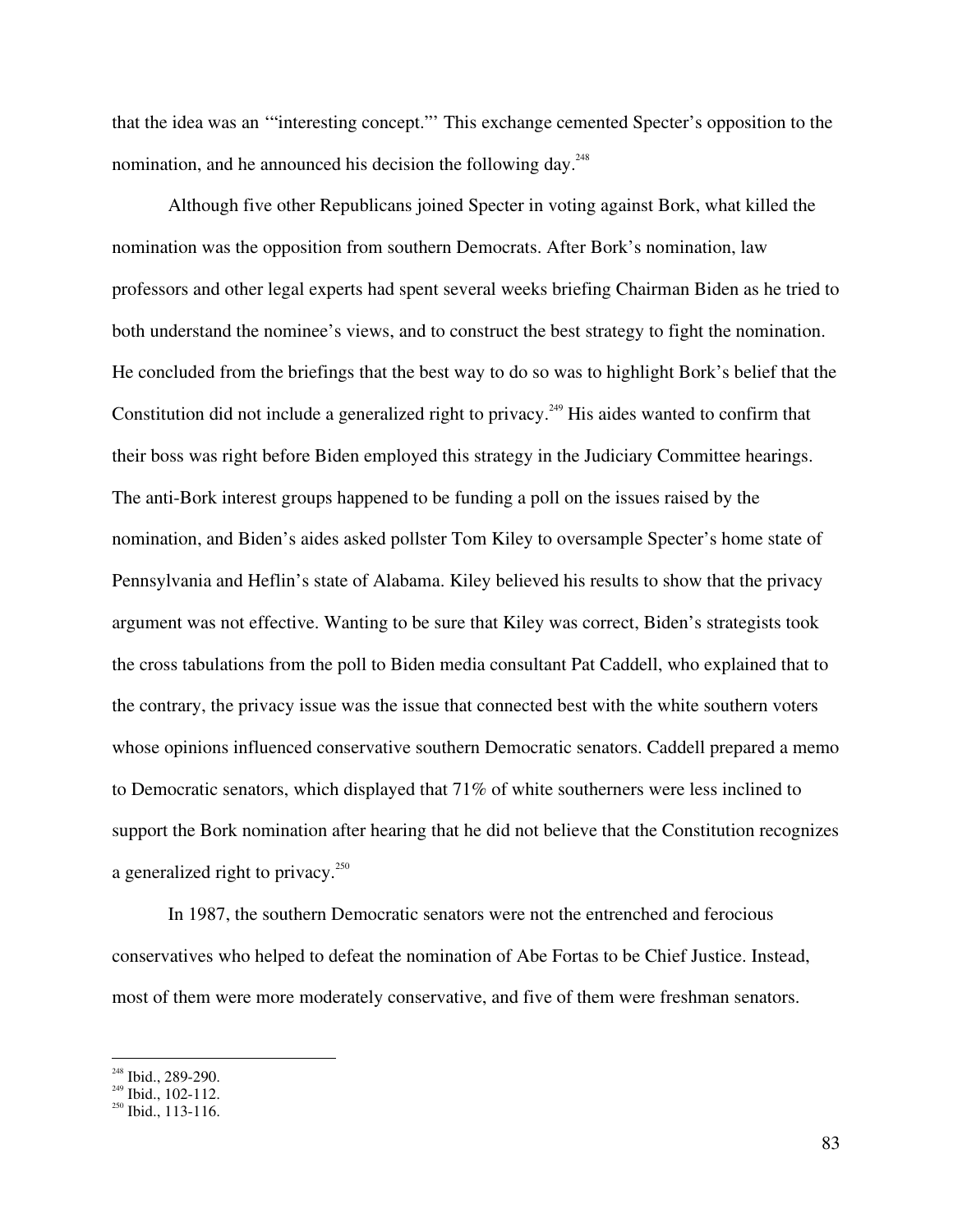President Reagan had campaigned against these freshmen specifically on the issue of judicial nominations, and the strategy had failed. Although four of them had received a minority of the white votes cast, all five were elected thanks to huge amounts of black support. From the beginning, these new senators remembered the tactics employed by President Reagan against them, and according to a cloakroom ballot early in the struggle, opposed the nomination. Yet, they wanted a more senior southern Democrat to take the lead.<sup>251</sup> That senator would end up being Louisiana's conservative J. Bennett Johnston. After a post – Judiciary Committee hearings poll showed that a majority of both southerners and southern whites opposed Bork's nomination, Johnston would announce his opposition to Bork, and his more junior southern colleagues would soon follow suit. Johnston succinctly summarized the reason that Bork would fail to be confirmed by a fifty-eight to forty-two vote. '"What comes through is a brilliant professor, a fine lawyer, I think I would hire him as my Solicitor General, if given a chance. And I think he is honest, I have no quarrel with his honesty. But what it (the hearings) shows is a scholarship devoid of moral content. He misses the spirit of human rights in the Constitution."<sup>252</sup>

Bork's defeat would have much in common with the final crucial case study from the Fourth Era of Advice and Consent- Democrats controlled the Senate, Joe Biden chaired largely the same Judiciary Committee as reported Bork's nomination unfavorably, the nominee was an extreme conservative, and southern Democrats controlled the fate of the nomination. However, two crucial differences explain why that nominee made it onto the Court and Bork failed. Although much less qualified than Bork, Clarence Thomas was African-American, which helped him to win the support of many of the same southern Democrats who opposed Bork, and as John Massaro argues, President George H.W. Bush was willing to, and did use any means necessary

<sup>251</sup> Ibid., 277-286.; Vieira and Gross, *Supreme Court Appointments*, 154. <sup>252</sup> Ibid., 287,290, & 310.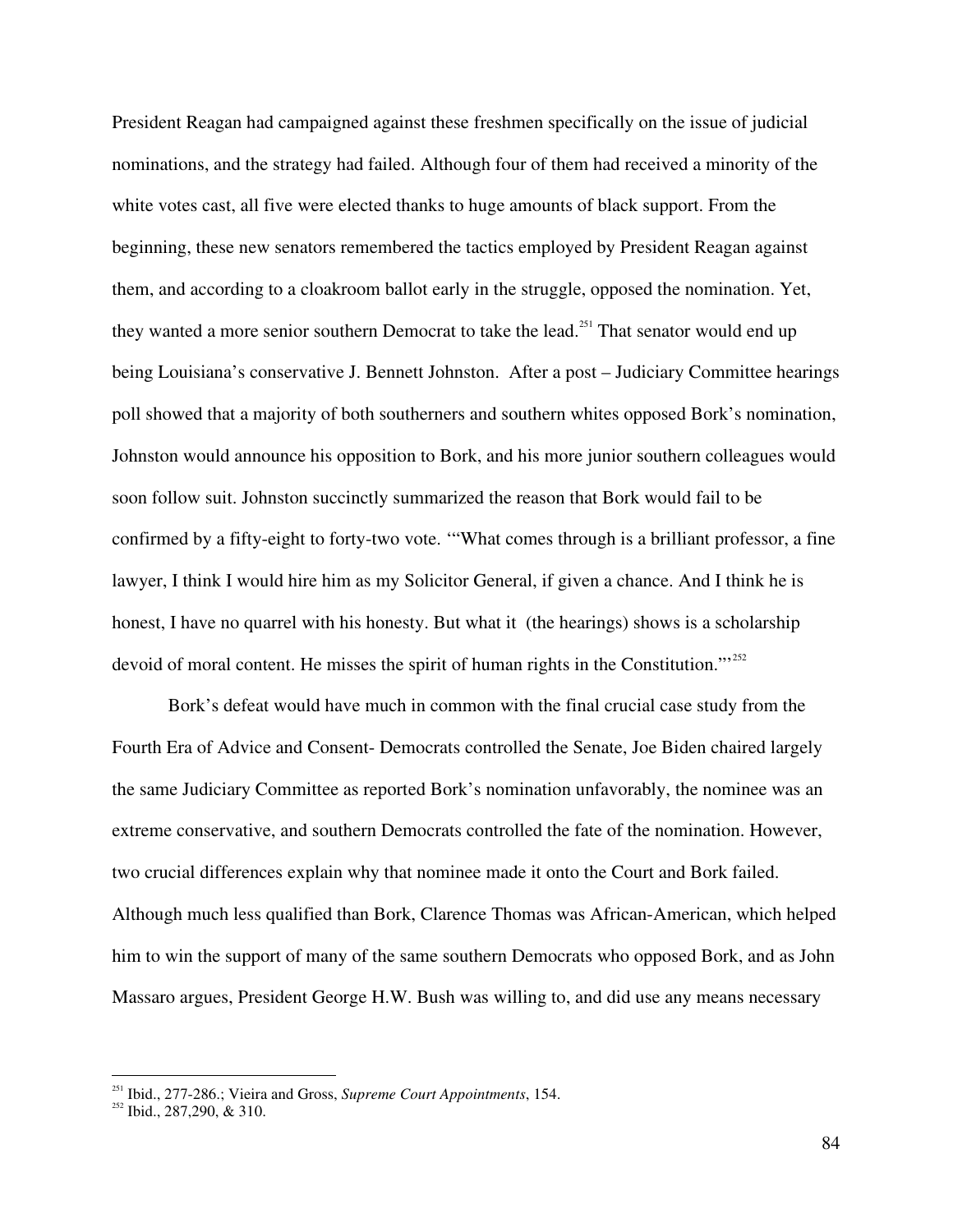to get his nominee onto the Court.<sup>253</sup> By contrast, in 1987, President Reagan had spent the entire month of August ignoring the Supreme Court fight while vacationing, did very little personal lobbying of senators, and waited a full three weeks after Bork personally requested to his advisors that he give a speech supporting the nomination before doing so.<sup>254</sup>

It is quite tempting to exclude the case of Justice Thomas from this discussion of the advice and consent process, because it is in many ways anomalous. In spite of his conservative ideology, Thomas was headed for confirmation by a safe margin when his nomination was rocked by lurid accusations of sexual harassment that came quite close to derailing Thomas' ascension. However it is an important case, if only because it shows that even in the Fourth Era of Advice and Consent, a carefully chosen nominee backed by excellent strategic management from the White House can be confirmed in spite of an extreme judicial philosophy, nonideological charges, and a Senate controlled by the other party. Thomas was almost the perfect nominee because he was a black conservative who truly personified the American Dream.

The Bush administration wisely decided to employ what would come to be known as the Pin Point strategy, named after the poor Georgia town in which Thomas grew up. The idea was to focus attention on his rags to riches background, thus deflecting attention from his reactionary philosophy.<sup>255</sup> The other benefit to Thomas's nomination was his race. Thomas' race split the civil rights community, preventing the sort of immediate and unified opposition that had hurt the Bork nomination. It was only after almost a month of positive momentum for the nomination that the NAACP finally announced its opposition to Thomas. Many of the organization's liberal allies

<sup>253</sup> John Massaro, "Pyrrhic Politics? President Bush and the Nomination of Clarence Thomas," in *Honor and Glory: Inside the Politics of the George H.W. Bush White House*, edited by Leslie D. Feldman and Rosanna Perotti (Westport: Greenwood Press, 2002), 277-329.; Massaro actually contends that President Bush would have been in a stronger position when he stood for reelection in 1992 had it not been for the tactics he used to ensure the confirmation of Justice Thomas. 293.

Gittenstein, *Matters of Principle*, 180, 270-271, & 305-308. <sup>255</sup>

Timothy M. Phelps and Helen Winternitz, *Capitol Games: The Inside Story of Clarence Thomas, Anita Hill, and a Supreme Court Nomination* (New York: HarperPerennial, 1993), 25.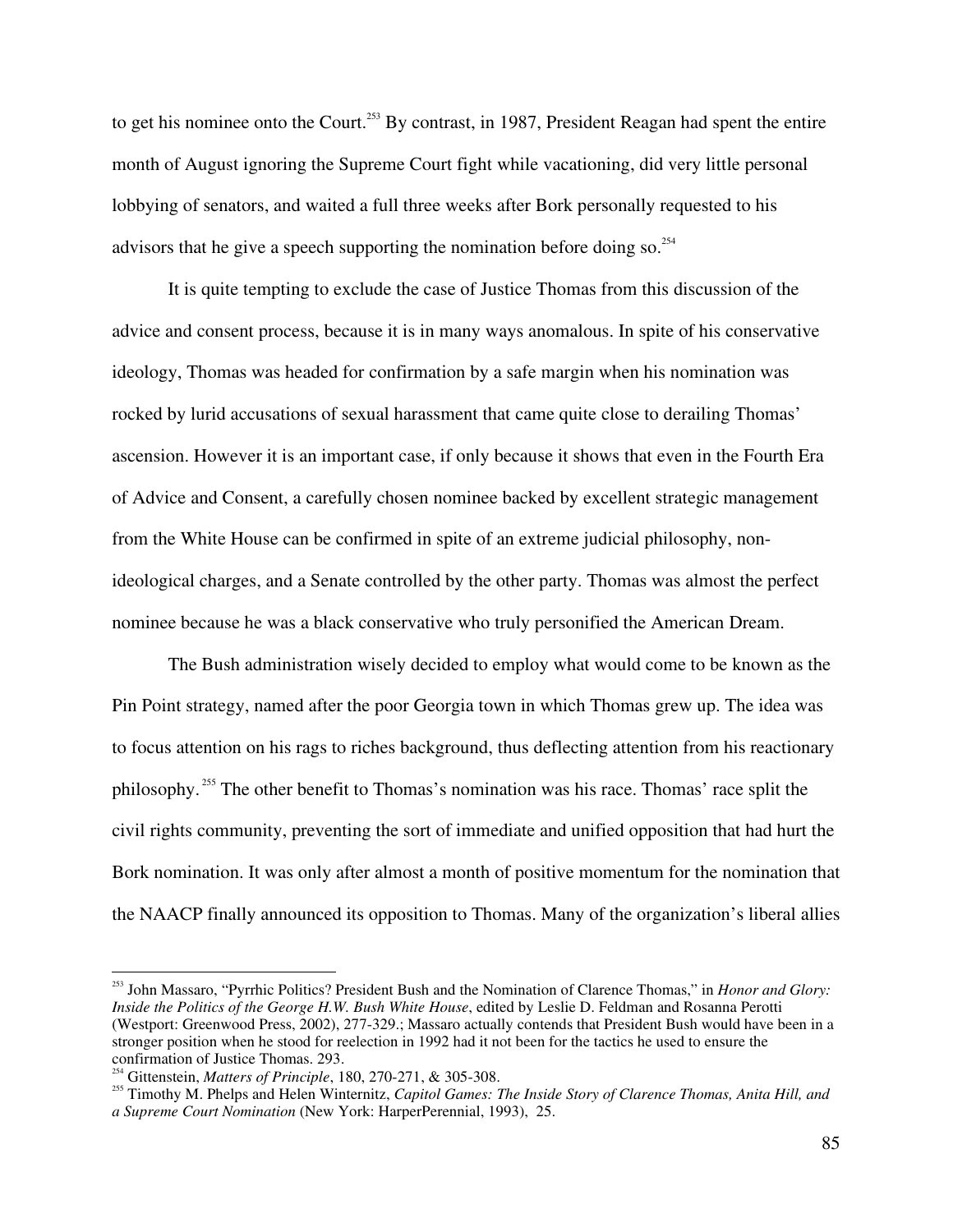were paralyzed during this month, waiting for the NAACP to make a decision.<sup>256</sup> Furthermore, the National Urban League chose to remain neutral, and the Southern Christian Leadership Conference ended up endorsing the nomination, believing it to be the best it could get from the conservative Bush administration. 257

Before President Bush nominated Thomas, he had gotten covert back-channel assurances from NAACP executive director Benjamin Hooks that he would personally remain neutral in the confirmation battle, and that he would help if he could.<sup>258</sup> Strong evidence also exists that Thomas' race helped to get him confirmed. After meeting with Thomas, black Alabama political kingpin Joe Reed, who was close to Senator Heflin, and had helped elect Senator Shelby, did not take a position on the nomination.<sup>259</sup> This was very significant, as Reed had personally met with both senators in 1987 to urge them to vote against the Bork nomination.<sup>260</sup> Even more importantly, statistical work done by Marvin Overby et al. shows a positive and statistically significant relationship between the African-American population in a senator's state, and whether or not the senator voted for Thomas' confirmation. The statistical analysis also shows a similar, but stronger relationship between a senator's vote in favor of confirmation, and a variable that included both African-American population and whether or not a senator was up for re-election in 1992. Interestingly, as a whole, the senators up for re-election were less likely to support Thomas' confirmation. When these variables were added into logistic regression models, the percentage of senators whose votes were correctly predicted improved significantly, and the overall model fit also improved over models that only included senators' Americans for

<sup>&</sup>lt;sup>256</sup> Comiskey, *Seeking Justices*, 126-128.

<sup>&</sup>lt;sup>257</sup> Vieira and Gross, *Supreme Court Appointments*, 203.

<sup>&</sup>lt;sup>258</sup> Ibid., 12, & 74.

<sup>&</sup>lt;sup>259</sup> Phelps and Winternitz, *Capitol Games*, 144-146.

Vieira and Gross, *Supreme Court Appointments*, 164.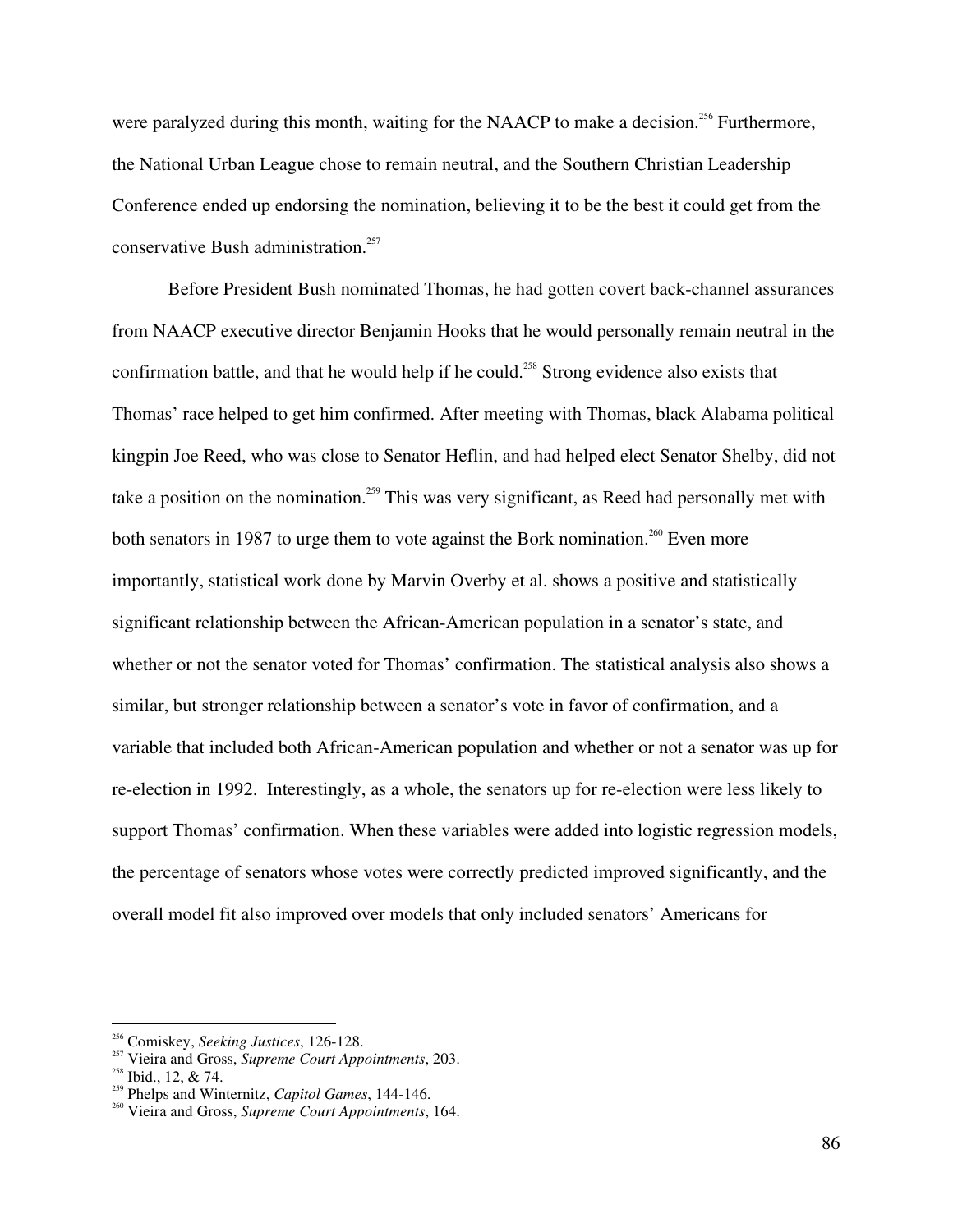Democratic Action voting scores from 1990, their parties, and a constant.<sup>261</sup> This leads Michael Comiskey to conclude that the electoral pressures on several southern Democrats facing reelection provided Thomas with his three-vote margin of victory.<sup>262</sup>

Thomas was also the beneficiary of a great deal of good luck during the confirmation process. First and perhaps foremost, the logical leader of the Senate opposition to Thomas and his conservative philosophy, Senator Kennedy, was unable to fulfill the role he had played during the Bork hearings. Earlier in 1991, Kennedy had made headlines during a drunken night of cavorting around a family estate in Palm Beach, during which his nephew was accused of raping a woman. This incident prompted the senator to attempt to maintain a low profile, which kept him from giving anything like the fire and brimstone speech he had delivered against Judge Bork. Indeed, it was his staff that first received a tip about the possibility of charges of sexual harassment against Judge Thomas, but Kennedy wanted no part of publicizing such charges because of his personal situation. 263

Kennedy was not the only senator whose personal peccadilloes impacted his conduct during the Thomas confirmation process. Senator Charles Robb (D-VA), ended up voting in favor of Thomas because he had been accused of having an extra-marital affair, which '"gave him an understanding of allegations that were untrue, and unprovable."<sup>264</sup> Senator DeConcini (D- AZ) supported Thomas both in the Judiciary Committee and on the Senate floor, in part because he hailed from a conservative state, had been severely tarred by the Keating Five Scandal, and did not want to further damage his chances of being reelected in 1994.<sup>265</sup> Similarly, Senators Biden, Metzenbaum, and Cranston had recently been involved in some sort of scandal

<sup>&</sup>lt;sup>261</sup> L Marvin Overby et al., "Courting Constituents? An Analysis of Senate Confirmation Vote on Justice Clarence Thomas," American Political Science Review 86, no. 4 (1992): 999-1001.

<sup>&</sup>lt;sup>262</sup> Comiskey, *Seeking Justices*, 53.

 $^{263}$  Ibid., 28 & 124.

 $^{264}$  Ibid., 400.

 $^{265}$  Ibid., . 214-215.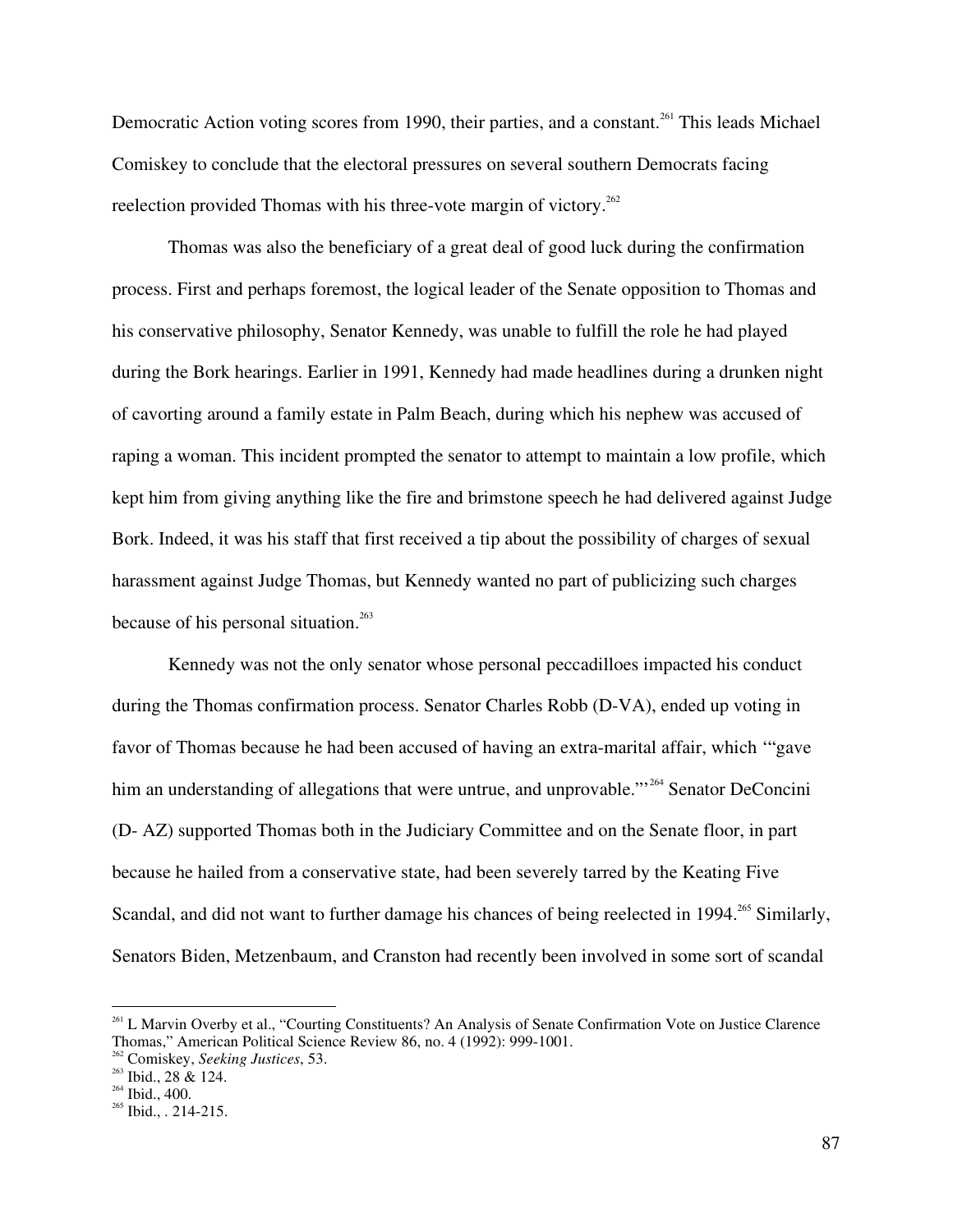and were thus reluctant to raise ethical questions about a nominee, especially after a conservative group ran a television ad criticizing Biden, Kennedy, and Cranston for their ethical improprieties.<sup>266</sup>

Further, Thomas benefited from the general reluctance of Judiciary Chairman Biden to raise ethical questions of any sort. In spite of the urging of the other Democratic members of the committee, Biden refused to delve into questions about whether Thomas had billed the government for personal travel during his days as Chairman of the  $EEOC$ <sup>267</sup> Had these charges been investigated, they might well have caused Thomas to join Haynsworth and Fortas as Supreme Court nominees defeated by ethical questions that provided cover for ideological opposition. Additionally, Biden bent over backwards in an attempt to be fair towards Thomas during the hearings into Anita Hill's allegations of sexual harassment. He made the controversial decision to prohibit questioning either Hill or Thomas about their personal lives, which prevented senators from questioning Thomas about his use of pornography. The chairman also allowed Thomas and his supporters to testify during times when the national TV audience was highest. This may have impacted public opinion polls, which in turn Senator Simon believed influenced the votes of some of his colleagues.<sup>268</sup>

Thomas also benefited from weak leadership from Senate Majority Leader George Mitchell (D-ME). Mitchell refused to whip his colleagues to vote against Thomas, which may have contributed to nine Democratic senators providing Thomas with his narrow margin of victory. Mitchell's predecessor as Majority Leader, Robert Byrd (D-WV), who had initially planned to support Thomas, gave an impassioned speech against the nomination after the second round of hearings. It was a speech so powerful that Senator Simon believed it would have

 $\frac{266}{267}$  Ibid., 124-126 & 266.

<sup>&</sup>lt;sup>267</sup> Ibid., 188-189.<br><sup>268</sup> Ibid., 204, 205.

Ibid., 394-395.; Simon, *Advice and Consent*, 122 & 125.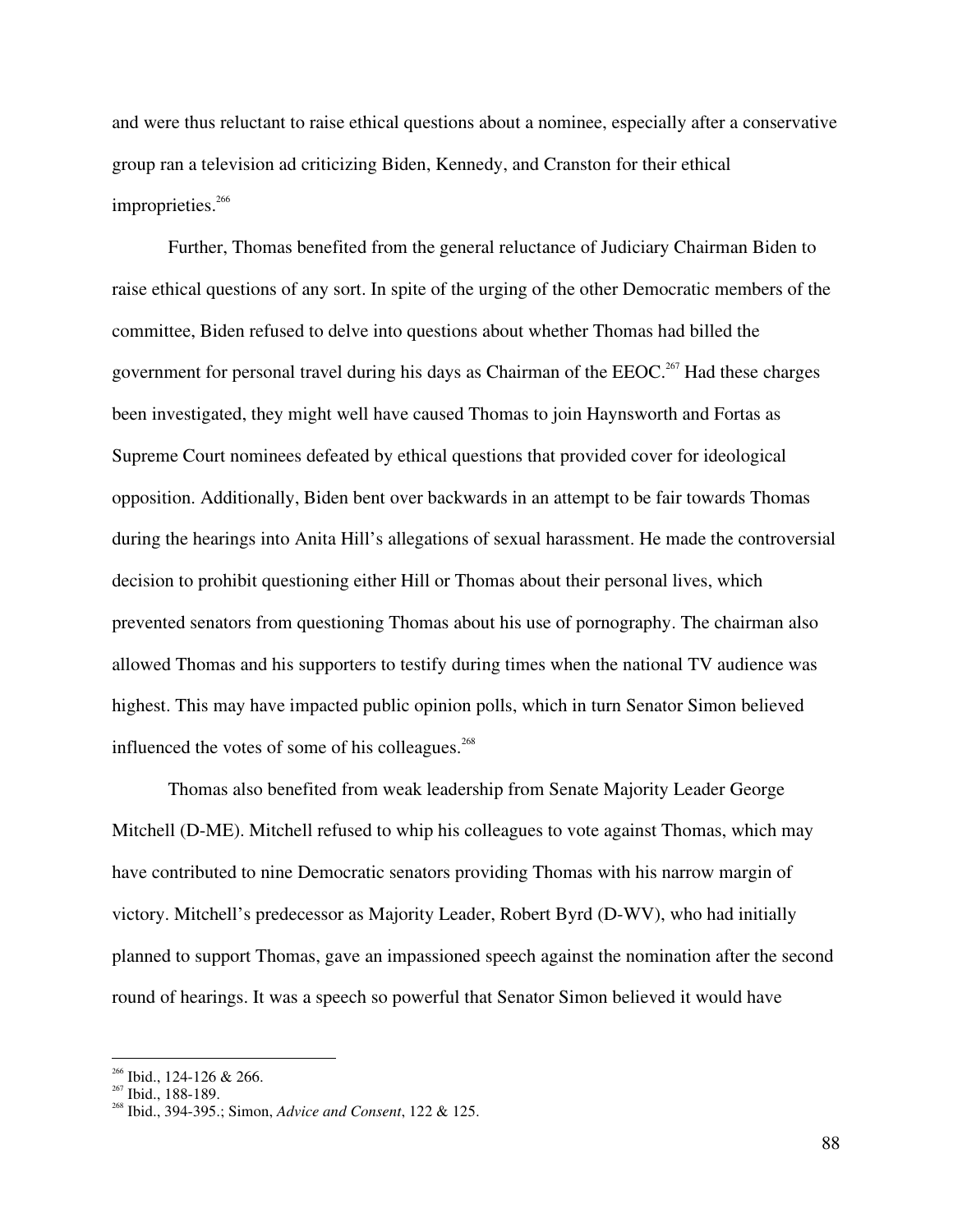switched votes had more of his colleagues heard it, and Thomas probably would have been defeated had Byrd still been the leader of his caucus.<sup>269</sup>

In a final bit of luck for Thomas, who was chosen for his ideology and not his qualifications, the Democratic members of the Judiciary Committee were unwilling to raise the issue of whether or not an African-American nominee was qualified for the position.<sup>270</sup> He had only been on the Court of Appeals for a short time, and had only practiced law for five years. In addition, Thomas had only been rated qualified by a less than unanimous panel of the ABA. This was lower than even the rating bestowed upon the mediocre Judge Carswell, who had at least received a unanimous qualified rating. A brilliant strategic ploy by the White House neutralized this poor rating from the ABA. The reaction of the pro-Bork forces in 1987 when the ABA had rated Bork well-qualified, but with five dissenting votes, had allowed the split vote to have a major negative impact on Bork's nomination. In 1991, White House Spokesman Marlin Fitzwater simply responded to Thomas' much lower rating by saying, '"We are very pleased that the ABA's Standing Committee has found Judge Thomas qualified to be an associate justice of the United States Supreme Court." This reaction helped neutralize any potential negative effects from the low ABA rating. To the average American, a rating of qualified sounded good, and without outrage from Thomas's supporters, the news value of the low rating was lost. $^{271}$  Not just the ABA had questions about Thomas's competency, well-respected former Solicitor General Erwin Griswold testified during Thomas' confirmation hearings that he was unqualified to sit on the Supreme Court. Thomas' lack of understanding for the intricacies of Constitutional law also was evident during the hearings, but Democrats felt they would appear racist and elitist if they ridiculed a black nominee for his lack of learning.<sup>272</sup>

<sup>&</sup>lt;sup>269</sup> Phelps, and Winternitz, *Capitol Games*, 402 & 403.; Simon, *Advice and Consent*, 128.

<sup>&</sup>lt;sup>270</sup> Simon, *Advice and Consent*, 77-78.

<sup>2&</sup>lt;sup>211</sup> Gittenstein, *Matters of Principle*, 203-205.; Vieira and Gross, 116-130 & 136-137.

Phelps, and Winternitz, *Capitol Games*,140-141, 184, & 199-201.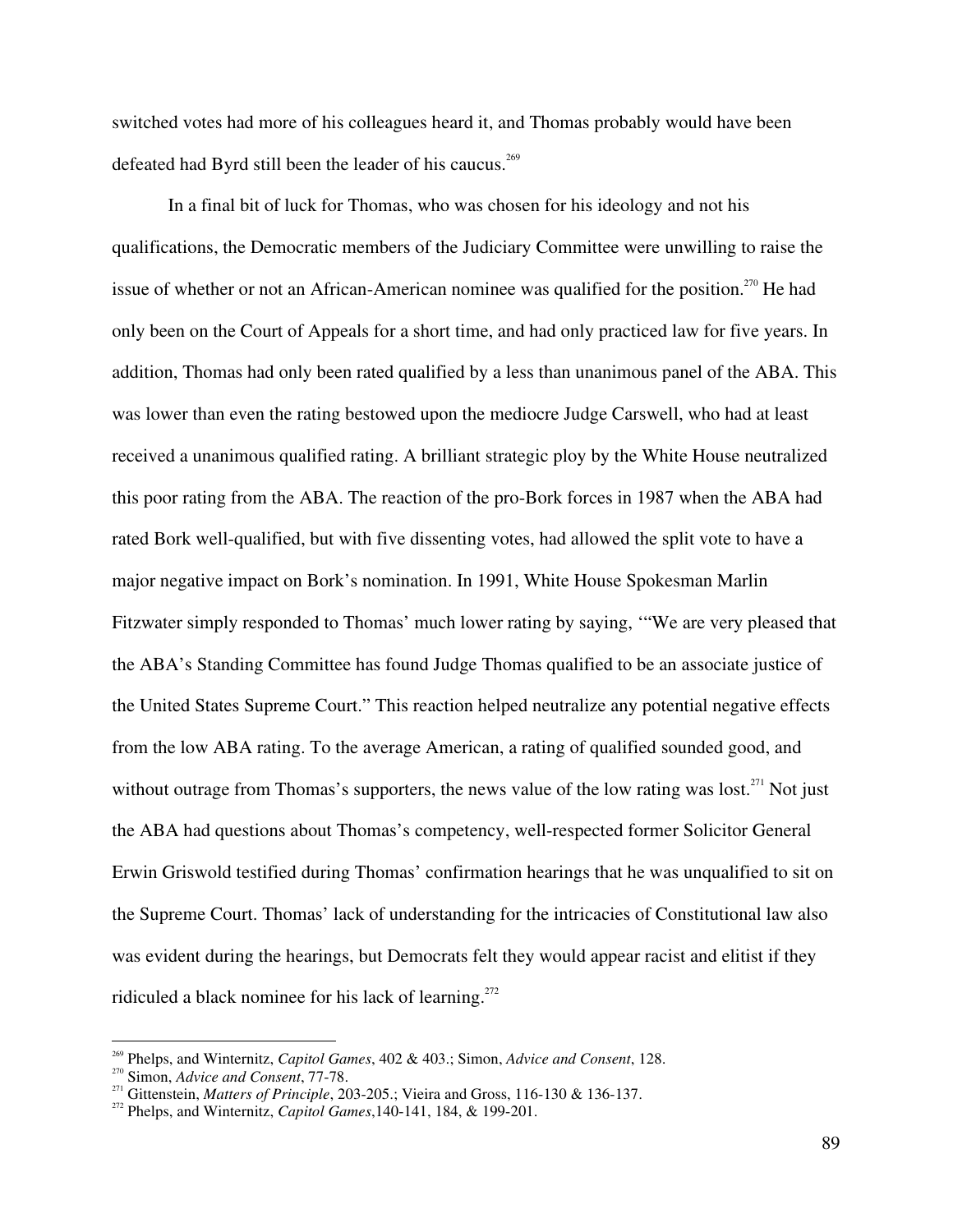The majority of Thomas's first set of hearings dealt primarily with his judicial philosophy and the nominee did not handle himself well. In an effort to distance himself from previous controversial statements, and his rather radical judicial philosophy, Thomas disavowed many of those statements, and made a number of implausible claims before the committee. The most outlandish of these claims came in response to a question from Senator Patrick Leahy of Vermont. Thomas stated that he had not discussed the landmark decision of *Roe* v. *Wade*, 410 U.S. 113 (1973), in spite of it having been handed down while he was in law school.<sup>273</sup> He went even further, claiming not only that he had never discussed the case, but that he also held no personal opinion about it. 274 Thomas's confirmation conversions on every issue from his stance on natural law as it relates to property rights, to his feelings about legendary Justice Oliver Wendell Holmes, created doubt in the minds of many senators as to the nominee's veracity. Thomas also admitted to not having fully read articles he praised in speeches, nor a report he had signed as Chairman of the EEOC.<sup>275</sup> After his confirmation, Thomas would acknowledge that he had hidden his beliefs under oath in order to win confirmation. '"In the hearing, I played by the rules. And playing by those rules, the country has never seen the real person."<sup>276</sup> His implausible answers and confirmation conversions ended up costing Thomas the votes of Senators Biden, Kohl and Heflin. This caused the committee to deadlock seven to seven on the nomination, which sent it to the Senate floor without a recommendation.<sup>277</sup>

The Anita Hill story has been told many times, and its details are not relevant to the topic of this paper. What is important is that, because of the reticence of Professor Hill, and the actions taken by Senator Biden and his Judiciary Committee staff, the charges of sexual harassment against Judge Thomas came too late in the confirmation process to defeat the nomination. Before

 $273$  Ibid., 192-194.

<sup>&</sup>lt;sup>274</sup> Simon, *Advice and Consent*, 90.

Simon, *Advice and Consent*, 87-92.; Phelps, and Winternitz, *Capitol Games*, 174-193. <sup>276</sup>

<sup>&</sup>lt;sup>276</sup> Comiskey, *Seeking Justices*, 112 & 138.

Phelps, and Winternitz, *Capitol Games*, 219-224.; Vieira and Gross, *Supreme Court Appointments*, 208.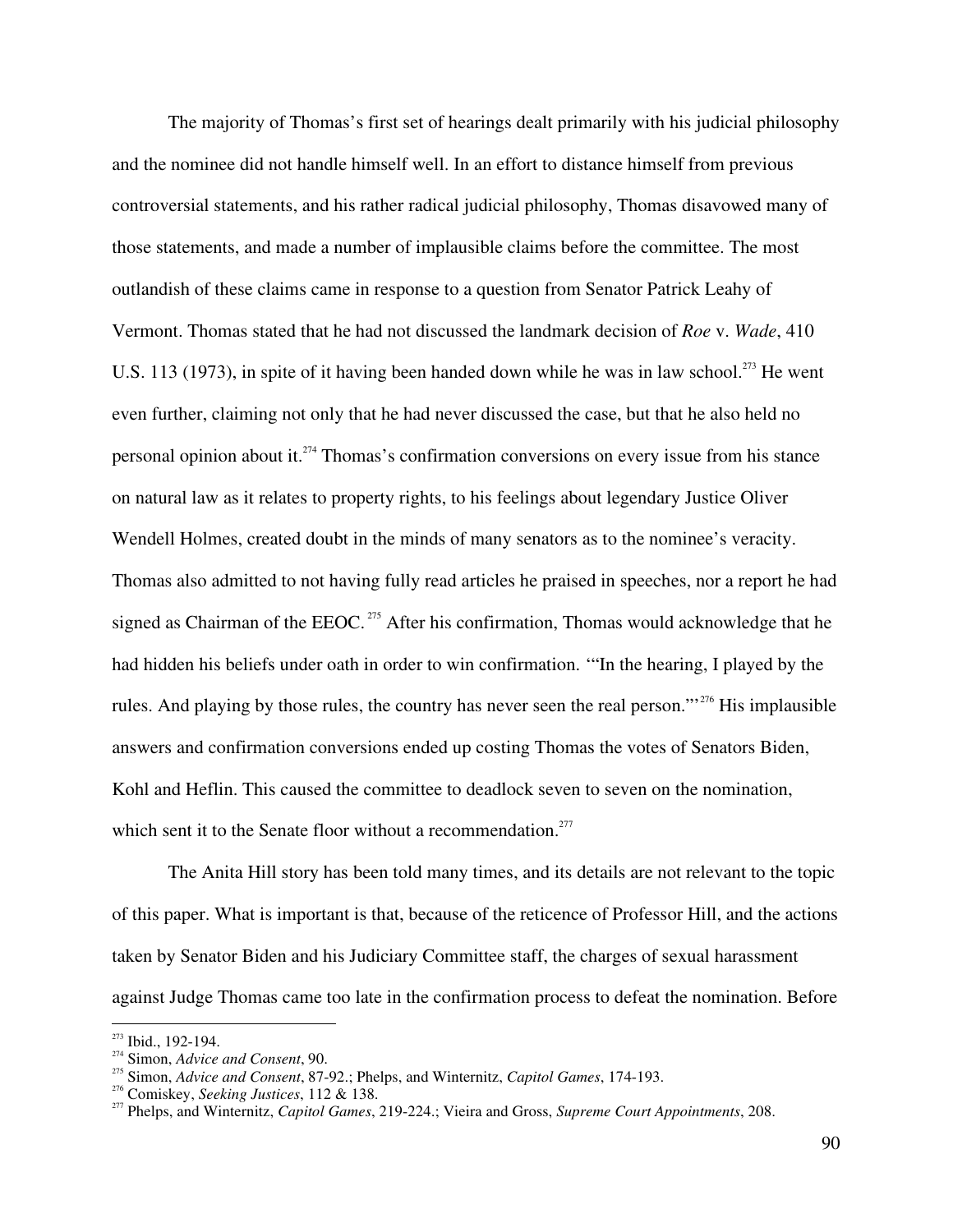the charges became public, many centrist senators had decided to support Thomas' confirmation. As a result, when the hearings dealing with Professor Hill's charges were not sufficiently conclusive to convince these senators that Thomas had definitely harassed Hill, they stuck with their initial decisions to support the nomination.<sup>278</sup> As has been noted several times with regard to the failed nominations of Justice Fortas and Judge Haynsworth, the longer the confirmation process is drawn out, the better chance of a nomination failing to secure the advice and consent of the Senate. In the Thomas case, the Senate had agreed to vote on Thomas' nomination before the sexual harassment charges publicly broke. Thus, it would have required the unanimous consent of all senators to postpone the vote. As a result, Senator Jack Danforth (R-MO), Thomas' former boss and Senate patron, and Minority Leader Robert Dole (R- KN), were able to hold the delay for additional hearings to one week. Once a delay became inevitable, Senator Biden had pushed for a two-week delay, but he and Majority Leader Mitchell agreed to the oneweek delay. The short length of the delay prevented a full-scale investigation into the charges, left the hearings rushed, and almost definitely impacted critical strategic decisions. This in essence helped lead to the confirmation of Thomas, whose nomination might well have been defeated had the delay lasted an additional two weeks or a month.<sup>279</sup>

Further, Thomas benefited from the fact that Democrats and Republicans on the Judiciary Committee were operating under vastly different sets of rules during the reopened hearings. President Bush had authorized, '" a deliberate attack on the character, motives, mental condition and veracity of ... Anita Hill."<sup>280</sup> Senate Republicans, following those orders faithfully, were playing hardball, and were determined to win at any cost. They viewed the process as adversarial, and Senators Hatch and Specter savaged Anita Hill. Chairman Biden even allowed

<sup>&</sup>lt;sup>278</sup> Ibid., 402-411.

 $\frac{279}{280}$  Ibid., 271-275.

<sup>&</sup>lt;sup>280</sup> John Massaro, "Pyrrhic Politics? President Bush and the Nomination of Clarence Thomas," 280.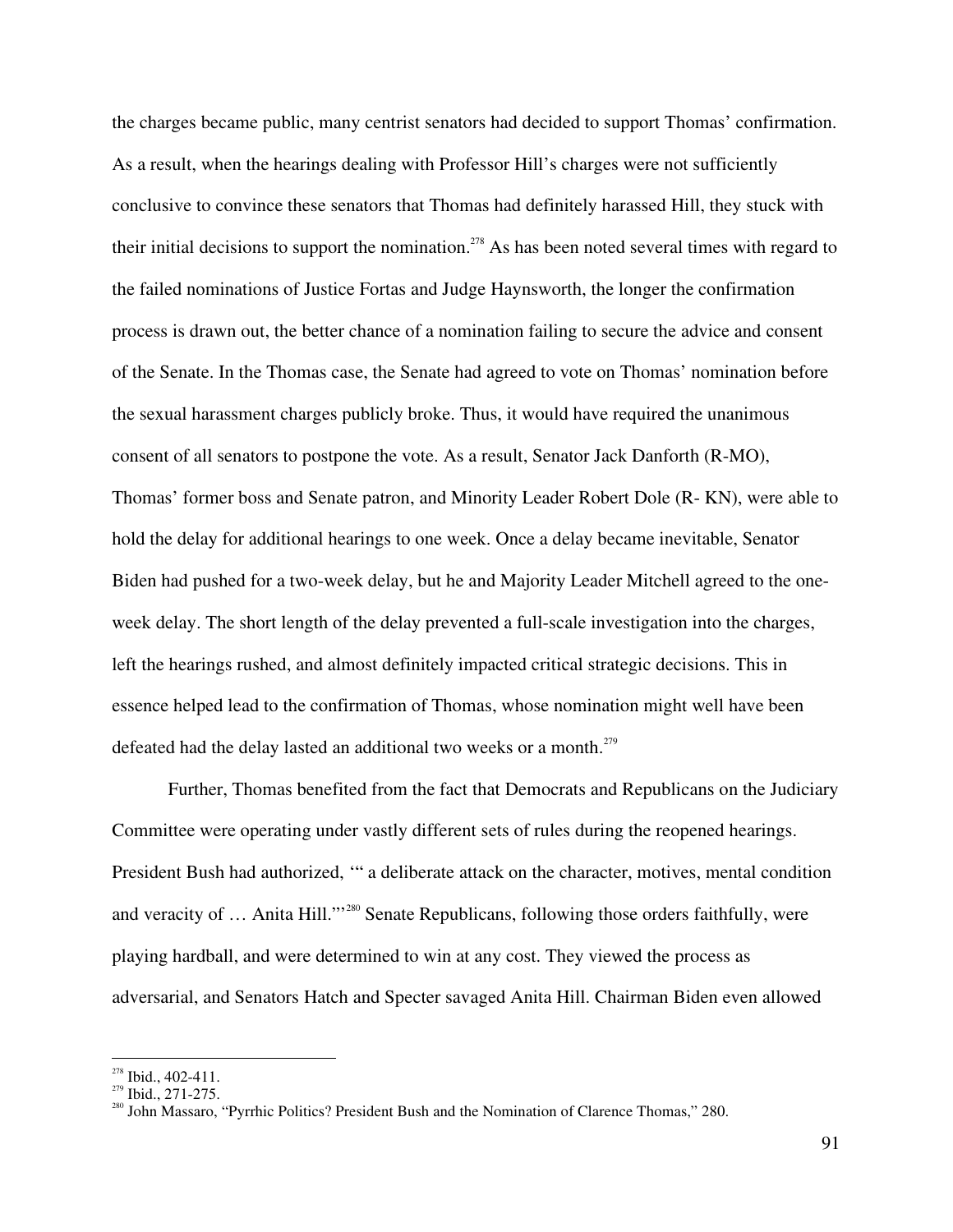them to accuse Hill of perjury without having any sort of factual evidence to back up their claims.<sup>281</sup> Senator Danforth, an ordained minister no less, was willing to make such gutter level charges that his legislative director considered resigning. He gave information to the press that Biden had ruled unusable in the hearings, including testimony as to Hill's mental health by psychiatrists who had never met her.<sup>282</sup> By contrast, in a scrupulous effort to be fair to Judge Thomas, and to dare to seek the truth, the Democrats on the Judiciary Committee lost sight of the big picture. Judge Thomas also easily intimidated Democratic senators when he accused the committee of lynching him, thus subtly invoking his race and atrocities of the past. This helped flummox Senators Heflin, Biden, and Leahy, and prevented them from asking Thomas truly tough questions.<sup>283</sup> This tactical difference is important, because it demonstrates that if the two parties are operating by different sets of rules, the side willing to use any tactic necessary usually wins the battle over a nomination.

Although Thomas' nomination is eerily reminiscent of the defeated nominations of Bork, Haynsworth and Fortas, it was saved by the impact the nominee's race had on the votes of Democratic senators from states with large African-American populations, the disparity in tactics employed by the two sides, and because Thomas' supporters were able to keep the length of the debate to a minimum. The duration of the confirmation process is perhaps the major difference between the controversial but successful nominations of William Rehnquist and Thomas, and the unsuccessful nominations of Fortas, Haynsworth, and Carswell. In the latter three cases opponents of the nomination were able to drag the confirmation process out long enough to explore ethical charges against the nominee to a degree sufficient to prevent confirmation. In the Thomas and Rehnquist cases, supporters of the nomination successfully truncated the process

 $^{281}$  Ibid., 275, 340-346.

Comiskey, *Seeking Justice*, 125-126. <sup>283</sup> Simon, *Advice and Consent*, 111-112.; Phelps and Winternitz, *Capitol Games*, 331-377.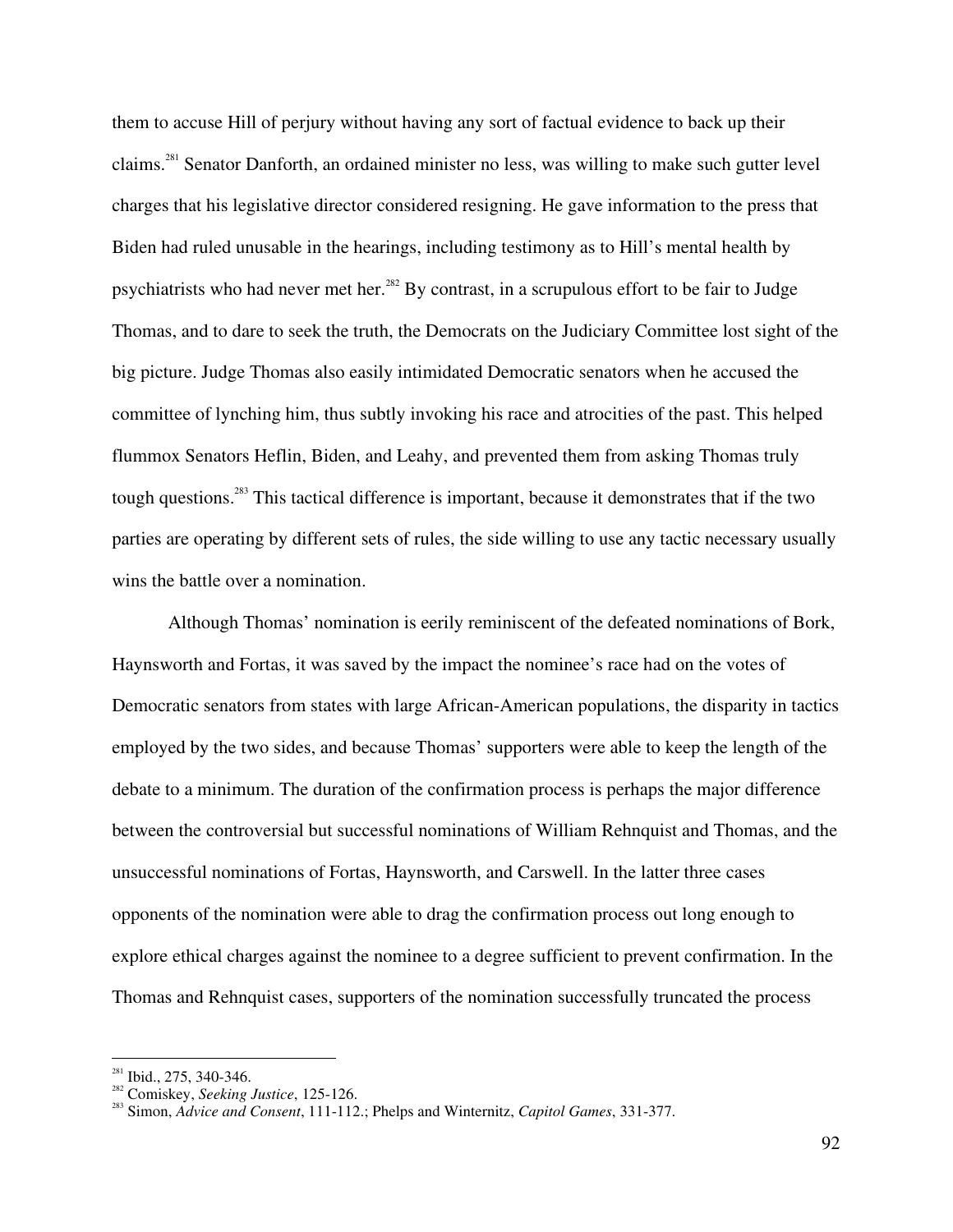before enough senators could change their minds to deny confirmation. This fits with statistical analysis showing that the longer the duration of the nomination process, the better the chance of a nominee being defeated.<sup>284</sup> Thomas' narrow confirmation is to date the last important case study from the Fourth Era of Advice and Consent. There is the potential for the confirmation of Justice Samuel Alito to become an important case study, but it occurred too recently for its effects to fairly analyzed in the appropriate context. The intricacies involved in all of the case studies detailed in the last four chapters help to diffuse potential criticisms of the model of Four Eras of Advice and Consent.

## **Chapter 8- Answering the Potential Critics**

One potential criticism that could be lodged against the model of Four Eras of Advice and Consent is that it ignores or understates the importance of structural and circumstantial factors that have impacted the advice and consent process throughout U.S. history. For those with whom this criticism might resonate, a more reasonable model might be that offered by John Massaro. Massaro's explanation of the defeated nominations of Justice Abe Fortas, Clement Haynsworth, and Harold Carswell begins with the acknowledgement that the perceived ideology of the three nominees was the major factor in all three unsuccessful nominations. However, Massaro cautions that ideology alone would not have been sufficient to bring about the Senate's unfavorable action in any of the three cases. He then explains the role played by conditional as well as uncontrollable factors in determining the success of Supreme Court nominations. Since 1789, Supreme Court nominations made when either the Senate is controlled by the opposition

<sup>&</sup>lt;sup>284</sup> Shipan and Shannon, "Delaying Justice(s)," 656-657.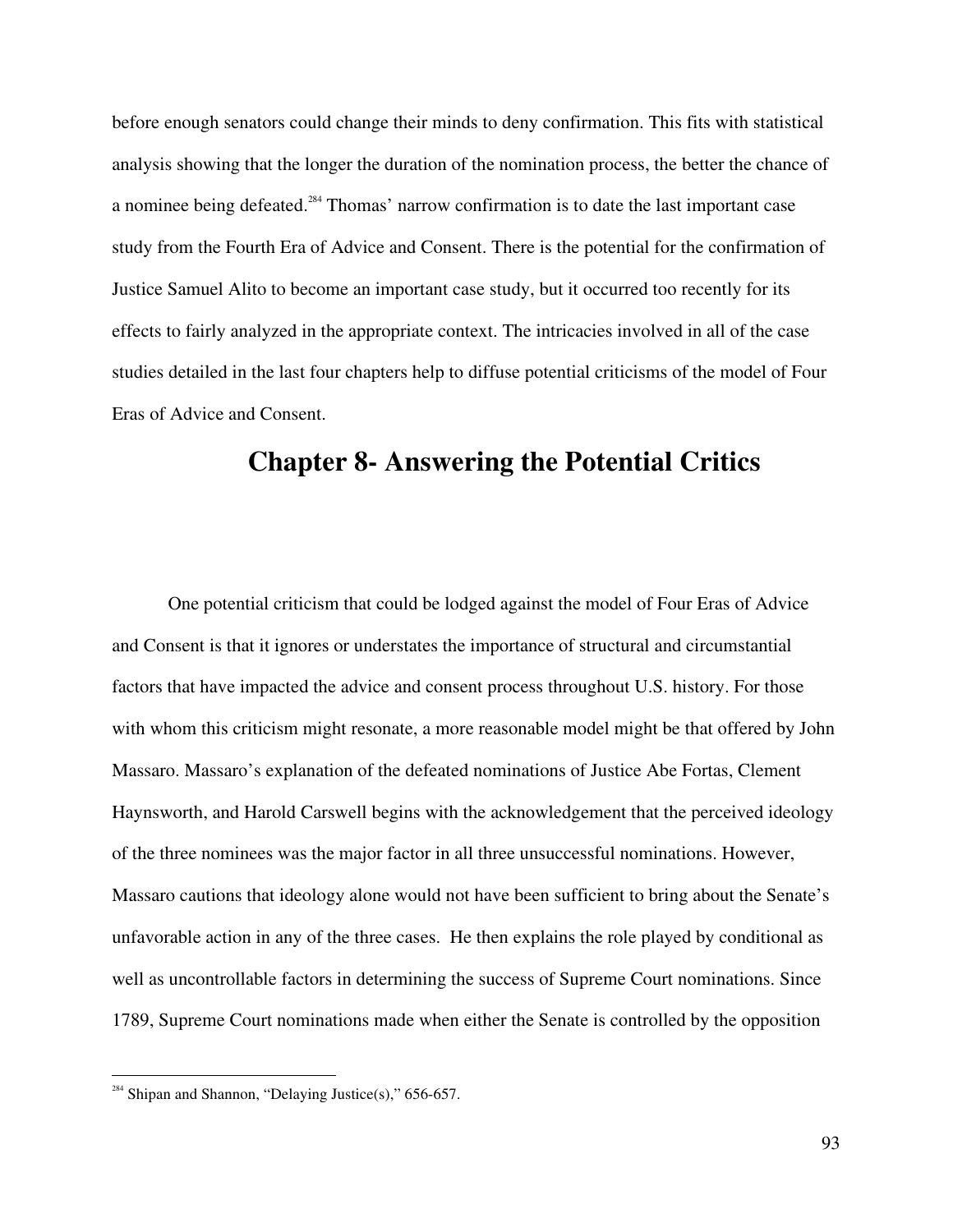party, or forwarded to the Senate during the last full year of a President's term, have failed at a higher rate than those sent up when neither condition is present. Eighteen percent of those nominations occurring when one of the two conditions are present have failed, as opposed to only ten percent of nominations when neither condition is present. More significantly, of the fourteen nominations that have occurred when both conditions were present, a whopping ten, or seventy-one percent have failed.<sup>285</sup>

As Massaro accurately observes, these structural conditions along with ideology alone do not account for defeated Supreme Court nominations, as prior to 1968 only two of twenty-five nominations occurring when just one of the two adverse conditions was present ended in failure. According to Massaro, presidential management is the element, which makes or breaks Supreme Court nominations. Simply choosing to nominate a candidate who is vulnerable to nonideological, non-partisan charges needlessly increases the opposition. Michael Comiskey would agree with this contention as he cites the results from several studies showing that senators who are ideologically opposed to a nominee will not, in most cases, vote against confirmation unless a good case can be made against a nominee's qualifications or unless the political setting is unfavorable to the President.<sup>286</sup> Non-partisan, non-ideological charges can also cause senators who otherwise would support the nominee because of partisan and philosophical agreement to vote against him. More importantly, such charges provide a cover issue, which allows senators who ideologically oppose a nominee to couch their opposition in more noble terms.

Senators who oppose a nominee on ideological grounds risk alienating at least some constituents. However, since most Americans agree that Supreme Court justices ought to possess sufficient ethical sensitivity and competence, opposing a nomination on these sorts of grounds is much more acceptable to a senator's constituents. These sorts of non-ideological charges also

<sup>&</sup>lt;sup>285</sup> Massaro, *Supremely Political*, 135-136.<br><sup>286</sup> Camiclasu, Sacking Justices, 62.

Comiskey, *Seeking Justices*, 63.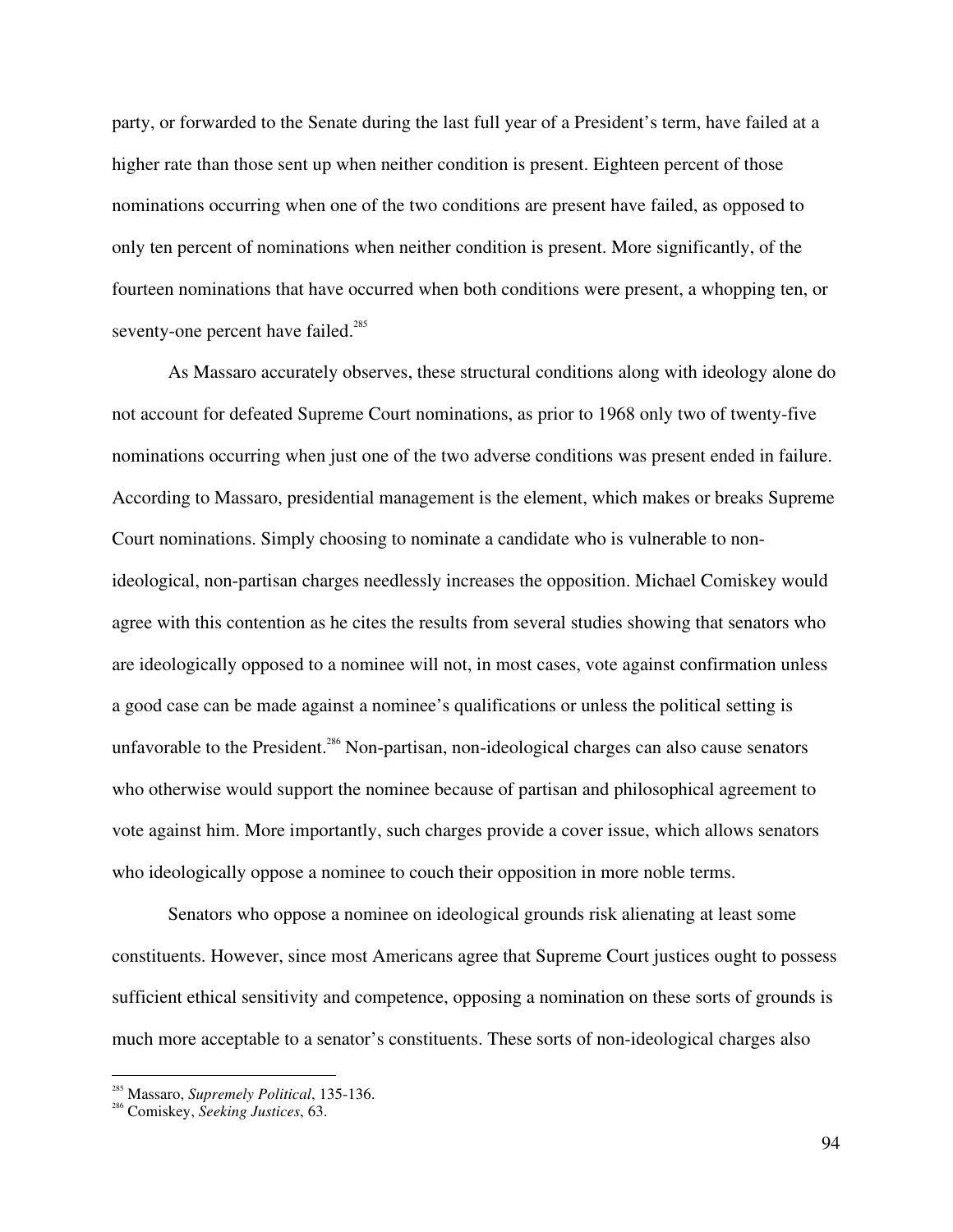can cause senators to be reticent about publicly supporting a nominee, for fear of further revelations that might embarrass them. A nominee vulnerable to non-ideological, non-partisan charges is also indicative of a sloppiness in the White House vetting process, which provides even less incentive for senators to come to the aid of the President and his embattled nominee. Finally, as is exemplified by some of the case studies, poor post nomination strategic decisions or execution by the White House can also doom a controversial nomination.<sup>287</sup>

Hence, Massaro posits a sort of model, which explains that opposition to a Supreme Court nominee's judicial philosophy is latent, and can be activated and enhanced by either poor timing or greater natural partisan or ideological opposition to the President in the Senate. This leads to serious trouble for a nominee when it is coupled with a useful non-ideological, nonpartisan cover issue that senators can use as a sort of rhetorical club to bludgeon the nomination to death.<sup>288</sup> Although Massaro's model fits with much of the evidence in this paper, several recent cases raise questions as to whether it is any more accurate or insightful than the era based model. The previously discussed case of Justice Thomas certainly seems as though it should have been defeated according to the Massaro model. There was ample ideological opposition to the conservative Thomas, Democrats controlled the Senate 57-43, and the helpful charge of sexual harassment emerged to provide cover for senators who wanted to oppose Thomas because of his ideology without risking a backlash from their constituents. Indeed Professor Massaro himself acknowledges that Thomas' very narrow confirmation seems to have much more in common with the cases of defeated nominations, than with the cases of other successful nominations.<sup>289</sup>

However, it is not just the Thomas case that would call into question the validity of Massaro's model. The initial nomination of William H. Rehnquist to the Supreme Court also

 $\frac{287}{288}$  Ibid., 140-142.

 $288$  Ibid., 197.

<sup>&</sup>lt;sup>289</sup> John Massaro, E-mail message to Brian Rosenwald, February twentieth, 2006.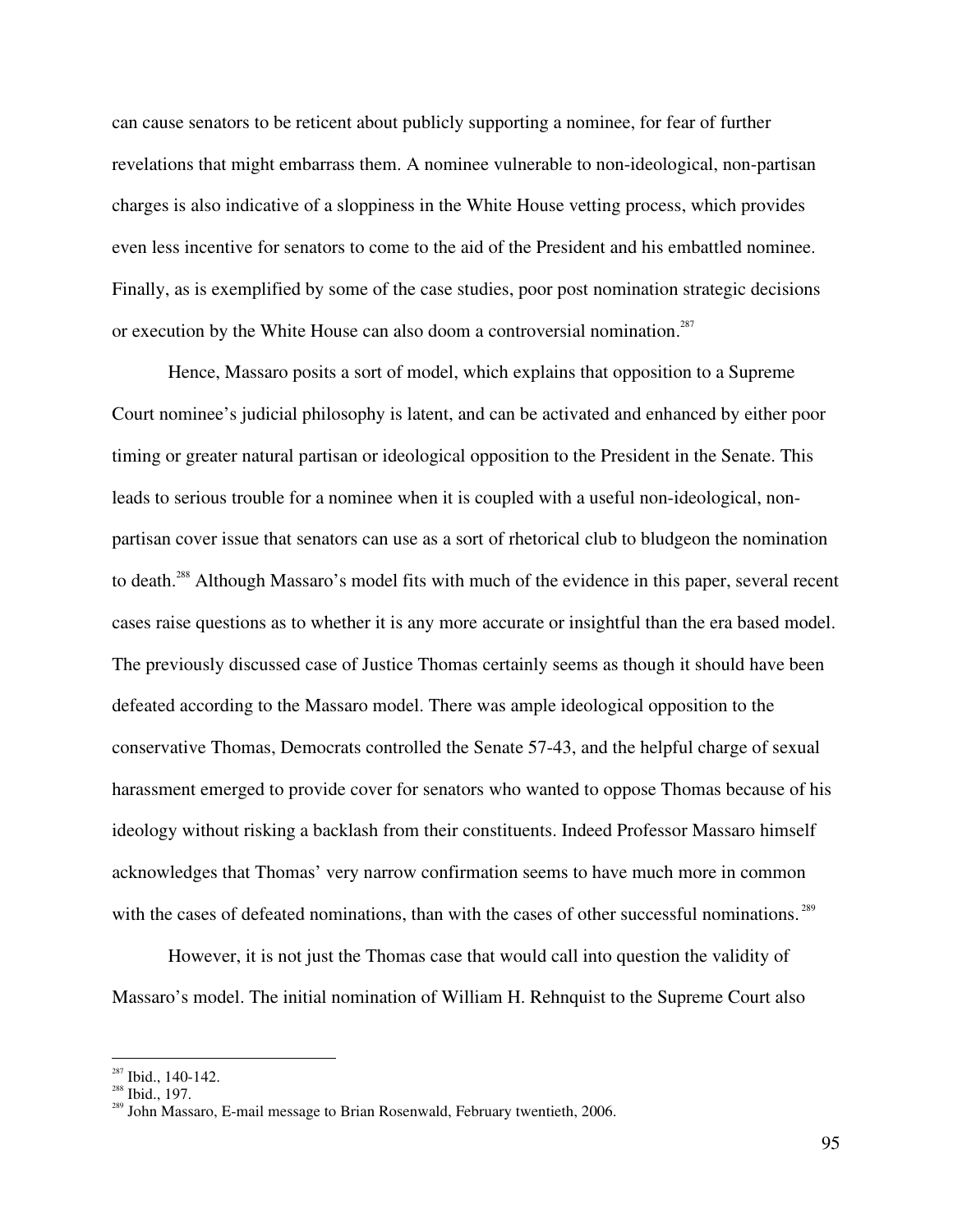bears all of the hallmarks of a nomination that should have been defeated. There was substantial ideological opposition to the nomination of Rehnquist, indeed enough to trigger a filibuster led by Senator Birch Bayh of Indiana. Democrats controlled the Senate by a 54-44 margin, and the nomination of Rehnquist was forwarded to the Senate in October of 1971, just barely outside of the final year of President Nixon's term.<sup>290</sup> Moreover, senators were given a perfect nonideological, non-partisan charge to use to cover ideological opposition to Rehnquist's nomination when he was accused of harassing African-American voters at the polls in Arizona in 1964. Lastly, a memo written by Rehnquist during his days as clerk to Justice Robert H. Jackson was revealed to have supported upholding the doctrine of separate but equal.<sup>291</sup> Yet the Senate, probably because of his undeniable brilliance, approved the Rehnquist nomination by a 62-26 margin.<sup>292</sup> Massaro himself admits that his model is not intended to be deterministic, and that successful post nomination presidential management can pull out a nomination tottering on the brink of defeat.<sup>293</sup> Thus, using structural and conditional factors to set out a model of defeated Supreme Court nominations may not be any more accurate than the model set out in this paper.

Two other examples from the academic literature that suggest a role for structural or conditional factors actually show the benefit of the model of Four Eras of Advice and Consent. As John Maltese correctly notes, only eleven of twenty men nominated by unelected Presidents have made it onto the Court. Maltese is however quick to point out that this phenomenon might in fact be more related to eras, as all nine nominations made by unelected Presidents since Chester A. Arthur in 1882 have been confirmed. A final example comes from the work of Charles S. Shipan and Megan L Shannon. Their findings show that between 1866-1994, divided

<sup>290</sup> Abraham, *Justices, Presidents, and Senators*, 269-270,; Party Division in the Senate 1789-Present, accessible via http://senate.gov/pagelayout/history/one\_item\_and\_teasers/partydiv.htm <sup>291</sup> Fred P. Graham, "2 Negroes from Phoenix Arizona, say Rehnquist Harassed Blacks at Polls in 1964," *The New*

*York Times*, November 16<sup>th</sup>, 1971.; Fred P Graham, Rehnquist Says '52 Memo Outlined Jackson's Views," The New

*York Times*, December 9, 1971, 26.<br><sup>292</sup> Fred P. Graham, "Rehnquist is Confirmed as Liberal Opposition Fails," *New York Times*, December 11<sup>th</sup>, 1971. <sup>293</sup> Massaro, E-mail Message.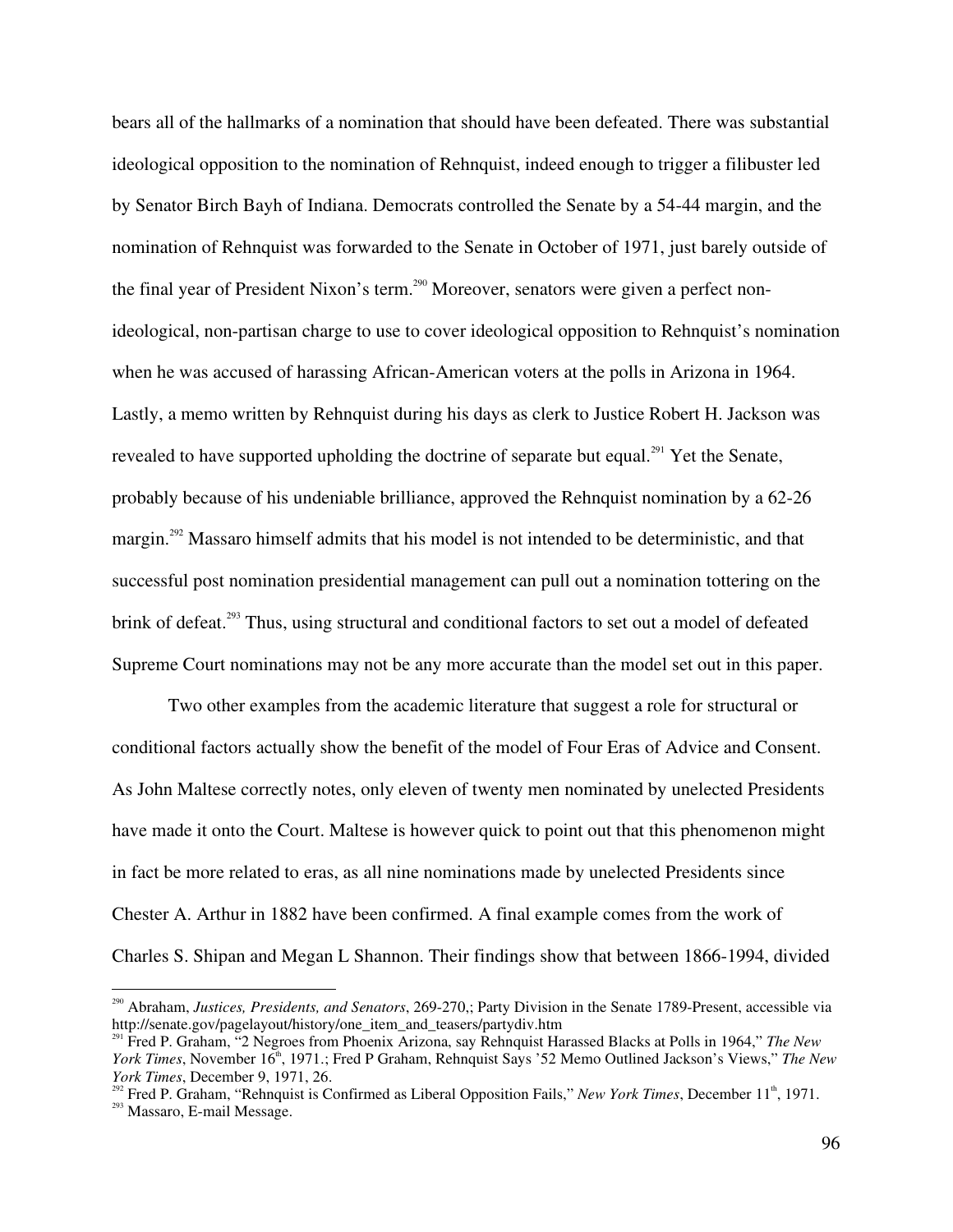government and the ideological distance between the President and the majority party in the Senate have increased the duration of confirmation battles at a statistically significant level. However, their model does not account for the fact that, as previously discussed, the confirmation process has gotten progressively longer in duration during the course of the twentieth century. Their model might even be skewed as the vast majority of nominations made during divided government have occurred since 1955, when the process was getting longer for reasons such as increasingly involved confirmation hearings, and the introduction of judiciary committee investigative staff. 294

<sup>&</sup>lt;sup>294</sup> Shipan and Shannon, "Delaying Justice(s)," 660-666.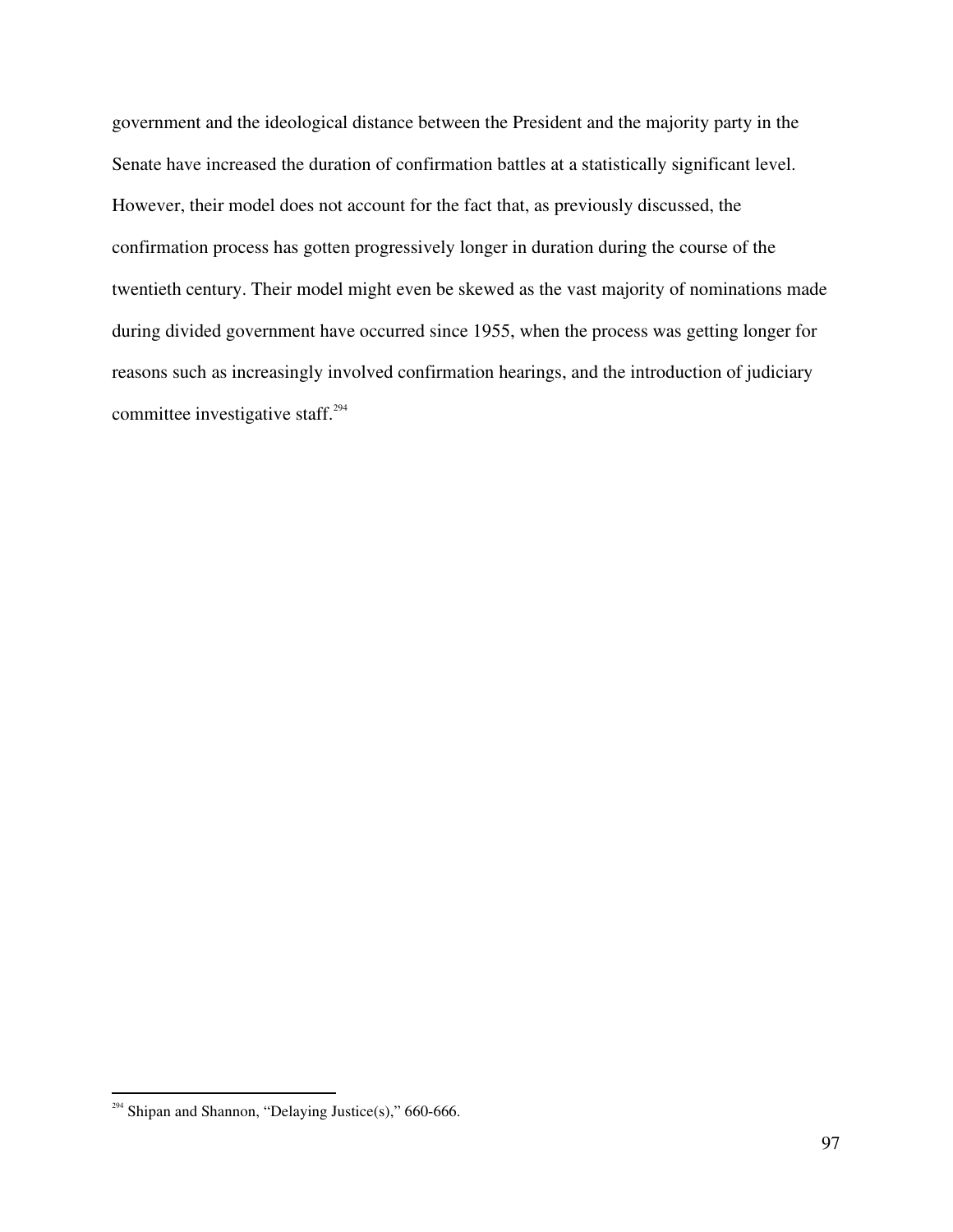## **Chapter 9- So What About the Filibuster, and What Does This All Mean?**

An appropriate place to end this paper is with the recent charge of Senate Majority Leader Bill Frist (R-TN) that it would have been against the intent of the Founding Fathers to have denied Supreme Court Justice Samuel Alito Jr. an up or down vote on the floor of the United States Senate.<sup>295</sup> The only conclusion that can be reached from the history discussed in this paper, as well as modern scholarship on the topic is that Frist is at best deluding himself, or at worst lying to the American people. It is almost impossible to discern the intent of the Framers with regard to the Advice and Consent Clause, beyond saying that they intended for the Senate to play a robust role in the process of placing Supreme Court justices on the bench. Additionally, none of the history shows that the Senate has ever interpreted the Advice and Consent Clause to require an up or down vote for each nominee on the floor of the Senate. Indeed, the nomination of Stanley Matthews in 1881 never left the Judiciary Committee, while Abe Fortas failed to receive an up or down vote on his nomination to be Chief Justice in spite of being reported out of the Judiciary Committee favorably. Similarly, the late Chief Justice Rehnquist saw his

<sup>295</sup> Ceci Connolly, "Frist Cautions Senators Against Stalling Alito Vote, *The Washington Post*, national edition, http://www.washingtonpost.com/wp-dyn/content/article/2005/12/11/AR2005121100344.html (accessed December 22, 2005).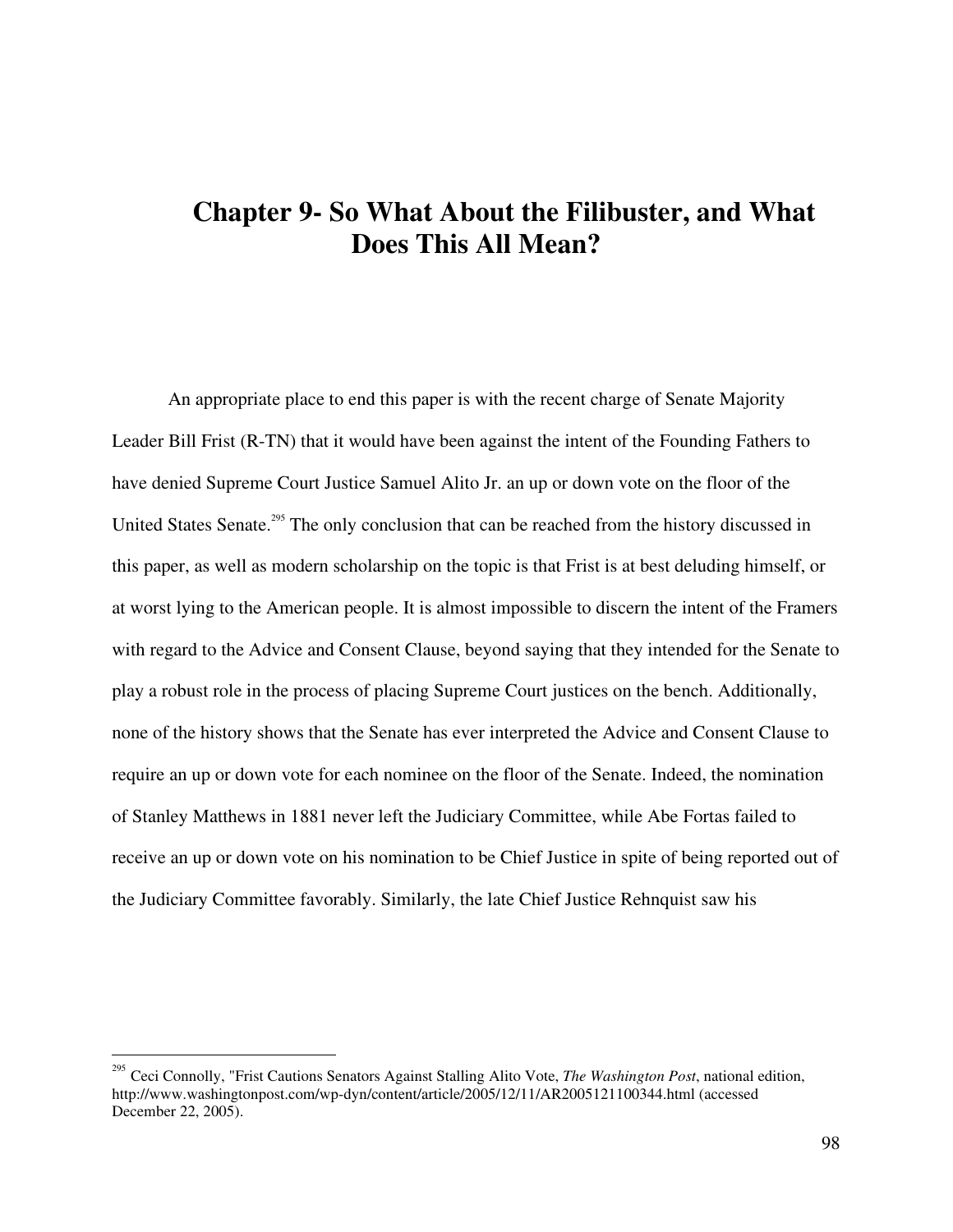nominations as both Associate Justice and Chief Justice filibustered, while John Meredith Read saw the Senate fail to act at all upon his nomination.<sup>296</sup>

To justify Frist's argument one must read the facts in a very slanted manner. First they must see a fundamental difference between blocking a nominee in committee and filibustering a nominee on the floor of the Senate. Professor John Eastman has concisely laid out the argument for this conception of Senate procedure. He views committee procedures that delay or deny a vote on a nomination to exist with the acquiescence of the majority of the Senate. By contrast, a filibuster is used to thwart the will of the majority of the Senate.<sup>297</sup> Professor Michael Garhardt points out the flaw in this argument by noting that the unanimous consent of all senators is required for a successful petition to discharge a nomination from committee.<sup>298</sup> Eastman's position also assumes that the Constitution requires confirmation of a nominee simply because the majority supports him. As Professor Garhardt rightly observes, the Appointments Clause makes no such contention. It says nothing about the specific procedures applicable in confirmation proceedings, or about how someone may be denied confirmation.<sup>299</sup>

Another argument against the Constitutionality of a filibuster against a nomination is that it essentially creates a requirement for supermajority support in order to confirm the nominee. The Framers clearly stated in the Constitution what things would require a supermajority to pass; nominations were not among the items included. This criticism is only valid if the filibuster is unconstitutional in all cases, because nowhere does the Constitution say that all legislation can be required to need supermajority support to be passed. As the Supreme Court has noted, '"but

<sup>296</sup> Abraham, *Justices, Presidents, and Senators*, 80, 102, 219 & 270.; Linda Greenhouse, "Senate 65-33, Votes to Confirm Rehnquist as 16<sup>th</sup> Chief Justice After Close of Bruising 5-Day Debate, the Senate Then Votes Unanimously for Judge Scalia," The New York Times, September 18<sup>th</sup>, 1986, A1.; Rehnquist's nomination as Chief Justice was not precisely filibustered. The opponents of the nomination refused to allow for a final vote, and had they defeated a cloture petition, they planned on launching an endless filibuster. However, they were unable to defeat the cloture motion, thus cutting off the debate.

<sup>&</sup>lt;sup>297</sup> U.S. Senate. Committee on the Judiciary. *Judicial Nominations, Filibusters, and the Constitution*, 72.

 $298$  Ibid., 88.

 $^{299}$  Ibid., 27.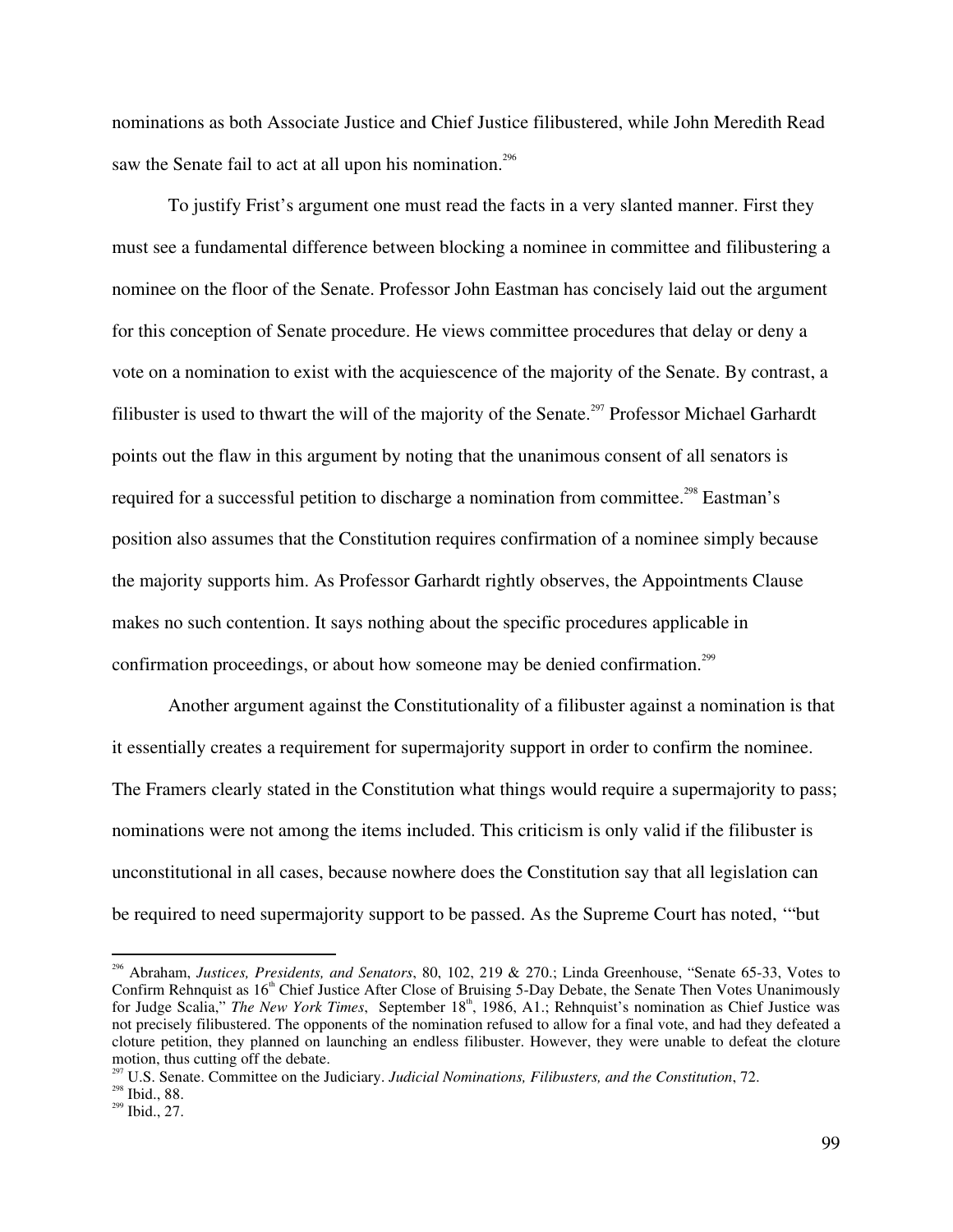there is nothing in the language of our Constitution, our history, or our cases that requires that a majority vote always prevail on every issue."<sup>300</sup> Further, an analysis of discretionary completion and mandatory completion in the Constitution by Adam White concludes that with regards to interbranch interactions and otherwise, the Framers included the word shall when they intended for an action to be mandatory. That construction is not present with regard to the Senate role in the Appointments Clause, but rather only in regards to the behavior of the Executive. This makes the Senate's role more akin to veto powers, and other matters of discretionary completion.<sup>301</sup>

Frist's contention also ignores all of the relevant history. This is clear both from the case studies described in this paper and also from scholarly literature. Professors Catherine Fisk and Erwin Chemerinsky, who have written extensively about the filibuster note that there is "no historical basis for the Republican claim that filibustering has not been used to block judicial nominations."<sup>302</sup> The only way to twist the history into supporting the Frist position is to define a filibuster solely as one that successfully blocks a nomination. In that case, the filibuster launched against the nomination of William Rehnquist is not a filibuster, because opponents allowed the nomination to be confirmed due to a lack of support for their filibuster. However, that interpretation ignores the contemporary view of what was happening in the Senate. A December 8<sup>th</sup>, 1971 article from the *New York Times* quotes Minority Leader Hugh Scott (R-PA) as saying that Senator Birch Bayh was staging a one-man filibuster, and that he had a cloture petition ready for whenever he concluded that two-thirds of the senators would support cutting off debate.<sup>303</sup> A similar effort to filibuster Rehnquist's nomination to be chief justice failed in 1986, when the Senate invoked cloture allowing for a final vote on the nomination.<sup>304</sup>

 $300$  Ibid., 95.

<sup>&</sup>lt;sup>301</sup> White, "Toward the Framers' Understanding of Advice and Consent," 143-148.<br><sup>302</sup> Fisk and Chemerinsky, "In Defense of Filibustering Judicial Nominations," 3.

<sup>&</sup>lt;sup>302</sup> Fisk and Chemerinsky, "In Defense of Filibustering Judicial Nominations," 3.<br><sup>303</sup> "Rehnquist Backers say Critics Have Begun a Senate Filibuster, "*New York Times*, December 7<sup>th</sup>, 1971.

Greenhouse, "Senate 65-33, Votes to Confirm Rehnquist as  $16<sup>th</sup>$  Chief Justice, A1.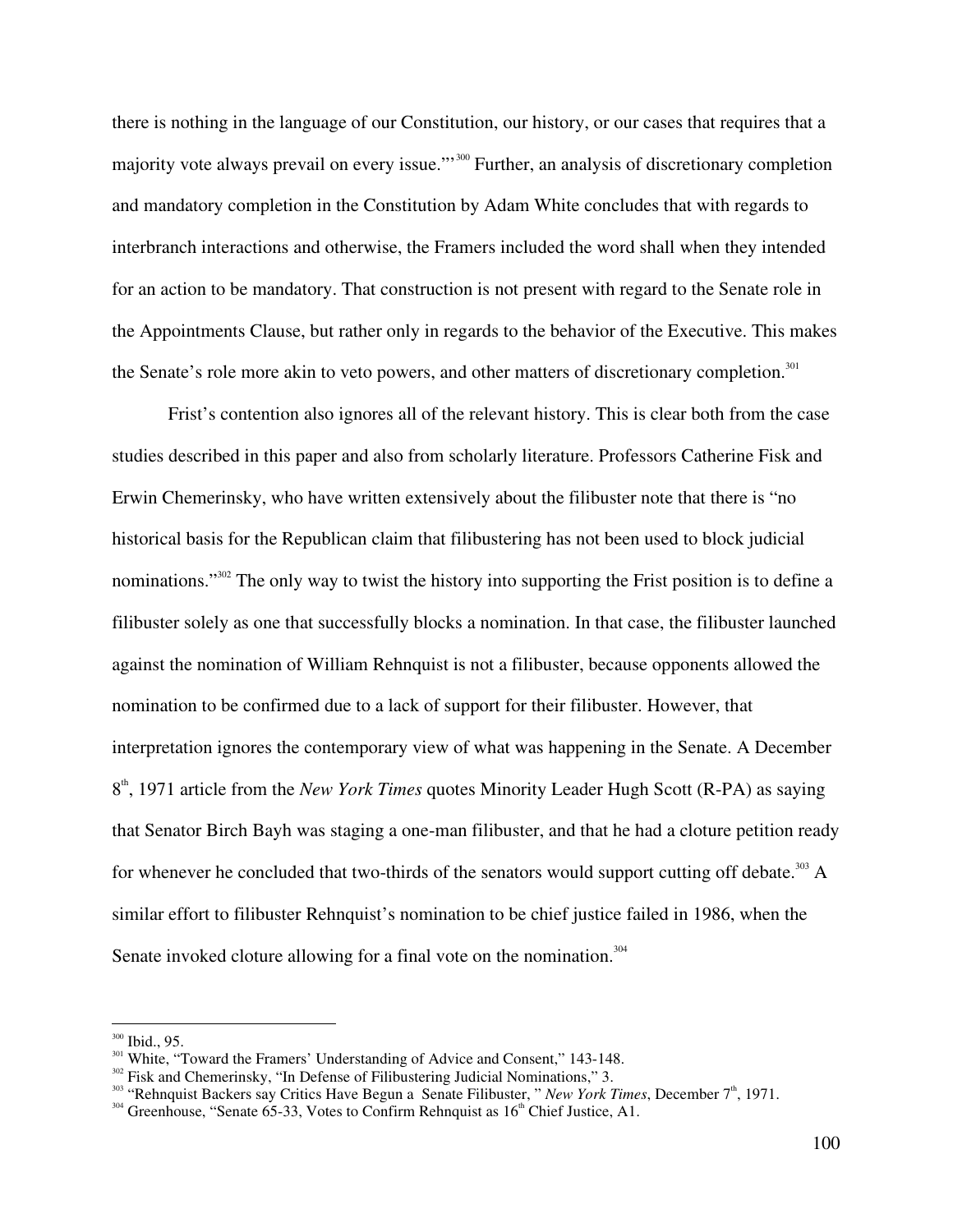More fundamentally, for Frist's position to be valid, one must rely on a very convoluted view of history with regard to the nomination of Justice Fortas to be chief justice. This version of history is only even possible because of a letter from Robert Griffin to Senate Republicans in 2003. In this letter Griffin notes that the cloture vote on the Fortas nomination occurred only four days after debate had begun. He accurately recalls the final margin as being forty-five to fortythree in favor of cloture, and states that after reviewing the absentees, he was confident that the majority of the Senate opposed Fortas. Hence he concludes that even if four days of debate could be characterized as a filibuster, the minority certainly was not thwarting the will of the majority. Griffin quotes his own final remarks from the Fortas debate in which he did indeed question whether invoking cloture was appropriate as all of the speeches during the debate had been germane, while the debate over an investment tax credit the previous year had lasted five weeks. 305

The backers of this convenient version of history also cite quotes from several senators during the Fortas floor debate claiming that what was occurring was not a filibuster. Regardless, this position is contrary to all non-self serving evidence. Both Fortas biographers, Bruce Allen Murphy and Laura Kalman, consider the nomination to have been toppled by a filibuster. Kalman writes, "Instead he (Senate Majority Leader Mike Mansfield) tried to head off a filibuster by moving that the Senate be allowed to debate the nomination… The majority leader's cleverness did not daunt his opponents, who still began a filibuster."<sup>306</sup> Murphy's account is similar, and journalist Robert Shogun's tale of the nomination battle also concurs that the Fortas opponents staged a filibuster.<sup>307</sup> Furthermore, even current Judiciary Committee Chairman Arlen Specter (R-PA) admitted during a Senate subcommittee hearing that, "the only occasion where

<sup>305</sup> U.S. Senate. Committee on the Judiciary. *Judicial Nominations, Filibusters, and the Constitution,* 220. <sup>306</sup>

Kalman, *Abe Fortas*, 355. <sup>307</sup>

Murphy, *Fortas*, 519-526.; Shogun, *Question of Judgment*, 180-182.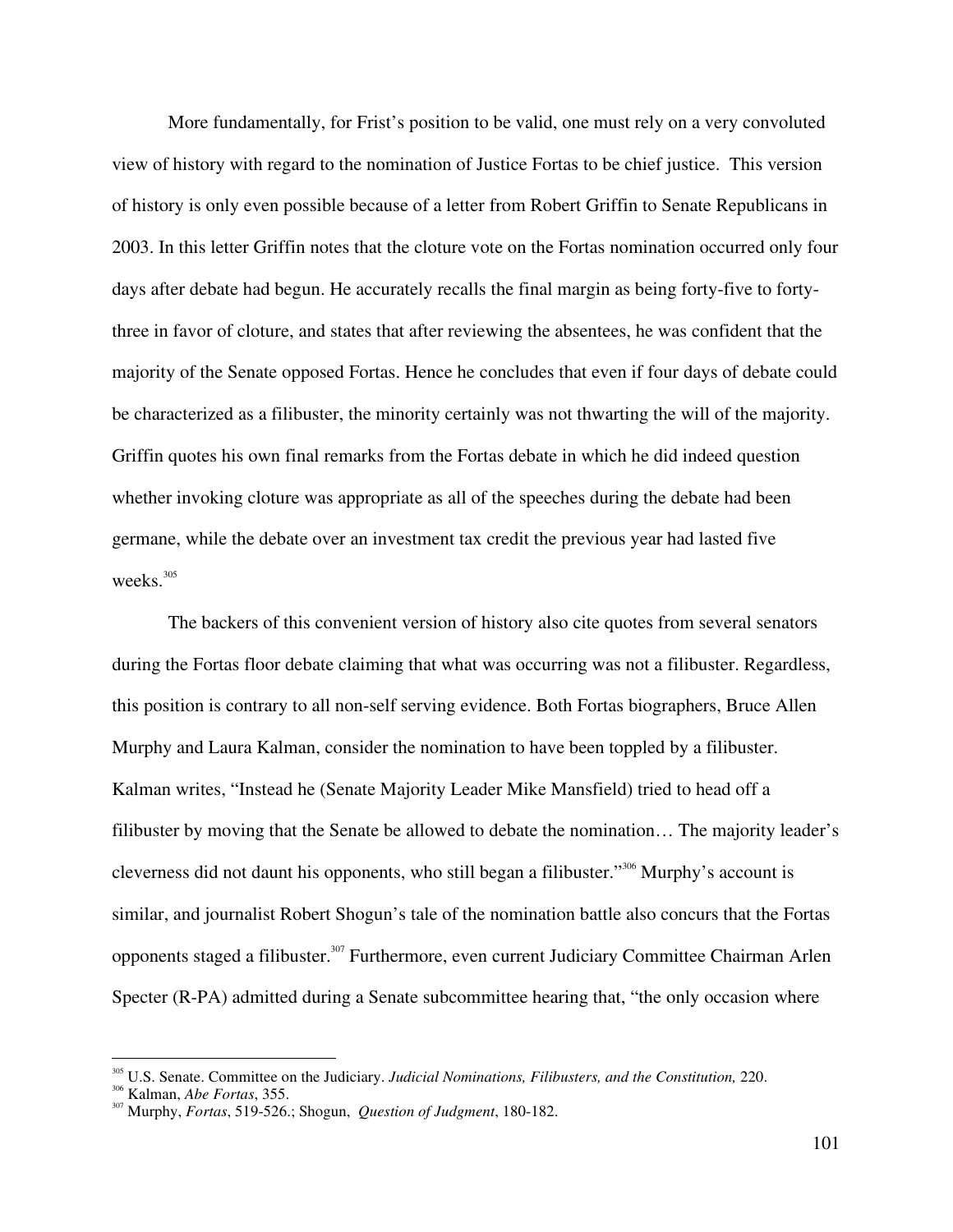there had been a filibuster was, as we all know, with Justice Abe Fortas and that was a bipartisan filibuster, and that was a filibuster which involved the issue of integrity."<sup>308</sup>

Even if one might agree with Senator Griffin's contention that four days does not make a filibuster, his contention that the majority of the Senate opposed confirming Fortas to be chief justice, also flies in the face of modern scholarship. John Massaro has concluded that there is an impressive amount of evidence indicating that had the Senate voted directly on the nomination, Fortas would have been confirmed. Massaro does concede the veracity of a statement made by Senator Griffin on the floor in 1968, that counting all senators who did not vote, but were paired in favor or against cloture, forty-seven senators would seem to have been in favor of cloture, and forty-eight opposed. However, he provides evidence that five other senators who did not vote were inclined to favor cloture, while five senators who either voted against or were initially opposed to cloture initially, might well have changed their votes after what they deemed to be a sufficient debate. Finally, Massaro cites primary sources to claim that an additional five senators who opposed cloture were inclined to favor the nomination on a direct vote.<sup>309</sup> Massaro's counts might even be considered conservative, because they fail to include Senators Dirksen or Thomas Dodd (D-CT) who supported the nomination in the Judiciary Committee, but opposed cloture.<sup>310</sup>

All of this is to say that while modern scholars are conflicted over whether the filibuster of judges is Constitutional or unconstitutional, history, the text of the Appointments Clause, and a good deal of scholarship show that while filibustering judges may be unwise, it is certainly not unprecedented, nor against the intent of the Framers of the Constitution, who probably could not have even contemplated the matter.

<sup>308</sup> U.S. Senate. Committee on the Judiciary. *Judicial Nominations, Filibusters, and the Constitution*, 17. <sup>309</sup>

<sup>&</sup>lt;sup>319</sup> Massaro, *Supremely Political*, 27-31.<br><sup>310</sup> Murphy, *Fortas*, 515 & 524.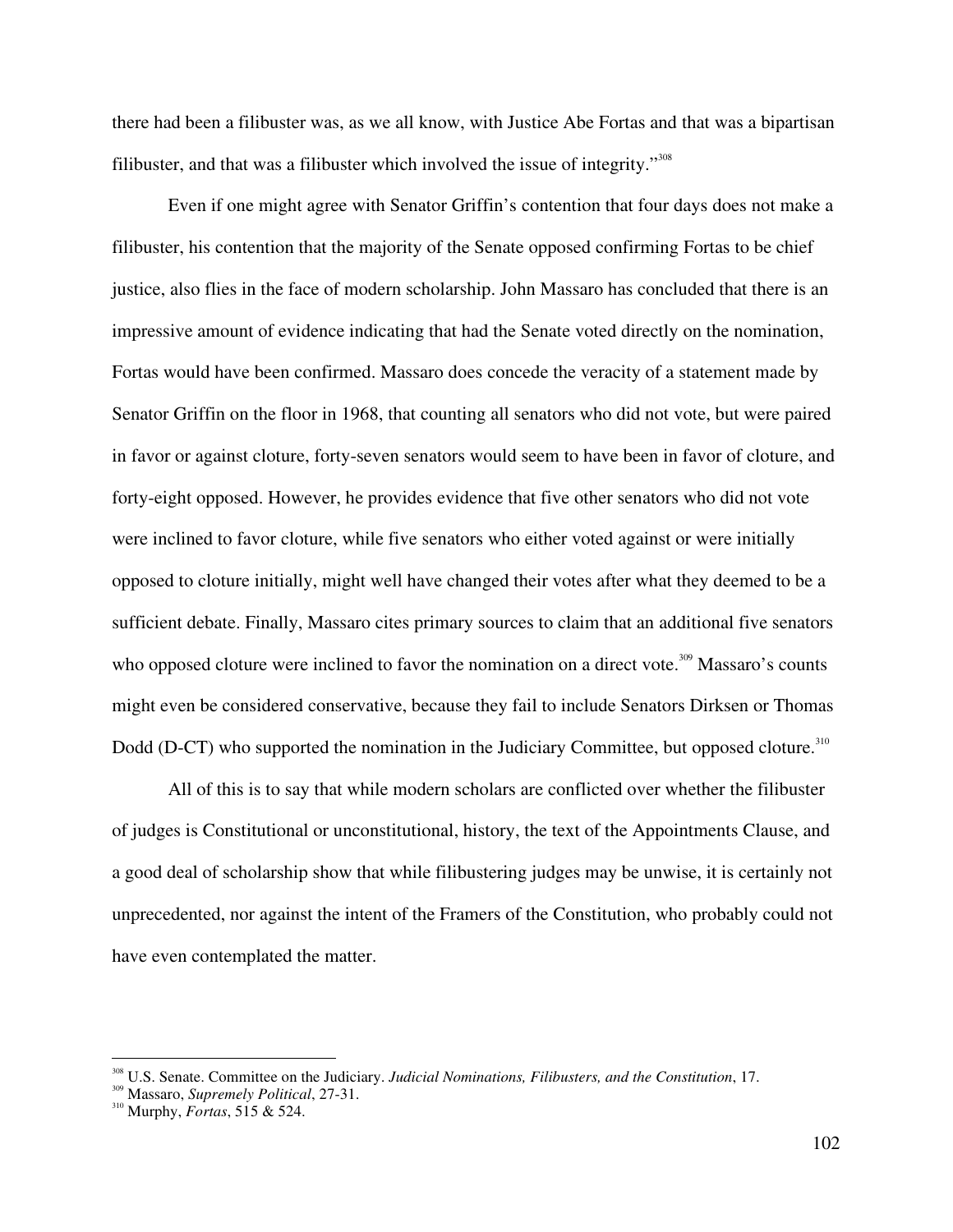In the end, what do all of these pages of analysis, history, and interpretation mean? The strongest and most reasonable conclusion is that with regard to the Appointments Clause, the intent of the Framers, in so much as they even had a unified purpose, is unknown. The language of the Advice and Consent Clause was left vague, whether purposely or not. This has provided each successive Senate with the ability to interpret its responsibility as it sees fit. Each Senate has clearly done so, neither employing a consistent process when giving advice and consent on Supreme Court nominations, nor applying any sort of steady standard to evaluate each nominee. In fact, within any single Senate, many senators use dichotomous standards when evaluating nominees. The Senate has kept nominees from the bench for a whole host of reasons, employing used a myriad of techniques to do so. The text of debates at the Constitutional Convention makes it clear that the Framers intended for the Senate to be very involved in the process of placing justices on the Supreme Court, which at the very least included serving as a check to prevent poor nominees from making it onto the bench. Indeed, the Senate has done so robustly, and during the one period of history when it was most deferential, the Third Era of Advice and Consent, all eight of the justices rated by academics in 1970 to be failures made it onto the bench.<sup>311</sup> This proves the wisdom of those who interpret the Advice and Consent Clause to require vigorous participation from the Senate, as opposed to merely screening nominees for legal qualifications.

Finally, the model of Four Eras of Advice and Consent is not perfect, but it allows the history to illuminate patterns that explain how the Senate has gone about providing advice and consent. While structural models may seem to provide a clearer picture and more concrete rules that permit future prognostication, they allow nuance to be lost, and the evolution of the process

<sup>311</sup> Abraham, *Justices, Presidents, and Senators*, 369-370.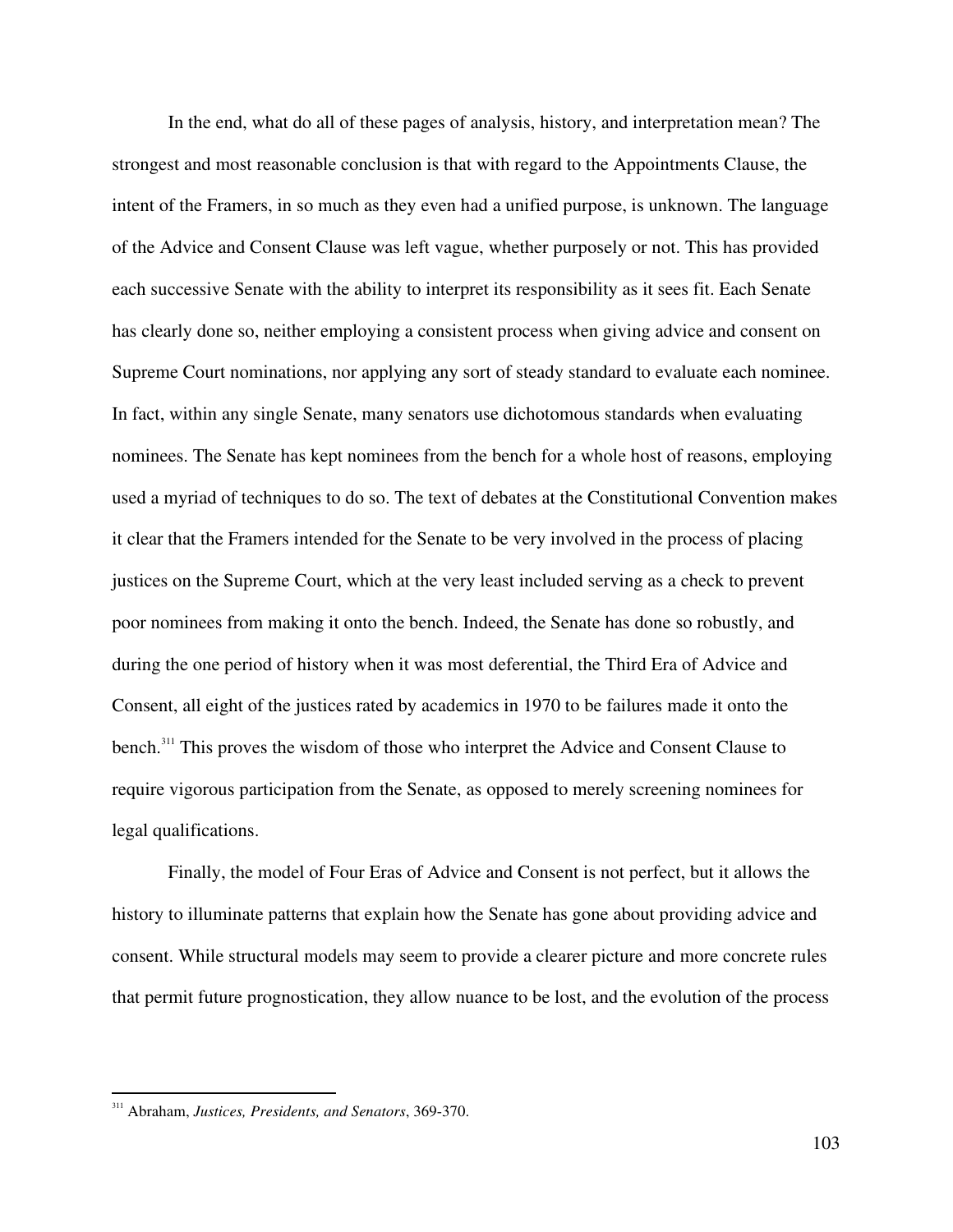to be obscured. Hopefully this paper has shown that the era model incorporates the great strengths of these structural models without the same drawbacks.